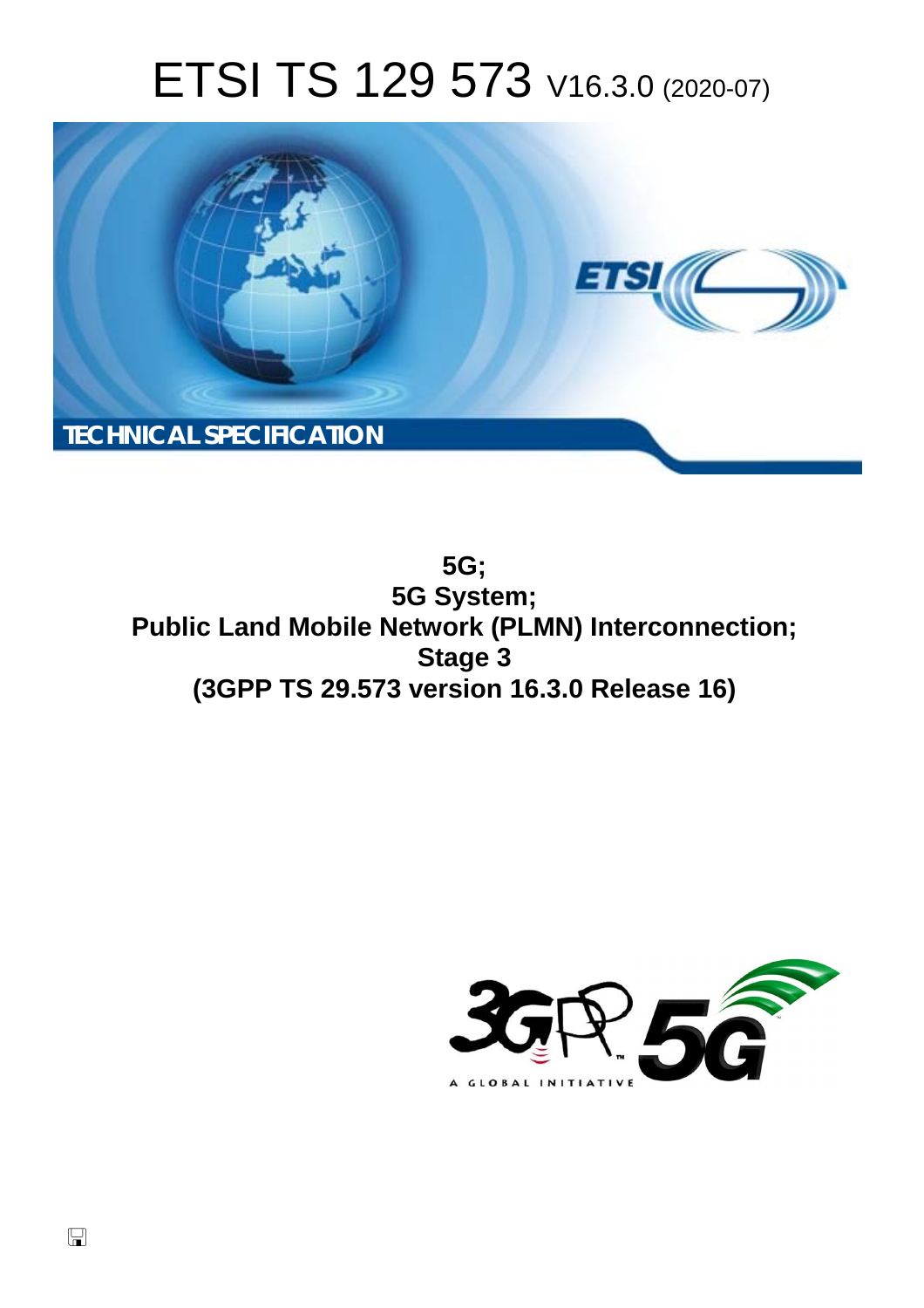Reference RTS/TSGC-0429573vg30

Keywords 5G

#### *ETSI*

#### 650 Route des Lucioles F-06921 Sophia Antipolis Cedex - FRANCE

Tel.: +33 4 92 94 42 00 Fax: +33 4 93 65 47 16

Siret N° 348 623 562 00017 - NAF 742 C Association à but non lucratif enregistrée à la Sous-Préfecture de Grasse (06) N° 7803/88

#### *Important notice*

The present document can be downloaded from: <http://www.etsi.org/standards-search>

The present document may be made available in electronic versions and/or in print. The content of any electronic and/or print versions of the present document shall not be modified without the prior written authorization of ETSI. In case of any existing or perceived difference in contents between such versions and/or in print, the prevailing version of an ETSI deliverable is the one made publicly available in PDF format at [www.etsi.org/deliver.](http://www.etsi.org/deliver)

Users of the present document should be aware that the document may be subject to revision or change of status. Information on the current status of this and other ETSI documents is available at <https://portal.etsi.org/TB/ETSIDeliverableStatus.aspx>

If you find errors in the present document, please send your comment to one of the following services: <https://portal.etsi.org/People/CommiteeSupportStaff.aspx>

#### *Copyright Notification*

No part may be reproduced or utilized in any form or by any means, electronic or mechanical, including photocopying and microfilm except as authorized by written permission of ETSI. The content of the PDF version shall not be modified without the written authorization of ETSI. The copyright and the foregoing restriction extend to reproduction in all media.

> © ETSI 2020. All rights reserved.

**DECT™**, **PLUGTESTS™**, **UMTS™** and the ETSI logo are trademarks of ETSI registered for the benefit of its Members. **3GPP™** and **LTE™** are trademarks of ETSI registered for the benefit of its Members and of the 3GPP Organizational Partners. **oneM2M™** logo is a trademark of ETSI registered for the benefit of its Members and of the oneM2M Partners. **GSM®** and the GSM logo are trademarks registered and owned by the GSM Association.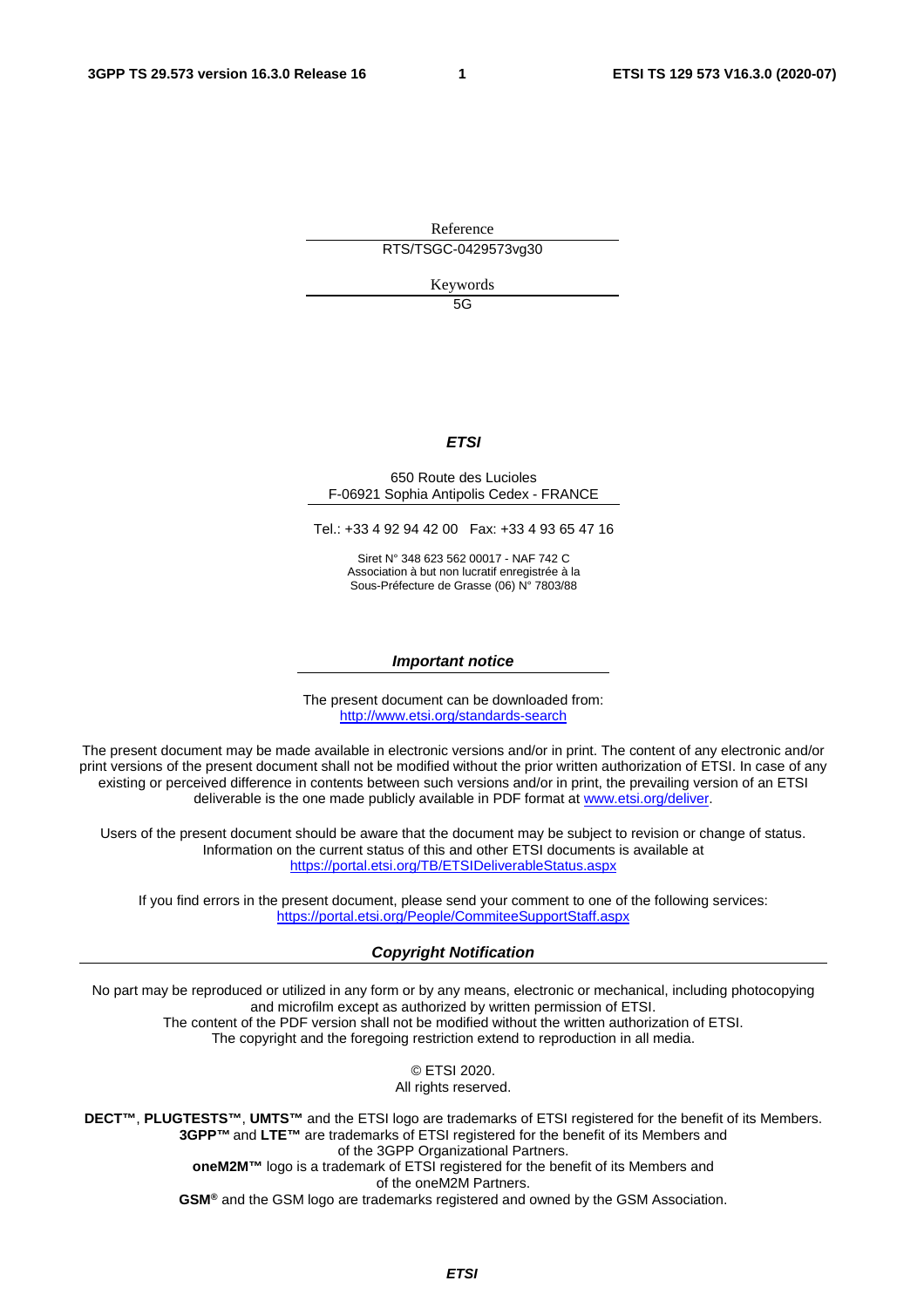# Intellectual Property Rights

#### Essential patents

IPRs essential or potentially essential to normative deliverables may have been declared to ETSI. The information pertaining to these essential IPRs, if any, is publicly available for **ETSI members and non-members**, and can be found in ETSI SR 000 314: *"Intellectual Property Rights (IPRs); Essential, or potentially Essential, IPRs notified to ETSI in respect of ETSI standards"*, which is available from the ETSI Secretariat. Latest updates are available on the ETSI Web server [\(https://ipr.etsi.org/](https://ipr.etsi.org/)).

Pursuant to the ETSI IPR Policy, no investigation, including IPR searches, has been carried out by ETSI. No guarantee can be given as to the existence of other IPRs not referenced in ETSI SR 000 314 (or the updates on the ETSI Web server) which are, or may be, or may become, essential to the present document.

#### **Trademarks**

The present document may include trademarks and/or tradenames which are asserted and/or registered by their owners. ETSI claims no ownership of these except for any which are indicated as being the property of ETSI, and conveys no right to use or reproduce any trademark and/or tradename. Mention of those trademarks in the present document does not constitute an endorsement by ETSI of products, services or organizations associated with those trademarks.

# Legal Notice

This Technical Specification (TS) has been produced by ETSI 3rd Generation Partnership Project (3GPP).

The present document may refer to technical specifications or reports using their 3GPP identities. These shall be interpreted as being references to the corresponding ETSI deliverables.

The cross reference between 3GPP and ETSI identities can be found under<http://webapp.etsi.org/key/queryform.asp>.

# Modal verbs terminology

In the present document "**shall**", "**shall not**", "**should**", "**should not**", "**may**", "**need not**", "**will**", "**will not**", "**can**" and "**cannot**" are to be interpreted as described in clause 3.2 of the [ETSI Drafting Rules](https://portal.etsi.org/Services/editHelp!/Howtostart/ETSIDraftingRules.aspx) (Verbal forms for the expression of provisions).

"**must**" and "**must not**" are **NOT** allowed in ETSI deliverables except when used in direct citation.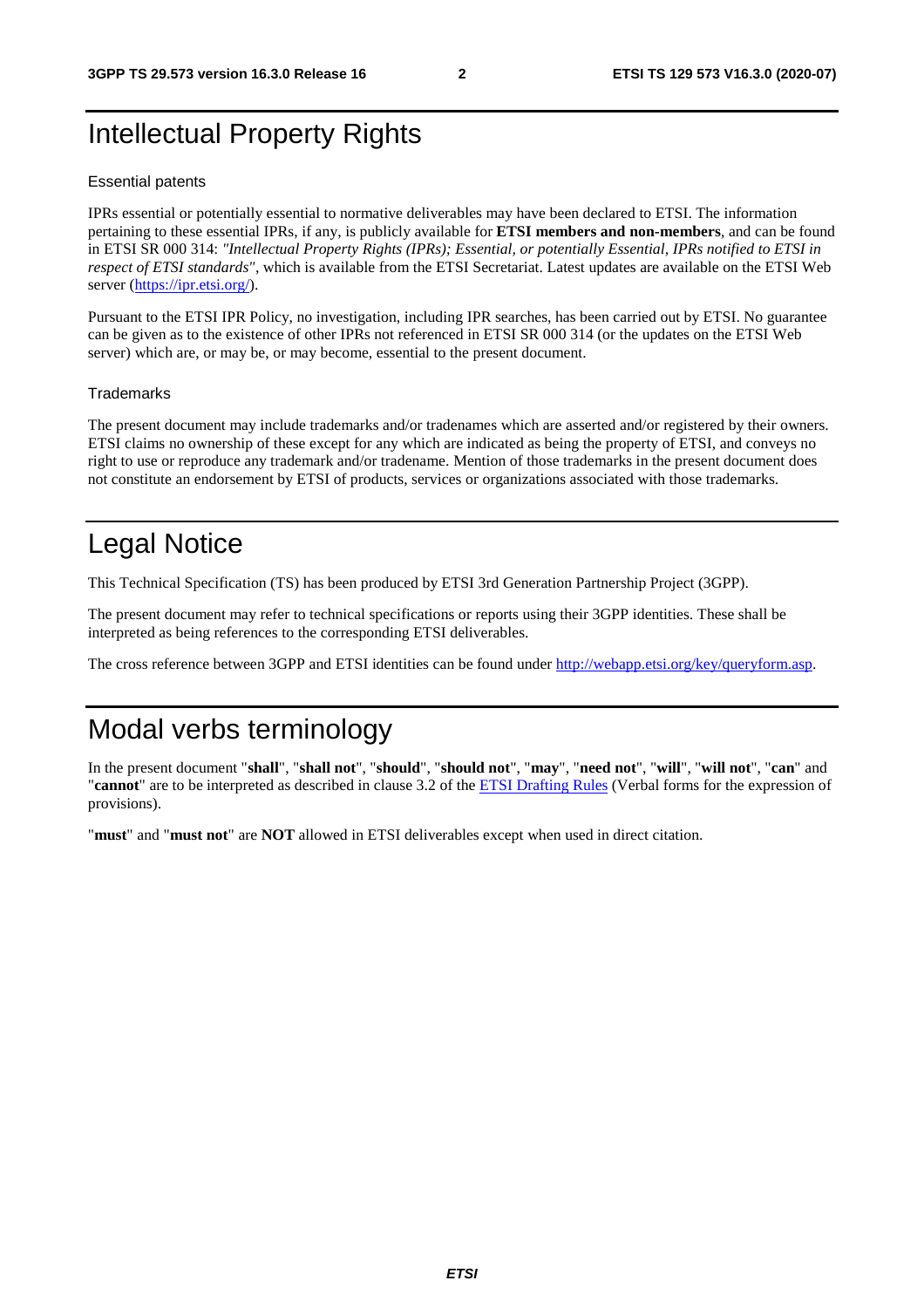$\mathbf{3}$ 

# Contents

| 1                  |  |
|--------------------|--|
| 2                  |  |
| 3                  |  |
| 3.1<br>3.2         |  |
| 4                  |  |
| 4.1                |  |
| 4.2                |  |
| 4.2.1              |  |
| 4.2.2              |  |
| 4.2.3              |  |
| 4.3                |  |
| 4.3.1              |  |
| 4.3.2              |  |
| 4.3.2.1            |  |
| 4.3.2.2            |  |
| 4.3.2.3            |  |
| 4.3.2.4            |  |
| 4.3.3              |  |
| 4.3.4              |  |
|                    |  |
| 5                  |  |
| 5.1                |  |
| 5.2                |  |
| 5.2.1              |  |
| 5.2.2              |  |
| 5.2.3              |  |
| 5.2.3.1            |  |
| 5.2.3.2            |  |
| 5.2.3.3            |  |
| 5.2.3.4            |  |
| 5.2.4              |  |
| 5.2.5              |  |
| 5.3                |  |
| 5.3.1              |  |
| 5.3.2              |  |
| 5.3.2.1            |  |
| 5.3.2.2            |  |
| 5.3.2.3<br>5.3.2.4 |  |
| 5.3.3              |  |
| 5.4                |  |
| 5.4.1              |  |
| 5.4.2              |  |
| 5.4.3              |  |
|                    |  |
| 6                  |  |
|                    |  |
| 6.1                |  |
| 6.1.1<br>6.1.2     |  |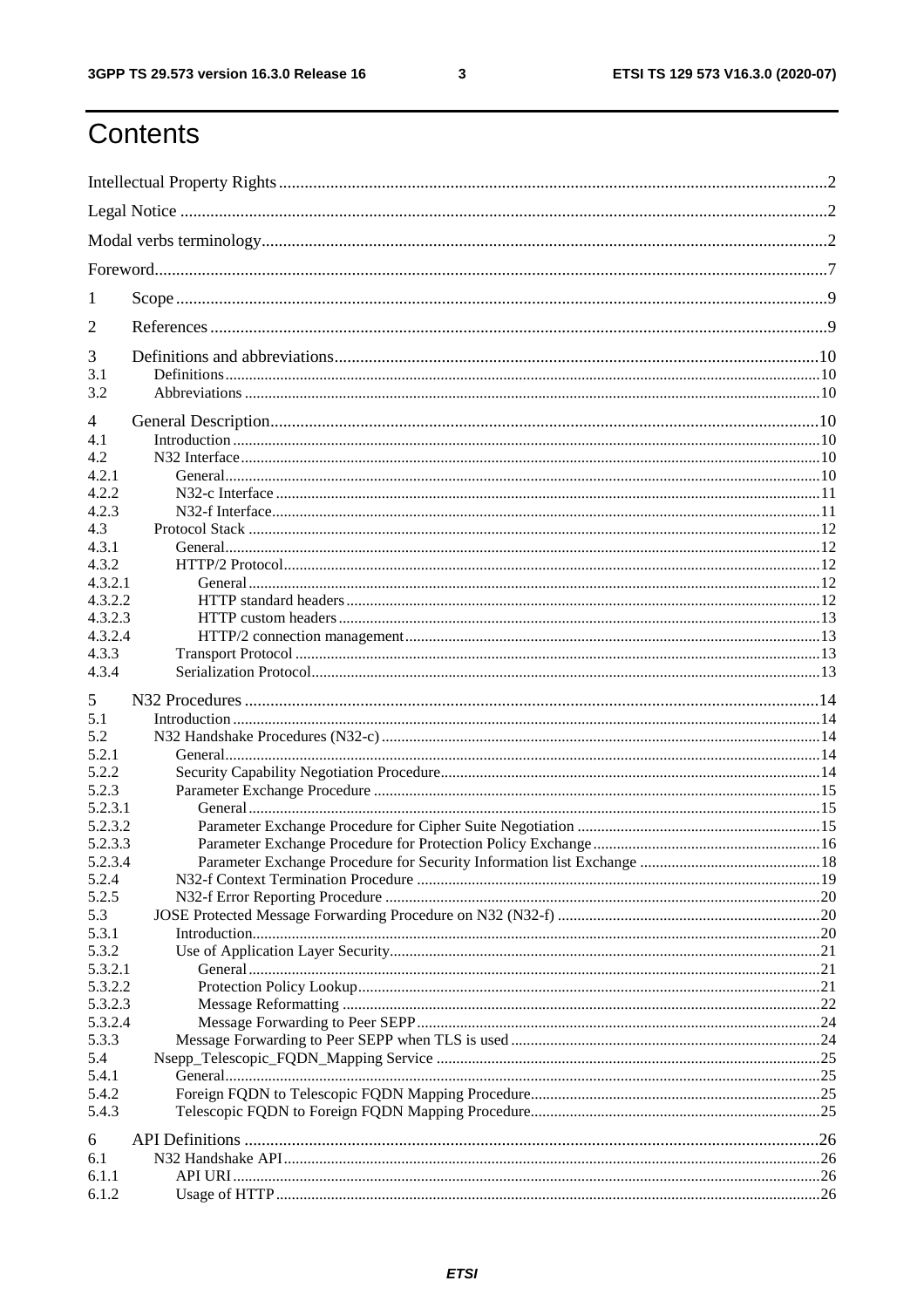#### $\overline{\mathbf{4}}$

| 6.1.2.1    |  |
|------------|--|
| 6.1.2.2    |  |
| 6.1.2.2.1  |  |
| 6.1.2.2.2  |  |
| 6.1.2.3    |  |
| 6.1.2.3.1  |  |
| 6.1.3      |  |
| 6.1.3.1    |  |
| 6.1.4      |  |
| 6.1.4.1    |  |
| 6.1.4.2    |  |
| 6.1.4.2.1  |  |
| 6.1.4.2.2  |  |
| 6.1.4.3    |  |
| 6.1.4.3.1  |  |
| 6.1.4.3.2  |  |
| 6.1.4.4    |  |
| 6.1.4.4.1  |  |
| 6.1.4.4.2  |  |
| 6.1.4.5    |  |
| 6.1.4.5.1  |  |
| 6.1.4.5.2  |  |
| 6.1.5      |  |
| 6.1.5.1    |  |
| 6.1.5.2    |  |
| 6.1.5.2.1  |  |
| 6.1.5.2.2  |  |
| 6.1.5.2.3  |  |
| 6.1.5.2.4  |  |
| 6.1.5.2.5  |  |
| 6.1.5.2.6  |  |
| 6.1.5.2.7  |  |
| 6.1.5.2.8  |  |
| 6.1.5.2.9  |  |
| 6.1.5.2.10 |  |
| 6.1.5.2.11 |  |
| 6.1.5.2.12 |  |
| 6.1.5.2.13 |  |
| 6.1.5.2.14 |  |
| 6.1.5.2.15 |  |
| 6.1.5.3    |  |
| 6.1.5.3.1  |  |
| 6.1.5.3.2  |  |
| 6.1.5.3.3  |  |
| 6.1.5.3.4  |  |
| 6.1.5.3.5  |  |
| 6.1.5.3.6  |  |
| 6.1.5.3.7  |  |
| 6.1.5.3.8  |  |
| 6.1.5.4    |  |
| 6.1.6      |  |
| 6.1.6.1    |  |
| 6.1.6.2    |  |
| 6.1.6.3    |  |
| 6.2        |  |
| 6.2.1      |  |
| 6.2.2      |  |
| 6.2.2.1    |  |
| 6.2.2.2    |  |
| 6.2.2.2.1  |  |
| 6.2.2.2.2  |  |
| 6.2.2.3    |  |
|            |  |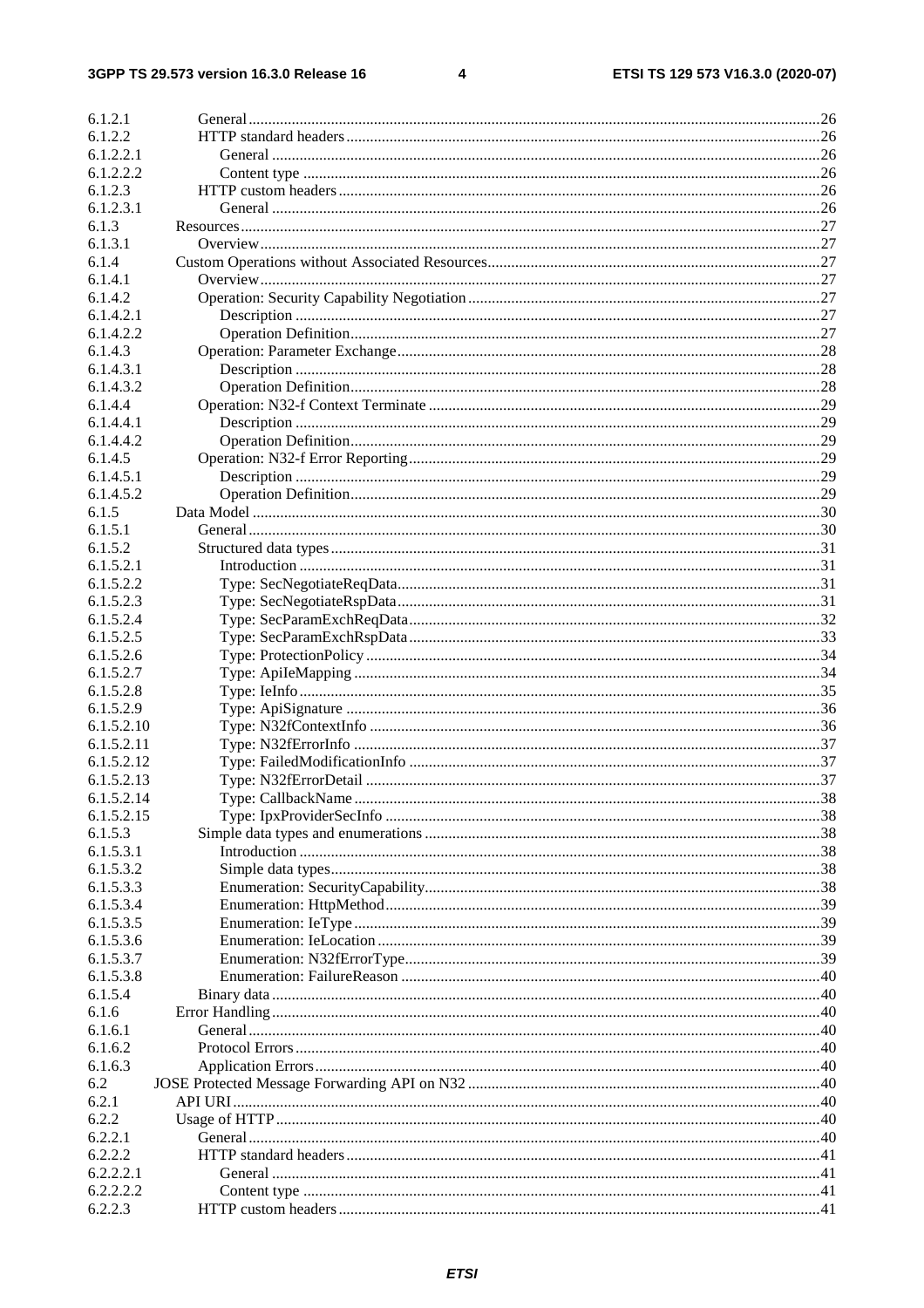#### $5\phantom{a}$

| 6.2.2.3.1   |  |
|-------------|--|
| 6.2.3       |  |
| 6.2.3.1     |  |
| 6.2.4       |  |
| 6.2.4.1     |  |
| 6.2.4.2     |  |
| 6.2.4.2.1   |  |
| 6.2.4.2.2   |  |
| 6.2.5       |  |
| 6.2.5.1     |  |
| 6.2.5.2     |  |
| 6.2.5.2.1   |  |
| 6.2.5.2.2   |  |
| 6.2.5.2.3   |  |
| 6.2.5.2.4   |  |
| 6.2.5.2.5   |  |
| 6.2.5.2.6   |  |
| 6.2.5.2.7   |  |
| 6.2.5.2.8   |  |
| 6.2.5.2.9   |  |
| 6.2.5.2.10  |  |
|             |  |
| 6.2.5.2.11  |  |
| 6.2.5.2.12  |  |
| 6.2.5.2.13  |  |
| 6.2.5.2.14  |  |
| 6.2.5.3     |  |
| 6.2.5.3.1   |  |
| 6.2.5.3.2   |  |
| 6.2.5.3.3   |  |
| 6.2.5.3.4   |  |
| 6.2.6       |  |
| 6.2.6.1     |  |
| 6.2.6.2     |  |
| 6.2.6.3     |  |
| 6.3         |  |
| 6.3.1       |  |
| 6.3.2       |  |
| 6.3.2.1     |  |
| 6.3.2.2     |  |
| 6.3.2.2.1   |  |
| 6.3.2.2.2   |  |
| 6.3.2.3     |  |
| 6.3.2.3.1   |  |
| 6.3.3       |  |
| 6.3.3.1     |  |
| 6.3.3.2     |  |
| 6.3.3.2.1   |  |
| 6.3.3.2.2   |  |
| 6.3.3.2.3   |  |
| 6.3.3.2.3.1 |  |
| 6.3.4       |  |
| 6.3.4.1     |  |
| 6.3.4.2     |  |
| 6.3.4.2.1   |  |
| 6.3.4.2.2   |  |
| 6.3.4.3     |  |
| 6.3.4.3.1   |  |
| 6.3.4.3.2   |  |
| 6.3.5       |  |
| 6.3.5.1     |  |
| 6.3.5.2     |  |
| 6.3.5.3     |  |
|             |  |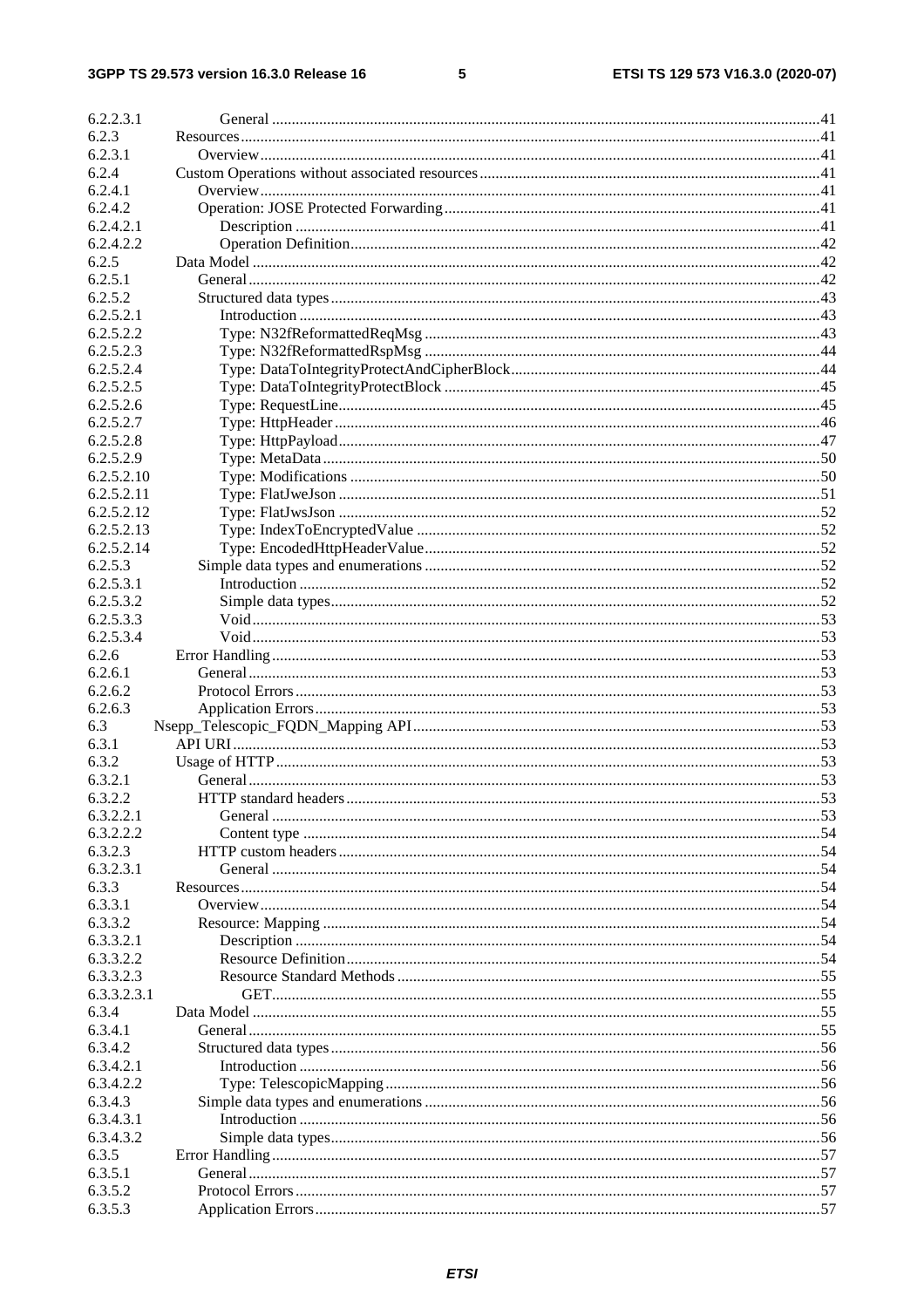$\bf 6$ 

| 6.3.6   |                               |                                                                                       |  |
|---------|-------------------------------|---------------------------------------------------------------------------------------|--|
| 6.3.7   |                               |                                                                                       |  |
| 6.3.7.1 |                               |                                                                                       |  |
|         | <b>Annex A (normative):</b>   |                                                                                       |  |
| A.1     |                               |                                                                                       |  |
| A.2     |                               |                                                                                       |  |
| A.3     |                               |                                                                                       |  |
| A.4     |                               |                                                                                       |  |
|         | <b>Annex B</b> (informative): |                                                                                       |  |
| B.1     |                               |                                                                                       |  |
| B.2     |                               |                                                                                       |  |
| B.3     |                               |                                                                                       |  |
|         | <b>Annex C</b> (informative): |                                                                                       |  |
| C.1     |                               |                                                                                       |  |
| C.2     |                               |                                                                                       |  |
| C.2.1   |                               |                                                                                       |  |
| C.2.2   |                               |                                                                                       |  |
| C.2.2.1 |                               |                                                                                       |  |
| C.2.2.2 |                               |                                                                                       |  |
| C.2.2.3 |                               | With TLS protection between NF and SEPP relying on 3gpp-Sbi-Target-apiRoot header 77  |  |
| C.3     |                               |                                                                                       |  |
| C.3.1   |                               |                                                                                       |  |
| C.3.2   |                               |                                                                                       |  |
| C.3.2.1 |                               |                                                                                       |  |
| C.3.2.2 |                               |                                                                                       |  |
| C.3.2.3 |                               | With TLS protection between NF and SEPP relying on 3gpp-Sbi-Target-apiRoot header  86 |  |
|         |                               |                                                                                       |  |
| D.1     |                               |                                                                                       |  |
| D.2     |                               |                                                                                       |  |
|         |                               |                                                                                       |  |
|         |                               |                                                                                       |  |
|         |                               |                                                                                       |  |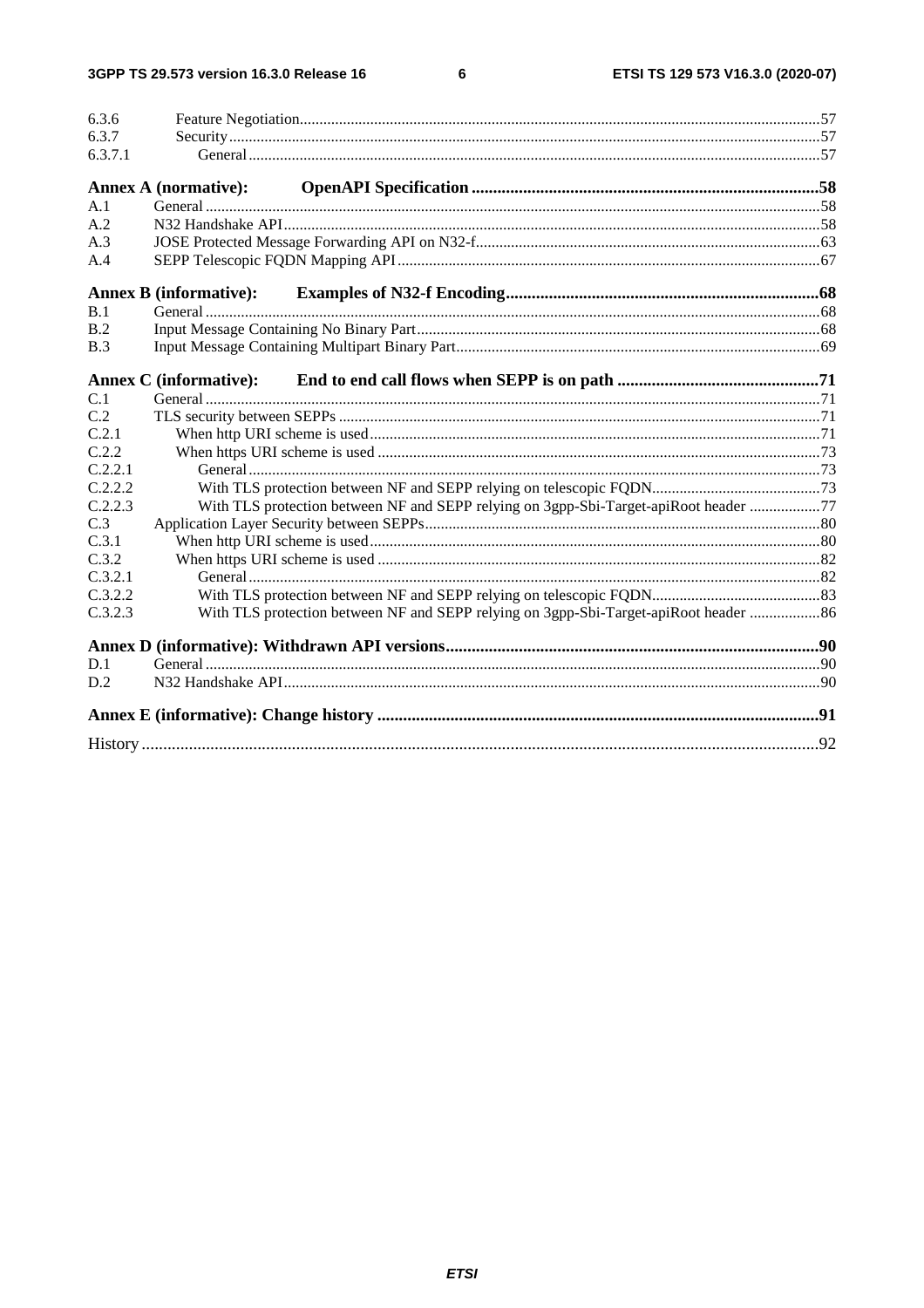# Foreword

This Technical Specification has been produced by the 3rd Generation Partnership Project (3GPP).

The contents of the present document are subject to continuing work within the TSG and may change following formal TSG approval. Should the TSG modify the contents of the present document, it will be re-released by the TSG with an identifying change of release date and an increase in version number as follows:

Version x.y.z

where:

- x the first digit:
	- 1 presented to TSG for information;
	- 2 presented to TSG for approval;
	- 3 or greater indicates TSG approved document under change control.
- y the second digit is incremented for all changes of substance, i.e. technical enhancements, corrections, updates, etc.
- z the third digit is incremented when editorial only changes have been incorporated in the document.

In the present document, modal verbs have the following meanings:

**shall** indicates a mandatory requirement to do something

**shall not** indicates an interdiction (prohibition) to do something

The constructions "shall" and "shall not" are confined to the context of normative provisions, and do not appear in Technical Reports.

The constructions "must" and "must not" are not used as substitutes for "shall" and "shall not". Their use is avoided insofar as possible, and they are not used in a normative context except in a direct citation from an external, referenced, non-3GPP document, or so as to maintain continuity of style when extending or modifying the provisions of such a referenced document.

| should     | indicates a recommendation to do something     |
|------------|------------------------------------------------|
| should not | indicates a recommendation not to do something |
| may        | indicates permission to do something           |
| need not   | indicates permission not to do something       |

The construction "may not" is ambiguous and is not used in normative elements. The unambiguous constructions "might not" or "shall not" are used instead, depending upon the meaning intended.

| can    | indicates that something is possible.  |
|--------|----------------------------------------|
| cannot | indicates that something is impossible |

The constructions "can" and "cannot" are not substitutes for "may" and "need not".

| will     | indicates that something is certain or expected to happen as a result of action taken by an agency<br>the behaviour of which is outside the scope of the present document     |
|----------|-------------------------------------------------------------------------------------------------------------------------------------------------------------------------------|
| will not | indicates that something is certain or expected not to happen as a result of action taken by an<br>agency the behaviour of which is outside the scope of the present document |
| might    | indicates a likelihood that something will happen as a result of action taken by some agency the<br>behaviour of which is outside the scope of the present document           |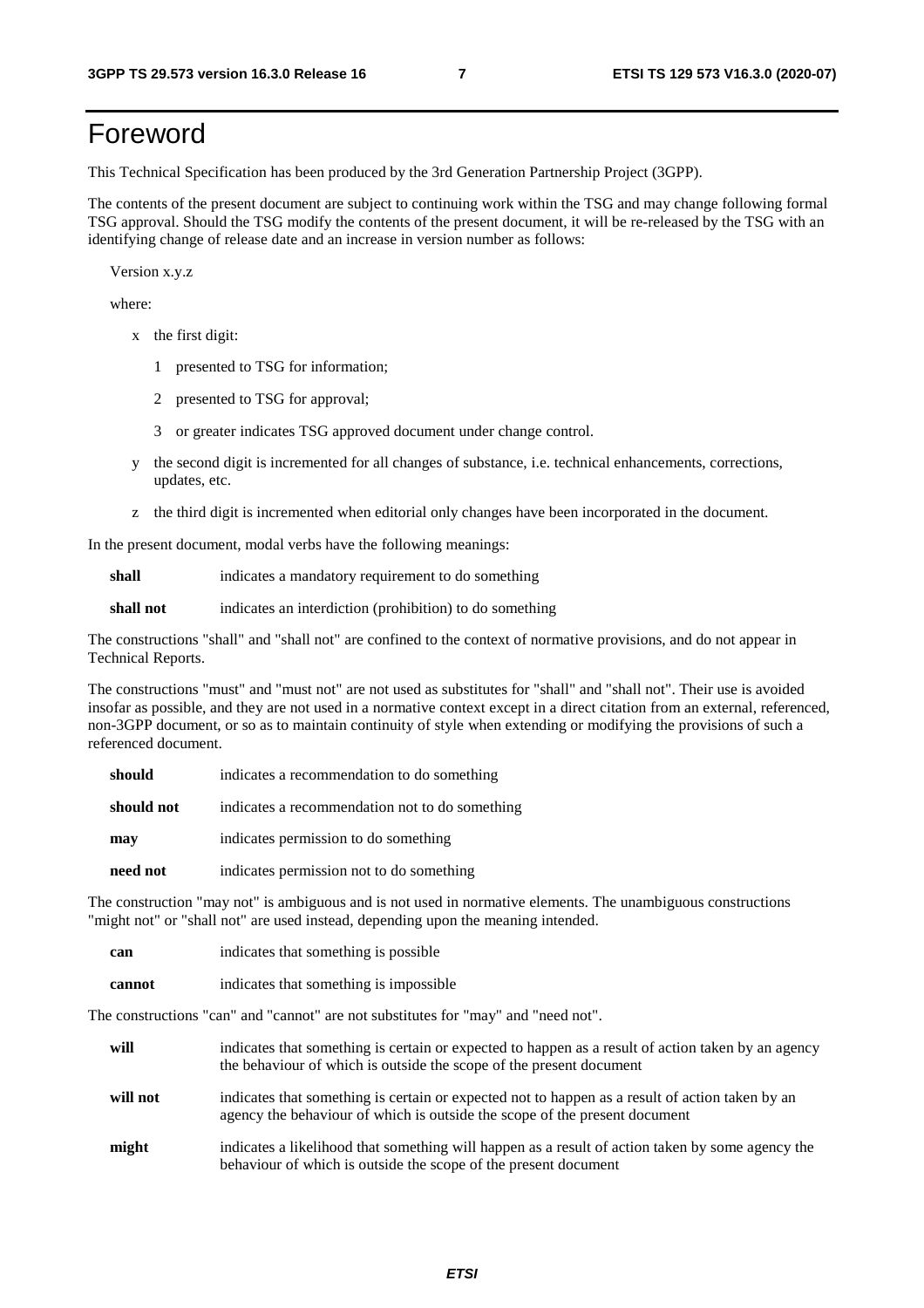**might not** indicates a likelihood that something will not happen as a result of action taken by some agency the behaviour of which is outside the scope of the present document

In addition:

- **is** (or any other verb in the indicative mood) indicates a statement of fact
- **is not** (or any other negative verb in the indicative mood) indicates a statement of fact

The constructions "is" and "is not" do not indicate requirements.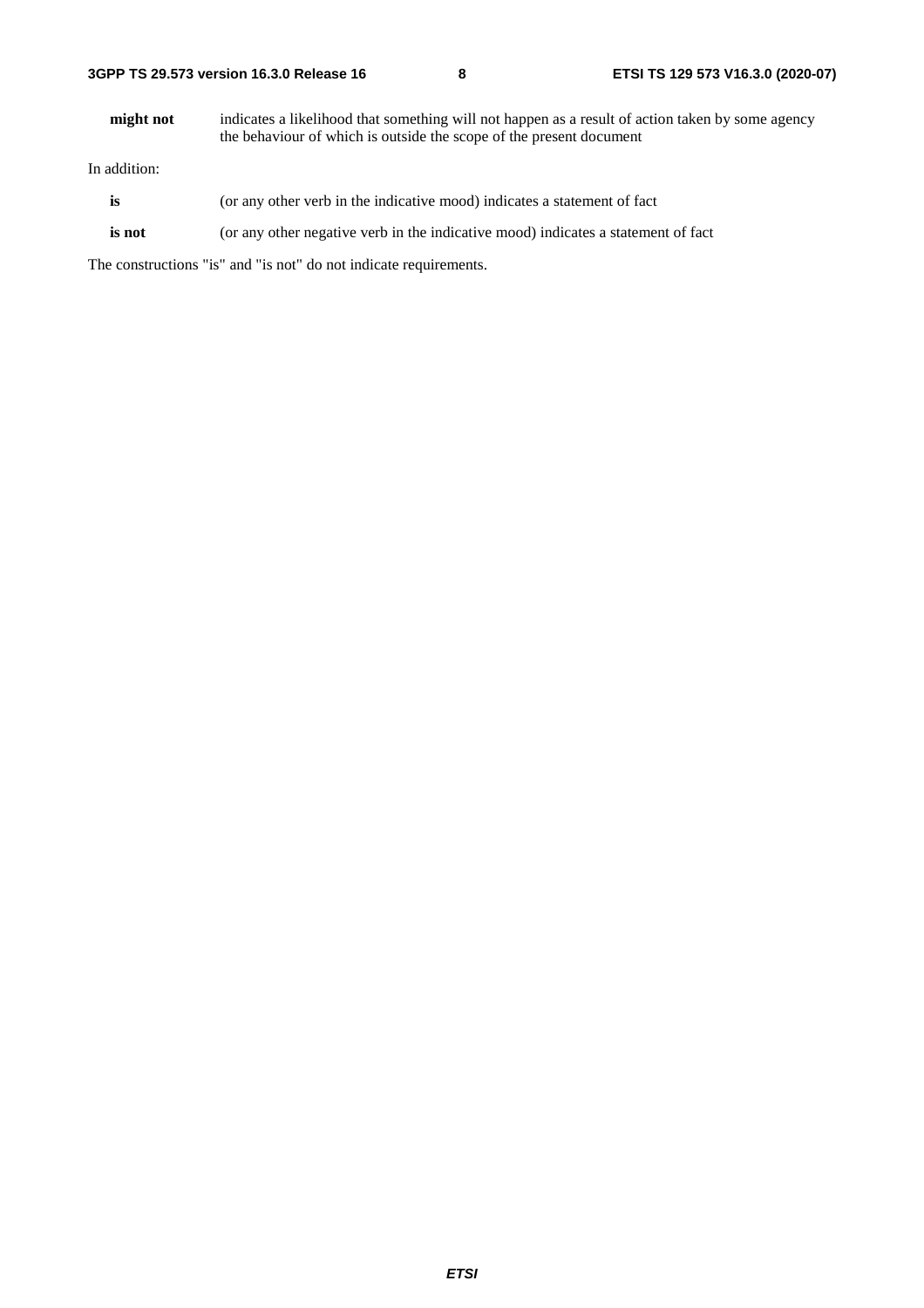# 1 Scope

The present document specifies the stage 3 protocol and data model for the PLMN interconnection Interface. It provides stage 3 protocol definitions and message flows, and specifies the APIs for the procedures on the PLMN interconnection interface (i.e N32).

The 5G System stage 2 architecture and procedures are specified in 3GPP TS 23.501 [2] and 3GPP TS 23.502 [3].

The Technical Realization of the Service Based Architecture and the Principles and Guidelines for Services Definition are specified in 3GPP TS 29.500 [4] and 3GPP TS 29.501 [5].

The stage 2 level N32 procedures are specified in 3GPP TS 33.501 [6].

# 2 References

The following documents contain provisions which, through reference in this text, constitute provisions of the present document.

- References are either specific (identified by date of publication, edition number, version number, etc.) or non-specific.
- For a specific reference, subsequent revisions do not apply.
- For a non-specific reference, the latest version applies. In the case of a reference to a 3GPP document (including a GSM document), a non-specific reference implicitly refers to the latest version of that document *in the same Release as the present document*.
- [1] 3GPP TR 21.905: "Vocabulary for 3GPP Specifications".
- [2] 3GPP TS 23.501: "System Architecture for the 5G System; Stage 2".
- [3] 3GPP TS 23.502: "Procedures for the 5G System; Stage 2".
- [4] 3GPP TS 29.500: "5G System; Technical Realization of Service Based Architecture; Stage 3".
- [5] 3GPP TS 29.501: "5G System; Principles and Guidelines for Services Definition; Stage 3".
- [6] 3GPP TS 33.501: "Security architecture and procedures for 5G system".
- [7] IETF RFC 7540: "Hypertext Transfer Protocol Version 2 (HTTP/2)".
- [8] IETF RFC 8259: "The JavaScript Object Notation (JSON) Data Interchange Format".
- [9] IETF RFC 7231: "Hypertext Transfer Protocol (HTTP/1.1): Semantics and Content".
- [10] IETF RFC 7230: "Hypertext Transfer Protocol (HTTP/1.1): Message Syntax and Routing".
- [11] IETF RFC 793: "Transmission Control Protocol".
- [12] 3GPP TS 29.571: "5G System; Common Data Types for Service Based Interfaces Stage 3".
- [13] IETF RFC 7518: "JSON Web Algorithms (JWA)".
- [14] **IETF RFC 7516: "JSON Web Encryption (JWE)".**
- [15] IETF RFC 4648: "The Base16, Base32, and Base64 Data Encodings".
- [16] **IETF RFC 7515: "JSON Web Signature (JWS)".**
- [17] IETF RFC 6901: "JavaScript Object Notation (JSON) Pointer".
- [18] 3GPP TS 29.510: "Network Function Repository Services; Stage 3".
- [19] 3GPP TS 23.003: "Numbering, addressing and identification".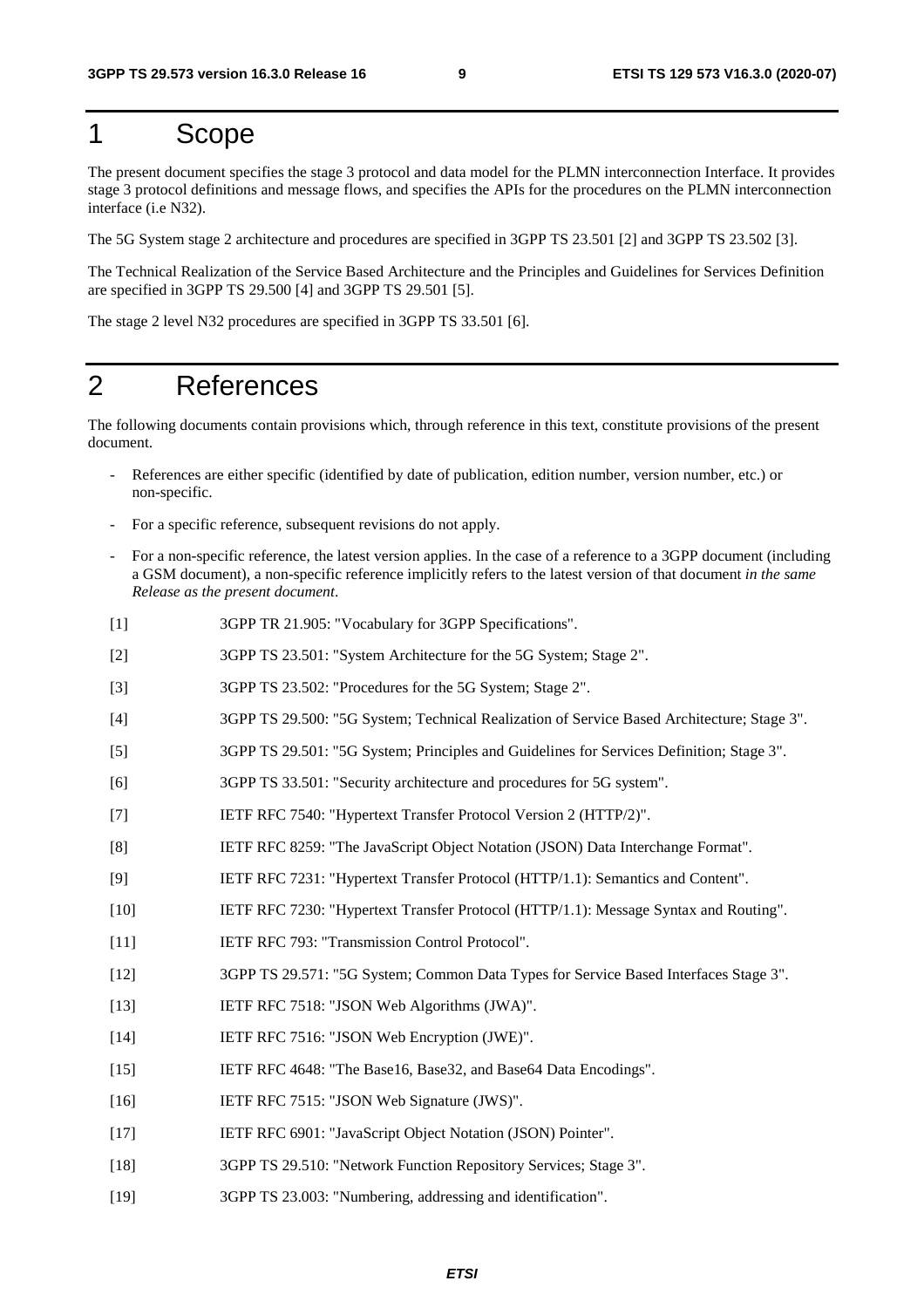- [20] 3GPP TR 21.900: "Technical Specification Group working methods".
- [21] IETF RFC 7468: "Textual Encodings of PKIX, PKCS, and CMS Structures".
- [22] IETF RFC 7807: "Problem Details for HTTP APIs".

# 3 Definitions and abbreviations

# 3.1 Definitions

For the purposes of the present document, the terms and definitions given in 3GPP TR 21.905 [1] and the following apply. A term defined in the present document takes precedence over the definition of the same term, if any, in 3GPP TR 21.905 [1].

**c-SEPP:** The SEPP that is present on the NF service consumer side is called the c-SEPP.

**p-SEPP:** The SEPP that is present on the NF service producer side is called the p-SEPP.

NOTE: For the purpose of N32-c procedures, the two interacting SEPPs are called "initiating" SEPP and "responding" SEPP. The c-SEPP and p-SEPP terminology is not used in this specification though it is used in 3GPP TS 33.501 [6].

**c-IPX**: The IPX on the NF service consumer side.

**p-IPX**: The IPX of the NF service producer side.

# 3.2 Abbreviations

For the purposes of the present document, the abbreviations given in 3GPP TR 21.905 [1] and the following apply. An abbreviation defined in the present document takes precedence over the definition of the same abbreviation, if any, in 3GPP TR 21.905 [1].

| <b>IPX</b>   | <b>IP Exchange Service</b>               |
|--------------|------------------------------------------|
| <b>JOSE</b>  | Javascript Object Signing and Encryption |
| <b>JWE</b>   | <b>JSON Web Encryption</b>               |
| <b>JWS</b>   | <b>JSON Web Signature</b>                |
| <b>PRINS</b> | PRotocol for N32 INterconnect Security   |
| <b>SEPP</b>  | Security and Edge Protection Proxy       |
| <b>TLS</b>   | <b>Transport Layer Security</b>          |

# 4 General Description

# 4.1 Introduction

This clause provides a general description of the interconnect interfaces used between the PLMNs for transporting the service based interface message exchanges.

# 4.2 N32 Interface

# 4.2.1 General

The N32 interface is used between the SEPPs of a VPLMN and a HPLMN in roaming scenarios. The SEPP that is on the NF service consumer side is called the c-SEPP and the SEPP that is on the NF service producer is called the p-SEPP. The N32 interface can be logically considered as 2 separate interfaces as given below.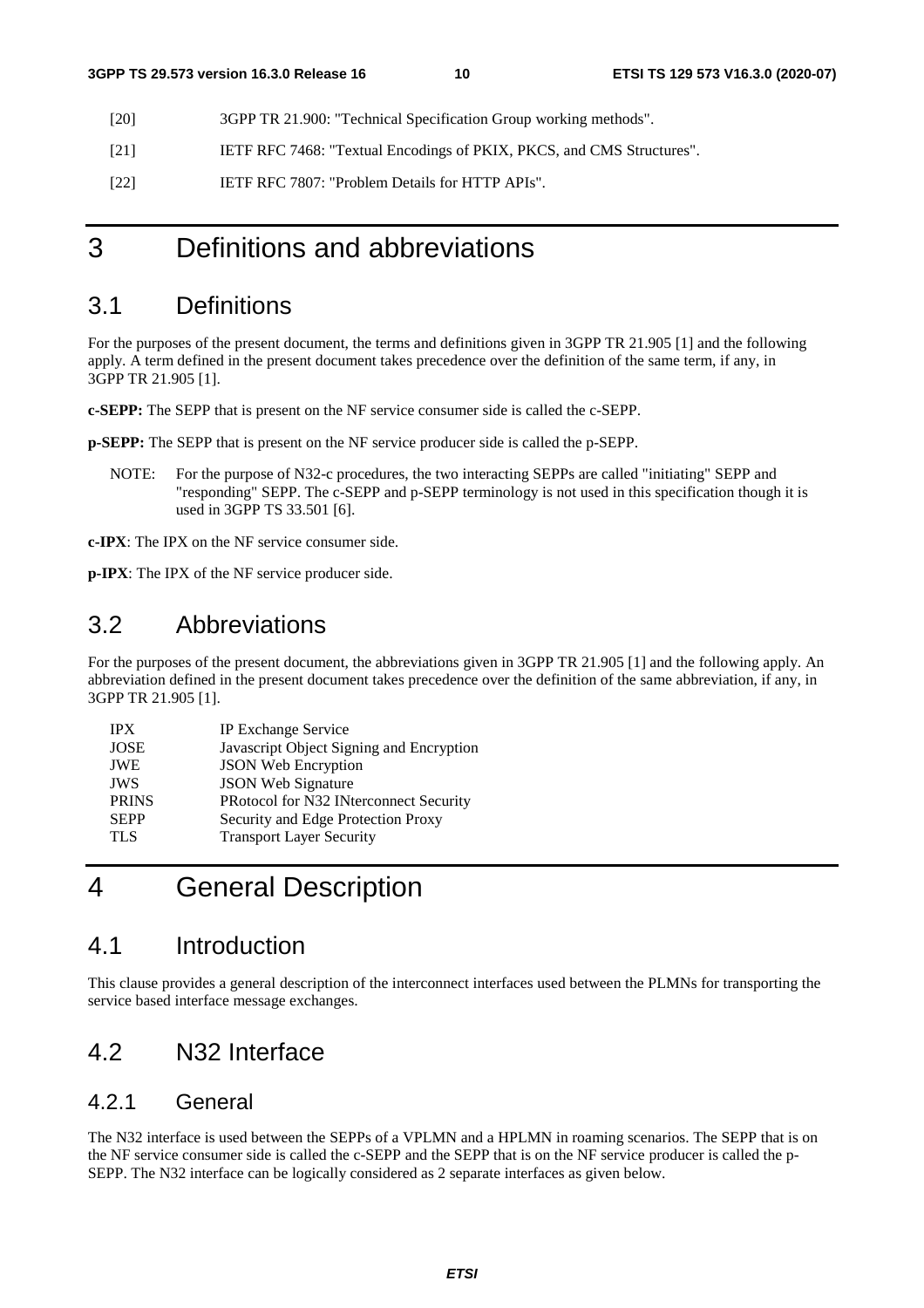- N32-c, a control plane interface between the SEPPs for performing initial handshake and negotiating the parameters to be applied for the actual N32 message forwarding.
- N32-f, a forwarding interface between the SEPPs which is used for forwarding the communication between the NF service consumer and the NF service producer after applying application level security protection.

### 4.2.2 N32-c Interface

The following figure shows the scope of the N32-c interface.



**Figure 4.2.2-1: N32-c Interface** 

The N32-c interface provides the following functionalities:

- Initial handshake procedure between the SEPP in PLMN A (called the initiating SEPP) and the SEPP in PLMN B (called the responding SEPP), that involves capability negotiation and parameter exchange as specified in 3GPP TS 33.501 [6].

### 4.2.3 N32-f Interface

The following figure shows the scope of the N32-f interface.



**Figure 4.2.3-1: N32-f Interface** 

The N32-f interface shall be used to forward the HTTP/2 messages of the NF service producers and the NF service consumers in different PLMN, through the SEPPs of the respective PLMN. The application layer security protection functionality of the N32-f is used only if the PRotocol for N32 INterconnect Security (PRINS) is negotiated between the SEPPs using N32-c.

The N32-f interface provides the following application layer security protection functionalities:

- Message protection of the information exchanged between the NF service consumer and the NF service producer across PLMNs by applying application layer security mechanisms as specified in 3GPP TS 33.501 [6].
- Forwarding of the application layer protected message from a SEPP in one PLMN to a SEPP in another PLMN. Such forwarding may involve IPX providers on path.
- If IPX providers are on the path from SEPP in PLMN A to SEPP in PLMN B, the forwarding on the N32-f interface may involve the insertion of content modification instructions which the receiving SEPP applies after verifying the integrity of such modification instructions.

If TLS is the negotiated security policy between the SEPP, then the N32-f shall involve only the forwarding of the HTTP/2 messages of the NF service producers and the NF service consumers without any reformatting.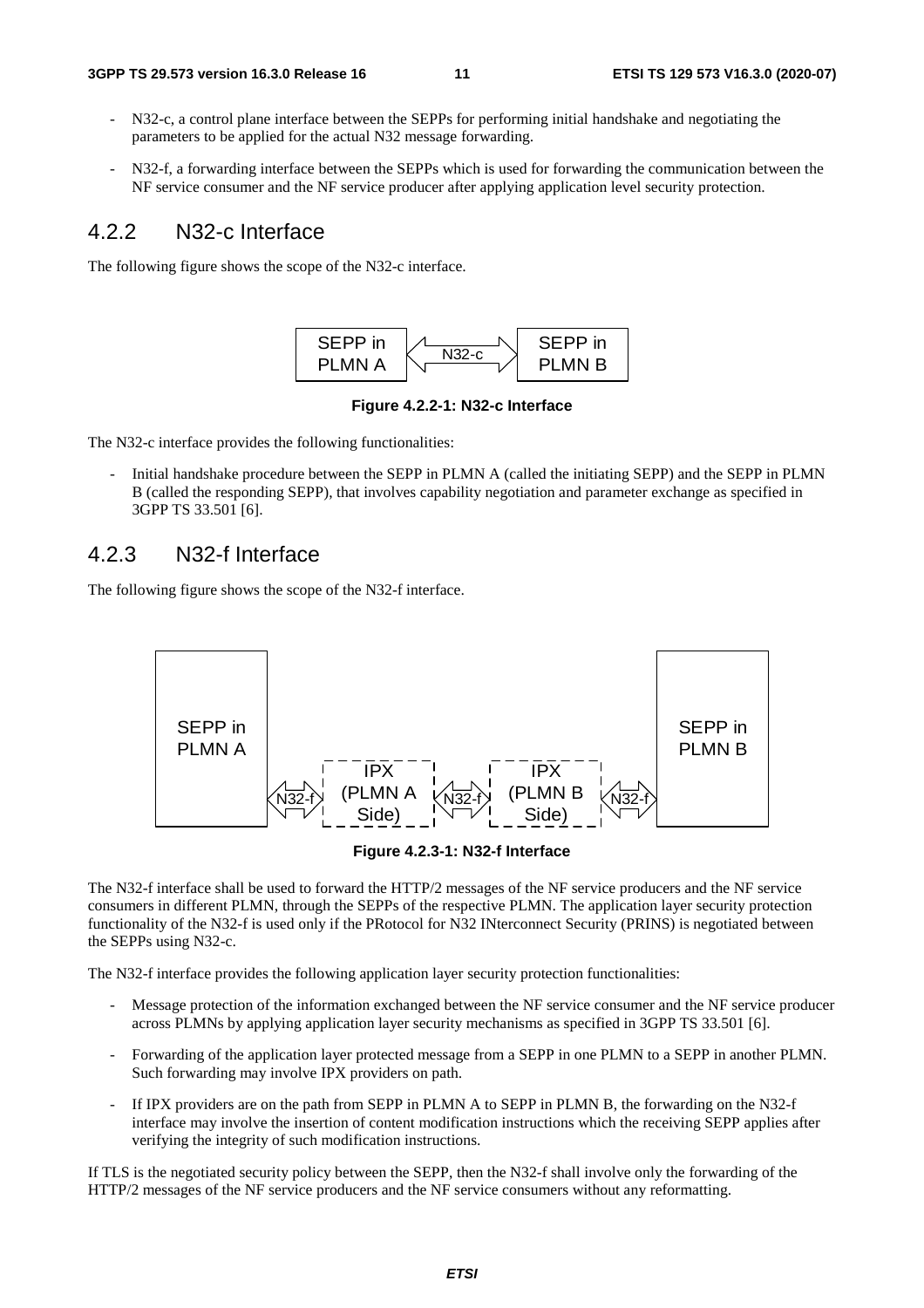# 4.3 Protocol Stack

# 4.3.1 General

The protocol stack for the N32 interface is shown below in Figure 4.2.1-1

| Application |
|-------------|
| HTTP/2      |
| <b>TLS</b>  |
| <b>TCP</b>  |
| <b>IP</b>   |
| L2          |

**Figure 4.3.1-1: N32 Protocol Stack** 

The N32 interfaces (N32-c and N32-f) use HTTP/2 protocol (see clause 4.2.2) with JSON (see clause 4.2.4) as the application layer serialization protocol. For the security protection at the transport layer, the SEPPs shall support TLS as specified in 3GPP TS 33.501 [6].

For the N32-f interface, the application layer (i.e the JSON payload) encapsulates the complete HTTP/2 message between the NF service consumer and the NF service producer, by transforming the HTTP/2 headers and the body into specific JSON attributes as specified in clause 6.2.

### 4.3.2 HTTP/2 Protocol

#### 4.3.2.1 General

HTTP/2 as described in IETF RFC 7540 [7] shall be used for N32 interface.

#### 4.3.2.2 HTTP standard headers

The HTTP request standard headers and the HTTP response standard headers that shall be supported on the N32 interface are defined in Table 4.2.2.2-1 and in Table 4.2.2.2-2 respectively.

| <b>Name</b>     | <b>Reference</b>          | <b>Description</b>                                                |
|-----------------|---------------------------|-------------------------------------------------------------------|
| Accept          | IETF RFC 7231 [9]         | This header is used to specify response media types that are      |
|                 |                           | acceptable.                                                       |
| Accept-Encoding | IETF RFC 7231 [9]         | This header may be used to indicate what response content-        |
|                 |                           | encodings (e.g gzip) are acceptable in the response.              |
| Content-Length  | <b>IETF RFC 7230 [10]</b> | This header is used to provide the anticipated size, as a decimal |
|                 |                           | number of octets, for a potential payload body.                   |
| Content-Type    | <b>IETF RFC 7231 [9]</b>  | This header is used to indicate the media type of the associated  |
|                 |                           | representation.                                                   |

#### **Table 4.3.2.2-1: Mandatory to support HTTP request standard headers**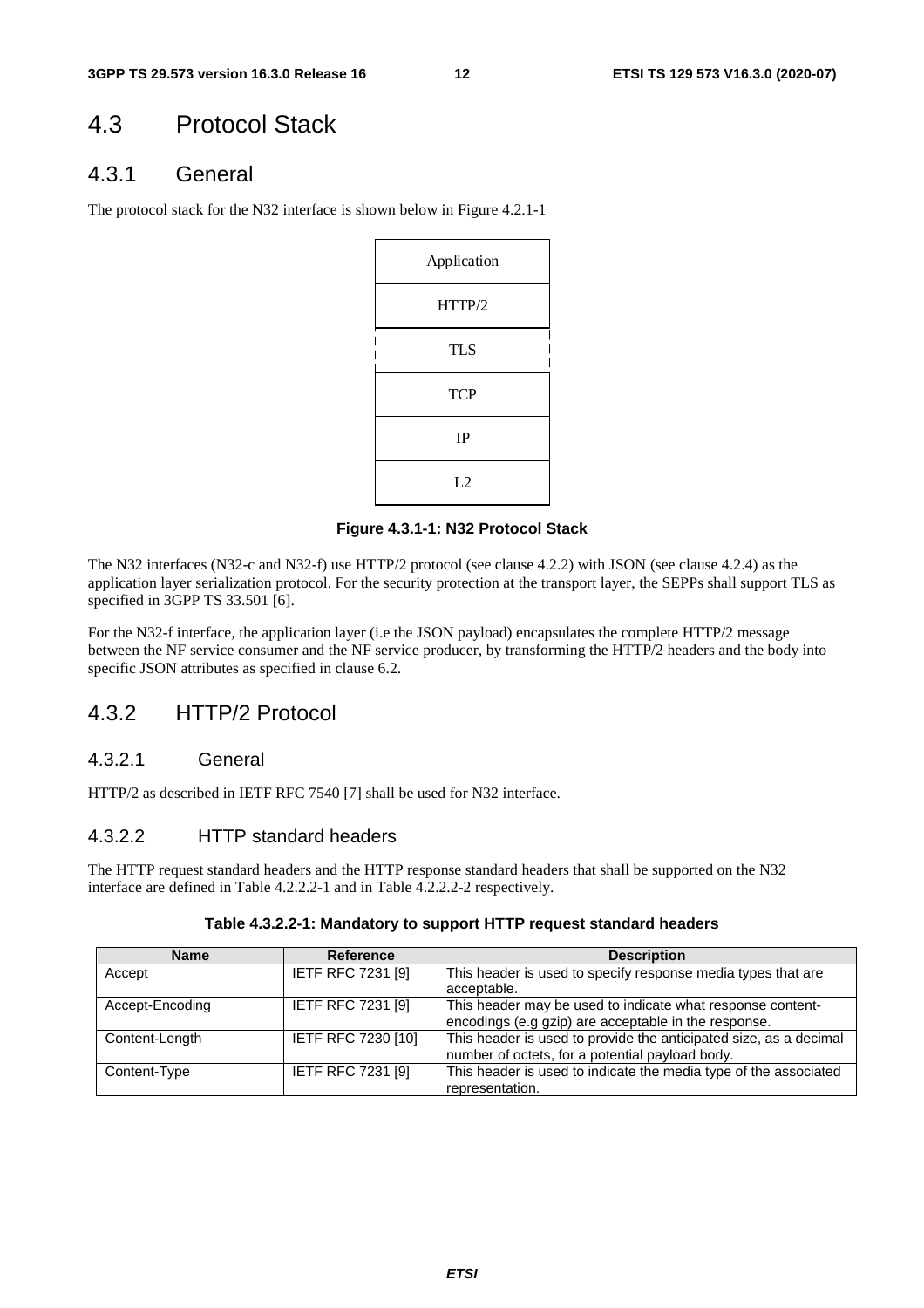| <b>Name</b>      | Reference                 | <b>Description</b>                                                                                                                                                                      |
|------------------|---------------------------|-----------------------------------------------------------------------------------------------------------------------------------------------------------------------------------------|
| Content-Length   | <b>IETF RFC 7230 [10]</b> | This header may be used to provide the anticipated size, as a<br>decimal number of octets, for a potential payload body.                                                                |
| Content-Type     | <b>IETF RFC 7231 [9]</b>  | This header shall be used to indicate the media type of the<br>associated representation.                                                                                               |
| Content-Encoding | <b>IETF RFC 7231 [9]</b>  | This header may be used in some responses to indicate to the<br>HTTP/2 client the content encodings (e.g gzip) applied to the<br>response body beyond those inherent in the media type. |

**Table 4.3.2.2-2: Mandatory to support HTTP response standard headers** 

#### 4.3.2.3 HTTP custom headers

The HTTP custom headers specified in clause 5.2.3 of 3GPP TS 29.500 [4] shall be supported on the N32 interface.

#### 4.3.2.4 HTTP/2 connection management

Each SEPP initiates HTTP/2 connections towards its peer SEPP for the following purposes

- N32-c interface
- N32-f interface

The scope of the HTTP/2 connection used for the N32-c interface is short-lived. Once the initial handshake is completed the connection is torn down as specified in 3GPP TS 33.501 [6]. The HTTP/2 connection used for N32-c is end to end between the SEPPs and does not involve an IPX to intercept the HTTP/2 connection, though an IPX may be involved for IP level routing.

The scope of the HTTP/2 connection used for the N32-f interface is long-lived. The N32-f HTTP/2 connection at a SEPP can be:

- Case A: Towards a SEPP of another PLMN without involving any IPX intermediaries; or
- Case B: Towards a SEPP of another PLMN via IPX. In this case the HTTP/2 connection from a SEPP terminates at the next hop IPX with the IPX acting as a HTTP proxy.

For the N32-f interface the HTTP/2 connection management requirements specified in clause 5.2.6 of 3GPP TS 29.500 [4] shall be applicable. The URI scheme used for the N32-f JOSE protected message forwarding API shall be "http". If confidentiality protection of all IEs for the N32-f JOSE protected message forwarding procedure is required, then:

- For case A, the security between the SEPPs shall be ensured by means of IPSec or TLS VPN;
- For case B, hop-by-hop security between the SEPP and the IPXs should be established on N32-f. This hop-byhop security shall be established using an IPSec or TLS VPN.

### 4.3.3 Transport Protocol

The Transmission Control Protocol as described in IETF RFC 793 [11] shall be used as transport protocol as required by HTTP/2 (see IETF RFC 7540 [7]). When there is no IPX between the SEPPs, TLS shall be used for security protection (see 3GPP TS 33.501 [6]). When there is IPX between the SEPPs, TLS should be used for security protection as specified in 3GPP TS 33.501 [6].

NOTE: When using TCP as the transport protocol, an HTTP/2 connection is mapped to a TCP connection.

# 4.3.4 Serialization Protocol

The JavaScript Object Notation (JSON) format as described in IETF RFC 8259 [8] shall be used as the serialization protocol.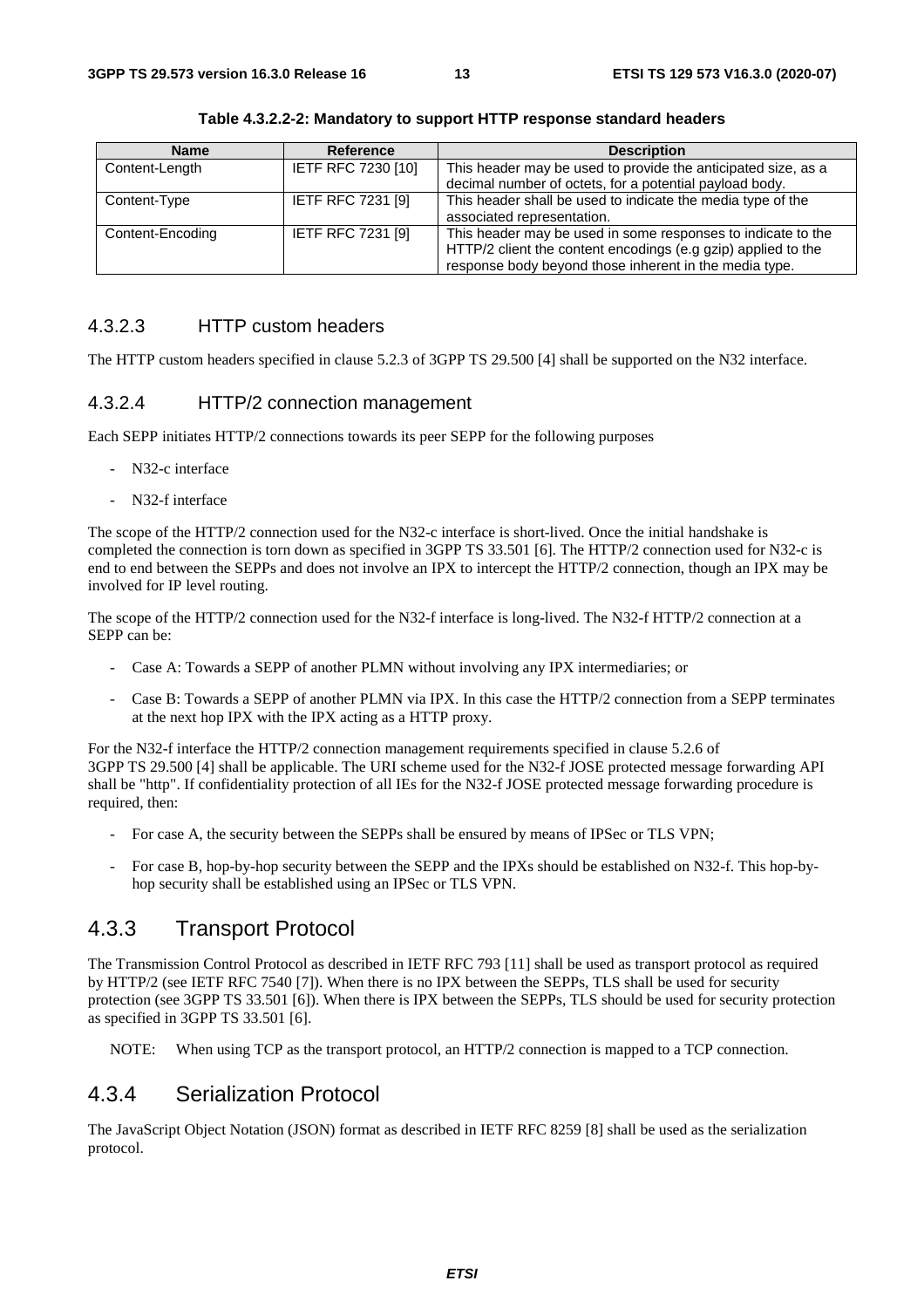# 5 N32 Procedures

# 5.1 Introduction

The procedures on the N32 interface are split into two categories:

- Procedures that happen end to end between the SEPPs on the N32-c interface;
- Procedures that are used for the forwarding of messages on the service based interface between the NF service consumer and the NF service producer via the SEPP across the N32-f interface.

Table 5.1-1 summarizes the corresponding APIs defined for this specification.

**Table 5.1-1: API Descriptions** 

| <b>Service Name</b>                         | <b>Clause</b> | <b>Description</b>                         | <b>OpenAPI Specification</b><br>File            | apiName              | Annex |
|---------------------------------------------|---------------|--------------------------------------------|-------------------------------------------------|----------------------|-------|
| N32 Handshake                               | 6.1           | N32-c Handshake<br>Service                 | TS29573 N32 Handshake.<br>yaml                  | $n32c-$<br>handshake | A.2   |
| <b>JOSE Protected Message</b><br>Forwarding | 6.2           | N32-f Message<br><b>Forwarding Service</b> | TS29573_JOSEProtectedM<br>essageForwarding.yaml | n32f-<br>forward     | A.3   |
| Nsepp_Telescopic_FQDN<br>_Mapping           | 6.3           | <b>SEPP Telescopic FQDN</b><br>Mapping     | TS29573_SeppTelescopicF<br>qdnMapping.yaml      | nsepp-<br>telescopic | A.4   |

# 5.2 N32 Handshake Procedures (N32-c)

#### 5.2.1 General

The N32 handshake procedure is used between the SEPPs in two PLMNs to mutually authenticate each other and negotiate the security mechanism to use over N32-f along with associated security configuration parameters.

A HTTP/2 connection shall be established between the initiating SEPP and the responding SEPP end to end over TLS. The following N32 handshake procedures are specified in the clauses below.

- Security Capability Negotiation Procedure
- Parameter Exchange Procedure
- N32-f Context Termination Procedure
- N32-f Error Reporting Procedure

# 5.2.2 Security Capability Negotiation Procedure

The initiating SEPP shall initiate a Security Capability Negotiation procedure towards the responding SEPP to agree on a security mechanism to use for protecting NF service related signalling over N32-f. An end to end TLS connection shall be setup between the SEPPs before the initiation of this procedure. The procedure is described in Figure 5.2.2-1 below.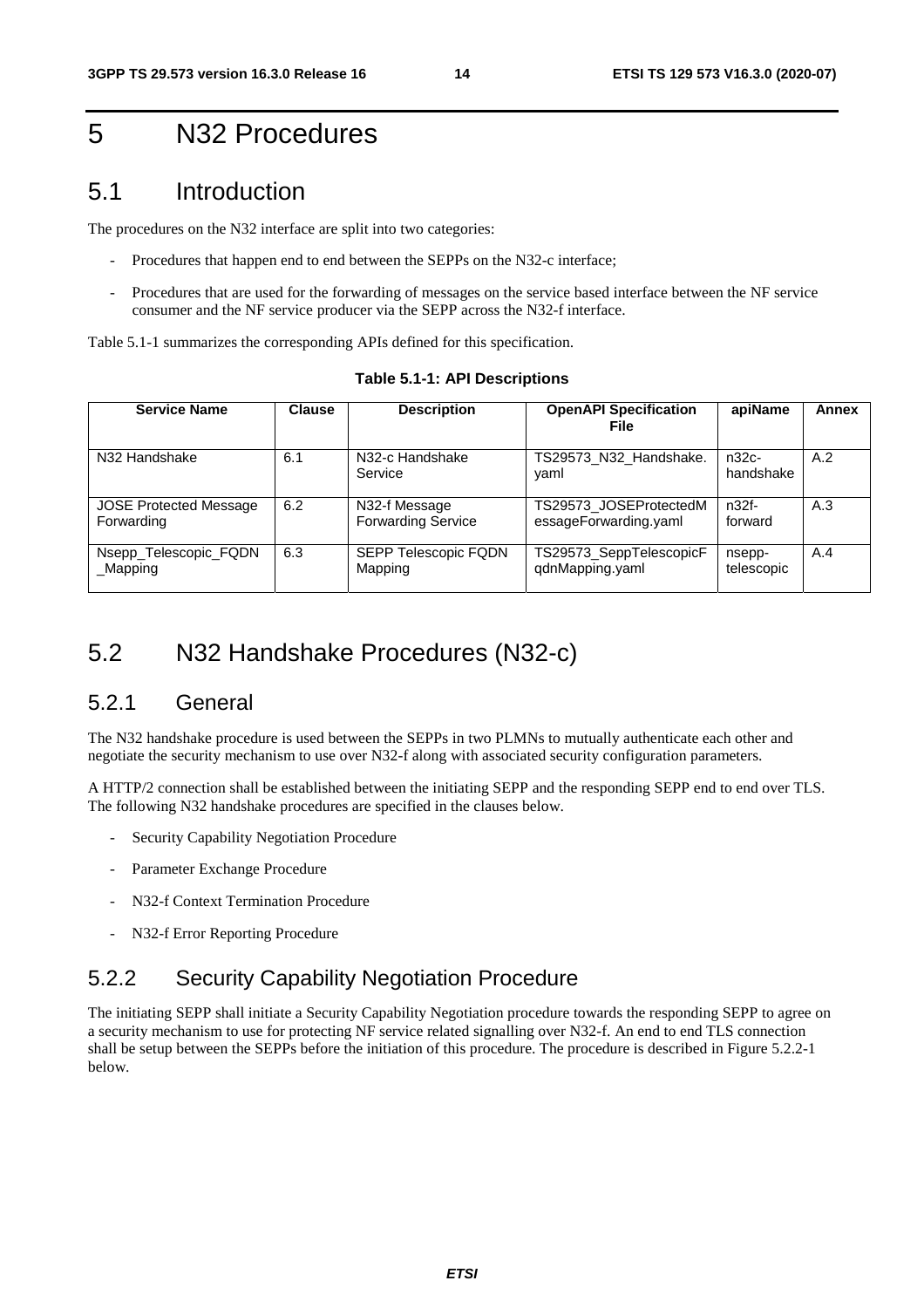

**Figure 5.2.2-1: Security Capability Negotiation Procedure** 

- 1. The initiating SEPP issues a HTTP POST request towards the responding SEPP with the request body containing the "SecNegotiateReqData" IE carrying the following information
- Supported security capabilities (i.e PRINS and/or TLS)
- 2a. On successful processing of the request, the responding SEPP shall respond to the initiating SEPP with a "200 OK" status code and a POST response body that contains the following information
- Selected security capability (*i.e PRINS or TLS*)

The responding SEPP compares the initiating SEPP's supported security capabilities to its own supported security capabilities and selects, based on its local policy, a security mechanism, which is supported by both the SEPPs. If the selected security capability indicates any other capability other than PRINS, then the HTTP/2 connection initiated between the two SEPPs for the N32 handshake procedures shall be terminated. The negotiated security capability shall be applicable on both the directions. If the selected security capability is PRINS, then the two SEPPs may decide to create (if not available) / maintain HTTP/2 connection(s) where each SEPP acts as a client towards the other (which acts as a server). This may be used for later signalling of N32-f error reporting procedure (see clause 5.2.5) and N32-f context termination procedure (see clause 5.2.4).

2b. On failure, the responding SEPP shall respond to the initiating SEPP with an appropriate 4xx/5xx status code as specified in clause 6.1.4.2.

# 5.2.3 Parameter Exchange Procedure

#### 5.2.3.1 General

The parameter exchange procedure shall be executed if the security capability negotiation procedure selected the security capability as PRINS. The parameter exchange procedure is performed to:

- Agree on a cipher suite to use for protecting NF service related signalling over N32-f; and
- Optionally, exchange the protection policies to use for protecting NF service related signalling over N32.

#### 5.2.3.2 Parameter Exchange Procedure for Cipher Suite Negotiation

The parameter exchange procedure for cipher suite negotiation shall be performed after the security capability negotiation procedure if the selected security policy is PRINS.

The procedure is described in Figure 5.2.3.2-1 below.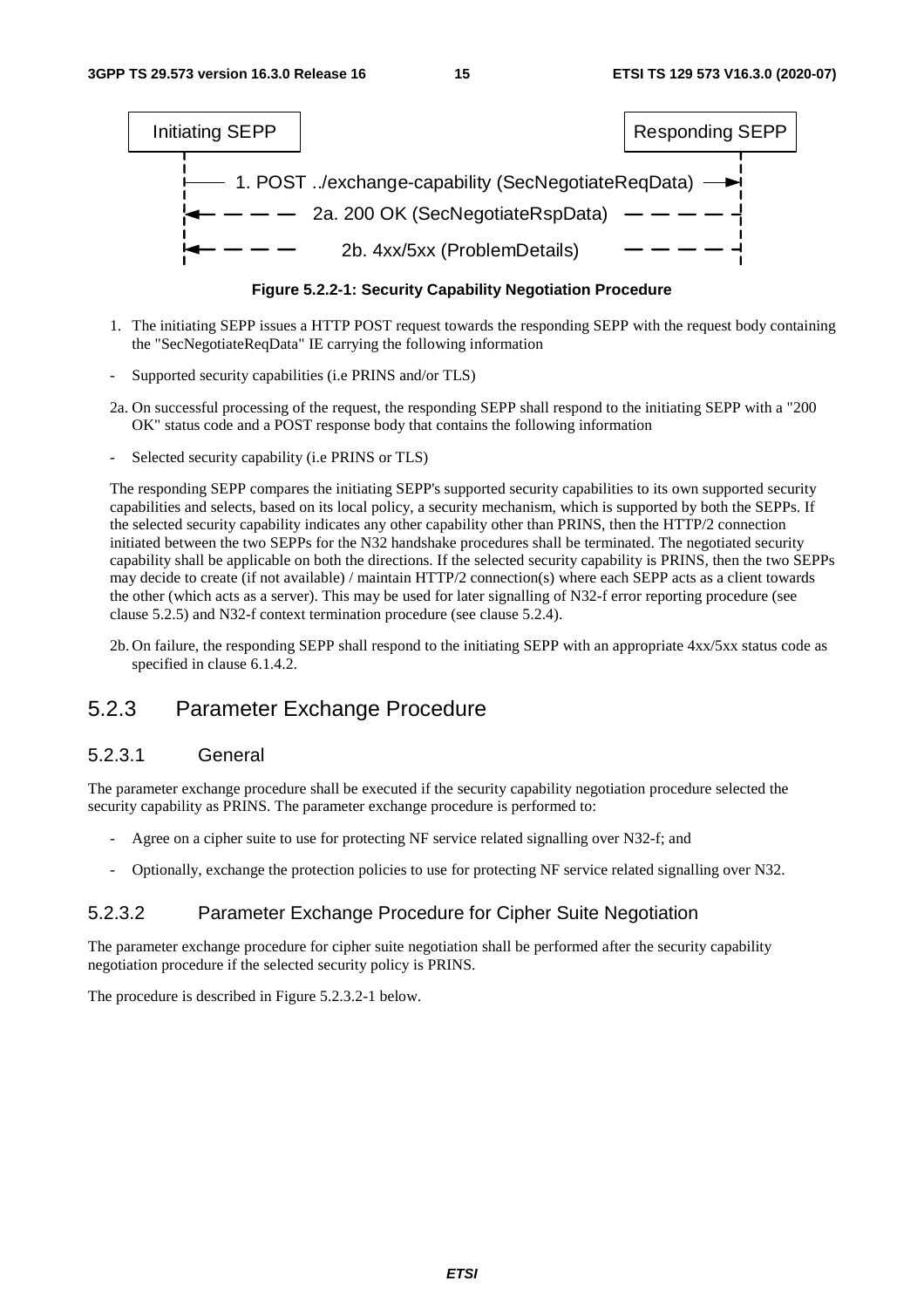

**Figure 5.2.3.2-1: Parameter Exchange Procedure for Cipher Suite Negotiation** 

- 1. The initiating SEPP issues a HTTP POST request towards the responding SEPP with the request body containing the "SecParamExchReqData" IE carrying the following information
	- Supported cipher suites;

 The supported cipher suites shall be an ordered list with the cipher suites mandated by 3GPP TS 33.501 [6] appearing at the top of the list.

 The initiating SEPP also provides a N32-f context identifier for the responding SEPP to use towards the initiating SEPP for subsequent JOSE Protected Message Forwarding procedures over N32-f (see clause 5.3.3) when the responding SEPP acts as the forwarding SEPP.

- 2a. On successful processing of the request, the responding SEPP shall respond to the initiating SEPP with a "200 OK" status code and a POST response body that contains the following information
- Selected cipher suite

 The responding SEPP compares the initiating SEPP's supported cipher suites to its own supported cipher suites and selects, based on its local policy, a cipher suite, which is supported by both the SEPPs. The responding SEPP's supported cipher suites shall be an ordered list with the cipher suites mandated by 3GPP TS 33.501 [6] appearing at the top of the list. The selected cipher suite is applicable for both the directions of communication between the SEPPs.

 The responding SEPP also provides a N32-f context identifier for the initiating SEPP to use towards the responding SEPP for subsequent JOSE Protected Message Forwarding procedures over N32-f (see clause 5.3.3) when the initiating SEPP acts as the forwarding SEPP.

2b. On failure, the responding P-SEPP shall respond to the initiating SEPP with an appropriate 4xx/5xx status code as specified in clause 6.1.4.3.

#### 5.2.3.3 Parameter Exchange Procedure for Protection Policy Exchange

The parameter exchange procedure for protection policy exchange may be performed after the Parameter Exchange Procedure for Cipher Suite Negotiation (see clause 5.2.3.2). If a HTTP/2 connection does not exist towards the peer SEPP at the time of initiating this procedure, the HTTP/2 connection shall be established. If the parameter exchange procedure for the protection policy exchange is not performed then the protection policies between the SEPP shall be exchanged out of bands.

The procedure is described in Figure 5.2.3.3-1 below.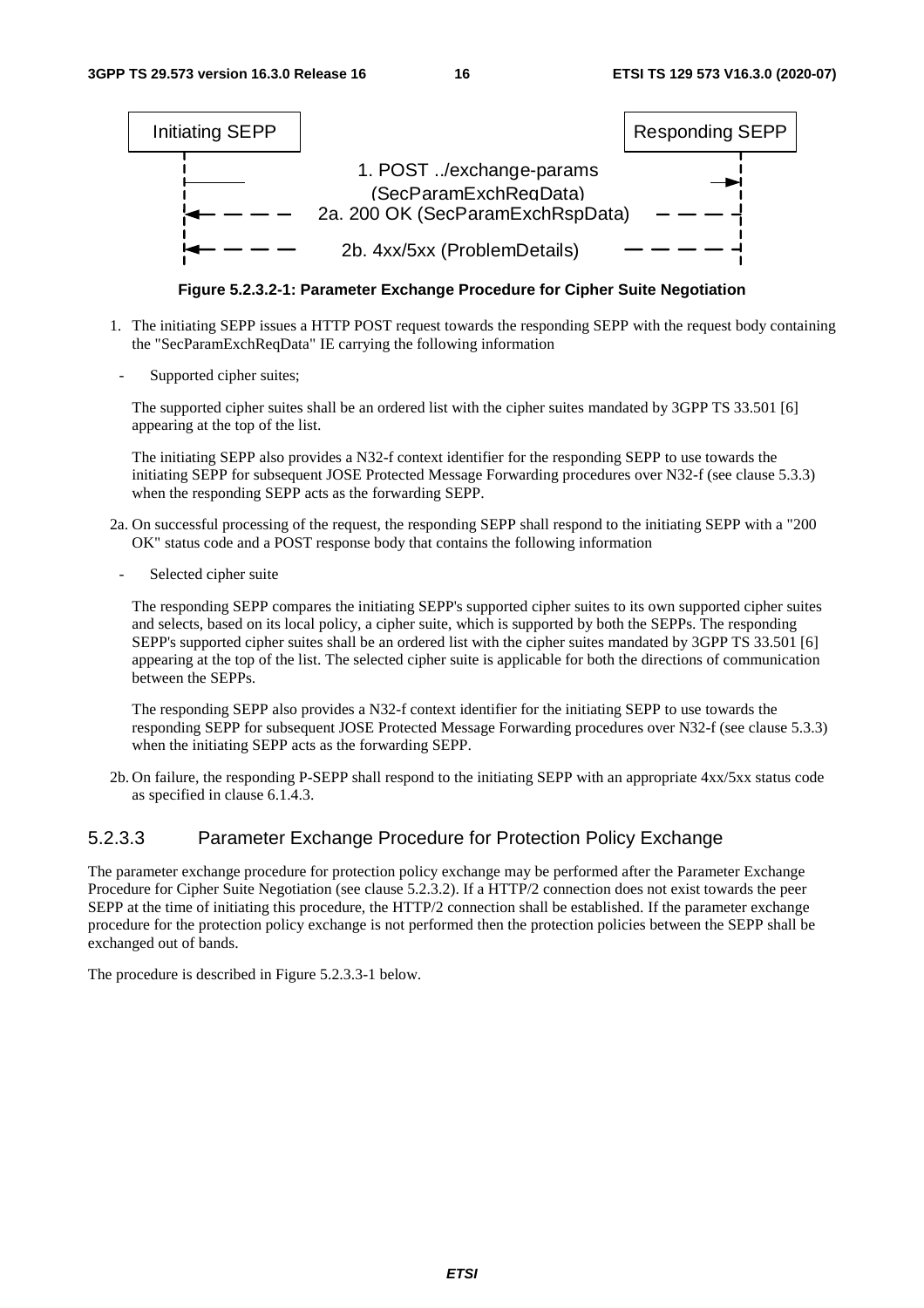

**Figure 5.2.3.3-1: Parameter Exchange Procedure for Protection Policy Negotiation** 

- 1. The initiating SEPP issues a HTTP POST request towards the responding SEPP with the request body containing the "SecParamExchReqData" IE carrying the following information
	- Protection policy information

The protection policy information contains:

- API to IE mapping containing the mapping information of list of leaf IEs for each:
	- Request/response and Subscribe / Unsubscribe service operation, identified by the API URI and method; and/or
	- Callbacks (e.g Notification service operation), identified by the value of the 3GPP custom HTTP header "3gpp-Sbi-Callback" (see clause 5.2.3 of 3GPP TS 29.500 [4]).
- List of IE types that are to be protected across N32-f (i.e the data type encryption policy as specified in clause 13.2.3.2 of 3GPP TS 33.501 [6]); and
- Against each leaf IE in the API to IE mapping information, a boolean flag indicating whether that IE is allowed to be modified by an IPX on the side of the SEPP sending the protection policy information.
- 2a. On successful processing of the request, the responding SEPP shall respond to the initiating SEPP with a "200 OK" status code and a POST response body that contains the following information
	- Selected protection policy information

The SEPPs shall store the selected protection policy information and shall apply this policy for subsequent message transfers over N32-f. The selected protection policy is applicable for both the directions of communication between the SEPPs.

The HTTP/2 connection used for the N32 handshake procedures may be terminated after the completion of this procedure.

2b. On failure, the responding SEPP shall respond to the initiating SEPP with an appropriate 4xx/5xx status code as specified in clause 6.1.4.3.

An illustration of how the protection policy is stored and looked up in the SEPP is provided in figure 5.2.3.3-2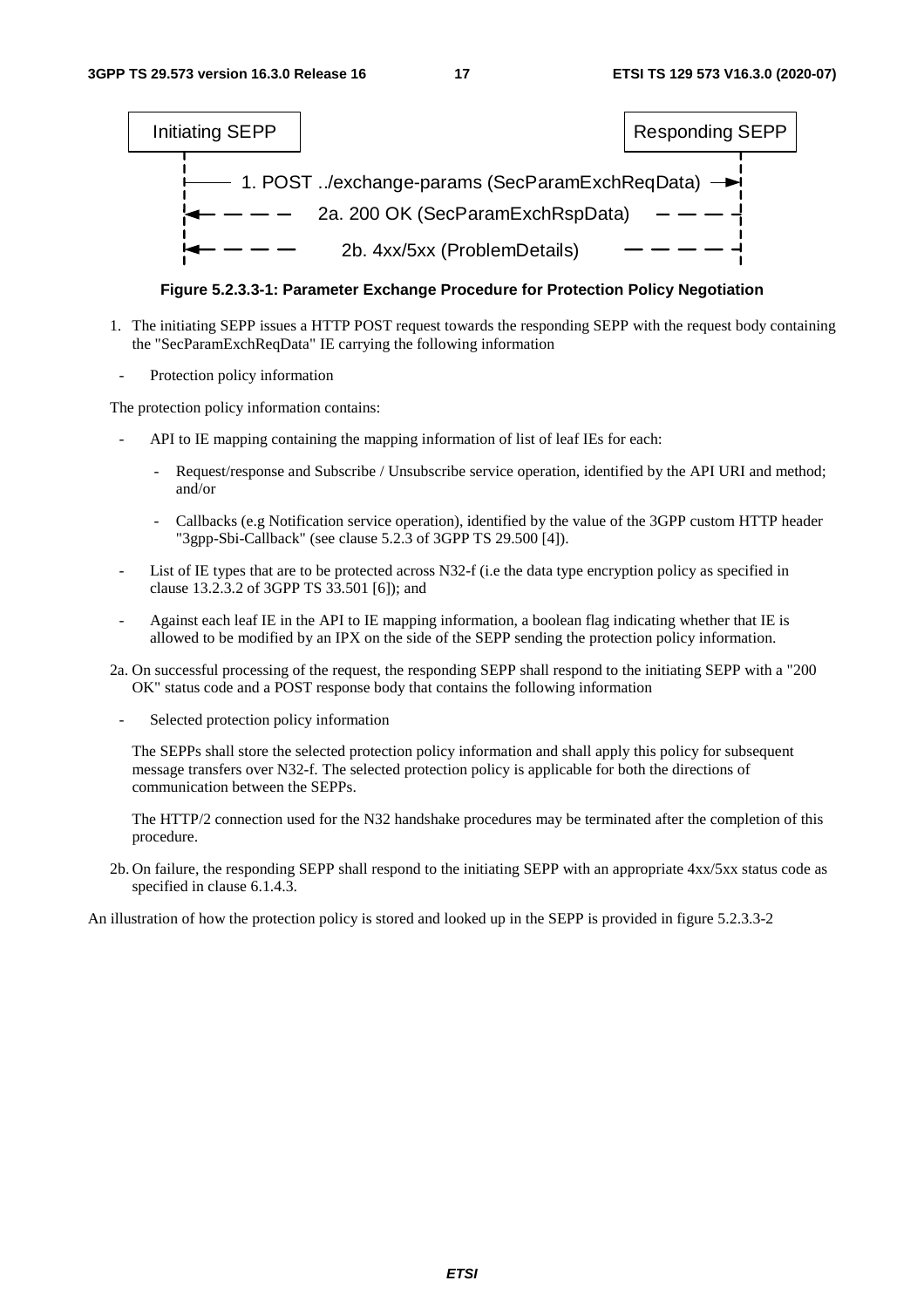

#### **Figure 5.2.3.3-2: Protection Policy Storage and Lookup in SEPP**

During the N32-f message forwarding, the SEPP looks at a HTTP request or response it receives from an NF service consumer or NF service producer and then uses the above tables to decide which IEs and headers in the message it shall cipher and integrity protect and which IEs it shall allow the IPXes to modify.

#### 5.2.3.4 Parameter Exchange Procedure for Security Information list Exchange

The initiating SEPP shall initiate a Security Information list exchange procedure towards the responding SEPP to exchange the Security Information lists that contain information on IPX public keys or certificates that are needed to verify IPX modifications at the receiving SEPP as specified in clause 13.2.2.2 of 3GPP TS 33.501 [6].

The procedure is described in Figure 5.2.3.4-1 below.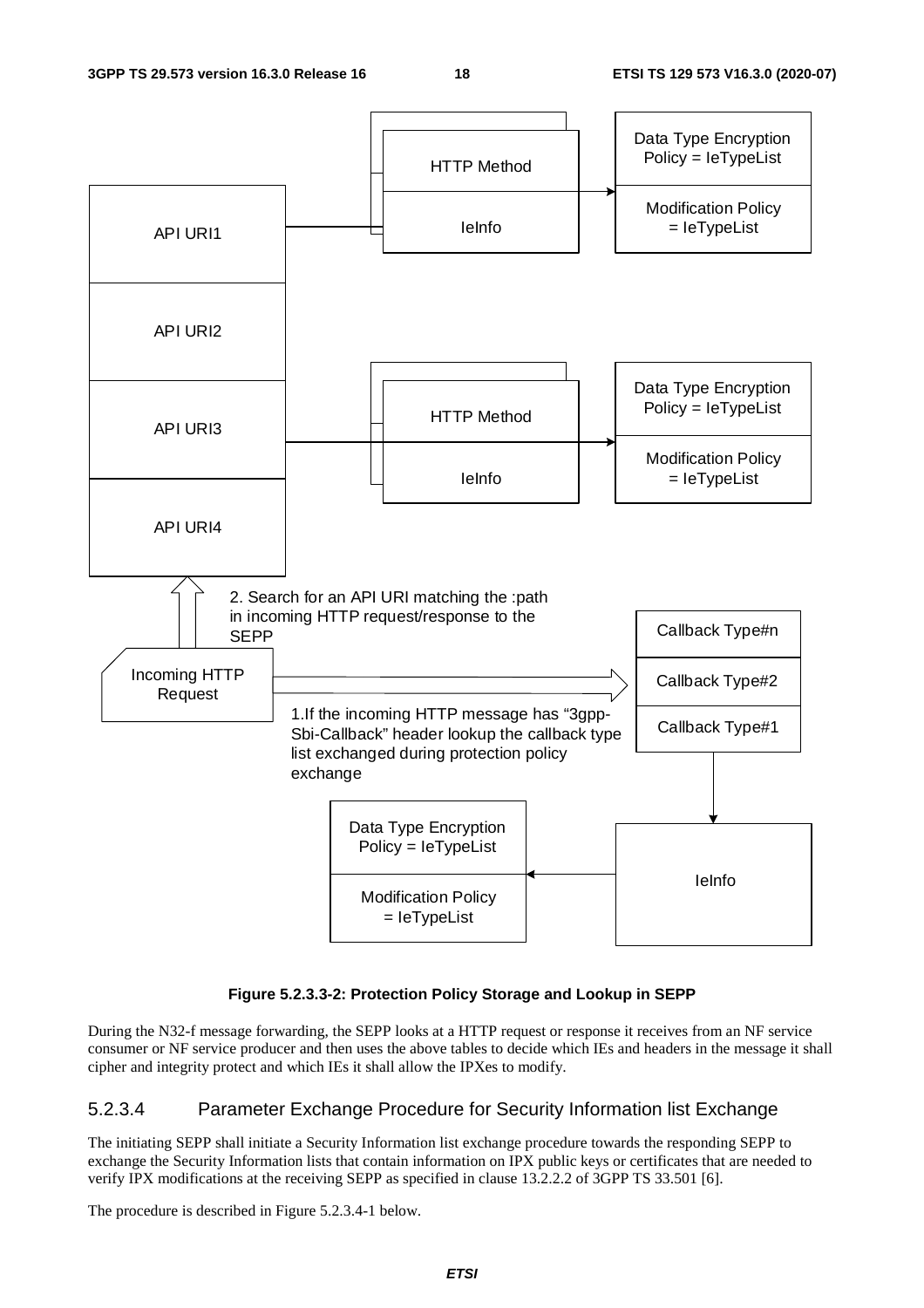

**Figure 5.2.3.4-1: Parameter Exchange Procedure for Security Information List exchange** 

- 1. The initiating SEPP issues a HTTP POST request towards the responding SEPP with the request body containing the "SecParamExchReqData" IE carrying the following information:
- IPX provider identifier connected to the initiating SEPP;
- List of raw public keys or certificates for that IPX.
- 2a. On successful processing of the request, the responding SEPP shall respond to the initiating SEPP with a "200 OK" status code and a POST response body that contains the "SecParamExchRspData" IE carrying the following information:
- IPX provider identifier connected to the responding SEPP;
- List of raw public keys or certificates for that IPX.
- 2b. On failure, the responding SEPP shall respond to the initiating SEPP with an appropriate 4xx/5xx status code as specified in clause 6.1.4.3.

### 5.2.4 N32-f Context Termination Procedure

After the completion of the security capability negotiation procedure and/or the parameter exchange procedures, an N32-f context is established between the two SEPPs. The "n32fContextId" of each SEPP is provided to the other SEPP. This context identifier shall be stored in each SEPP until the context is explicitly terminated by the N32-f context termination procedure. The SEPP that is initiating the N32-f context termination procedure shall use the HTTP method POST on the URI: {apiRoot}/n32c-handshake/v1/n32f-terminate. If a HTTP/2 connection does not exist towards the receiving SEPP, a HTTP/2 connection shall be created before initiating this procedure. The procedure is shown below in Figure 5.2.4-1.



**Figure 5.2.4-1: N32f Context Termination Procedure** 

1. The initiating SEPP issues a HTTP POST request towards the responding SEPP with the request body containing the N32-f context id information that is to be terminated.

2a. On success, the responding SEPP, shall:

- stop sending any further messages over the N32-f towards the initiating SEPP;
- once all the ongoing N32-f message exchanges with the initiating SEPP are completed or timed out, delete the N32-f context identified by the "n32fContextId" provided in the request.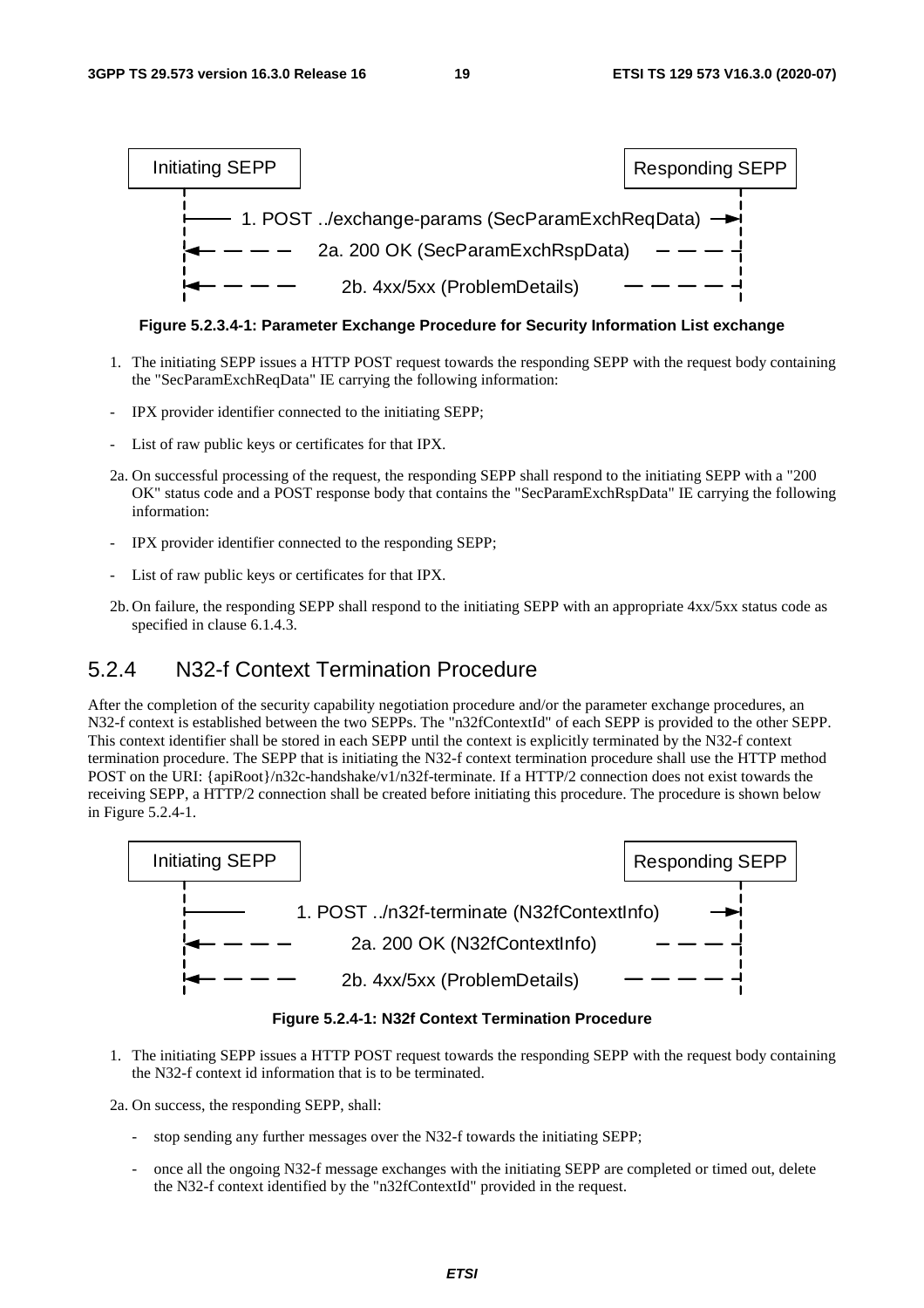The N32-f HTTP/2 connections from the responding SEPP shall not be deleted if they terminate at an IPX, since that HTTP/2 connection may carry traffic towards other PLMN SEPPs as well. The responding SEPP shall return the status code "200 OK" together with an N32ContextInfo payload body that carries the "n32fContextId" of the initiating SEPP that the responding SEPP has stored.

The initiating SEPP shall:

- stop sending any further messages over the N32-f towards the responding SEPP;
- once all the ongoing N32-f message exchanges with the responding SEPP are completed or timed out, delete the local N32-f context identified by this "n32fContextId".
- 2b. On failure, the responding SEPP shall return an appropriate 4xx/5xx status code together with the "ProblemDetails" JSON body.

# 5.2.5 N32-f Error Reporting Procedure

When a SEPP is not able to process a message it received over the N32-f interface due to errors, the error information is conveyed to the sending SEPP by using the N32-f error reporting procedure over the N32-c interface. The SEPP that is initiating the N32-f error reporting procedure shall use the HTTP method POST on the URI: {apiRoot}/n32chandshake/v1/n32f-error. If a HTTP/2 connection does not exist towards the receiving SEPP, a HTTP/2 connection shall be created before initiating this procedure. The procedure is shown below in Figure 5.2.5-1.





1. The initiating SEPP issues a HTTP POST request towards the responding SEPP with the request body containing the N32-f error information that is to be reported.

2a. On success, the responding SEPP, shall:

log that the N32-f request / response message identified by the "messageId" is not processed by the receiving SEPP;

The responding SEPP shall return the status code "204 No Content".

2b. On failure, the responding SEPP shall return an appropriate 4xx/5xx status code together with the "ProblemDetails" JSON body.

# 5.3 JOSE Protected Message Forwarding Procedure on N32 (N32-f)

### 5.3.1 Introduction

The N32-f interface is used between two SEPPs for:

 - The forwarding of JOSE protected HTTP/2 messages between the NF service consumer and the NF service producer across two PLMNs, when PRINS is the negotiated security policy. The message forwarding on N32-f shall be based on the negotiated security capability and the exchanged security parameters between the two SEPPs (see clause 5.2).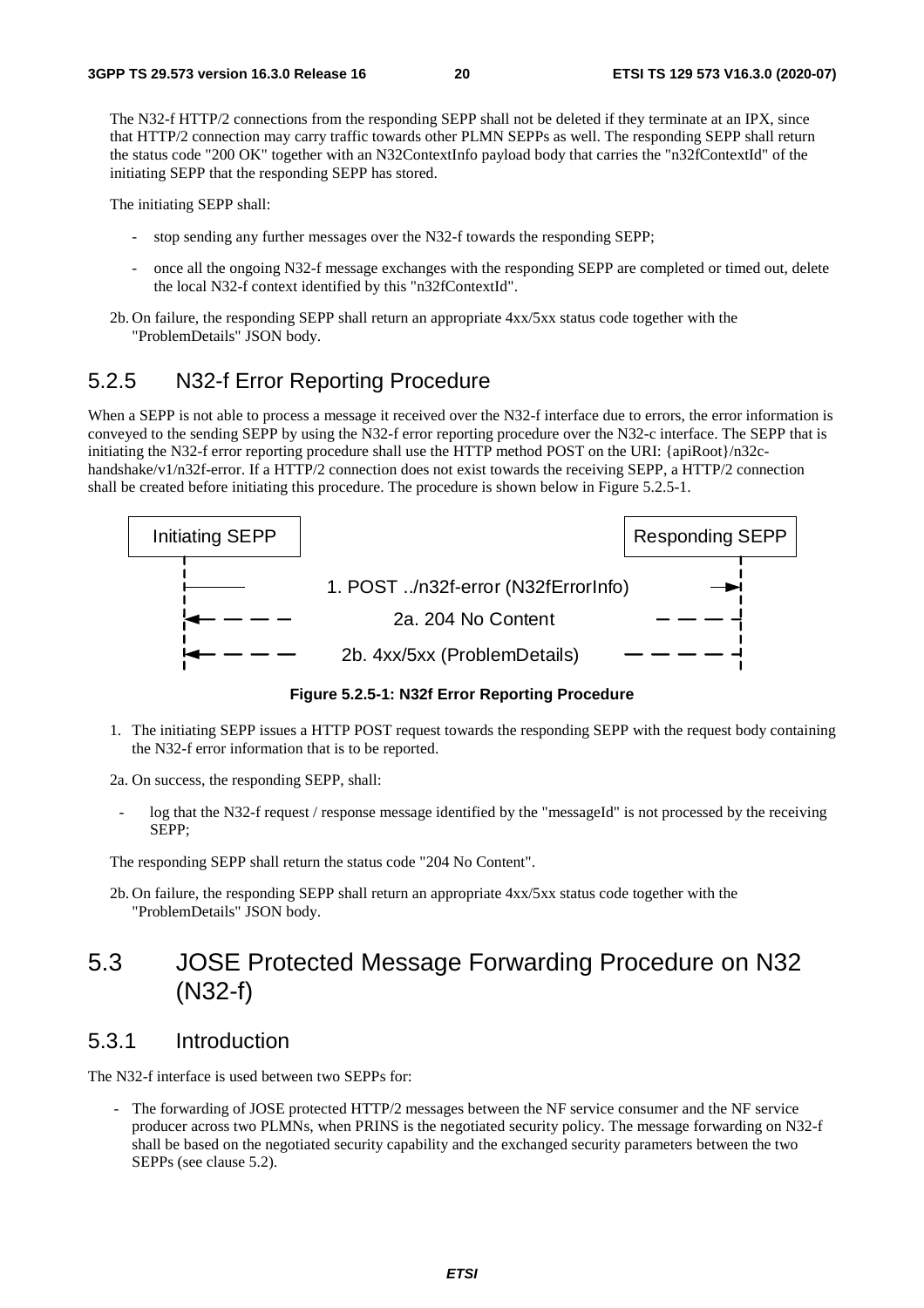Forwarding of the HTTP/2 messages between the NF service consumer and the NF service producer without any reformatting and application layer protection, when TLS is the negotiated security policy.

# 5.3.2 Use of Application Layer Security

#### 5.3.2.1 General

If the negotiated security capability between the two SEPPs is PRINS, one or more HTTP/2 connections between the two SEPPs for the forwarding of JOSE protected message shall be established, which may involve IPX providers on path. The forwarding of messages over the N32-f interface involves the following steps at the sending SEPP:

- 1. Identification of the protection policy applicable for the API being invoked (i.e either a request/response NF service API or a subscribe/unsubscribe service API or a notification API).
- 2. Message reformatting as per the identified protection policy.
- 3. Forwarding of the reformatted message over the N32 interface.

The processing of a message received over the N32-f interface at the receiving SEPP involves the following steps.

- 1. Identify the N32-f context using the N32-f context Id received in the message.
- 2. Verify the integrity protection of the message using the keying material obtained from the TLS layer during the parameter exchange procedure for that N32-f context (see 3GPP TS 33.501 [6]). The TLS connection from which the keying material is obtained is the N32-c TLS connection used for the parameter exchange procedure.3. Decrypt the ciphertext part of the received JWE message. Decode the "aad" part of the JWE message using BASE64URL decoding.
- 4. Form the original JSON request / response body from the decrypted ciphertext and the decoded integrity verified "aad" block.
- 5. For each entry in the "modificationsBlock" of the received message:
	- First verify the integity protection of that entry using the keying material applicable for the IPX that inserted that block (using the "identity" IE in the "modificationsBlock");
	- Identify the modifications policy exchanged during the parameter exchange procedure with the sending SEPP if the IPX that inserted the modificationsBlock is from the sending SEPP side; else identify the modifications policy applicable for the IPX based on local configuration;
	- Check if the inserted modifications are as per the identified modifications policy;
	- Apply the modifications as a JSON patch over the formed original JSON request / response body from step 4.
- 6. If the reconstructed HTTP message has a "Authorization" header, then the SEPP shall check whether the service consumer's PLMN ID is present in the Bearer token contained in the Authorization header (see 3GPP TS 29.510 [18], clause 6.3.5.2.4) and if it matches with the "Remote PLMN ID" of the N32-f context. If they do not match, the SEPP shall respond to the sending SEPP with "403 Forbidden" status code with the application specific cause set as "PLMNID\_MISMATCH".
- NOTE: In this case, the N32-f Error Reporting procedure specified in clause 5.2.5 is not used since the processing of the complete N32-f message fails at the receiving SEPP.

#### 5.3.2.2 Protection Policy Lookup

When a SEPP receives a HTTP/2 request or response message intended to be routed towards another PLMN, the sending SEPP shall identify the protection policy as given below

1. Identify the target PLMN from the ":aurthority" part of the message using the format specified in clause 6.1.4.3 of 3GPP TS 29.500 [4].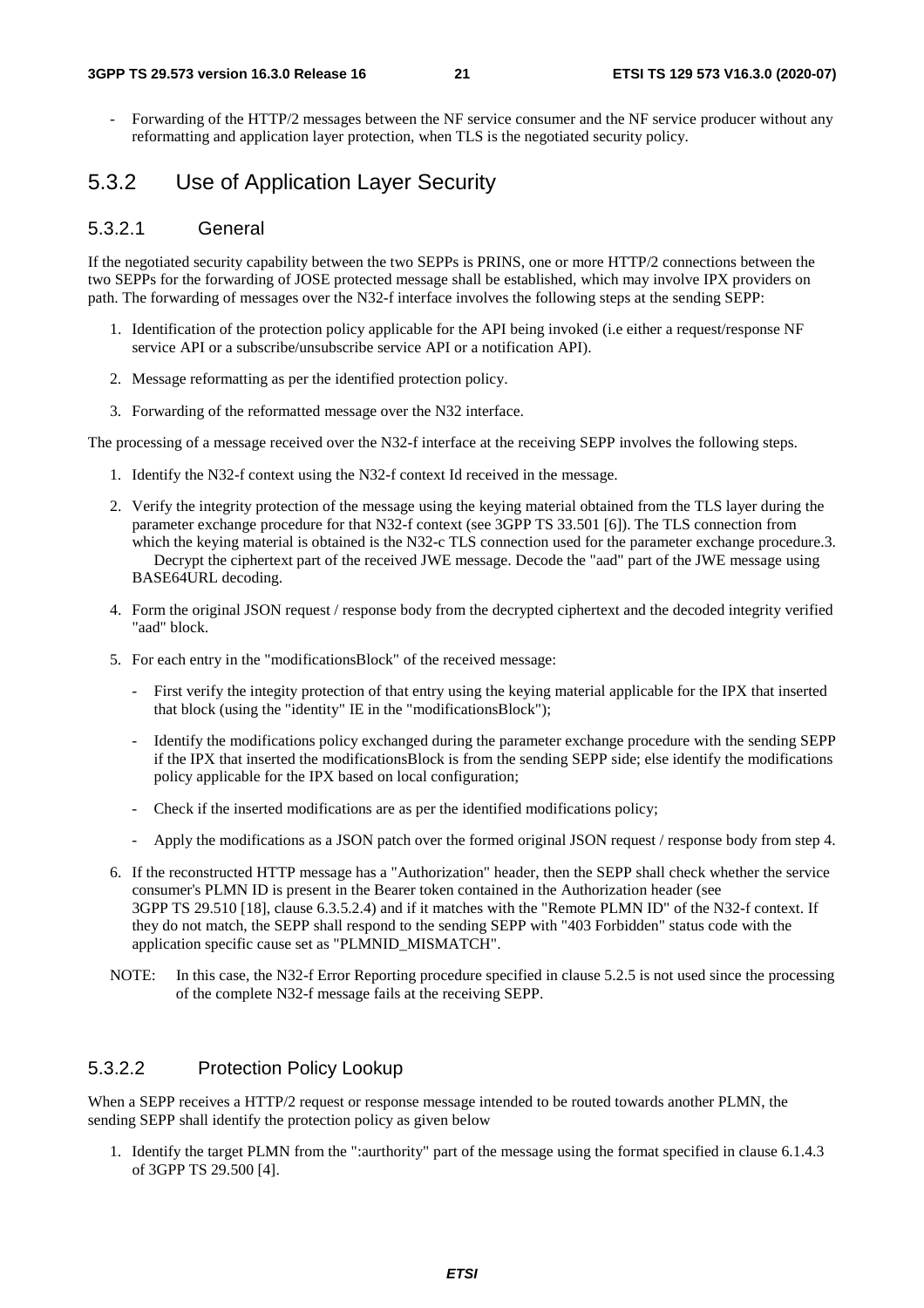- 2. Check if the incoming HTTP/2 message has the "3gpp-Sbi-Callback" header. When present, the SEPP shall select the data encryption and modification policy applicable for the specific notification type, identified by the value of the "3gpp-Sbi-Callback" header and the target PLMN, using the notification type list stored as specified in subclase 5.2.3.3.
- 3. Else, if it is a HTTP/2 request message, then from the ":authority" and ":path" part of the received HTTP/2 request message, form the API URI. For the identified PLMN, check if a protection policy exists for the API URI using the table stored as specified in clause 5.2.3.3.
- 4. Else, if it is a HTTP/2 response message, then based on the HTTP/2 stream ID on which the response is received, identify the corresponding request that was sent by the SEPP and the protection policy applicable for that request, as specified in step 3.
- 5. If an entry is not found, then it means that either the particular API has no protection policy exchanged.

 Once a protection policy is identified, the SEPP shall apply the application layer security as per the identified protection policy.

#### 5.3.2.3 Message Reformatting

A SEPP on the sending side PLMN applies message reformatting in the following cases:

- When it receives a HTTP/2 request message from an NF service consumer to a an NF service producer in another PLMN;
- When it receives a response HTTP/2 response message from an NF service producer to an NF service consumer in another PLMN.
- When it receives a HTTP/2 notification request message from an NF service producer to an NF service consumer in another PLMN;
- When it receives a HTTP/2 notification response message from an NF service consumer to an NF service producer in another PLMN

The SEPP shall reformat the HTTP/2 message by encapsulating the whole message into the body of a new HTTP POST message. The body of the HTTP POST request / response message shall contain the reformatted original HTTP/2 request/response message respectively. The HTTP POST request/response body shall be encoded as the "N32fReformattedReqMsg"/"N32fReformattedRspMsg" JSON bodies respectively, as specified in clause 6.2.5.

The "N32fReformattedReqMsg"/"N32fReformattedRspMsg" are structured as given below: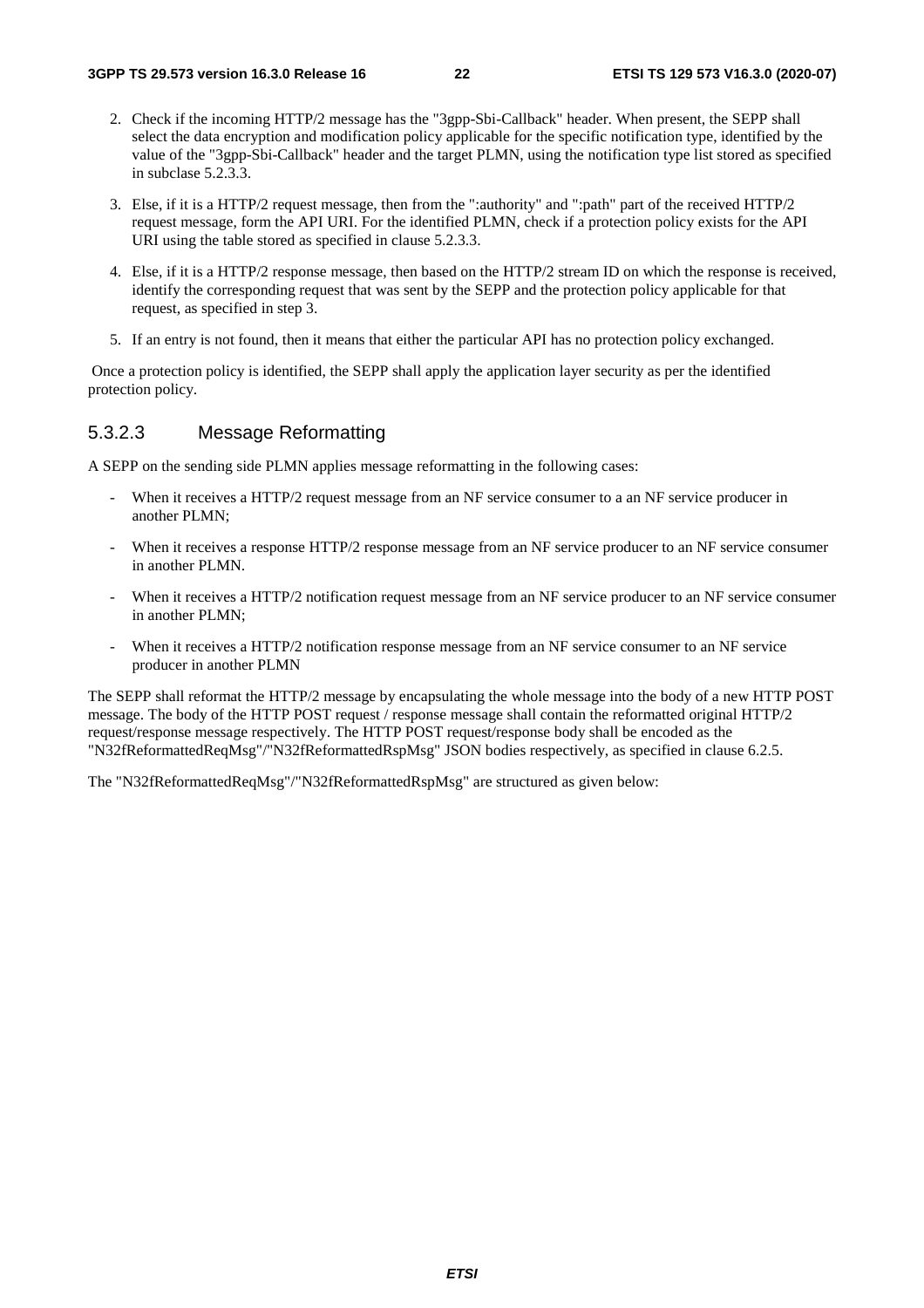

**Figure 5.3.2.3-1 JSON representation of a reformatted HTTP message** 

The "cipherText" part of the reformatted message in FlatJweJson shall be prepared as given below



#### **Figure 5.3.2.3-2 Transformation of HTTP Header and Payload to Encrypt into CipherText**

- 1. Based on the protection policy exchanged between the SEPPs, the sending SEPP prepares an input for the JWE ciphering and integrity protection as an array of free form JSON objects in the "DataToIntegrityProtectAndCipher" block with each entry containing either a HTTP header value or the value of a JSON payload IE of the API message being reformatted. The index value "encBlockIdx" in the payload part of DataToIntegrityProtectBlock shall point to the index of a header value or IE value in this input array.
- 2. The input block is fed into an encryption function along with the other required inputs for JWE as specified in IETF RFC 7516 [14].
- 3. The encryption function outputs the cipher text information. This cipher text is then subjected to BASE64URL transformation as specified in IETF RFC 4648 [15] clause 5.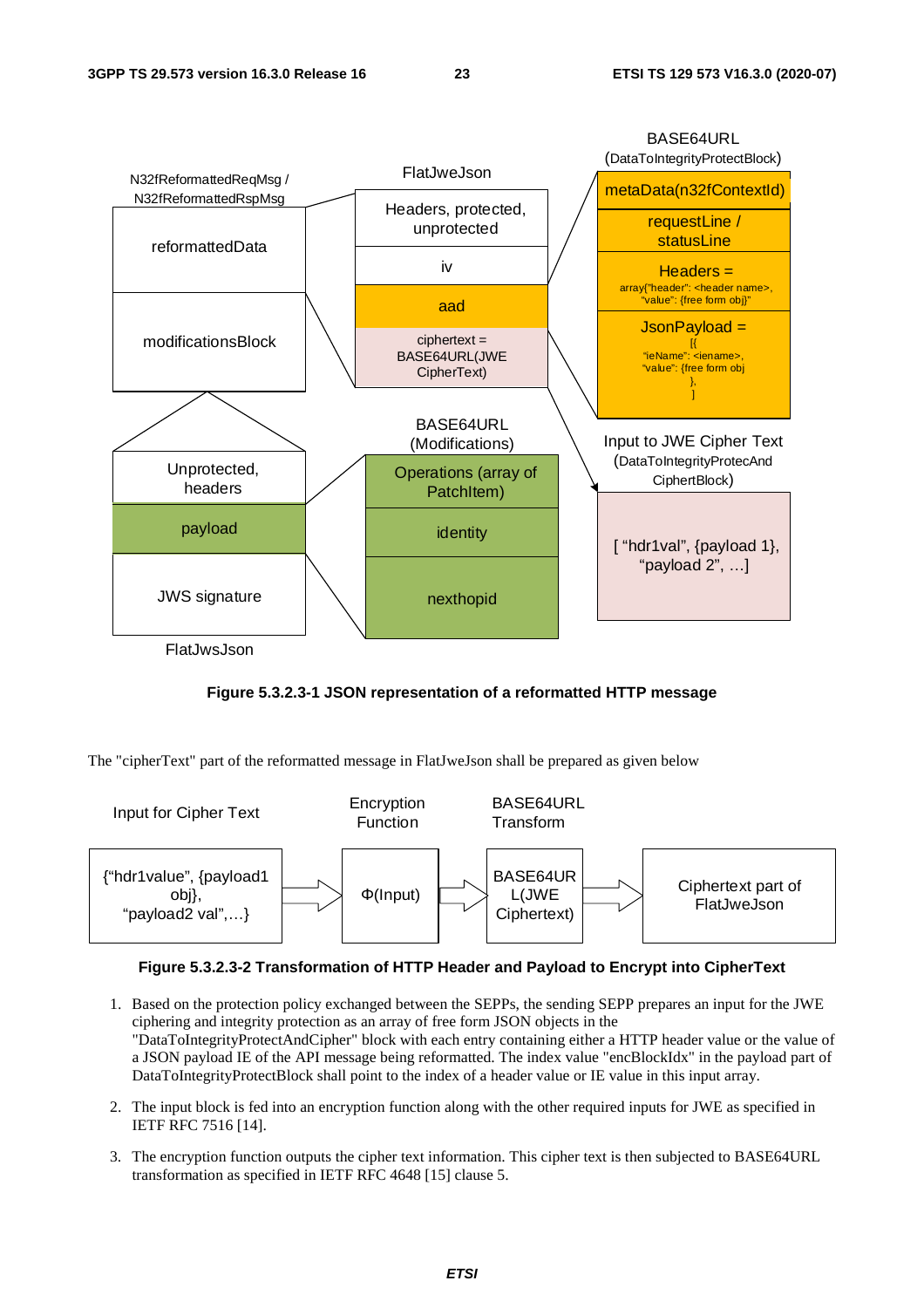4. The output of the BASE64URL transform is them encoded as the ciphertext part of FlatJweJson IE specified in clause 6.2.5.2.11.

#### 5.3.2.4 Message Forwarding to Peer SEPP

Once a SEPP reformats the HTTP/2 message into the "N32ReformattedReqMsg"/"N32ReformattedRspMsg" JSON object as specified in clause 5.3.2, the SEPP forwards the message to the receiving SEPP by invoking a HTTP POST method as shown in figure 5.3.2.4-1 below.



**Figure 5.3.2.4-1 Message Forwarding between SEPP on N32-f** 

- 1. The initiating SEPP issues a HTTP POST request towards the responding SEPP with the request body containing the "N32ReformattedReqMsg" IE carrying the reformatted HTTP/2 message. The request message shall contain the "n32fContextId" information provided by the responding SEPP to the initiating SEPP earlier during the parameter exchange procedure (see clause 5.2.3). The responding SEPP shall use the "n32fContextId" information to:
- Locate the agreed cipher suite and protection policy;
- Locate the n32ContextId to be used in the response.

2a. On successful processing of the request, the responding SEPP shall:

- reconstruct the HTTP/2 message towards the NF service producer;
- forward the reconstructed HTTP/2 message to the NF service producer;
- wait for the response from the NF service producer; and then
- once the response from the NF service producer is received, respond to the initiating SEPP with a "200 OK" status code and a POST response body that contains the "N32ReformattedRspMsg". The "N32ReformattedRspMsg" shall contain the reformatted HTTP response message from the responding PLMN. The response message shall contain the "n32fContextId" information provided by the initiating SEPP to the responding SEPP earlier during the parameter exchange procedure (see clause 5.2.3).

The responding SEPP shall be able to map the response received from the NF service producer to the HTTP/2 stream ID for the corresponding response it needs to generate towards the initiating SEPP. The HTTP/2 stream ID and the HTTP/2 connection information on either side shall be used to derive this mapping.

2b. On failure, the responding SEPP shall respond to the initiating SEPP with an appropriate 4xx/5xx status code as specified in clause 6.2.4.2.

# 5.3.3 Message Forwarding to Peer SEPP when TLS is used

When the negotiated security policy between the SEPPs is TLS, then the procedures described in clauses 5.3.2, 5.3.3 and 5.3.4 shall not be applied. The SEPP shall use a TLS connection towards the other SEPP to forward the HTTP/2 messages sent by the NF service producers and NF service consumers, as is without reformatting.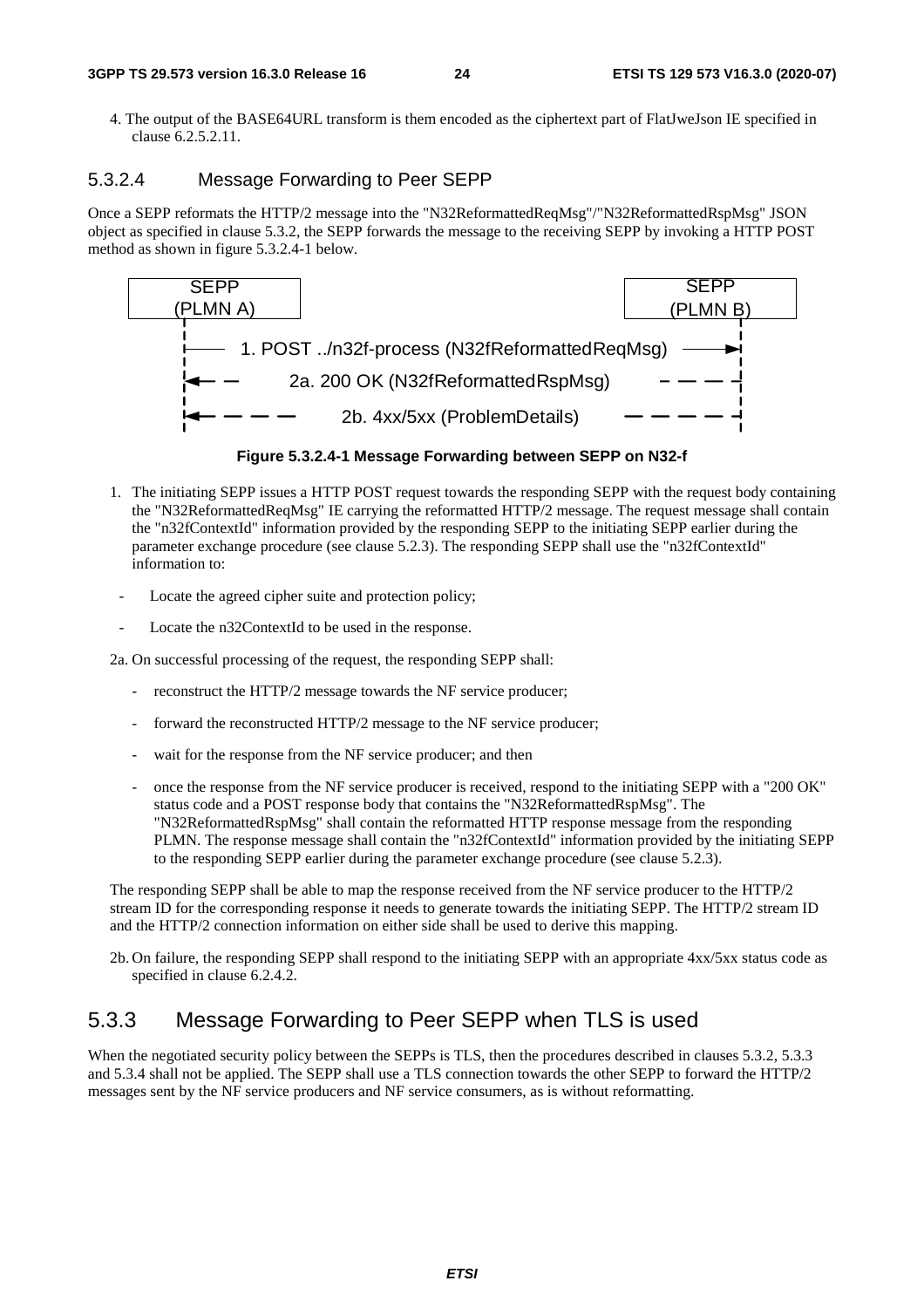# 5.4 Nsepp\_Telescopic\_FQDN\_Mapping Service

# 5.4.1 General

The Nsepp\_Telescopic\_FQDN\_Mapping service is used between any Network Function and the SEPPs in the same PLMN, if TLS protection between the Network Function and the SEPP relies on using telescopic FQDN. See clause 28.5.2 of 3GPP TS 23.003 [19] and clause 6.1.4.3 of 3GPP TS 29.500 [4]) for the definition and use of Telescopic FQDN.

# 5.4.2 Foreign FQDN to Telescopic FQDN Mapping Procedure

This procedure is initiated by an NF Service Consumer (typically an NRF or an NSSF) that needs to interact with a NF in a foreign PLMN (typically the corresponding NRF or NSSF), and to do so, it needs to build a telescopic FQDN of said NF (i.e. concatenation of the FQDN of the foreign FQDN, and the FQDN of the local SEPP), and then the resulting telescopic FQDN needs to be "flattened" (i.e. the FQDN of the NF in the foreign PLMN needs to be converted to a singel label). The procedure is described in Figure 5.4.2-1 below.



**Figure 5.4.2-1: Foreign FQDN to Telescopic FQDN Mapping Procedure** 

- 1. The NF Service Consumer issues an HTTP GET request towards the local SEPP with a query parameter "foreign-fqdn" containing the FQDN of the NF in the foreign PLMN, that needs to be transformed into a flattened telescopic FQDN.
- 2a. On successful processing of the request, the responding SEPP shall respond to the NF Service Consumer with a "200 OK" status code and a response body that contains a JSON object of type "TelescopicMapping", containing as attributes the label to be used as first label in the telescopic FQDN, and the domain of the local SEPP to be appended after such first label. The resulting FQDN shall be used by the NF Consumer to setup a TLS session terminated in the local SEPP, where the SEPP shall present a server certificate with a wildcard domain matching the returned telescopic FQDN.

# 5.4.3 Telescopic FQDN to Foreign FQDN Mapping Procedure

This procedure is initiated by an NF Service Consumer (typically another SEPP) that has received a service request with an unknown first label of a telescopic FQDN. Typically, this SEPP may interact with other SEPPs in the same PLMN in order to determine if there is an existing mapping for a given label to an FQDN of a foreign FQDN; this procedure is only expected to be used when multiple SEPPs are deployed in a PLMN. The procedure is described in Figure 5.4.3-1 below.



**Figure 5.4.3-1: Foreign FQDN to Telescopic FQDN Mapping Procedure**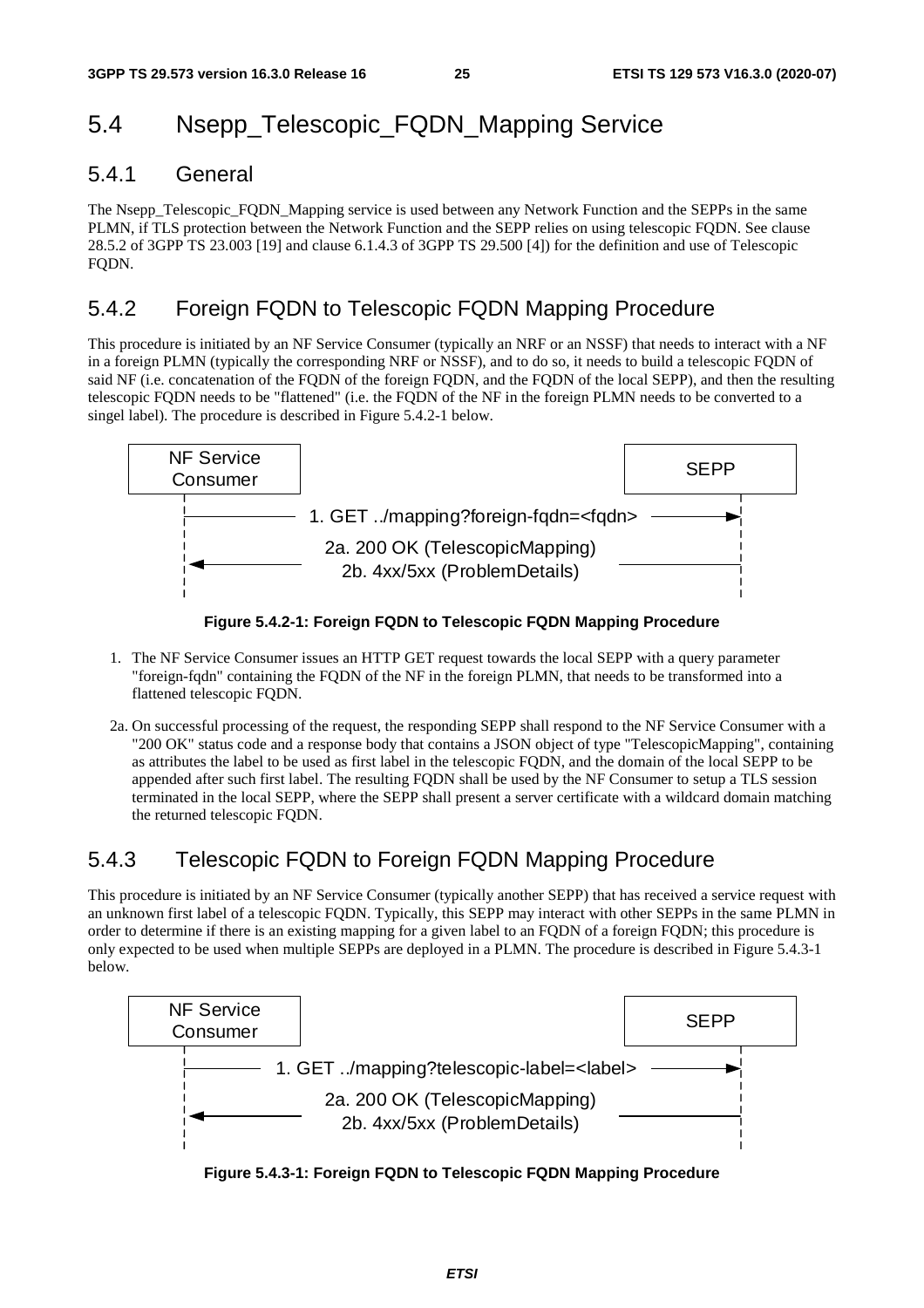- 1. The NF Service Consumer issues an HTTP GET request towards another SEPP with a query parameter "telescopic-label" containing the first label of a given telescopic FQDN, whose mapping towards an FQDN of an NF in a foreign PLMN needs to be verified.
- 2a. On successful processing of the request, the responding SEPP shall respond to the NF Service Consumer with a "200 OK" status code and a response body that contains a JSON object of type "TelescopicMapping", containing as attribute "foreignFqdn", containing the FQDN of the NF in the foreign PLMN.

# 6 API Definitions

# 6.1 N32 Handshake API

### 6.1.1 API URI

URIs of this API shall have the following root:

{apiRoot}/{apiName}/{apiVersion}/

where "apiRoot" is defined in clause 4.4.1 of 3GPP TS 29.501 [5], the "apiName" shall be set to "n32c -handshake" and the "apiVersion" shall be set to "v1" for the current version of this specification.

# 6.1.2 Usage of HTTP

#### 6.1.2.1 General

HTTP/2, as defined in IETF RFC 7540 [7], shall be used as specified in clause 4.3.2.1.

HTTP/2 shall be transported as specified in clause 4.3.3.

HTTP messages and bodies for the N32 handshake API shall comply with the OpenAPI [15] specification contained in Annex A.

#### 6.1.2.2 HTTP standard headers

#### 6.1.2.2.1 General

The HTTP standard headers as specified in clause 4.3.2.2 shall be supported for this API.

#### 6.1.2.2.2 Content type

The following content types shall be supported:

- the JSON format (see IETF RFC 8259 [8]). The use of the JSON format shall be signalled by the content type "application/json". See also clause 5.3.4.
- the Problem Details JSON Object (see IETF RFC 7807 [22]). The use of the Problem Details JSON object in a HTTP response body shall be signalled by the content type "application/problem+json".

#### 6.1.2.3 HTTP custom headers

#### 6.1.2.3.1 General

In this release of the specification, no specific custom headers are defined for the N32 handshake API.

For 3GPP specific HTTP custom headers used across all service based interfaces, see clause 4.3.2.3.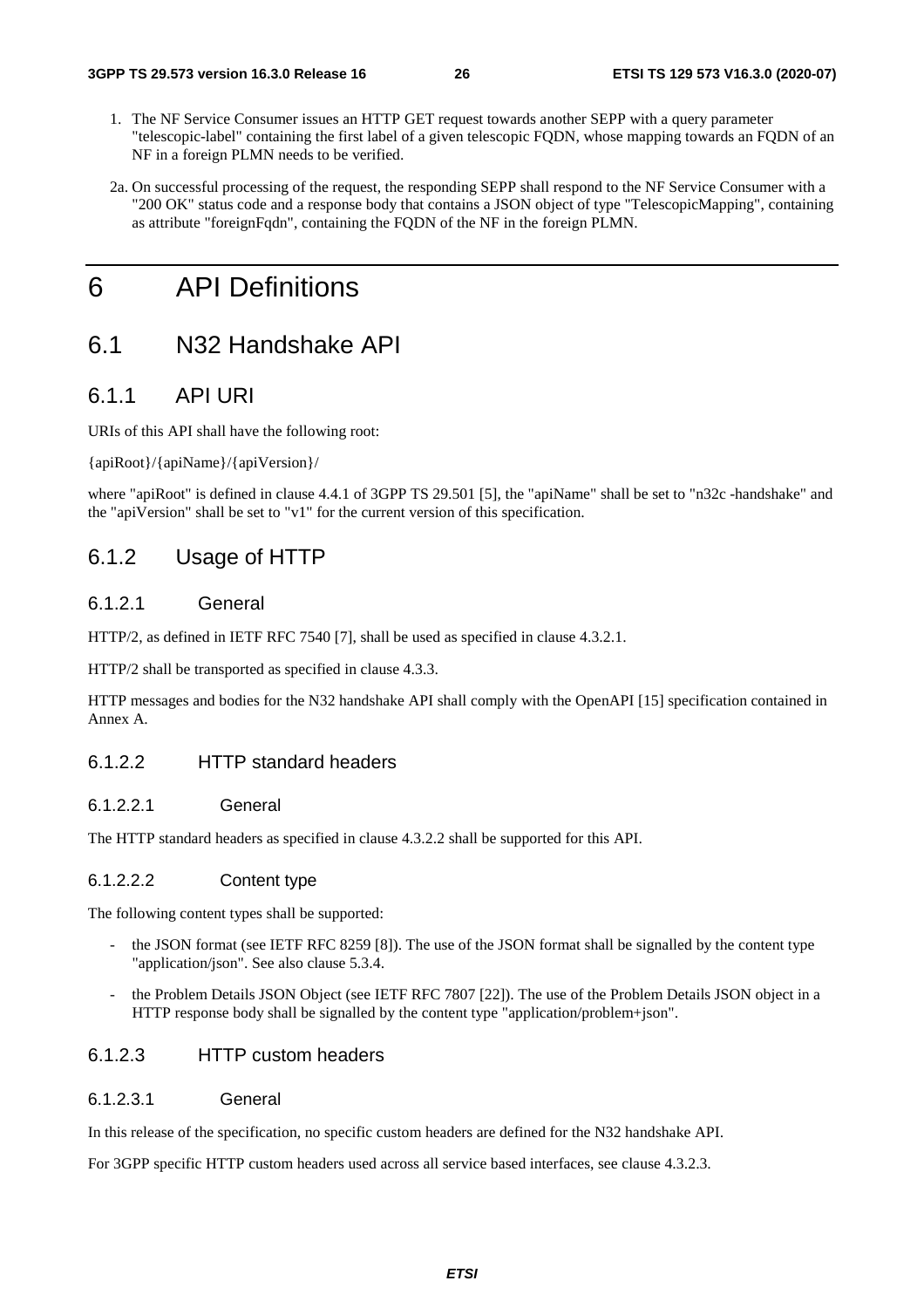# 6.1.3 Resources

#### 6.1.3.1 Overview

There are no resources in this version of the N32 handshake API. All the operations are realized as custom operations without resources.

# 6.1.4 Custom Operations without Associated Resources

#### 6.1.4.1 Overview

#### **Table 6.1.4.1-1: Custom operations without associated resources**

| <b>Operation Name</b>           | <b>Custom operation URI</b> | <b>Mapped HTTP</b><br>method | <b>Description</b>                                                                                       |
|---------------------------------|-----------------------------|------------------------------|----------------------------------------------------------------------------------------------------------|
| Security Capability Negotiation | /exchange-capability        | <b>POST</b>                  | This is the N32 capability exchange<br>API used to negotiate the security<br>capabilities between SEPPs. |
| Parameter Exchange              | /exchange-params            | <b>POST</b>                  | This is the N32 parameter exchange<br>API used to exchange the cipher<br>suites and protection policies. |
| N32-f Context Terminate         | /n32f-terminate             | <b>POST</b>                  | This is the N32-f context termination<br>procedure API.                                                  |
| N32-f Error Reporting           | /n32f-error                 | <b>POST</b>                  | This is the N32-f error reporting<br>procedure API.                                                      |

### 6.1.4.2 Operation: Security Capability Negotiation

#### 6.1.4.2.1 Description

This custom operation is used between the SEPPs to negotiate their security capabilities. The HTTP method POST shall be used on the following URI:

URI: {apiRoot}/n32c-handshake/v1/exchange-capability

This operation shall support the resource URI variables defined in table 6.1.4.2.1-1.

#### **Table 6.1.4.2.1-1: Resource URI variables for this Operation**

| lame           | nata<br>$+1$<br>Pata | n             |
|----------------|----------------------|---------------|
| $\cdot$ $\sim$ | $_{\rm{eff}}$        | - 20          |
| apiRoot        | istring              | clause 6.1.1. |

#### 6.1.4.2.2 Operation Definition

This operation shall support the request data structures and response codes specified in tables 6.2.4.2.2-1 and 6.2.4.2.2- 2.

#### **Table 6.1.4.2.2-1: Data structures supported by the POST Request Body**

| Data type       |   | <b>Cardinality</b> | <b>Description</b>                                                     |
|-----------------|---|--------------------|------------------------------------------------------------------------|
| SecNegotiateReq | M |                    | The IE shall contain the security capabilities of the initiating SEPP. |
| Data            |   |                    |                                                                        |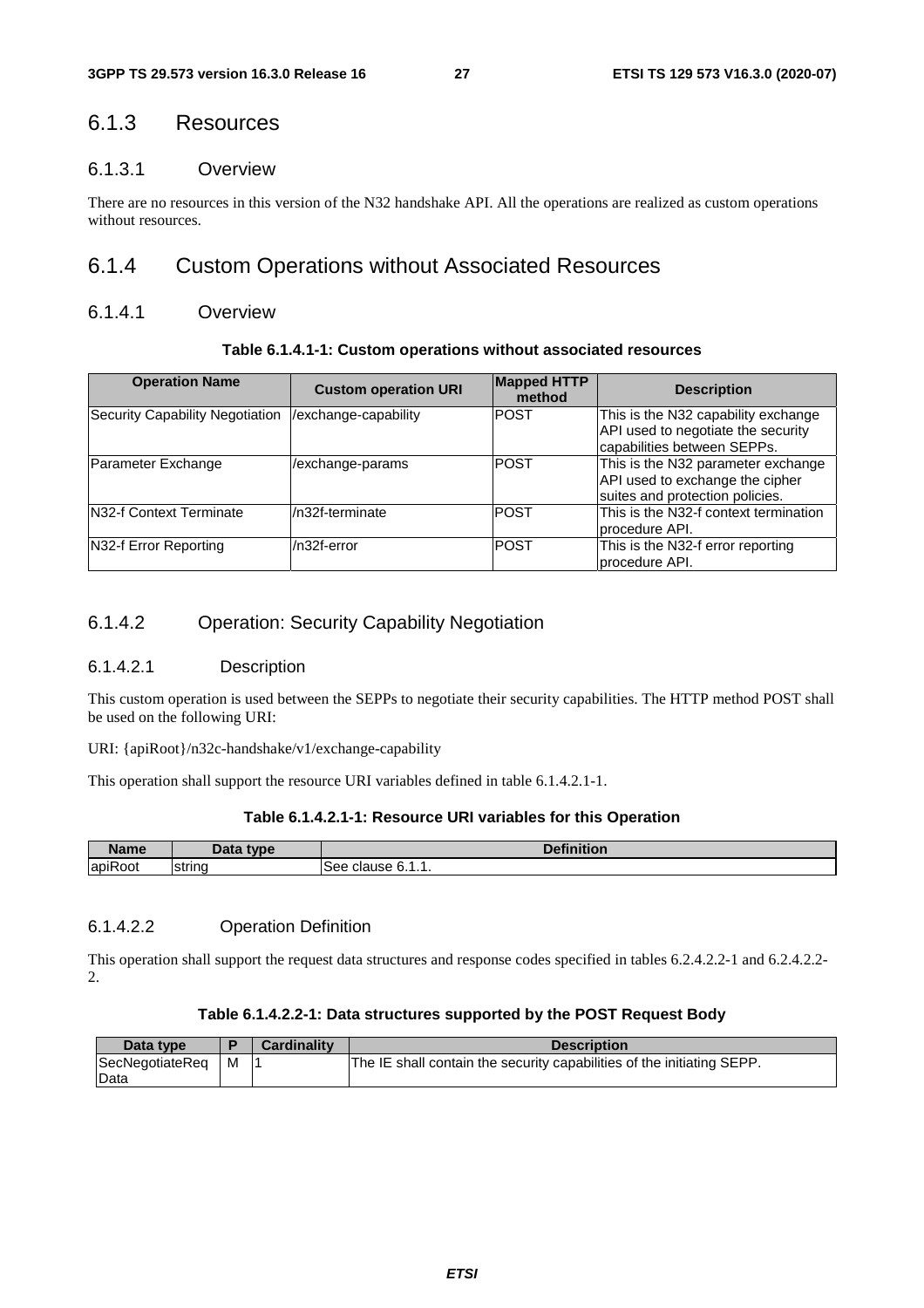#### **Table 6.1.4.2.2-2: Data structures supported by the POST Response Body on this resource**

| Data type                                                                                                                                                                                                                                                    | Р | <b>Cardinality</b> | Response | <b>Description</b>                                                                                                                                                                            |
|--------------------------------------------------------------------------------------------------------------------------------------------------------------------------------------------------------------------------------------------------------------|---|--------------------|----------|-----------------------------------------------------------------------------------------------------------------------------------------------------------------------------------------------|
|                                                                                                                                                                                                                                                              |   |                    | codes    |                                                                                                                                                                                               |
| SecNegotiateRspData                                                                                                                                                                                                                                          | м |                    | 200 OK   | This represents the successful processing of the requested<br>security capabilities. The responding SEPP shall provide<br>the security capabilities that it has selected, in the<br>response. |
| NOTE:<br>The mandatory HTTP error status codes for the POST method listed in Table 5.2.7.1-1 of<br>3GPP TS 29.500 [4] other than those specified in the table above also apply, with a ProblemDetails data<br>type (see clause 5.2.7 of 3GPP TS 29.500 [4]). |   |                    |          |                                                                                                                                                                                               |

#### 6.1.4.3 Operation: Parameter Exchange

#### 6.1.4.3.1 Description

This custom operation is used between the SEPPs to exchange the parameters for the N32-f connection. The HTTP method POST shall be used on the following URI:

URI: {apiRoot}/n32c-handshake/v1/exchange-params

This operation shall support the resource URI variables defined in table 6.1.4.3.1-1.

#### **Table 6.1.4.3.1-1: Resource URI variables for this Operation**

| ame                             | tvne<br>paca | .<br>.<br>TIILIVIT |
|---------------------------------|--------------|--------------------|
| $\cdot$ $\sim$<br>lapit<br>√oot | Istring      | clause<br>See<br>. |

#### 6.1.4.3.2 Operation Definition

This operation shall support the request data structures and response codes specified in tables 6.1.4.3.2-1 and 6.1.4.3.2- 2.

#### **Table 6.1.4.3.2-1: Data structures supported by the POST Request Body**

| Data type            |   | <b>Cardinality</b> | <b>Description</b>                                                    |
|----------------------|---|--------------------|-----------------------------------------------------------------------|
| <b>SecParamExchR</b> | м |                    | The IE shall contain the parameters requested by the requesting SEPP. |
| legData              |   |                    |                                                                       |

#### **Table 6.1.4.3.2-2: Data structures supported by the POST Response Body on this resource**

| Data type                                                                                               |            | <b>Cardinality</b> | Response | <b>Description</b>                                                                                                                                                                                                                                                                                                                                                                         |
|---------------------------------------------------------------------------------------------------------|------------|--------------------|----------|--------------------------------------------------------------------------------------------------------------------------------------------------------------------------------------------------------------------------------------------------------------------------------------------------------------------------------------------------------------------------------------------|
|                                                                                                         |            |                    | codes    |                                                                                                                                                                                                                                                                                                                                                                                            |
| SecParamExchRspData                                                                                     | <b>M</b> 1 |                    | 200 OK   | This represents the successful processing of the requested<br>parameters. The SEPP shall provide the selected parameters<br>(i.e selected cipher suite and/or selected protection policy)<br>depending on what was requested by the requesting SEPP<br>and what is supported by the responding SEPP, or the SEPP<br>shall provide the security information lists of the connected<br>IPXs. |
| NOTE:<br>The mandatory HTTP error status codes for the POST method listed in Table 5.2.7.1-1 of         |            |                    |          |                                                                                                                                                                                                                                                                                                                                                                                            |
| 3GPP TS 29.500 [4] other than those specified in the table above also apply, with a ProblemDetails data |            |                    |          |                                                                                                                                                                                                                                                                                                                                                                                            |
| type (see clause 5.2.7 of 3GPP TS 29.500 [4]).                                                          |            |                    |          |                                                                                                                                                                                                                                                                                                                                                                                            |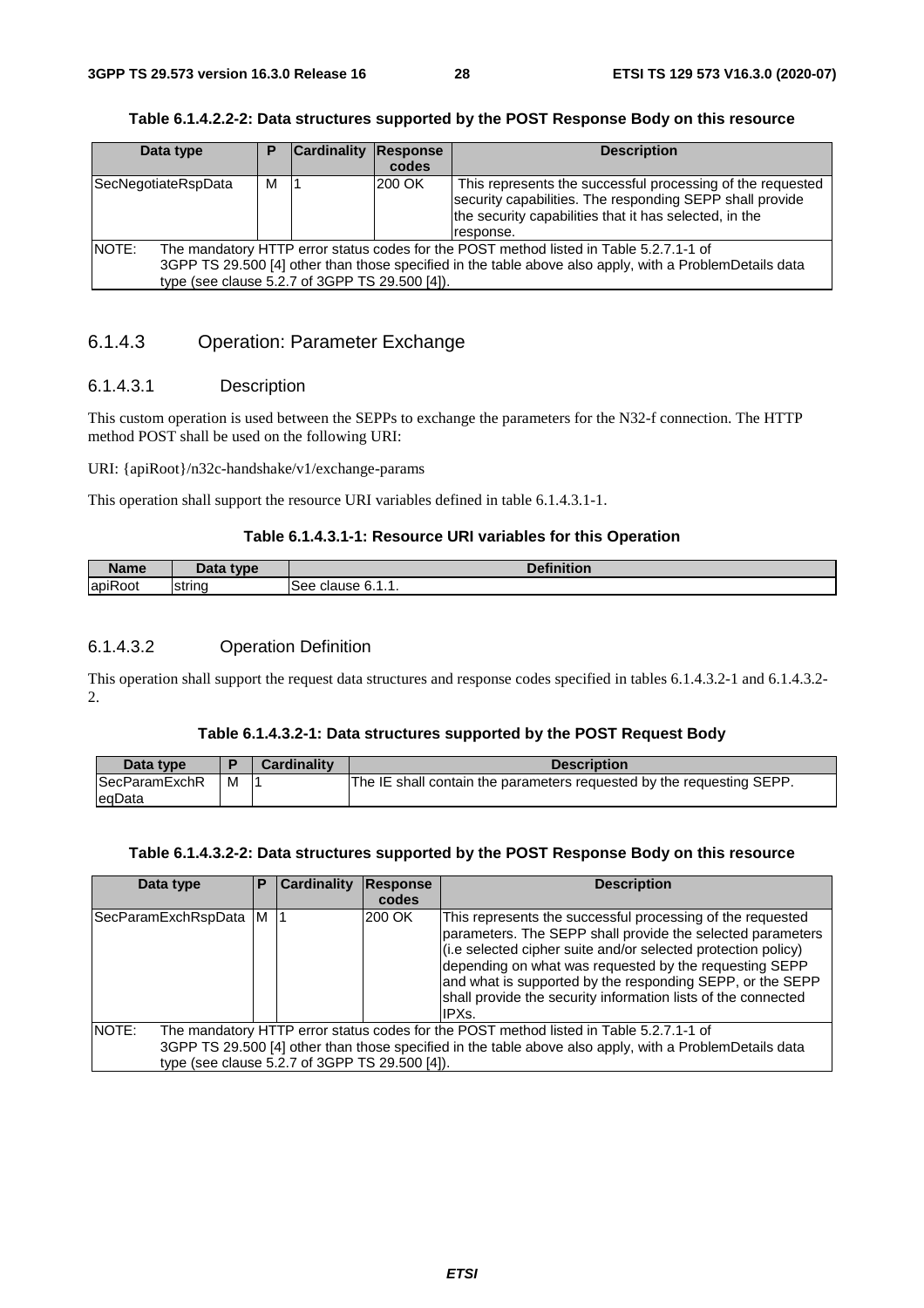### 6.1.4.4 Operation: N32-f Context Terminate

#### 6.1.4.4.1 Description

This custom operation is used between the SEPPs to terminate an N32-f context. The HTTP method POST shall be used on the following URI:

URI: {apiRoot}/n32c-handshake/v1/n32f-terminate

This operation shall support the resource URI variables defined in table 6.1.4.3.1-1.

#### **Table 6.1.4.4.1-1: Resource URI variables for this Operation**

| <b>Name</b>                          | Then,<br>type<br>Dala | <b>Definition</b>   |
|--------------------------------------|-----------------------|---------------------|
| $\overline{\phantom{a}}$<br>lapiRoot | Istring               | clause<br>See<br>◡. |

#### 6.1.4.4.2 Operation Definition

This operation shall support the request data structures and response codes specified in tables 6.1.4.4.2-1 and 6.1.4.4.2- 2.

#### **Table 6.1.4.4.2-1: Data structures supported by the POST Request Body**

| Data type        |   | <b>Cardinality</b> | <b>Description</b>                                                           |
|------------------|---|--------------------|------------------------------------------------------------------------------|
| IN32fContextInfo | М |                    | The IE shall contain the information about the N32-f context requested to be |
|                  |   |                    | terminated by the requesting SEPP.                                           |

#### **Table 6.1.4.4.2-2: Data structures supported by the POST Response Body on this resource**

| Data type                                                                                               | D | <b>Cardinality</b>                             | <b>Response</b> | <b>Description</b>                                            |
|---------------------------------------------------------------------------------------------------------|---|------------------------------------------------|-----------------|---------------------------------------------------------------|
|                                                                                                         |   |                                                | codes           |                                                               |
| N32fContextInfo                                                                                         | м |                                                | 200 OK          | This represents the successful deletion of the request N32-f  |
|                                                                                                         |   |                                                |                 | context. The responding SEPP shall return the "n32fContextId" |
|                                                                                                         |   |                                                |                 | it had towards the initiating SEPP, in this IE.               |
| NOTE:<br>The mandatory HTTP error status codes for the POST method listed in Table 5.2.7.1-1 of         |   |                                                |                 |                                                               |
| 3GPP TS 29.500 [4] other than those specified in the table above also apply, with a ProblemDetails data |   |                                                |                 |                                                               |
|                                                                                                         |   | type (see clause 5.2.7 of 3GPP TS 29.500 [4]). |                 |                                                               |

#### 6.1.4.5 Operation: N32-f Error Reporting

#### 6.1.4.5.1 Description

This custom operation is used between the SEPPs to report errors identified while processing the messages received on N32-f. The HTTP method POST shall be used on the following URI:

#### URI: **{apiRoot}/n32c-handshake/v1/n32f-error**

This operation shall support the resource URI variables defined in table 6.1.4.5.1-1.

#### **Table 6.1.4.5.1-1: Resource URI variables for this Operation**

| <br>Name                             | Dota -<br>type<br>Dala | <u>ה</u> finition               |
|--------------------------------------|------------------------|---------------------------------|
| $\overline{\phantom{a}}$<br>lapiRoot | Istrina                | . .<br>See<br>clause<br><b></b> |

#### 6.1.4.5.2 Operation Definition

This operation shall support the request data structures and response codes specified in tables 6.1.4.5.2-1 and 6.1.4.5.2- 2.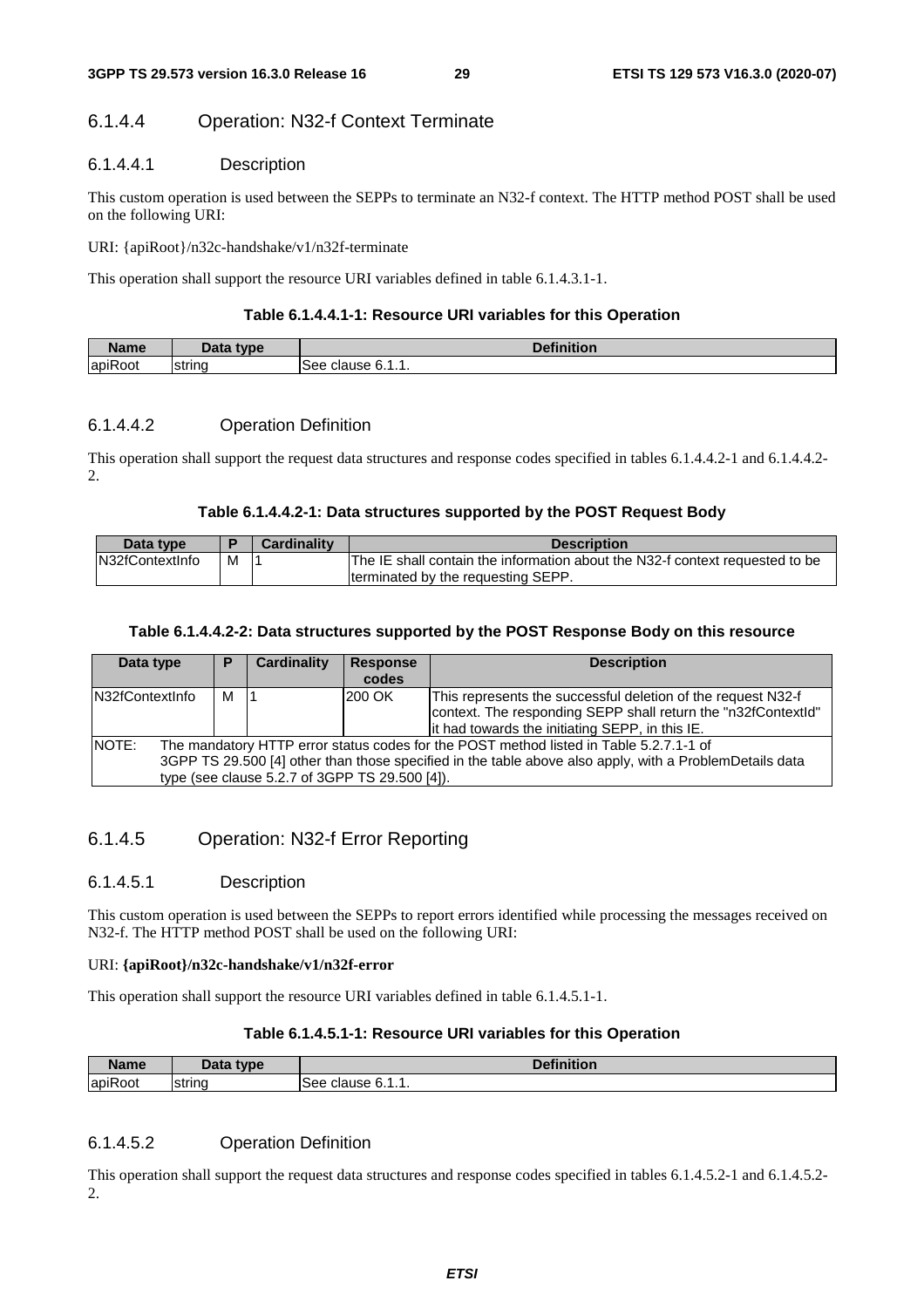| Data type      |   | <b>Cardinality</b> | <b>Description</b>                                                                                                                                                                                                   |
|----------------|---|--------------------|----------------------------------------------------------------------------------------------------------------------------------------------------------------------------------------------------------------------|
| IN32fErrorInfo | М |                    | The IE shall contain the information about the N32-f message that failed to<br>process at the SEPP initiating the N32-f errror reporting procedure, together<br>with information related to the nature of the error. |

#### **Table 6.1.4.5.2-1: Data structures supported by the POST Request Body**

#### **Table 6.1.4.5.2-2: Data structures supported by the POST Response Body on this resource**

| Data type<br>D.                                                                                         |                                                                                        | <b>Cardinality</b> | <b>Response</b> | <b>Description</b>                                           |  |  |  |  |
|---------------------------------------------------------------------------------------------------------|----------------------------------------------------------------------------------------|--------------------|-----------------|--------------------------------------------------------------|--|--|--|--|
|                                                                                                         |                                                                                        |                    | codes           |                                                              |  |  |  |  |
|                                                                                                         |                                                                                        |                    | 204 No          | This represents the successful processing of the N32-f error |  |  |  |  |
|                                                                                                         |                                                                                        |                    | Content         | report at the receiving SEPP.                                |  |  |  |  |
| NOTE:                                                                                                   | The mandatory HTTP error status codes for the POST method listed in Table 5.2.7.1-1 of |                    |                 |                                                              |  |  |  |  |
| 3GPP TS 29.500 [4] other than those specified in the table above also apply, with a ProblemDetails data |                                                                                        |                    |                 |                                                              |  |  |  |  |
|                                                                                                         | type (see clause 5.2.7 of 3GPP TS 29.500 [4]).                                         |                    |                 |                                                              |  |  |  |  |

# 6.1.5 Data Model

### 6.1.5.1 General

This clause specifies the application data model supported by the API.

Table 6.1.5.1-1 specifies the data types defined for the N32 interface.

| Data type                 | <b>Clause defined</b> | <b>Description</b>                                                       |
|---------------------------|-----------------------|--------------------------------------------------------------------------|
| SecNegotiateReqData       | 6.1.5.2.2             | Defines the security capabilities of a SEPP sent to a receiving<br>SEPP. |
| SecNegotiateRspData       | 6.1.5.2.3             | Defines the selected security capabilities by a SEPP.                    |
| SecurityCapability        | 6.1.5.3.3             | Enumeration of security capabilities.                                    |
| SecParamExchReqData       | 6.1.5.2.4             | Request data structure for parameter exchange                            |
| SecParamExchRspData       | 6.1.5.2.5             | Response data structure for parameter exchange                           |
| <b>ProtectionPolicy</b>   | 6.1.5.2.6             | The protection policy to be negotiated between the SEPPs.                |
| ApileMapping              | 6.1.5.2.7             | API URI to IE mapping on which the protection policy needs to be         |
|                           |                       | applied.                                                                 |
| leInfo                    | 6.1.5.2.8             |                                                                          |
| ApiSignature              | 6.1.5.2.9             |                                                                          |
| N32fContextInfo           | 6.1.5.2.10            | N32-f context information                                                |
| N32fErrorInfo             | 6.1.5.2.11            | N32-f error information.                                                 |
| FailedModificationInfo    | 6.1.5.2.12            | Information on N32-f modifications block that failed to process.         |
| N32fErrorDetail           | 6.1.5.2.13            | Details about the N32f error.                                            |
| CallbackName              | 6.1.5.2.14            | Callback Name.                                                           |
| <b>IpxProviderSecInfo</b> | 6.1.5.2.15            | Defines the security information list of an IPX.                         |
| <b>HttpMethod</b>         | 6.1.5.3.4             | Enumeration of HTTP methods.                                             |
| leType                    | 6.1.5.3.5             | Enumeration of types of IEs (i.e kind of IE) to specify the              |
|                           |                       | protection policy.                                                       |
| <b>IeLocation</b>         | 6.1.5.3.6             | Location of the IE in a HTTP message.                                    |
| N32fErrorType             | 6.1.5.3.7             | Type of error while processing N32-f message.                            |
| FailureReason             | 6.1.5.3.8             | Reason for failure to reconstruct a HTTP/2 message from N32-f            |
|                           |                       | message.                                                                 |

**Table 6.1.5.1-1: N32 specific Data Types** 

Table 6.1.5.1-2 specifies data types re-used by the N32 interface protocol from other specifications, including a reference to their respective specifications and when needed, a short description of their use within the Namf service based interface.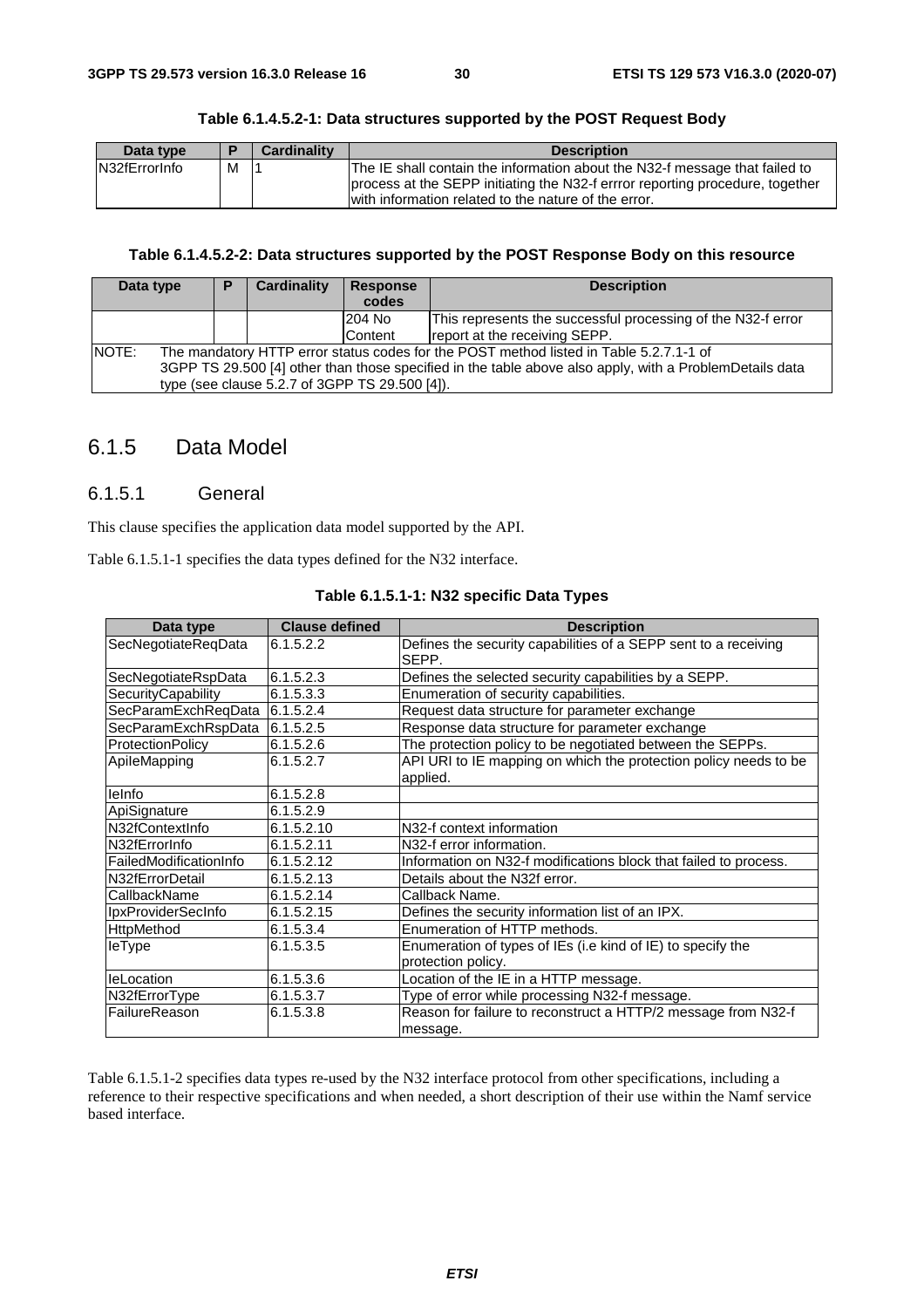#### **Table 6.1.5.1-2: N32 re-used Data Types**

| Data type | <b>Reference</b>              | $\mathcal L$ omments |
|-----------|-------------------------------|----------------------|
| Fqdn      | 10 [18]<br>-516<br>20<br>3GPP |                      |

#### 6.1.5.2 Structured data types

#### 6.1.5.2.1 Introduction

This clause defines the structures to be used in the N32 Handshake API.

#### 6.1.5.2.2 Type: SecNegotiateReqData

#### **Table 6.1.5.2.2-1: Definition of type SecNegotiateReqData**

| <b>Attribute name</b>  | Data type          |   | <b>Cardinality</b> | <b>Description</b>                                      |
|------------------------|--------------------|---|--------------------|---------------------------------------------------------|
| <b>Isender</b>         | Fadn               | M |                    | This IE shall uniquely identify the SEPP that is        |
|                        |                    |   |                    | sending the request. This IE is used to store the       |
|                        |                    |   |                    | negotiated security capability against the right SEPP.  |
| supportedSecCapability | array (Security Ca | м | 11N                | This IE shall contain the list of security capabilities |
| List                   | pability)          |   |                    | that the requesting SEPP supports.                      |

#### 6.1.5.2.3 Type: SecNegotiateRspData

#### **Table 6.1.5.2.3-1: Definition of type SecNegotiateRspData**

| Attribute name        | Data type         |   | <b>Cardinality</b> | <b>Description</b>                                     |
|-----------------------|-------------------|---|--------------------|--------------------------------------------------------|
| sender                | Fadn              | M |                    | This IE shall uniquely identify the SEPP that is       |
|                       |                   |   |                    | sending the response. This IE is used to store the     |
|                       |                   |   |                    | negotiated security capability against the right SEPP. |
| selectedSecCapability | SecurityCapabilit | м |                    | This IE shall contain the security capability selected |
|                       |                   |   |                    | by the responding SEPP.                                |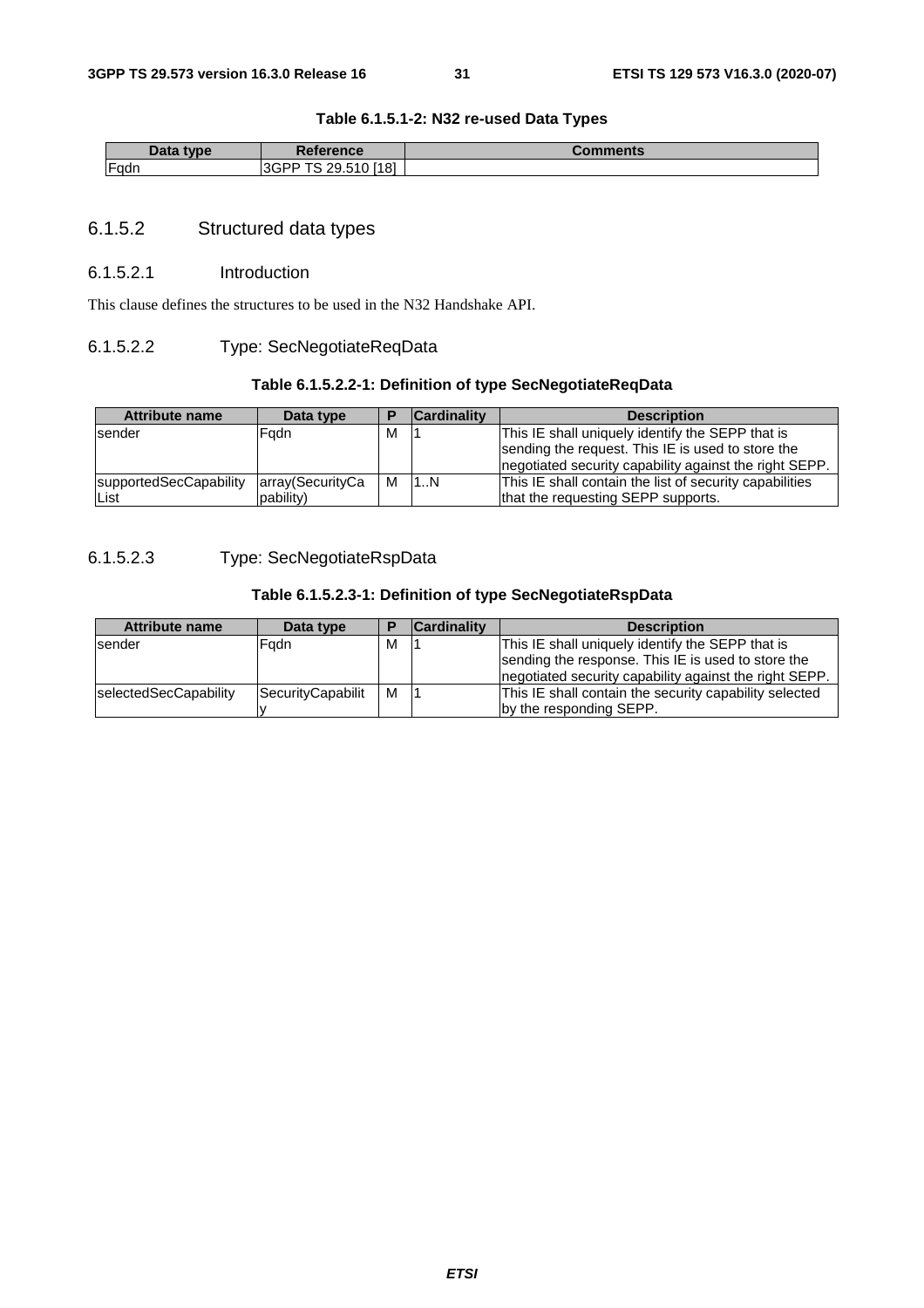# 6.1.5.2.4 Type: SecParamExchReqData

| <b>Attribute name</b>  | Data type                     | P              | <b>Cardinality</b> | <b>Description</b>                                                                                                                                                                                                                                                                                                                                                                                                                                                |
|------------------------|-------------------------------|----------------|--------------------|-------------------------------------------------------------------------------------------------------------------------------------------------------------------------------------------------------------------------------------------------------------------------------------------------------------------------------------------------------------------------------------------------------------------------------------------------------------------|
| n32fContextId          | string                        | м              |                    | This IE shall contain the context identifier to be used<br>by the responding SEPP for subsequent JOSE<br>protected message forwarding procedure over N32-f<br>towards the initiating SEPP. The initiating SEPP<br>shall use this context identifier to locate the cipher<br>suite and protection policy exchanged and agreed to<br>be used with the responding SEPP, for the message<br>forwarding procedure over N32-f.                                          |
|                        |                               |                |                    | The n32fContextId shall encode a 64-bit integer in<br>hexadecimal representation. Each character in the<br>string shall take a value of "0" to "9" or "A" to "F" and<br>shall represent 4 bits. The most significant character<br>representing the 4 most significant bits of the N32-f<br>context Id shall appear first in the string, and the<br>character representing the 4 least significant bit of<br>the N32-f context Id shall appear last in the string. |
|                        |                               |                |                    | Pattern: '^[A-Fa-f0-9]{16}\$'<br>Example: "0600AD1855BD6007".                                                                                                                                                                                                                                                                                                                                                                                                     |
| jweCipherSuiteList     | array(string)                 | $\overline{C}$ | 1N                 | This IE shall be present during the parameter<br>exchange procedure for cipher suite negotiation (see<br>clause 5.2.3.2). When present, this IE shall contain<br>the ordered list of JWE cipher suites supported by<br>the requesting SEPP. Valid values for the string are<br>as specified in clause 5.1 of IETF RFC 7518 [13].                                                                                                                                  |
| jwsCipherSuiteList     | array(string)                 | C              | 1N                 | This IE shall be present during the parameter<br>exchange procedure for cipher suite negotiation (see<br>clause 5.2.3.2). When present, this IE shall contain<br>the ordered list of JWS cipher suites supported by<br>the requesting SEPP. Valid values for the string are<br>as specified in clause 3.1 of IETF RFC 7518 [13].                                                                                                                                  |
| protectionPolicyInfo   | ProtectionPolicy              | C              | 0.1                | This IE shall be present during the parameter<br>exchange procedure for protection policy exchange<br>(see clause 5.2.3.3). When present, this IE shall<br>contain the protection policy requested by the<br>requesting SEPP.                                                                                                                                                                                                                                     |
| ipxProviderSecInfoList | array(IpxProvider<br>SecInfo) | C              | 1N                 | This IE includes the list of IPX security information.                                                                                                                                                                                                                                                                                                                                                                                                            |
| sender                 | Fqdn                          | $\overline{C}$ | 0.1                | This IE shall be present if the Parameter Exchange<br>request is sent on a different N32-c HTTP<br>connection than the one used to perform the<br>Security Capability Negotiation procedure. It may be<br>present otherwise.                                                                                                                                                                                                                                      |
|                        |                               |                |                    | When present, it shall uniquely identify the SEPP<br>that is sending the request. This IE is used to store<br>the exchanged parameters against the right SEPP.                                                                                                                                                                                                                                                                                                    |

### **Table 6.1.5.2.4-1: Definition of type SecParamExchReqData**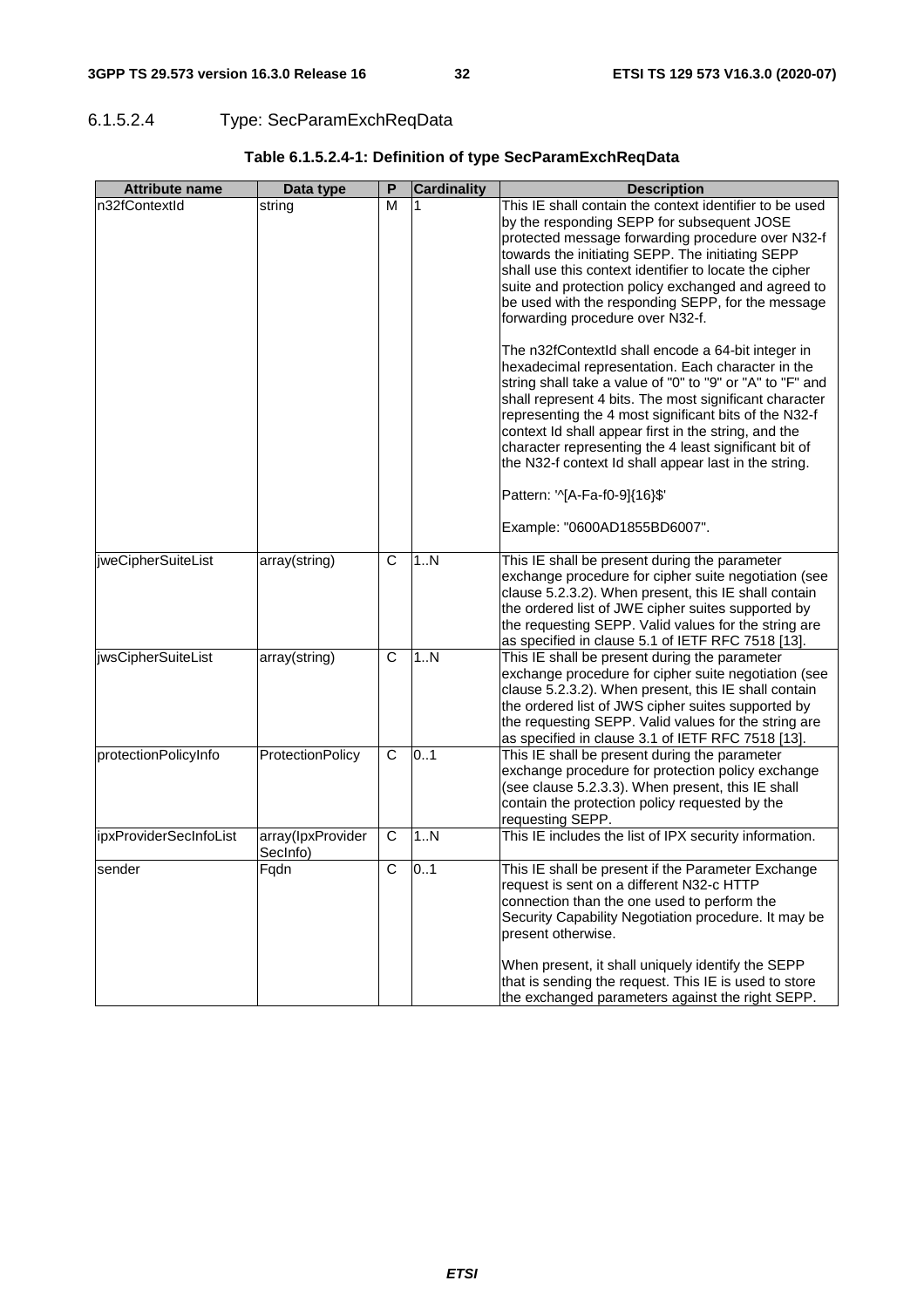# 6.1.5.2.5 Type: SecParamExchRspData

| <b>Attribute name</b>   | Data type                     | P | <b>Cardinality</b> | <b>Description</b>                                                                                                                                                                                                                                                                                                                                                                                                                                                                                                                                                                                                                                                                                                                                                                                                                                                                                                                                             |
|-------------------------|-------------------------------|---|--------------------|----------------------------------------------------------------------------------------------------------------------------------------------------------------------------------------------------------------------------------------------------------------------------------------------------------------------------------------------------------------------------------------------------------------------------------------------------------------------------------------------------------------------------------------------------------------------------------------------------------------------------------------------------------------------------------------------------------------------------------------------------------------------------------------------------------------------------------------------------------------------------------------------------------------------------------------------------------------|
| n32fContextId           | string                        | M | 1                  | This IE shall contain the context identifier to be used<br>by the initiating SEPP for subsequent JOSE<br>protected message forwarding procedure over N32-f<br>towards the responding SEPP. The responding<br>SEPP shall use this context identifier to locate the<br>cipher suite and protection policy exchanged and<br>agreed to be used with the initiating SEPP, for the<br>message forwarding procedure over N32-f.<br>The n32fContextId shall encode a 64-bit integer in<br>hexadecimal representation. Each character in the<br>string shall take a value of "0" to "9" or "A" to "F" and<br>shall represent 4 bits. The most significant character<br>representing the 4 most significant bits of the N32-f<br>context Id shall appear first in the string, and the<br>character representing the 4 least significant bit of<br>the N32-f context Id shall appear last in the string.<br>Pattern: '^[A-Fa-f0-9]{16}\$'<br>Example: "0600AD1855BD6007". |
| selectedJweCipherSuite  | string                        | C | 1                  | This IE shall be present during the parameter<br>exchange procedure for cipher suite negotiation (see<br>clause 5.2.3.2). When present, this IE shall contain<br>the JWE cipher suite selected by the responding<br>SEPP.                                                                                                                                                                                                                                                                                                                                                                                                                                                                                                                                                                                                                                                                                                                                      |
| selectedJwsCipherSuite  | string                        | C | 1                  | This IE shall be present during the parameter<br>exchange procedure for cipher suite negotiation (see<br>clause 5.2.3.2). When present, this IE shall contain<br>the JWS cipher suite selected by the responding<br>SEPP.                                                                                                                                                                                                                                                                                                                                                                                                                                                                                                                                                                                                                                                                                                                                      |
| selProtectionPolicyInfo | ProtectionPolicy              | C | 01                 | This IE shall be present during the parameter<br>exchange procedure for protection policy exchange<br>(see clause 5.2.3.3). When present, this IE shall<br>contain the protection policy selected by the<br>responding SEPP.                                                                                                                                                                                                                                                                                                                                                                                                                                                                                                                                                                                                                                                                                                                                   |
| ipxProviderSecInfoList  | array(IpxProvider<br>SecInfo) | C | 1.N                | This IE includes the list of IPX security information.                                                                                                                                                                                                                                                                                                                                                                                                                                                                                                                                                                                                                                                                                                                                                                                                                                                                                                         |
| sender                  | Fqdn                          | С | 0.1                | This IE shall be present if the Parameter Exchange<br>response is sent on a different N32-c HTTP<br>connection than the one used to perform the<br>Security Capability Negotiation procedure. It may be<br>present otherwise.<br>When present, it shall uniquely identify the SEPP<br>that is sending the response. This IE is used to store<br>the exchanged parameters against the right SEPP.                                                                                                                                                                                                                                                                                                                                                                                                                                                                                                                                                               |

# **Table 6.1.5.2.5-1: Definition of type SecParamExchRspData**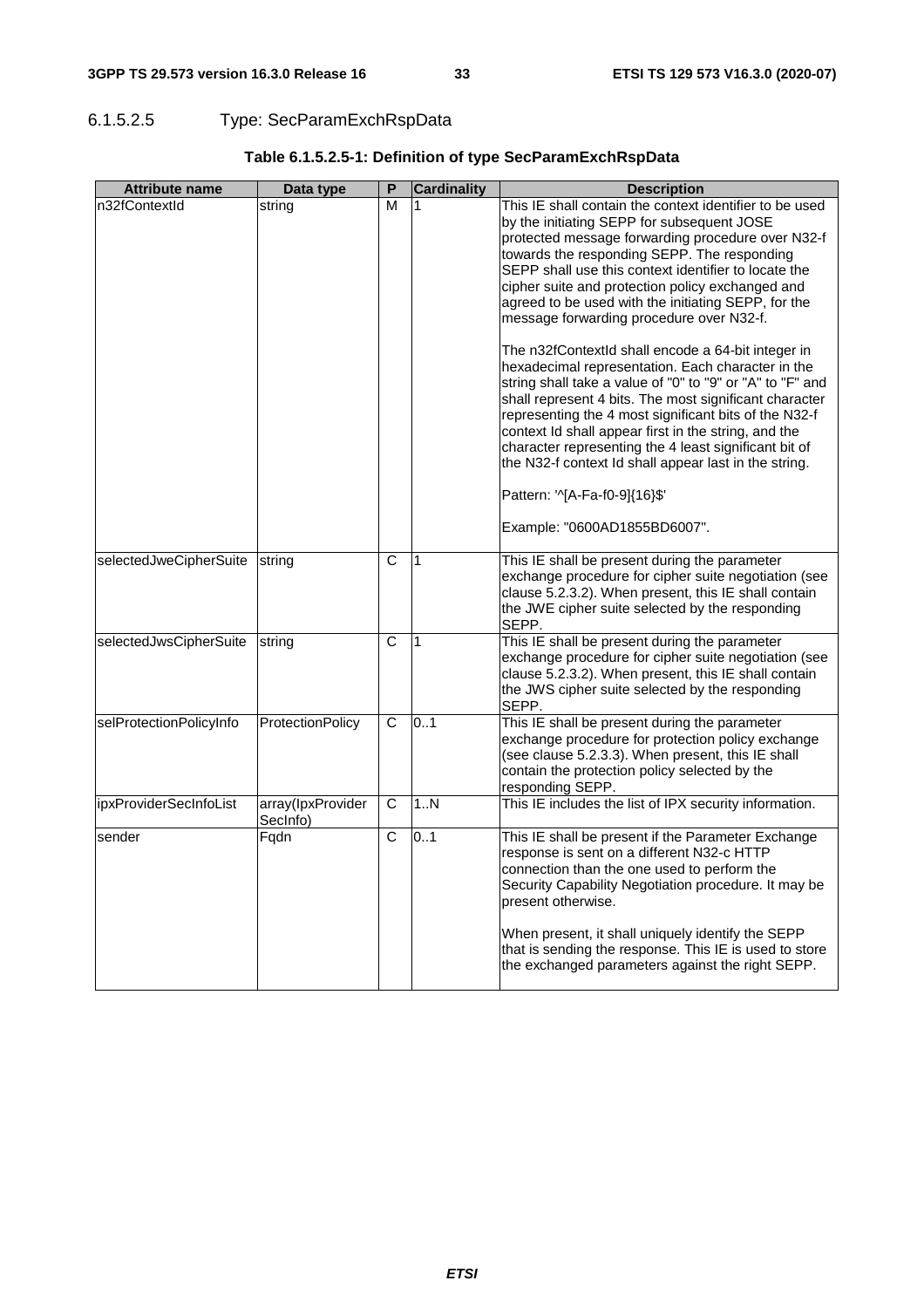# 6.1.5.2.6 Type: ProtectionPolicy

| Attribute name    | Data type        |    | <b>Cardinality</b> | <b>Description</b>                                       |
|-------------------|------------------|----|--------------------|----------------------------------------------------------|
| apileMappingList  | array(ApileMappi | м  | 11N                | Contains an array of API URI to IE type - IE name        |
|                   | ng)              |    |                    | mapping. The mapping includes an indication              |
|                   |                  |    |                    | against each IE if that IE is allowed to be modified by  |
|                   |                  |    |                    | lthe IPX on the side of the SEPP or not.                 |
| dataTypeEncPolicy | array(leType)    | C. | 11N                | This IE shall be present when the SEPPs need to          |
|                   |                  |    |                    | exchange the IE protection policies. When present,       |
|                   |                  |    |                    | this IE shall contain the list of IE types that the SEPP |
|                   |                  |    |                    | lintends to protect by ciphering.                        |

### **Table 6.1.5.2.6-1: Definition of type ProtectionPolicy**

# 6.1.5.2.7 Type: ApileMapping

#### Table 6.1.5.2.7-1: Definition of type ApileMapping

| <b>Attribute name</b> | Data type         | P | <b>Cardinality</b> | <b>Description</b>                                                |
|-----------------------|-------------------|---|--------------------|-------------------------------------------------------------------|
| apiSignature          | ApiSignature      | м |                    | This IE shall contain:                                            |
|                       |                   |   |                    | - The API URI of the NF service operations                        |
|                       |                   |   |                    | following request/response semantic; or                           |
|                       |                   |   |                    | - The API URI of the subscribe / unsubscribe<br>service operation |
| apiMethod             | <b>HttpMethod</b> | M |                    | This IE shall contain the HTTP method used by the<br>API.         |
| <b>IeList</b>         | array(leInfo)     | м | 1N                 | This IE shall contain the array of les in the API.                |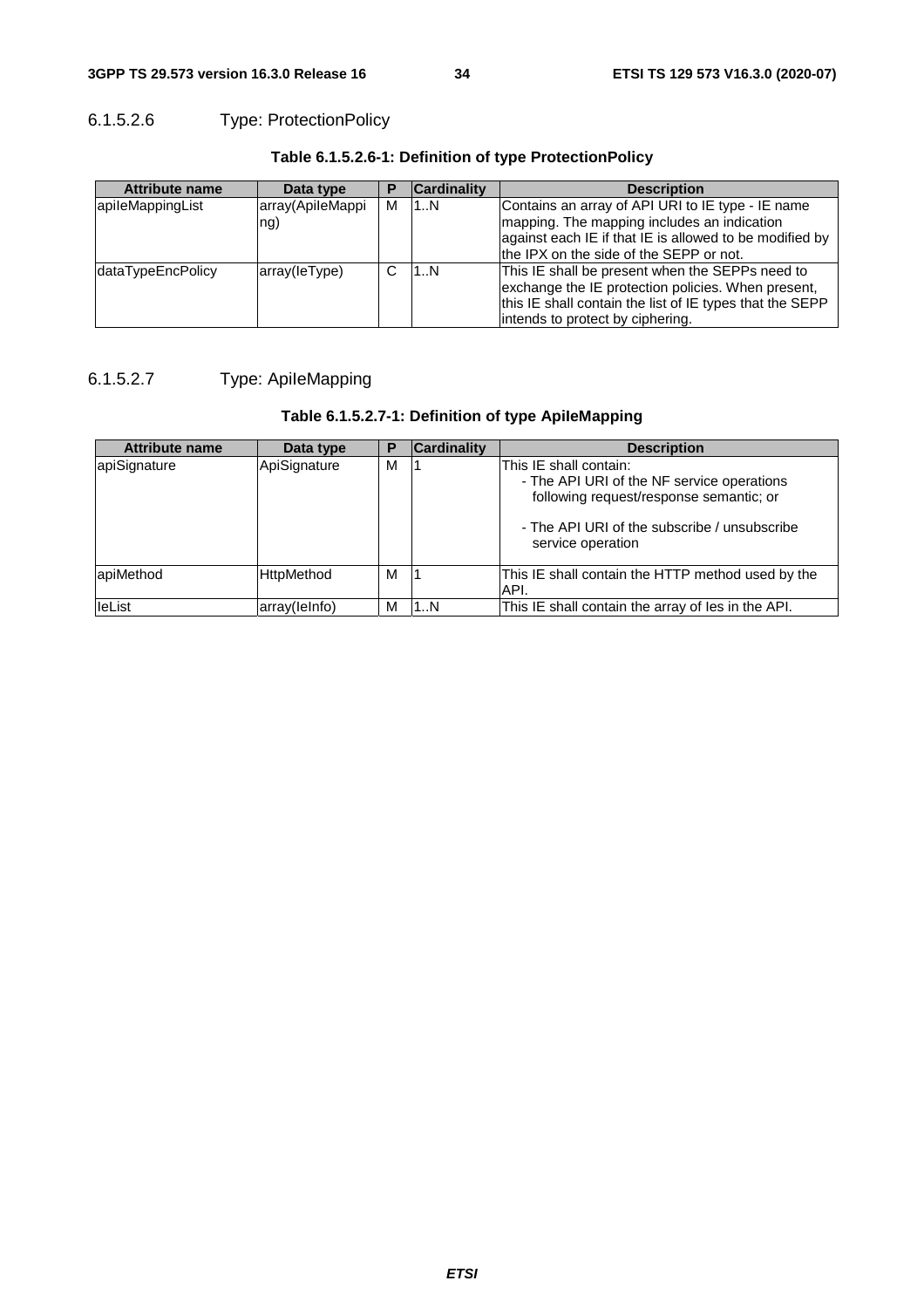# 6.1.5.2.8 Type: IeInfo

| <b>Attribute name</b> | Data type  | P | <b>Cardinality</b>                               | <b>Description</b>                                     |
|-----------------------|------------|---|--------------------------------------------------|--------------------------------------------------------|
| ieLoc                 | leLocation | м |                                                  | This IE shall contain the location of the IE mentioned |
|                       |            |   |                                                  | in "reqBodylePath" or "rspBodylePath" (i.e URI         |
|                       |            |   |                                                  | parameter or JSON body or multipart message)           |
| ieType                | leType     | м | l1.                                              | This IE shall contain the type of the IE, representing |
|                       |            |   |                                                  | the nature of the information the IE is carrying.      |
| regle                 | string     | C |                                                  | This IE shall be included when the les in HTTP/2       |
|                       |            |   |                                                  | request messages of an API need to be protected        |
|                       |            |   |                                                  | when forwarded over N32-f. When present, this IE       |
|                       |            |   |                                                  | shall contain:                                         |
|                       |            |   |                                                  | - The JSON pointer representation of the IE to be      |
|                       |            |   |                                                  | protected, if the "ieLoc" indicates "BODY". Only       |
|                       |            |   |                                                  | the JSON pointer of the leaf IEs are included;         |
|                       |            |   |                                                  |                                                        |
|                       |            |   |                                                  | - The name of the URI query attribute to be            |
|                       |            |   |                                                  | protected, if the "ieLoc" indicates                    |
|                       |            |   |                                                  | "URI_PARAM";                                           |
|                       |            |   |                                                  | - The name of the HTTP header, if the "ieLoc"          |
|                       |            |   |                                                  | indicates "HEADER";                                    |
|                       |            |   |                                                  | - The JSON pointer representation of the               |
|                       |            |   |                                                  | RefToBinary IE if the "ieLoc" indicates                |
|                       |            |   |                                                  | "MULTIPART_BINARY".                                    |
|                       |            |   |                                                  |                                                        |
| rsple                 | string     |   | 0.1                                              | This IE shall be included when the IEs in HTTP/2       |
|                       |            |   | 0.1<br>C<br>C<br>101                             | response messages of an API need to be protected       |
|                       |            |   | when forwarded over N32-f. When present, this IE |                                                        |
|                       |            |   |                                                  | shall contain:                                         |
|                       |            |   |                                                  | - The JSON pointer representation of the IE to be      |
|                       |            |   |                                                  | protected, if the "ieLoc" indicates "BODY". Only       |
|                       |            |   |                                                  | the JSON pointer of the leaf IEs are included;         |
|                       |            |   |                                                  | - The name of the URI query attribute to be            |
|                       |            |   |                                                  | protected, if the "ieLoc" indicates                    |
|                       |            |   |                                                  | "URI_PARAM";                                           |
|                       |            |   |                                                  |                                                        |
|                       |            |   |                                                  | - The name of the HTTP header, if the "ieLoc"          |
|                       |            |   |                                                  | indicates "HEADER";                                    |
|                       |            |   |                                                  | - The JSON pointer representation of the               |
|                       |            |   |                                                  | RefToBinary IE if the "ieLoc" indicates                |
|                       |            |   |                                                  | "MULTIPART_BINARY".                                    |
| isModifiable          |            |   |                                                  | This IE shall be included if the IE is allowed to be   |
|                       | boolean    |   |                                                  | modified by an IPX on the side of the SEPP sending     |
|                       |            |   |                                                  | the API IE mapping. When present,                      |
|                       |            |   |                                                  |                                                        |
|                       |            |   |                                                  | - true, indicates that the IE is allowed to be         |
|                       |            |   |                                                  | modified by an IPX on the side of the SEPP;            |
|                       |            |   |                                                  |                                                        |
|                       |            |   |                                                  | - false, indicates that the IE is not allowed to be    |
|                       |            |   |                                                  | modified by an IPX on the side of the SEPP;            |
|                       |            |   |                                                  | - default is false.                                    |
|                       |            |   |                                                  | When the IE is not included, the default value shall   |
|                       |            |   |                                                  | be applied.                                            |

# **Table 6.1.5.2.8-1: Definition of type IeInfo**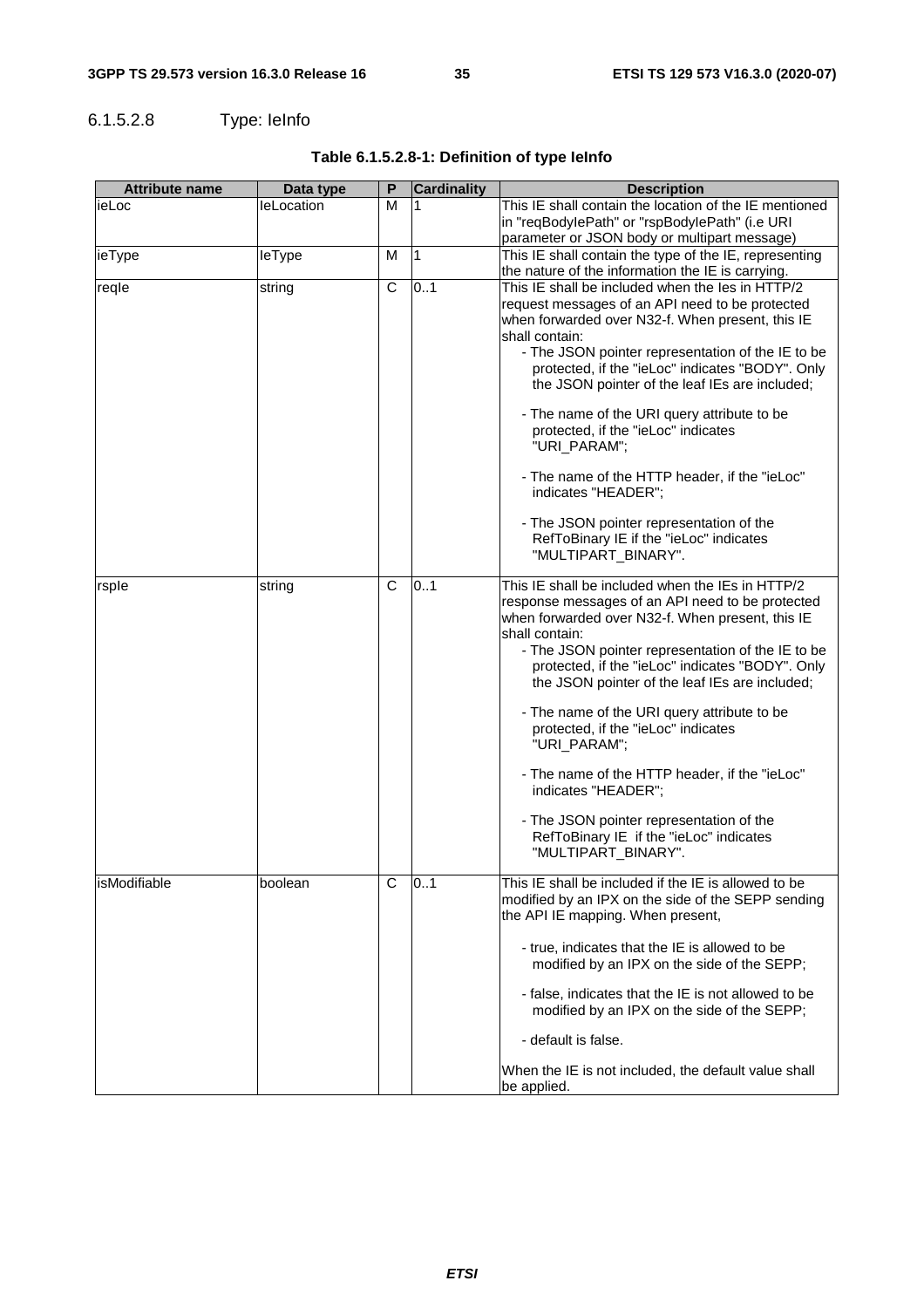## 6.1.5.2.9 Type: ApiSignature

| Table 6.1.5.2.9-1: Definition of type ApiSignature as a list of "mutually exclusive alternatives" |  |
|---------------------------------------------------------------------------------------------------|--|
|---------------------------------------------------------------------------------------------------|--|

| Data type    | Cardinality | <b>Description</b>                                                                                                                                                                                                                                                                                                                                                                                                                                                                          | Applicability |
|--------------|-------------|---------------------------------------------------------------------------------------------------------------------------------------------------------------------------------------------------------------------------------------------------------------------------------------------------------------------------------------------------------------------------------------------------------------------------------------------------------------------------------------------|---------------|
| Uri          |             | API URI of a request/response or<br>subscribe/unsubscribe NF service<br>operation as specified in the<br>respective API specification with<br>the variable parts other than<br>{apiVersion} unresolved.<br>Examples:<br>"{apiRoot}/nsmf-pdusession/v1/sm-<br>contexts", for the SMF<br><b>PDUSession Create SM Context</b><br>service operation.<br>"{apiRoot}/nsmf-pdusession/v1/sm-<br>contexts/{smContextRef}/modify",<br>for the SMF PDUSession Update<br>SM Context service operation. |               |
| CallbackName |             | A value identifying the type of<br>callback.                                                                                                                                                                                                                                                                                                                                                                                                                                                |               |

## 6.1.5.2.10 Type: N32fContextInfo

## **Table 6.1.5.2.10-1: Definition of type N32fContextInfo**

| <b>Attribute name</b> | Data type | Р | <b>Cardinality</b> | <b>Description</b>                                                                                                                                                                                                                                                                                                                                                                                                                                                |
|-----------------------|-----------|---|--------------------|-------------------------------------------------------------------------------------------------------------------------------------------------------------------------------------------------------------------------------------------------------------------------------------------------------------------------------------------------------------------------------------------------------------------------------------------------------------------|
| n32fContextId         | string    | м |                    | This IE shall contain the N32-f context identifier of<br>the receiving SEPP.                                                                                                                                                                                                                                                                                                                                                                                      |
|                       |           |   |                    | The n32fContextId shall encode a 64-bit integer in<br>hexadecimal representation. Each character in the<br>string shall take a value of "0" to "9" or "A" to "F" and<br>shall represent 4 bits. The most significant character<br>representing the 4 most significant bits of the N32-f<br>context Id shall appear first in the string, and the<br>character representing the 4 least significant bit of<br>the N32-f context Id shall appear last in the string. |
|                       |           |   |                    | lPattern: '^IA-Fa-f0-9]{16}\$'                                                                                                                                                                                                                                                                                                                                                                                                                                    |
|                       |           |   |                    | Example: "0600AD1855BD6007".                                                                                                                                                                                                                                                                                                                                                                                                                                      |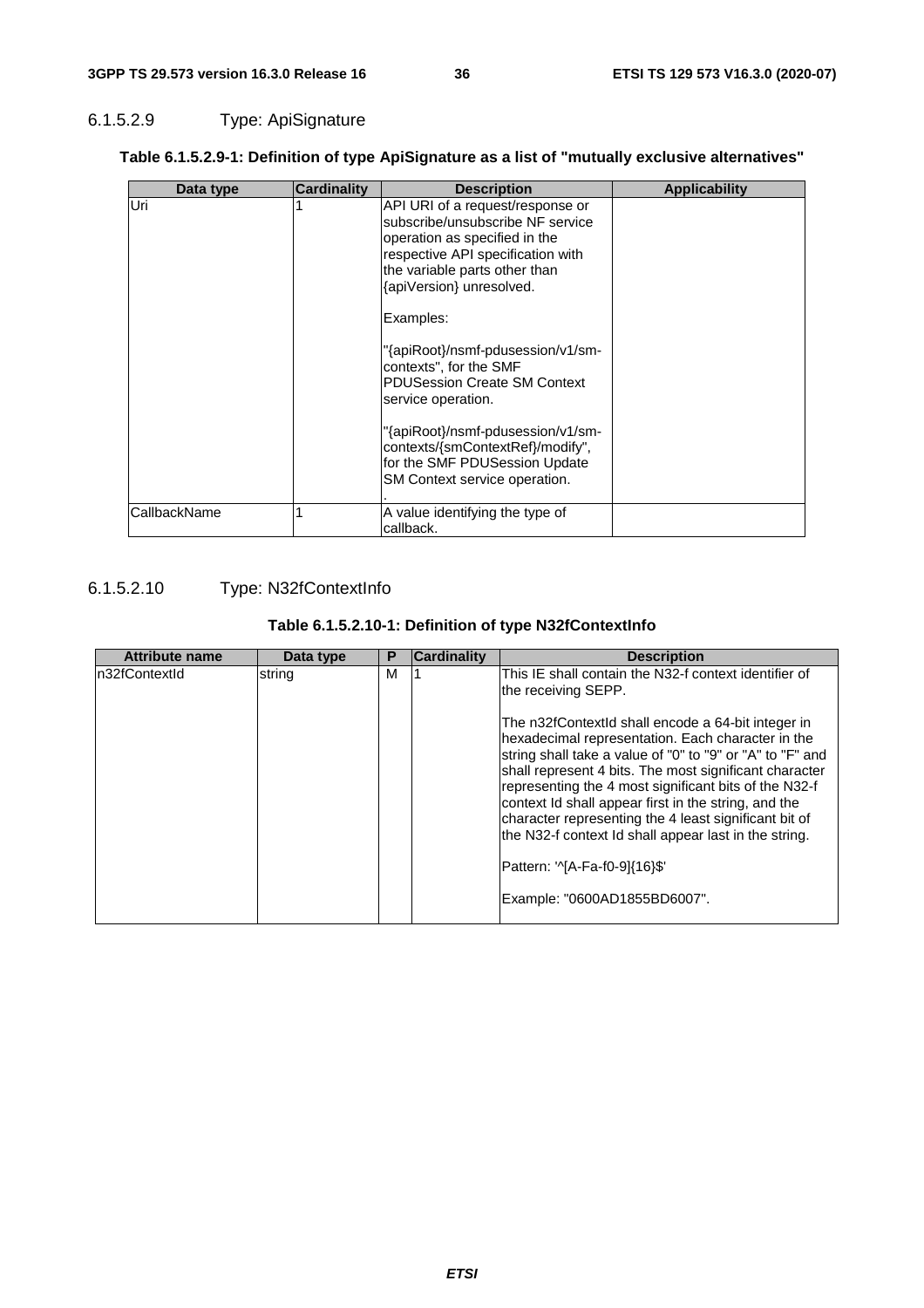## 6.1.5.2.11 Type: N32fErrorInfo

| <b>Attribute name</b>  | Data type                                | P | <b>Cardinality</b> | <b>Description</b>                                                                                                                                                                                                                                                                                                                                                                          |
|------------------------|------------------------------------------|---|--------------------|---------------------------------------------------------------------------------------------------------------------------------------------------------------------------------------------------------------------------------------------------------------------------------------------------------------------------------------------------------------------------------------------|
| n32fMessageId          | string                                   | м |                    | This IE shall contain the N32-f message identifier<br>received over N32-f (see clause 6.2.5.2.9).                                                                                                                                                                                                                                                                                           |
| n32fErrorType          | N32fErrorType                            | M |                    | This IE shall contain the type of processing error<br>encountered by the SEPP initiating the N32-f error<br>reporting procedure.                                                                                                                                                                                                                                                            |
| failedModificationList | array(FailedModif<br><i>icationInfo)</i> | C | 1N                 | This IE shall be present if the n32ErrorType is<br>"INTEGRITY_CHECK_ON_MODIFICATIONS_FAIL<br>ED" or<br>"MODIFICATIONS INSTRUCTIONS FAILED".<br>When present this IE shall contain a list of FQDNs of<br>the IPX-es whose inserted modifications failed to<br>process at the SEPP initiating the N32-f error<br>reporting procedure, together with the reason for the<br>failure to process. |
| errorDetailsList       | array(N32fErrorD<br>etail)               | O | 1N                 | This IE may be included when the n32ErrorType IE<br>indicates<br>"MESSAGE RECONSTRUCTION FAILED". When<br>present, this IE shall contain a list of JSON pointers<br>to the IEs that failed to process together with the<br>reason for the failure to process that IE.                                                                                                                       |

## **Table 6.1.5.2.11-1: Definition of type N32fErrorInfo**

## 6.1.5.2.12 Type: FailedModificationInfo

### **Table 6.1.5.2.12-1: Definition of type FailedModificationInfo**

| <b>Attribute name</b> | Data type     |   | <b>Cardinality</b> | <b>Description</b>                                                                                                                                                                                                                                                                            |
|-----------------------|---------------|---|--------------------|-----------------------------------------------------------------------------------------------------------------------------------------------------------------------------------------------------------------------------------------------------------------------------------------------|
| ipxid                 | Fadn          | м |                    | This IE shall identify the IPX.                                                                                                                                                                                                                                                               |
| n32fErrorType         | N32fErrorType | м |                    | This IE shall contain the type of processing error on<br>the modifications block, encountered by the SEPP<br>initiating the N32-f error reporting procedure. The<br>value shall be one of the following:<br>INTEGRITY_CHECK_ON_MODIFICATIONS_FA<br>ILED:<br>MODIFICATIONS_INSTRUCTIONS_FAILED |

## 6.1.5.2.13 Type: N32fErrorDetail

#### **Table 6.1.5.2.13-1: Definition of type N32fErrorDetail**

| <b>Attribute name</b>                               | Data type |   | <b>Cardinality</b> | <b>Description</b>                                                                                                                                                                                                                                          |
|-----------------------------------------------------|-----------|---|--------------------|-------------------------------------------------------------------------------------------------------------------------------------------------------------------------------------------------------------------------------------------------------------|
| lattribute                                          | string    | м |                    | Contains either a HTTP header name or the JSON<br>pointer of an attribute within the N32-f message that<br>Ifailed to reconstruct. The value shall be one of the<br>values of the iePath attribtue (see clause 6.2.5.2.8)<br>in the received N32-f message. |
| ImsgReconstructFailRea FailureReason<br><b>Ison</b> |           | м |                    | Indicates the reason for the failure to reconstruct the<br>attribute.                                                                                                                                                                                       |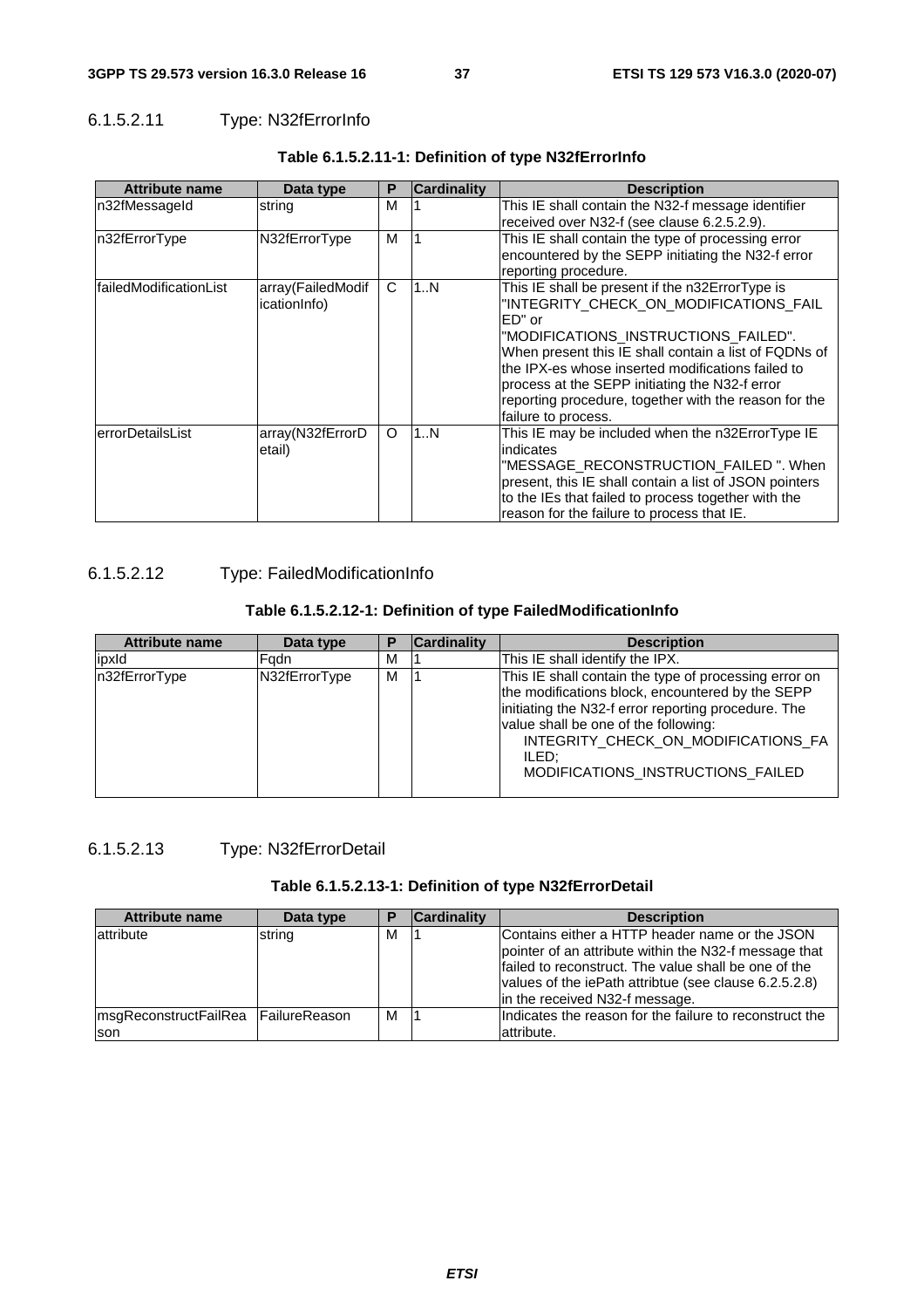#### 6.1.5.2.14 Type: CallbackName

| Attribute name | Data type |   | <b>Cardinality</b> | <b>Description</b>                                     |
|----------------|-----------|---|--------------------|--------------------------------------------------------|
| callbackType   | string    | M |                    | This IE shall contain a string identifying the type of |
|                |           |   |                    | callback. The value shall be one of the values         |
|                |           |   |                    | specified in 3GPP 29.500 [4], Annex B.                 |

6.1.5.2.15 Type: IpxProviderSecInfo

#### **Table 6.1.5.2.15-1: Definition of type IpxProviderSecInfo**

| <b>Attribute name</b>                                                                               | Data type     | Р | <b>Cardinality</b> | <b>Description</b>                                                                                                                                     |
|-----------------------------------------------------------------------------------------------------|---------------|---|--------------------|--------------------------------------------------------------------------------------------------------------------------------------------------------|
| ipxProviderId                                                                                       | Fgdn          | M |                    | This IE shall uniquely identify the IPX.                                                                                                               |
| rawPublicKeyList                                                                                    | array(string) | C | 1N                 | This IE includes the list of raw public keys for the<br>IIPX.                                                                                          |
|                                                                                                     |               |   |                    | When present, each array item shall contain a raw<br>public key for the IPX, with textual encoding as<br>specified in clause 13 of IETF RFC 7468 [21]. |
| certificateList                                                                                     | array(string) | C | 1N                 | This IE includes the list of certificates for the IPX.                                                                                                 |
|                                                                                                     |               |   |                    | When present, each array item shall contain a<br>certificate for the IPX, with textual encoding as<br>specified in IETF RFC 7468 [21].                 |
| NOTE:<br>Either the rawPublicKeyList attribute, or the certificateList attribute, shall be present. |               |   |                    |                                                                                                                                                        |

## 6.1.5.3 Simple data types and enumerations

#### 6.1.5.3.1 Introduction

This clause defines simple data types and enumerations that can be referenced from data structures defined in the previous clauses.

#### 6.1.5.3.2 Simple data types

The simple data types defined in table 6.1.5.3.2-1 shall be supported.

#### **Table 6.1.5.3.2-1: Simple data types**

| <b>Type Name</b> | <b>Type Definition</b> | Description |
|------------------|------------------------|-------------|
|                  |                        |             |

### 6.1.5.3.3 Enumeration: SecurityCapability

#### **Table 6.1.5.3.3-1: Enumeration SecurityCapability**

| <b>Enumeration value</b> | <b>Description</b>                             |
|--------------------------|------------------------------------------------|
| "TLS"                    | TLS security.                                  |
| "PRINS"                  | <b>PRotocol for N32 INterconnect Security.</b> |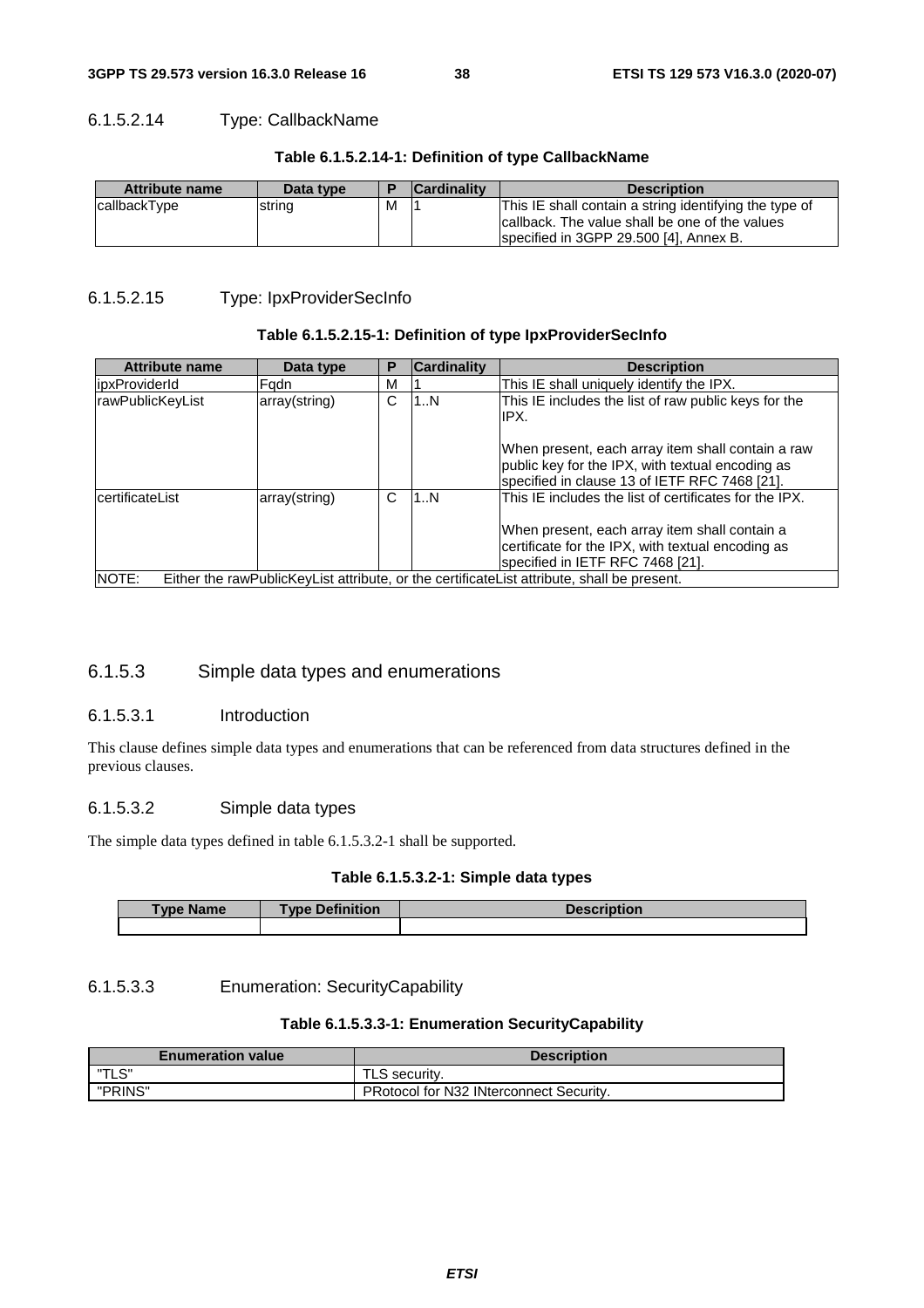#### 6.1.5.3.4 Enumeration: HttpMethod

#### **Table 6.1.5.3.4-1: Enumeration HttpMethod**

| <b>Enumeration value</b> | <b>Description</b>          |
|--------------------------|-----------------------------|
| "GET"                    | HTTP GET Method.            |
| "PUT"                    | HTTP PUT Method.            |
| "POST"                   | <b>HTTP POST Method.</b>    |
| "DELETE"                 | HTTP DELETE Method.         |
| "PATCH"                  | HTTP PATCH Method.          |
| "HEAD"                   | HTTP HEAD Method.           |
| "OPTIONS"                | <b>HTTP OPTIONS Method.</b> |
| "CONNECT"                | HTTP CONNECT Method.        |
| "TRACE"                  | <b>HTTP TRACE Method.</b>   |

## 6.1.5.3.5 Enumeration: IeType

#### **Table 6.1.5.3.5-1: Enumeration IeType**

| <b>Enumeration value</b>  | <b>Description</b>                                                                  |
|---------------------------|-------------------------------------------------------------------------------------|
| "UEID"                    | IE of type UE identity (e.g SUPI).                                                  |
| "LOCATION"                | IE carrying location information.                                                   |
| "KEY_MATERIAL"            | IE carrying keying material.                                                        |
| "AUTHENTICATION_MATERIAL" | IE carrying authentication material like authentication vectors and<br>EAP payload. |
| "AUTHORIZATION TOKEN"     | IE carrying authorization Token                                                     |
| "OTHER"                   | IE carrying other data requiring encryption.                                        |
| "NONSENSITIVE"            | IE carrying information that are not sensitive.                                     |

### 6.1.5.3.6 Enumeration: IeLocation

#### **Table 6.1.5.3.6-1: Enumeration IeLocation**

| <b>Enumeration value</b> | <b>Description</b>                                                                                    |
|--------------------------|-------------------------------------------------------------------------------------------------------|
| "URI PARAM"              | IE is located in the URI parameters.                                                                  |
| "HEADER"                 | IE is located in the HTTP header.                                                                     |
| "BODY"                   | IE is located in the body.                                                                            |
| "MULTIPART BINARY"       | IE is located in the message body but encoded as a multipart<br>message information in binary format. |

## 6.1.5.3.7 Enumeration: N32fErrorType

### **Table 6.1.5.3.7-1: Enumeration N32fErrorType**

| <b>Enumeration value</b>                  | <b>Description</b>                                                                                          |
|-------------------------------------------|-------------------------------------------------------------------------------------------------------------|
| "INTEGRITY_CHECK_FAILED"                  | The integrity check verification on the received<br>N32-f message failed.                                   |
| "INTEGRITY_CHECK_ON_MODIFICATIONS_FAILED" | The integrity check verification on the<br>modifications block of the received N32-f message<br>failed.     |
| "MODIFICATIONS_INSTRUCTIONS_FAILED"       | Failed to apply the JSON patch instructions in the<br>modifications block of the received N32-f<br>message. |
| "DECIPHERING FAILED"                      | The deciphering of the encrypted block of the<br>received N32-f message failed.                             |
| "MESSAGE_RECONSTRUCTION_FAILED"           | The reconstruction of the original HTTP/2<br>message from the received N32-f message failed.                |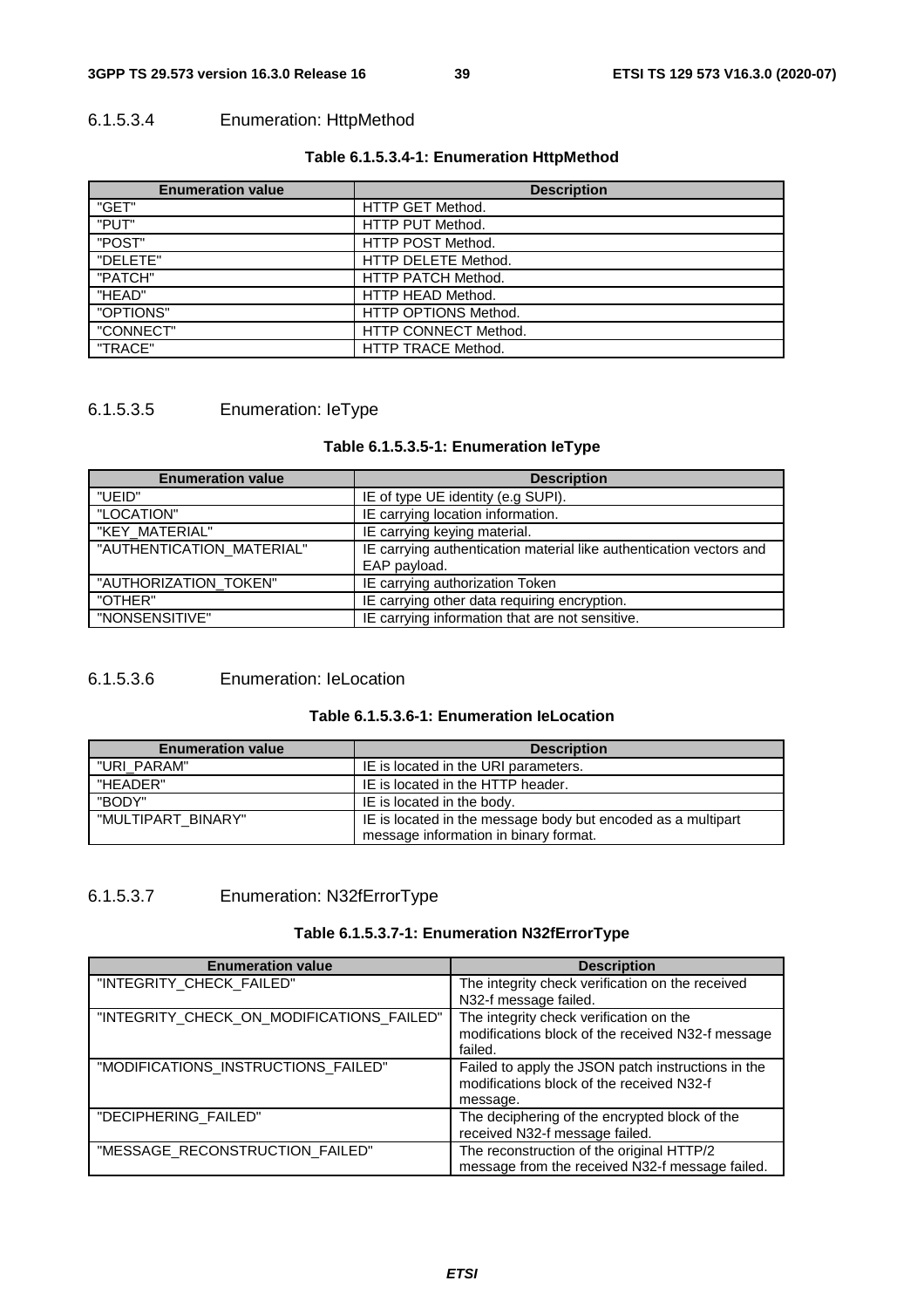#### 6.1.5.3.8 Enumeration: FailureReason

**Table 6.1.5.3.8-1: Enumeration FailureReason** 

| <b>Enumeration value</b>           | <b>Description</b>                                                                                                                                                                 |
|------------------------------------|------------------------------------------------------------------------------------------------------------------------------------------------------------------------------------|
| "INVALID JSON POINTER"             | The JSON pointer value in iePath attribute (see<br>clause 6.2.5.2.8) is invalid.                                                                                                   |
| "INVALID_INDEX_TO_ENCRYPTED_BLOCK" | The value part of the HttpPayload attribute (see<br>clause 6.2.5.2.8) or HttpHeader attribute (see<br>clause 6.2.5.2.7) is pointing to an invalid index to the<br>encrypted block. |
| "INVALID HTTP HEADER"              | The name of the header in the received HttpHeader<br>attribute is invalid.                                                                                                         |

### 6.1.5.4 Binary data

There are no multipart/binary part used on the N32-c API(s) in this release of this specification.

### 6.1.6 Error Handling

#### 6.1.6.1 General

HTTP error handling shall be supported as specified in clause 5.2.4 of 3GPP TS 29.500 [4].

#### 6.1.6.2 Protocol Errors

Protocol Error Handling shall be supported as specified in clause 5.2.7.2 of 3GPP TS 29.500 [4].

#### 6.1.6.3 Application Errors

There are no application specific errors defined for the N32-c Handshake API in this release of this specification.

## 6.2 JOSE Protected Message Forwarding API on N32

## 6.2.1 API URI

URIs of this API shall have the following root:

{apiRoot}/{apiName}/{apiVersion}/

where "apiRoot" is defined in clause 4.4.1 of 3GPP TS 29.501 [5]. The apiRoot to use towards a SEPP of the target PLMN shall be configured at the SEPP. The URI scheme of the API shall be "http". The "apiName" shall be set to "n32f-forward" and the "apiVersion" shall be set to "v1" for the current version of this specification. The apiName part of the URI shall be as specified here for homogeneity of the API across PLMNs.

## 6.2.2 Usage of HTTP

#### 6.2.2.1 General

HTTP/2, as defined in IETF RFC 7540 [7], shall be used as specified in clause 4.3.2.1.

HTTP/2 shall be transported as specified in clause 4.3.3.

HTTP messages and bodies for the JOSE protected message forwarding API on N32-f shall comply with the OpenAPI [15] specification contained in Annex A.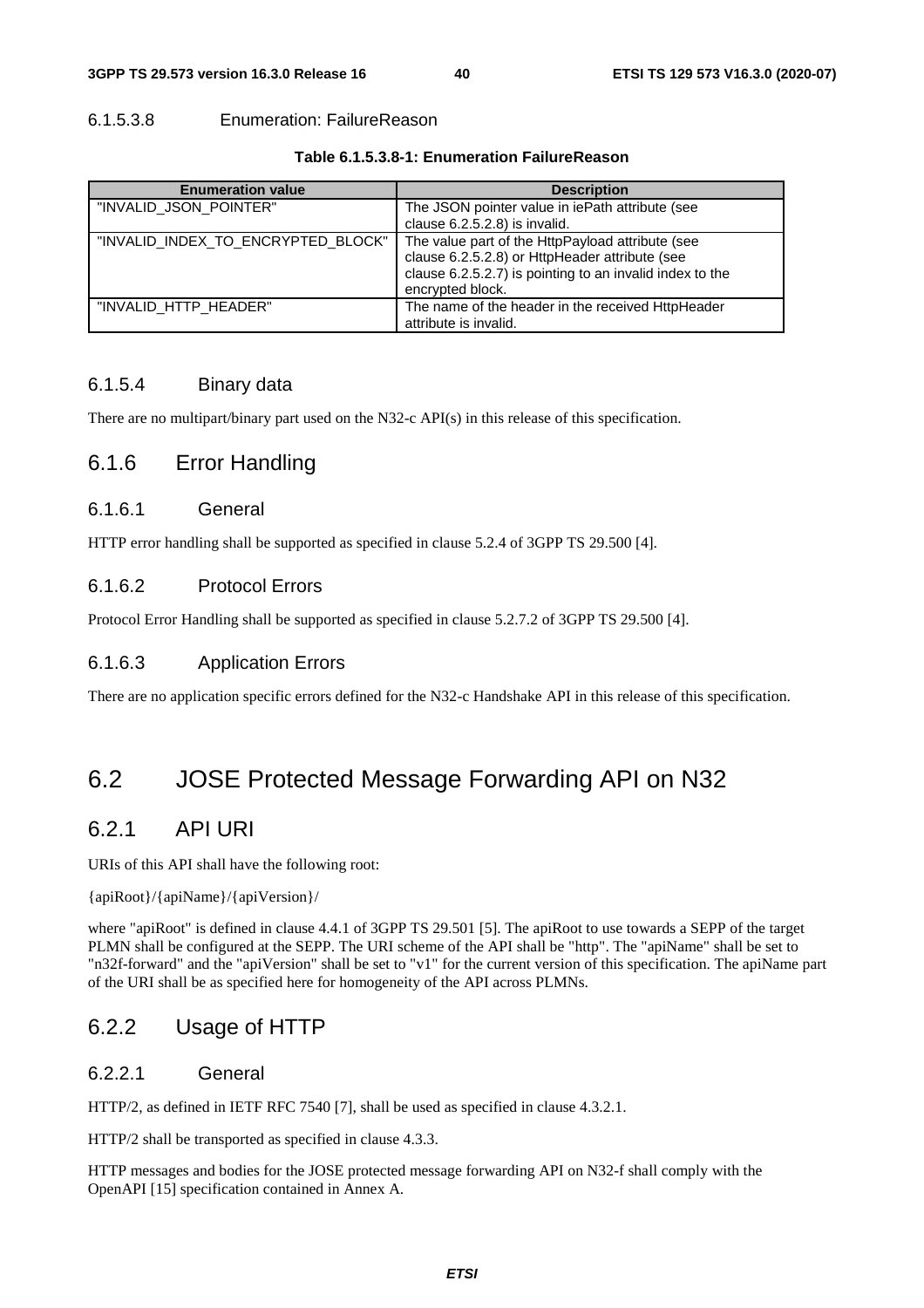#### 6.2.2.2 HTTP standard headers

#### 6.2.2.2.1 General

The HTTP standard headers as specified in clause 4.3.2.2 shall be supported for this API.

#### 6.2.2.2.2 Content type

The following content types shall be supported:

- the JSON format (see IETF RFC 8259 [8]). The use of the JSON format shall be signalled by the content type "application/json". See also clause 5.3.4.
- the Problem Details JSON Object (see IETF RFC 7807 [22]). The use of the Problem Details JSON object in a HTTP response body shall be signalled by the content type "application/problem+json".

#### 6.2.2.3 HTTP custom headers

#### 6.2.2.3.1 General

In this release of the specification, no specific custom headers are defined for the JOSE protected message forwarding API on N32.

For 3GPP specific HTTP custom headers used across all service based interfaces, see clause 4.3.2.3.

## 6.2.3 Resources

#### 6.2.3.1 Overview

There are no resources in this version of this API. All the operations are realized as custom operations without resources.

## 6.2.4 Custom Operations without associated resources

### 6.2.4.1 Overview

#### **Table 6.2.4.1-1: Custom operations without associated resources**

| <b>Operation Name</b>            | <b>Custom operation URI</b> | Mapped HTTP<br>method | <b>Description</b>                                                                                                      |
|----------------------------------|-----------------------------|-----------------------|-------------------------------------------------------------------------------------------------------------------------|
| <b>JOSE Protected Forwarding</b> | /n32f-process               | IPOST                 | This is the N32f forwarding API used<br>to forward a reformatted and JOSE<br>protected message to a receiving<br>ISEPP. |

### 6.2.4.2 Operation: JOSE Protected Forwarding

#### 6.2.4.2.1 Description

This custom operation is used between the SEPPs to forward the reformatted and JOSE protected HTTP/2 message on N32-f. The HTTP method POST shall be used on the following URI:

#### URI: **{apiRoot}/n32f-forward/v1/n32f-process**

This operation shall support the resource URI variables defined in table 6.1.4.2.1-1.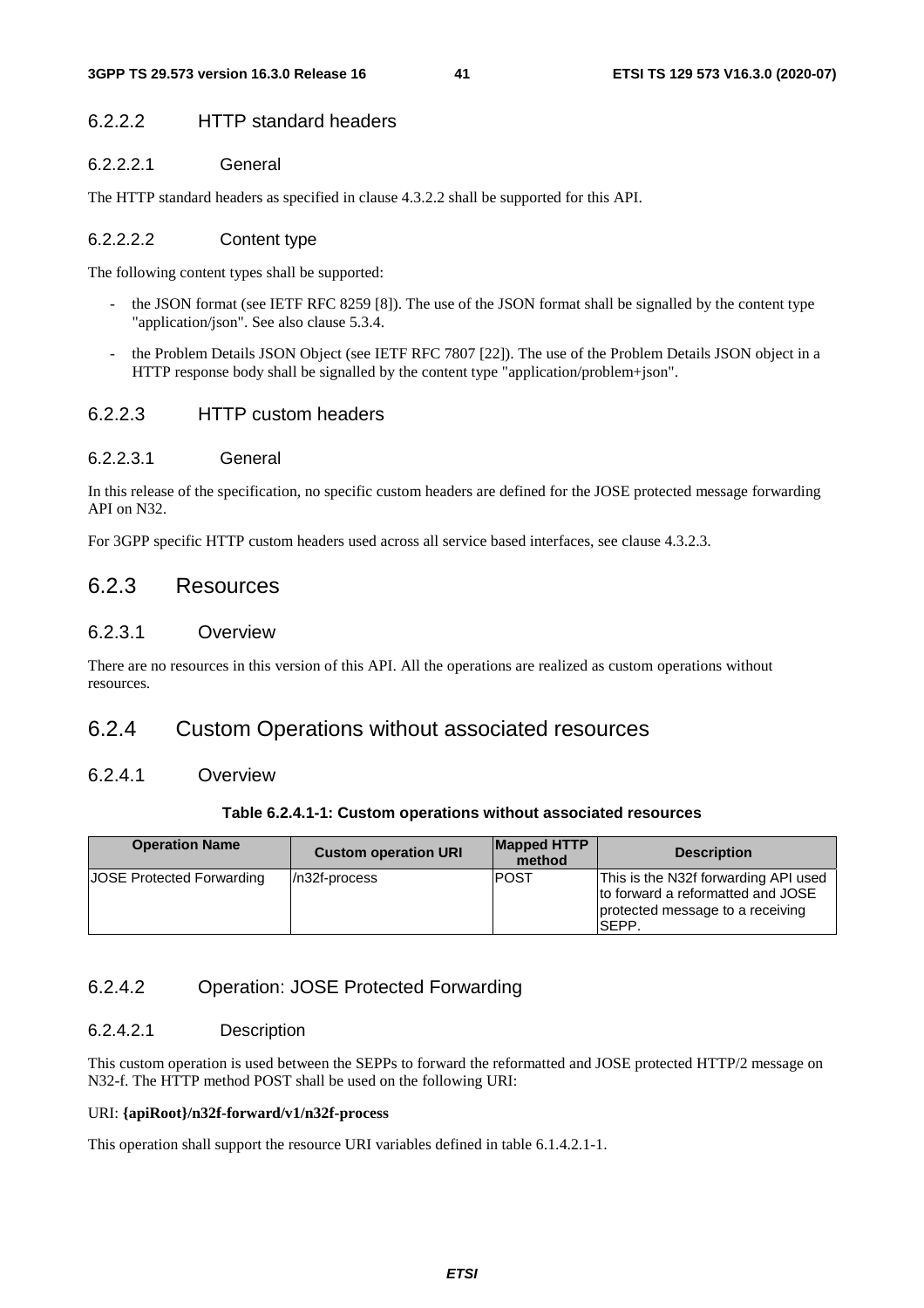| Table 6.2.4.2.1-1: Resource URI variables for this Operation |  |  |  |
|--------------------------------------------------------------|--|--|--|
|--------------------------------------------------------------|--|--|--|

| <b>Name</b> | Data tvpe | Definition<br>ятниоп          |
|-------------|-----------|-------------------------------|
| apiRoot     | Istrina   | -<br>≧6.1.1.<br>clause<br>See |

#### 6.2.4.2.2 Operation Definition

This operation shall support the request data structures and response codes specified in tables 6.2.4.2.2-1 and 6.2.4.2.2- 2.

#### **Table 6.2.4.2.2-1: Data structures supported by the POST Request Body on this resource**

| Data type        |   | <b>Cardinality</b> | <b>Description</b>                                                                                        |
|------------------|---|--------------------|-----------------------------------------------------------------------------------------------------------|
| IN32fReformatted | м |                    | This IE shall contain the reformatted HTTP/2 message comprising the plain                                 |
| RegMsg           |   |                    | text part, encrypted information, meta data and modification chain<br>linformation. See clause 6.2.5.2.2. |
|                  |   |                    |                                                                                                           |

#### **Table 6.2.4.2.2-2: Data structures supported by the POST Response Body on this resource**

| Data type                                                                                                                                                                                                                                                    | P | <b>Cardinality</b> | Response<br>codes | <b>Description</b>                                                                                                                                                                                                                                 |
|--------------------------------------------------------------------------------------------------------------------------------------------------------------------------------------------------------------------------------------------------------------|---|--------------------|-------------------|----------------------------------------------------------------------------------------------------------------------------------------------------------------------------------------------------------------------------------------------------|
| N32fReformattedRspMsg                                                                                                                                                                                                                                        | м |                    | 200 OK            | This represents the successful processing of the<br>reformatted JOSE protected message at the responding<br>SEPP. The responding SEPP shall provide the<br>reformatted and JOSE protected content of the<br>corresponding HTTP/2 response message. |
| <b>ProblemDetails</b>                                                                                                                                                                                                                                        | O | 0.1                | 403<br>Forbidden  | When the receiving SEPP fails to process the<br>reconstructed message due to PLMN ID verification<br>failure, the "cause" attribute shall be set to<br>"PLMNID MISMATCH".                                                                          |
| NOTE:<br>The mandatory HTTP error status codes for the POST method listed in Table 5.2.7.1-1 of<br>3GPP TS 29.500 [4] other than those specified in the table above also apply, with a ProblemDetails data<br>type (see clause 5.2.7 of 3GPP TS 29.500 [4]). |   |                    |                   |                                                                                                                                                                                                                                                    |

## 6.2.5 Data Model

#### 6.2.5.1 General

This clause specifies the application data model supported by the API.

Table 6.2.5.1-1 specifies the data types defined for the N32 interface.

#### **Table 6.2.5.1-1: N32 specific Data Types**

| Data type                            | <b>Clause defined</b> | <b>Description</b> |
|--------------------------------------|-----------------------|--------------------|
| N32fReformattedReqMsg                | 6.2.5.2.2             |                    |
| N32fReformattedRspMsg                | 6.2.5.2.3             |                    |
| DataToIntegrityProtectAndCipherBlock | 6.2.5.2.4             |                    |
| DataToIntegrityProtectBlock          | 6.2.5.2.5             |                    |
| RequestLine                          | 6.2.5.2.6             |                    |
| <b>HttpHeader</b>                    | 6.2.5.2.7             |                    |
| <b>HttpPayload</b>                   | 6.2.5.2.8             |                    |
| MetaData                             | 6.2.5.2.9             |                    |
| Modifications                        | 6.2.5.2.10            |                    |
| FlatJweJson                          | 6.2.5.2.11            |                    |
| FlatJwsJson                          | 6.2.5.2.12            |                    |
| IndexToEncryptedValue                | 6.2.5.2.13            |                    |
| EncodedHttpHeaderValue               | 6.2.5.2.14            |                    |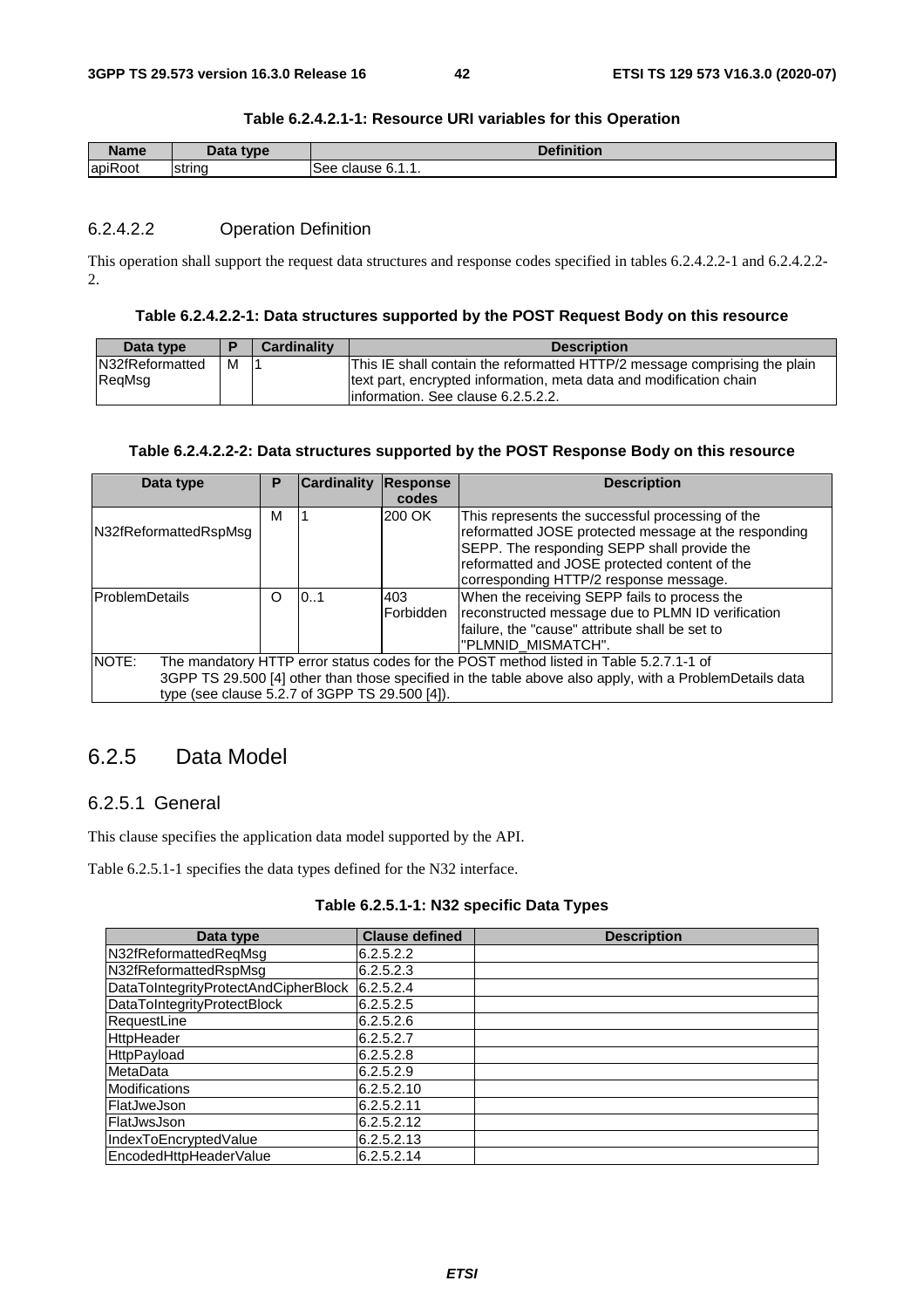Table 6.2.5.1-2 specifies data types re-used by the N32 interface protocol from other specifications, including a reference to their respective specifications and when needed, a short description of their use within the Namf service based interface.

**Table 6.2.5.1-2: N32 re-used Data Types** 

| Data type          | <b>Reference</b>           | <b>Comments</b> |
|--------------------|----------------------------|-----------------|
| <b>HttpMethod</b>  | 6.1.5.3.5                  |                 |
| <b>I</b> eLocation | 16.1.5.3.6                 |                 |
| PatchItem          | <b>SGPP TS 29.571 [12]</b> |                 |
| <b>UriScheme</b>   | <b>SGPP TS 29.571 [12]</b> |                 |
| Fqdn               | <b>SGPP TS 29.510 [18]</b> |                 |

## 6.2.5.2 Structured data types

#### 6.2.5.2.1 Introduction

This clause defines the structures to be used in the JOSE Protected Message Forwarding API on N32.

#### 6.2.5.2.2 Type: N32fReformattedReqMsg

#### **Table 6.2.5.2.2-1: Definition of type N32fReformattedReqMsg**

| <b>Attribute name</b> | Data type        | P | <b>Cardinality</b> | <b>Description</b>                                                                    |
|-----------------------|------------------|---|--------------------|---------------------------------------------------------------------------------------|
| reformattedData       | FlatJweJson      | M |                    | This IE shall contain the integrity protected                                         |
|                       |                  |   |                    | reformatted block as well as the ciphered part of the                                 |
|                       |                  |   |                    | reformatted block of the HTTP/2 request message                                       |
|                       |                  |   |                    | sent between NF service producer and consumer.                                        |
|                       |                  |   |                    | The SEPP shall reformat the HTTP/2 request                                            |
|                       |                  |   |                    | message as:                                                                           |
|                       |                  |   |                    | - The part of original HTTP/2 request                                                 |
|                       |                  |   |                    | message headers and the payload that<br>needs to be only integrity protected is first |
|                       |                  |   |                    | reformatted into                                                                      |
|                       |                  |   |                    | "DataToIntegrityProtectBlock" and then fed                                            |
|                       |                  |   |                    | as input for the "aad" parameter of the                                               |
|                       |                  |   |                    | FlatJweJson after subjecting to                                                       |
|                       |                  |   |                    | BASE64URL encoding.                                                                   |
|                       |                  |   |                    | The part of the original HTTP/2 request message                                       |
|                       |                  |   |                    | headers and payload that require integrity protection                                 |
|                       |                  |   |                    | and ciphering is first reformatted into                                               |
|                       |                  |   |                    | "DataToIntegrityProtectAndCipherBlock" and then                                       |
|                       |                  |   |                    | fed as input for JWE ciphering and the JWE ciphered                                   |
|                       |                  |   |                    | block is then BASE64URL encoded and set into the                                      |
|                       |                  |   |                    | "ciphertext" parameter of the FlatJweJson.                                            |
| modificationsBlock    | array(FlatJwsJso | C | 1N                 | This IE shall be included if the IPXes on path are                                    |
|                       | n)               |   |                    | allowed to apply modification policies and if they                                    |
|                       |                  |   |                    | have any specific modification to be applied on the                                   |
|                       |                  |   |                    | message contained in the authenticated Block.                                         |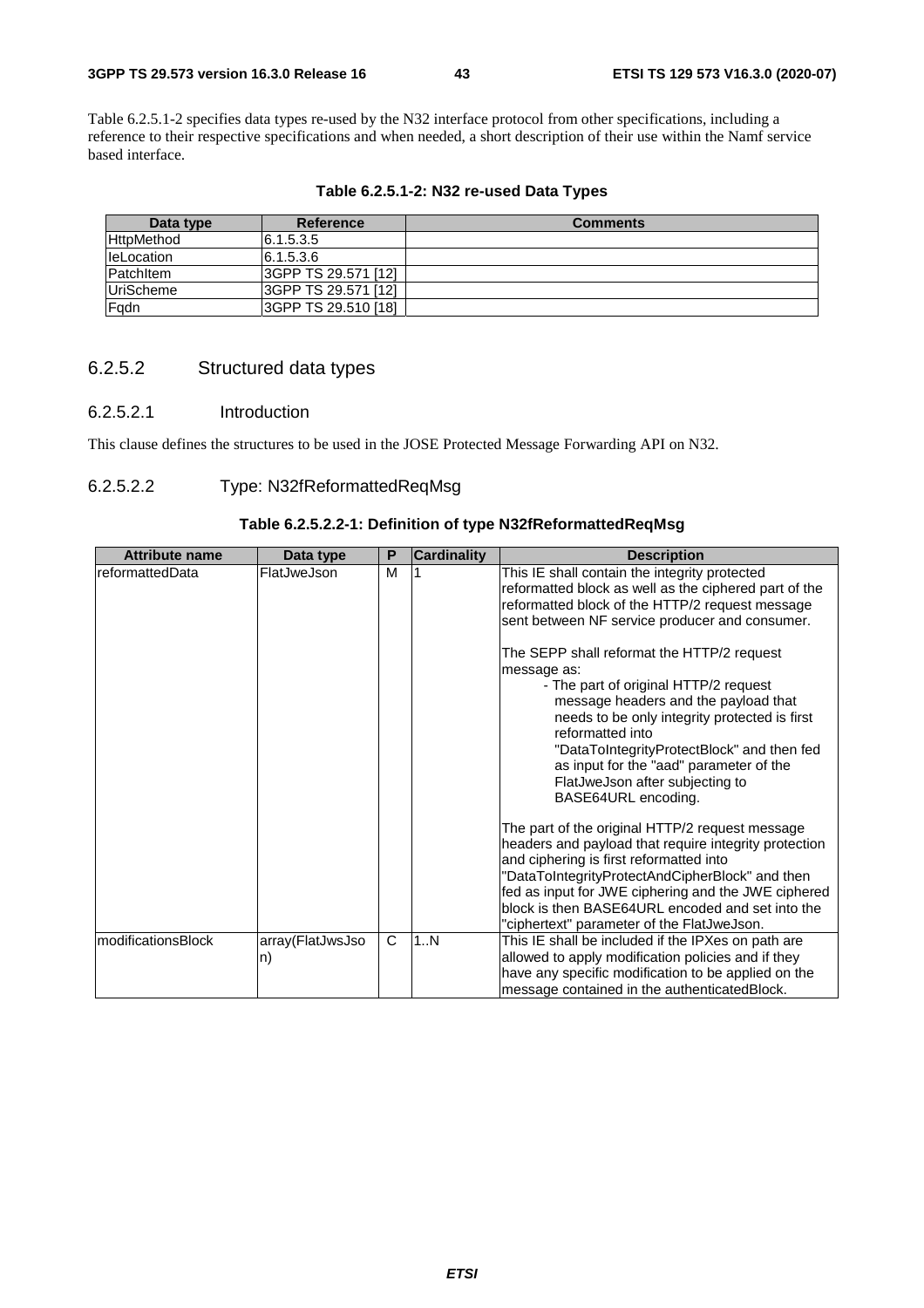## 6.2.5.2.3 Type: N32fReformattedRspMsg

| <b>Attribute name</b> | Data type                       | P | Cardinality | <b>Description</b>                                                                                                                                                                                                                                                                                                                                                       |
|-----------------------|---------------------------------|---|-------------|--------------------------------------------------------------------------------------------------------------------------------------------------------------------------------------------------------------------------------------------------------------------------------------------------------------------------------------------------------------------------|
| reformattedData       | FlatJweJson                     | M |             | This IE shall contain the integrity protected<br>reformatted block as well as the ciphered part of the<br>reformatted block of the HTTP/2 response message<br>sent between NF service producer and consumer.                                                                                                                                                             |
|                       |                                 |   |             | The SEPP shall reformat the HTTP/2 response<br>message as:<br>- The part of original HTTP/2 response<br>message headers and the payload that<br>needs to be only integrity protected is first<br>reformatted into<br>"DataToIntegrityProtectBlock" and then fed<br>as input for the "aad" parameter of the<br>FlatJweJson after subjecting to<br>BASE64URL encoding.     |
|                       |                                 |   |             | - The part of the original HTTP/2 response<br>message headers and payload that require<br>integrity protection and ciphering is first<br>reformatted into<br>"DataToIntegrityProtectAndCipherBlock"<br>and then fed as input for JWE ciphering and<br>the JWE ciphered block is then<br>BASE64URL encoded and set into the<br>"ciphertext" parameter of the FlatJweJson. |
| modificationsBlock    | array(FlatJwsJso<br>$ n\rangle$ | C | 1N          | This IE shall be included if the IPXes on path are<br>allowed to apply modification policies and if they<br>have any specific modification to be applied on the<br>message contained in the authenticated Block.                                                                                                                                                         |

## **Table 6.2.5.2.3-1: Definition of type N32fReformattedRspMsg**

## 6.2.5.2.4 Type: DataToIntegrityProtectAndCipherBlock

#### **Table 6.2.5.2.4-1: Definition of type DataToIntegrityProtectAndCipherBlock**

| <b>Attribute name</b> | Data type     |   | <b>Cardinality</b> | <b>Description</b>                                  |
|-----------------------|---------------|---|--------------------|-----------------------------------------------------|
| dataToEncrypt         | array(object) | м | 1N                 | This IE shall contain the input for ciphering as a  |
|                       |               |   |                    | JSON object block containing an array of free form  |
|                       |               |   |                    | objects with each entry of the array containing the |
|                       |               |   |                    | value of a HTTP header to be encrypted or the value |
|                       |               |   |                    | of a JSON attribute to be encrypted.                |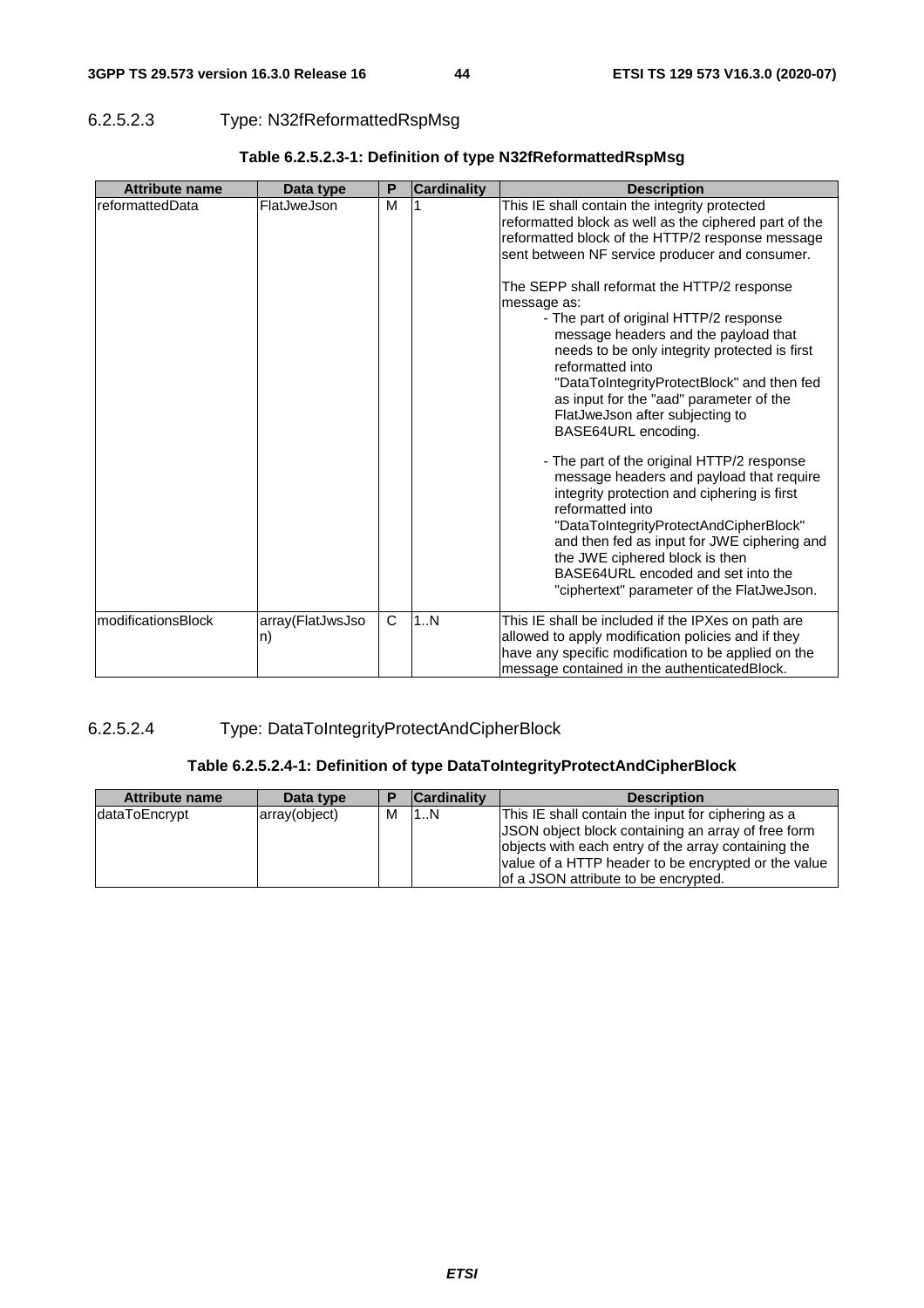## 6.2.5.2.5 Type: DataToIntegrityProtectBlock

| <b>Attribute name</b> | Data type              | P | <b>Cardinality</b> | <b>Description</b>                                                                                                                                                                                                                           |
|-----------------------|------------------------|---|--------------------|----------------------------------------------------------------------------------------------------------------------------------------------------------------------------------------------------------------------------------------------|
| ImetaData             | MetaData               | C | 101                | This IE shall be included if the SEPP encodes<br>additional information for replay protection. When<br>present this IE shall contain the meta data<br>information needed for replay protection.                                              |
| requestLine           | RequestLine            | С |                    | This IE shall be included when a JOSE protected<br>API "request" is forwarded over N32-f. When<br>present, this IE shall contain the request line of the<br>HTTP API request being reformatted and forwarded<br>over N32-f.                  |
| statusLine            | string                 | C | 101                | This IE shall be included when a JOSE protected<br>API "response" is forwarded over N32-f. When<br>present, this IE shall contain the status line of the<br>HTTP API response being reformatted and<br>forwarded over N32-f.                 |
| headers               | array(HttpHeader       | C | 1N                 | This IE shall be included when a JOSE protected<br>API request / response contains HTTP headers.<br>When present this IE shall contain the encoding of<br>HTTP headers in the API request / response.                                        |
| payload               | array(HttpPayloa<br>d) | C | 1N                 | This IE shall be included when a JOSE protected<br>API request / response contains JSON payload that<br>needs to be sent in clear text. When present this IE<br>shall contain the encoding of JSON payload in the<br>API request / response. |

## **Table 6.2.5.2.5-1: Definition of type DataToIntegrityProtectBlock**

## 6.2.5.2.6 Type: RequestLine

#### **Table 6.2.5.2.6-1: Definition of type RequestLine**

| <b>Attribute name</b> | Data type         | P | <b>Cardinality</b> | <b>Description</b>                                        |
|-----------------------|-------------------|---|--------------------|-----------------------------------------------------------|
| Imethod               | <b>HttpMethod</b> | м |                    | This IE shall contain the HTTP method of the API          |
|                       |                   |   |                    | invoked by the NF service consumer / producer             |
|                       |                   |   |                    | behind the SEPP towards its peer NF service in the        |
|                       |                   |   |                    | lother PLMN.                                              |
| Ischeme               | UriScheme         | м |                    | This IE shall contain the HTTP scheme of the API.         |
| lauthority            | string            | м |                    | This IE shall contain the authority part of the URI of    |
|                       |                   |   |                    | the API being invoked.                                    |
| path                  | string            | м |                    | This IE shall contain the path part of the URI of the     |
|                       |                   |   |                    | API being invoked.                                        |
| protocolVersion       | string            | м |                    | This IE shall contain the HTTP protocol version. The      |
|                       |                   |   |                    | version shall be 2 in this release of this specification. |
| queryFragment         | string            | C | 101                | This IE shall contain the query fragment part of the      |
|                       |                   |   |                    | API, if available.                                        |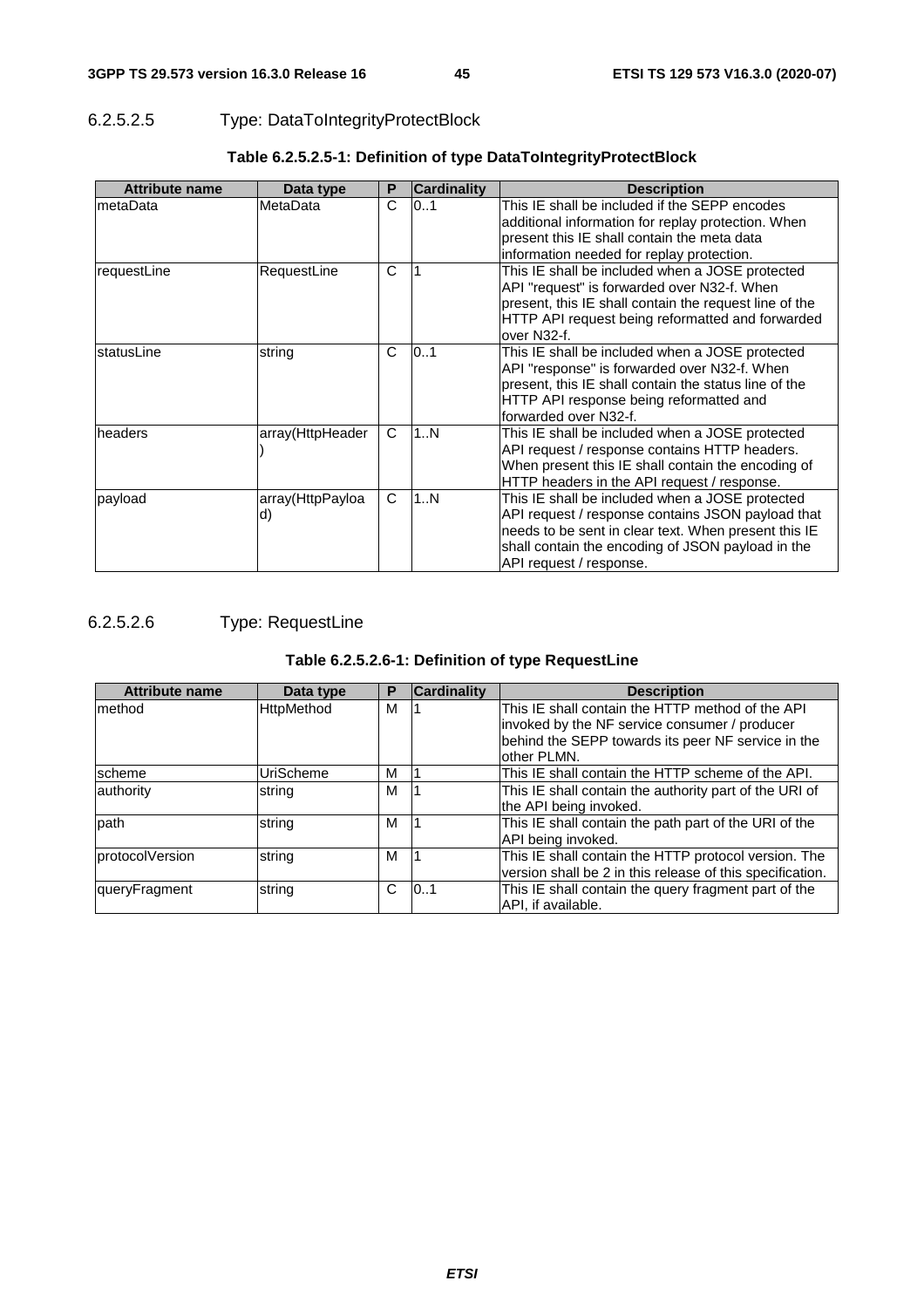## 6.2.5.2.7 Type: HttpHeader

| Data type                  | Р | <b>Description</b>                                                                                                                                                                                                                                                                                                                                                              |
|----------------------------|---|---------------------------------------------------------------------------------------------------------------------------------------------------------------------------------------------------------------------------------------------------------------------------------------------------------------------------------------------------------------------------------|
| string                     | м | This IE shall contain the name of the HTTP header                                                                                                                                                                                                                                                                                                                               |
|                            |   | lto encoded.                                                                                                                                                                                                                                                                                                                                                                    |
| EncodedHttpHea<br>derValue | м | This IE shall contain the value of the HTTP header.<br>The value of the HTTP header shall be encoded as:<br>- value field of the EncodedHttpHeaderValue<br>structure specified in clause 6.2.5.2.14 if the<br>HTTP header is not to be encrypted.<br>- IndexToEncryptedValue structure specified<br>in clause 6.2.5.2.13 if the value of the HTTP<br>header is to be encrypted. |
|                            |   | <b>Cardinality</b>                                                                                                                                                                                                                                                                                                                                                              |

## **Table 6.2.5.2.7-1: Definition of type HttpHeader**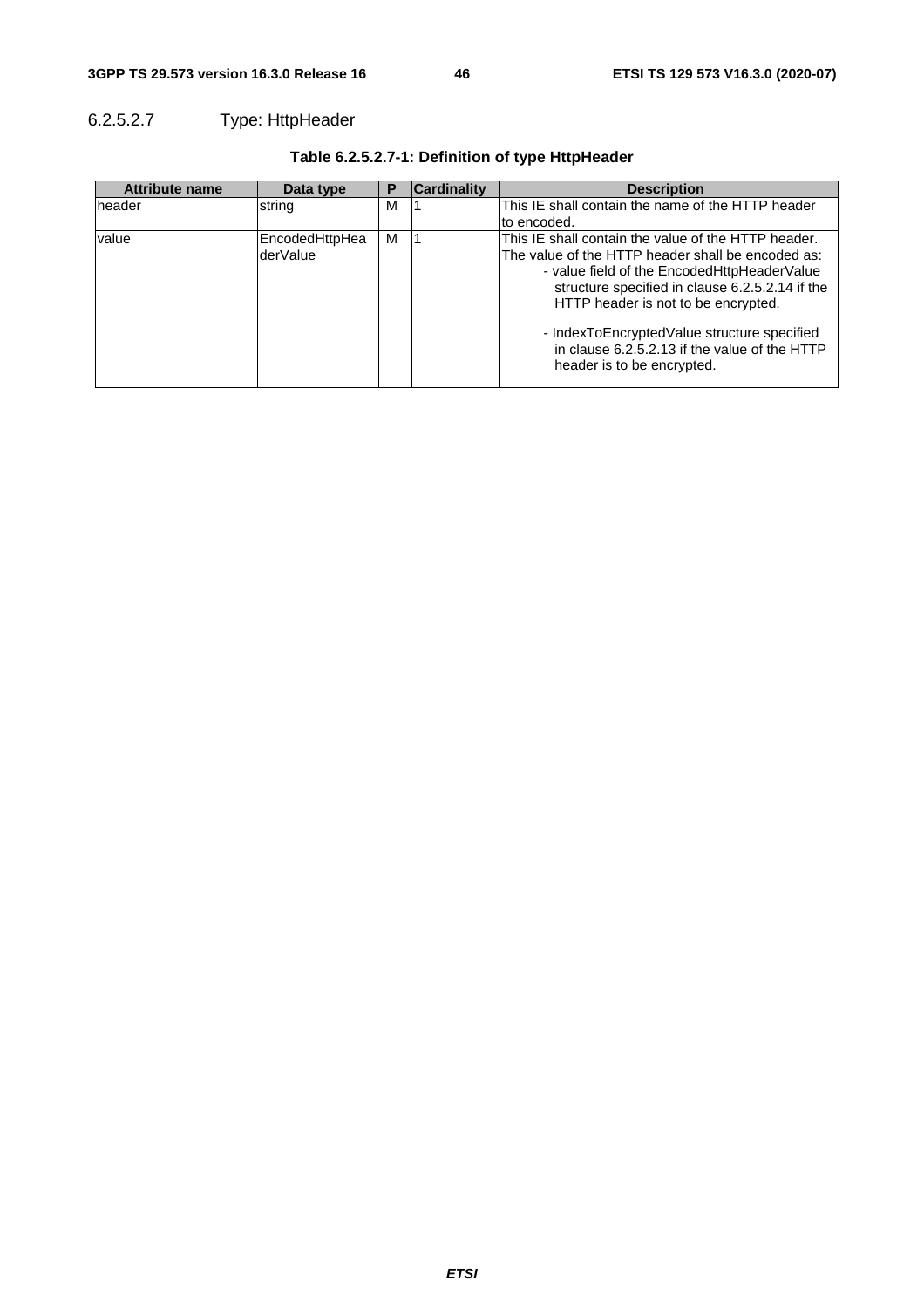6.2.5.2.8 Type: HttpPayload

**Table 6.2.5.2.8-1: Definition of type HttpPayload**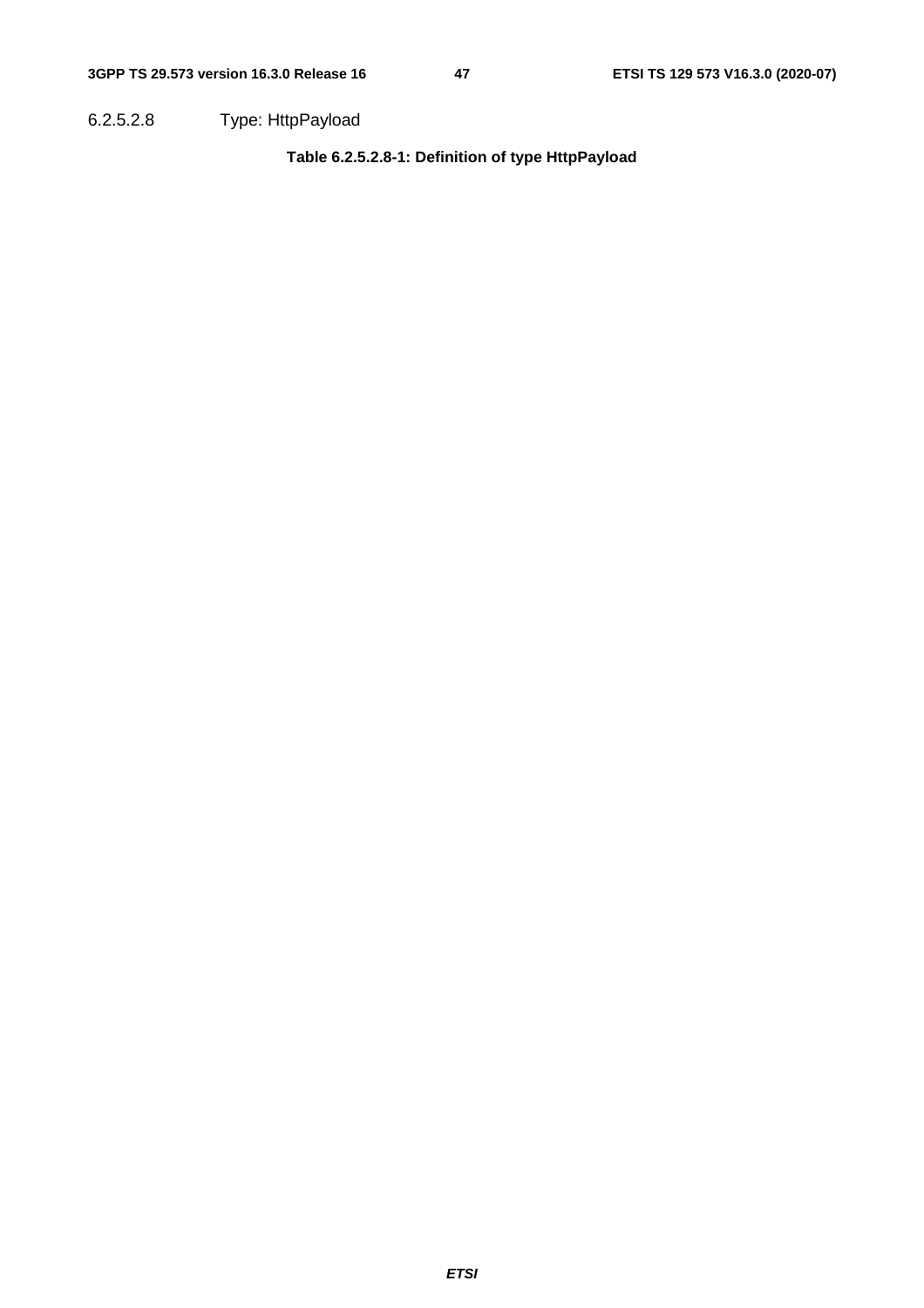| <b>Attribute name</b> | Data type         | р | <b>Cardinality</b> | <b>Description</b>                                                                                                                                                                                                                                                                                                                               |
|-----------------------|-------------------|---|--------------------|--------------------------------------------------------------------------------------------------------------------------------------------------------------------------------------------------------------------------------------------------------------------------------------------------------------------------------------------------|
| liePath               | string            | M |                    | This IE identifies the JSON pointer representation<br>(see IETF RFC 6901 [17]) of full JSON path of the IE<br>to be encoded. IEs that are of type object shall be<br>Iflattened into each individual attribute's full JSON<br>path and the HttpPayload IE shall only contain the<br>final leaf attribute IE path and its corresponding<br>value. |
| lieValueLocation      | <b>IeLocation</b> | м |                    | This IE shall identify where the IE value is located -<br>i,e in the JSON body or in the multipart message<br>part.                                                                                                                                                                                                                              |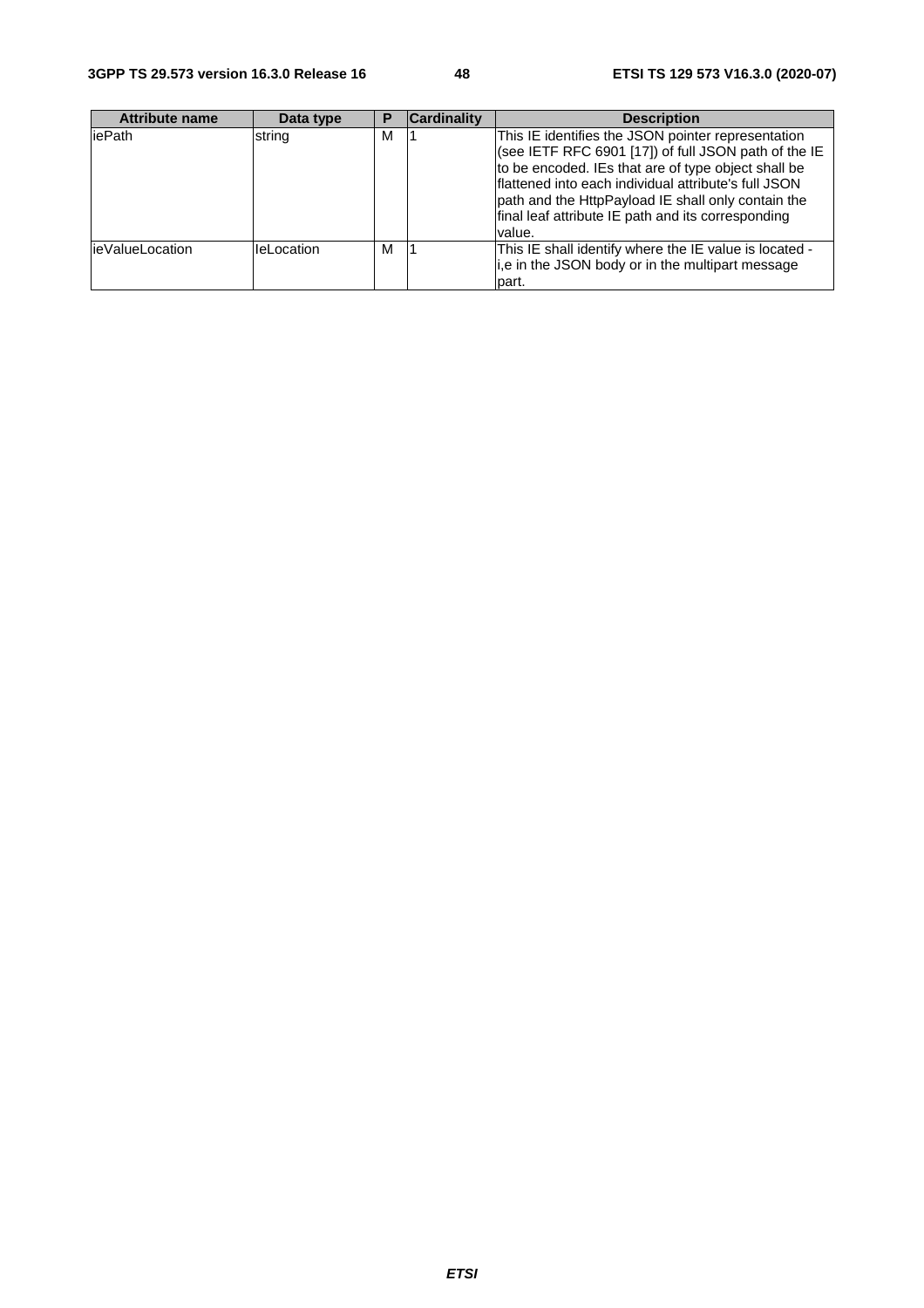#### **3GPP TS 29.573 version 16.3.0 Release 16 49 ETSI TS 129 573 V16.3.0 (2020-07)**

| value | object | м<br>11 | This IE shall contain the value of the IE<br>corresponding to "iePath", encoded as a free form                                                                                                                                                                                                                                                                               |
|-------|--------|---------|------------------------------------------------------------------------------------------------------------------------------------------------------------------------------------------------------------------------------------------------------------------------------------------------------------------------------------------------------------------------------|
|       |        |         | object.<br>If the value of this IE is encrypted, then the value<br>part shall be encoded as                                                                                                                                                                                                                                                                                  |
|       |        |         | "encBlockIndex": <array in<br="" index="">DataToIntegrityProtectAndCipherBlock&gt;</array>                                                                                                                                                                                                                                                                                   |
|       |        |         | (see clause 6.2.5.2.4).                                                                                                                                                                                                                                                                                                                                                      |
|       |        |         | If the value of this IE is a RefToBinary data type (see<br>3GPP TS 29.571 [12], then value shall contain the<br>value of the Content-ID header field of the<br>referenced binary body part.                                                                                                                                                                                  |
|       |        |         | The referenced binary body part of the<br>multipart/related message shall be either encrypted<br>or not encrypted depending on the protection policy<br>exchanged between the SEPPs.                                                                                                                                                                                         |
|       |        |         | If the referenced binary body part is required to be<br>encrypted, then the binary part is first base64<br>encoded into a byte array and then inserted into the<br>"DataToIntegrityProtectAndCipherBlock". Then two<br>HttpPayload instances with the following values shall<br>be added immediately after this HttpPayload<br>instance in the "DataToIntegrityProtectBlock" |
|       |        |         | $\mathcal{L}$<br>"iePath": <json of="" pointer="" reftobinary<br="">type IE that is referring to the multipart<br/>binary parth&gt;/contenttype<br/>"ieValueLocation": "MULTIPART_BINARY"<br/>"value": <value content="" of="" of<br="" the="" type="">multipart binary&gt;<br/><math>\}</math>,</value></json>                                                              |
|       |        |         | "iePath": <json of="" pointer="" reftobinary<br="">type IE that is referring to the multipart<br/>binary parth&gt;/data,<br/>"ieValueLocation": "MULTIPART BINARY"<br/>"value": {"encBlockIndex": <array in<br="" index="">DataToIntegrityProtectAndCipherBlock that<br/>contains the byte array&gt;}</array></json>                                                         |
|       |        |         | If the referenced binary body part is not required to<br>be encrypted, then the binary part is first base64<br>encoded into a byte array and then inserted as new<br>instance of HttpPayload IE in "<br>DataToIntegrityProtectBlock" as                                                                                                                                      |
|       |        |         | "iePath": <json of="" pointer="" reftobinary<br="">type IE that is referring to the multipart<br/>binary parth&gt;/contenttype<br/>"ieValueLocation": "MULTIPART_BINARY"<br/>"value": <value content="" of="" of<br="" the="" type="">multipart binary&gt;<br/><math>\}</math>,</value></json>                                                                               |
|       |        |         | "iePath": <json of="" path="" reftobinary="" type<br="">IE that is referring to the multipart<br/>binary parth&gt;/data,<br/>"ieValueLocation": "MULTIPART_BINARY"<br/>"value": &lt; base64 encoded byte array&gt;</json>                                                                                                                                                    |
|       |        |         | See NOTE 1.                                                                                                                                                                                                                                                                                                                                                                  |
|       |        |         | NOTE 1: In this release of this specification only N16 interface has binary content and there is no sensitive<br>information carried over N16 interface. Consequently ciphering of binary part is not required in this release                                                                                                                                               |
|       |        |         | of this specification. The encoding specified here is to provide a N32-f framework in a future proof manner<br>so that if a binary part need to be encrypted in future this structure can be used.                                                                                                                                                                           |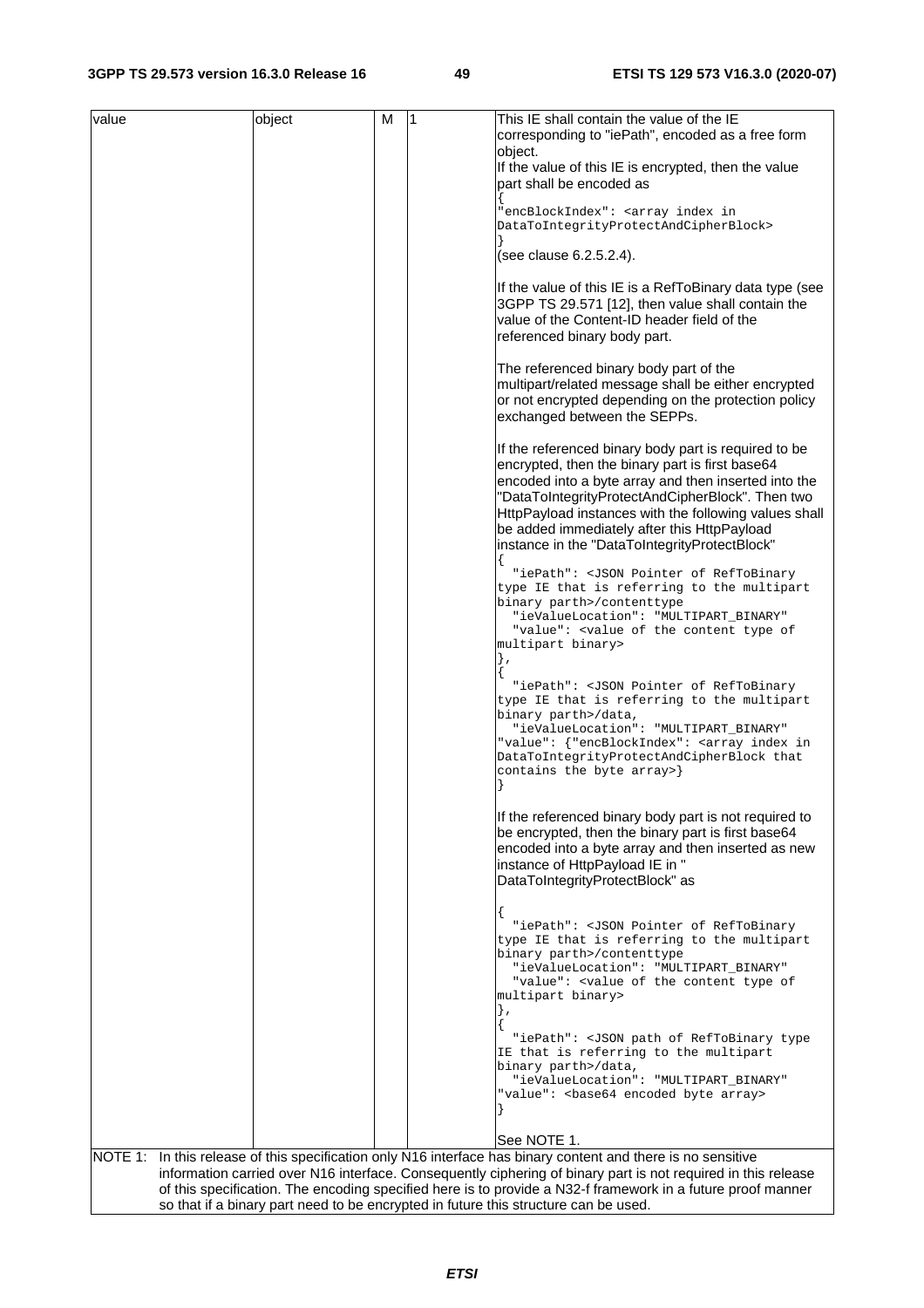## 6.2.5.2.9 Type: MetaData

| <b>Attribute name</b> | Data type | P | <b>Cardinality</b> | <b>Description</b>                                                                                                                                                                                                                                                                                                                                                                                                                                                |
|-----------------------|-----------|---|--------------------|-------------------------------------------------------------------------------------------------------------------------------------------------------------------------------------------------------------------------------------------------------------------------------------------------------------------------------------------------------------------------------------------------------------------------------------------------------------------|
| n32fContextId         | string    | M |                    | This IE shall contain the n32fContextId provided by<br>the initiating SEPP to the responding SEPP during<br>the parameter exchange procedure (see<br>clause 5.2.3).                                                                                                                                                                                                                                                                                               |
|                       |           |   |                    | The n32fContextId shall encode a 64-bit integer in<br>hexadecimal representation. Each character in the<br>string shall take a value of "0" to "9" or "A" to "F" and<br>shall represent 4 bits. The most significant character<br>representing the 4 most significant bits of the N32-f<br>context Id shall appear first in the string, and the<br>character representing the 4 least significant bit of<br>the N32-f context Id shall appear last in the string. |
|                       |           |   |                    | Pattern: '^[A-Fa-f0-9]{16}\$'                                                                                                                                                                                                                                                                                                                                                                                                                                     |
|                       |           |   |                    | Example: "0600AD1855BD6007".                                                                                                                                                                                                                                                                                                                                                                                                                                      |
| messageId             | string    | M |                    | This IE identifies a particular request that is<br>transformed by the SEPP. The value of this IE shall<br>be encoded in hexadecimal representation of a 64<br>bit integer. This identifier is used in the N32-f error<br>reporting procedure as specified in clause 6.1.4.5.                                                                                                                                                                                      |
|                       |           |   |                    | Pattern: ^[a-fA-F0-9]{1, 16}\$                                                                                                                                                                                                                                                                                                                                                                                                                                    |
| authorizedlpxld       | string    | м |                    | This IE identifies the first hop IPX that is authorized<br>to insert modifications block. The identifier of the IPX<br>shall be an FQDN. When there is no IPX that's<br>authorized to update, the value of this IE is set to the<br>string "NULL".                                                                                                                                                                                                                |

#### **Table 6.2.5.2.9-1: Definition of type MetaData**

## 6.2.5.2.10 Type: Modifications

#### **Table 6.2.5.2.10-1: Definition of type Modifications**

| <b>Attribute name</b> | Data type        | D  | <b>Cardinality</b> | <b>Description</b>                                      |
|-----------------------|------------------|----|--------------------|---------------------------------------------------------|
| <b>operations</b>     | array(PatchItem) | C. | 1N                 | This IE shall be included if an intermediary IPX        |
|                       |                  |    |                    | linserts modification instructions on the JSON data     |
|                       |                  |    |                    | carried in the "authenticatedBlock" part of the N32-f   |
|                       |                  |    |                    | forwarded message. For the first modifications entry,   |
|                       |                  |    |                    | this IE shall not be included, since the first entry is |
|                       |                  |    |                    | inserted by the SEPP.                                   |
| identity              | Fadn             | м  |                    | This IE shall contain the identity of the entity        |
|                       |                  |    |                    | inserting the modifications entry. The identity shall   |
|                       |                  |    |                    | be encoded in the form of an URI.                       |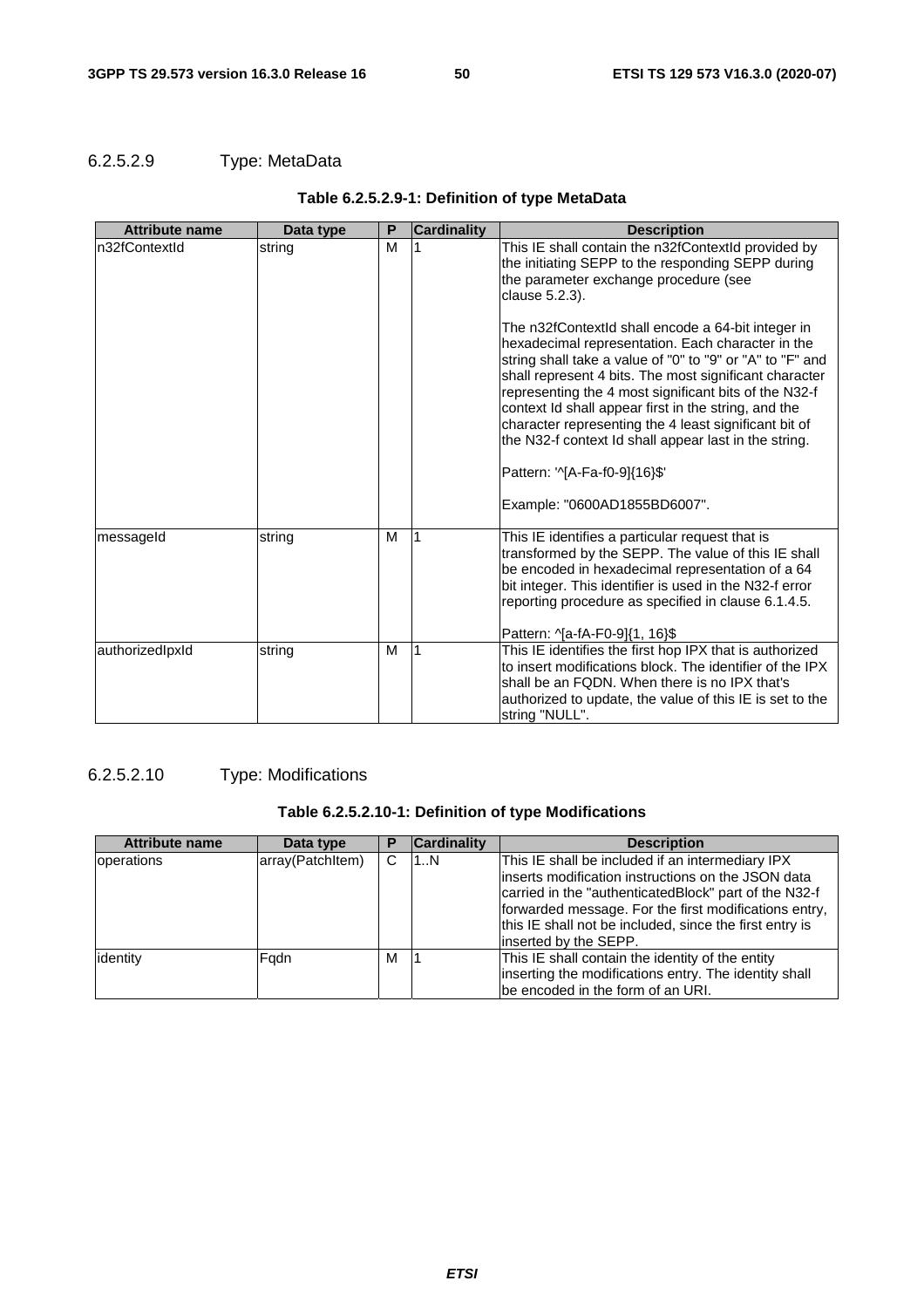## 6.2.5.2.11 Type: FlatJweJson

| <b>Attribute name</b> | Data type | P                     | <b>Cardinality</b> | <b>Description</b>                                                                                                                                                                                                                                                                                                                             |
|-----------------------|-----------|-----------------------|--------------------|------------------------------------------------------------------------------------------------------------------------------------------------------------------------------------------------------------------------------------------------------------------------------------------------------------------------------------------------|
| protected             | string    | $\overline{\text{c}}$ | 0.1                | This IE shall be present if there is a JWE Protected<br>Header part of the JOSE header to encode as<br>specified in IETF RFC 7516 [14]. When present, this<br>IE shall contain the BASE64URL(UTF8(JWE<br>Protected Header)) encoding of the JWE protected<br>header.                                                                           |
| unprotected           | object    | C                     | 0.1                | This IE shall be present if there is a JWE<br>unprotected header part of the JOSE header that is<br>shared across recipients, to encode as specified in<br>IETF RFC 7515 [16]. This value is represented as<br>an unencoded free form JSON object, rather than as<br>a string. These Header Parameter values are not<br>integrity protected.   |
| header                | object    | $\mathsf{C}$          | 0.1                | This IE shall be present if there is a JWE<br>unprotected header part of the JOSE header that is<br>specific for the recipient, to encode as specified in<br>IETF RFC 7515 [16]. This value is represented as<br>an unencoded free form JSON object, rather than as<br>a string. These Header Parameter values are not<br>integrity protected. |
| encrypted_key         | string    | C                     | 0.1                | This IE shall be present when the JWE Encrypted<br>Key for the recipient is non empty. When present this<br>IE shall contain BASE64URL(JWE Encrypted Key).                                                                                                                                                                                     |
| aad                   | string    | $\mathsf{C}$          | 0.1                | This IE shall be present when the JWE AAD value is<br>non-empty as specified in IETF RFC 7515 [16].<br>When present, this IE shall contain BASE64URL<br>encoding of the DataToIntegrityProtectBlock JSON<br>object (see clause 6.2.5.2.5).                                                                                                     |
| iv                    | string    | C                     | 0.1                | This IE shall be present when the JWE Initialization<br>Vector is non-empty as specified in<br>IETF RFC 7515 [16]. When present, this IE shall<br>contain the BASE64URL(JWE Initialization Vector).                                                                                                                                            |
| ciphertext            | string    | M                     | $\overline{1}$     | This IE shall contain BASE64URL(JWE Ciphertext).<br>The input for JWE ciphering is the<br>DataToIntegrityProtecAndCiphertBlock (see<br>clause 6.2.5.2.5).                                                                                                                                                                                      |
| tag                   | string    | C                     | 0.1                | This IE shall be present when the JWE<br>Authentication Tag value is non-empty as specified<br>in IETF RFC 7515 [16]. When present, this IE shall<br>contain the BASE64URL(JWE Authentication Tag).                                                                                                                                            |

| Table 6.2.5.2.11-1: Definition of type FlatJweJson |  |  |  |
|----------------------------------------------------|--|--|--|
|----------------------------------------------------|--|--|--|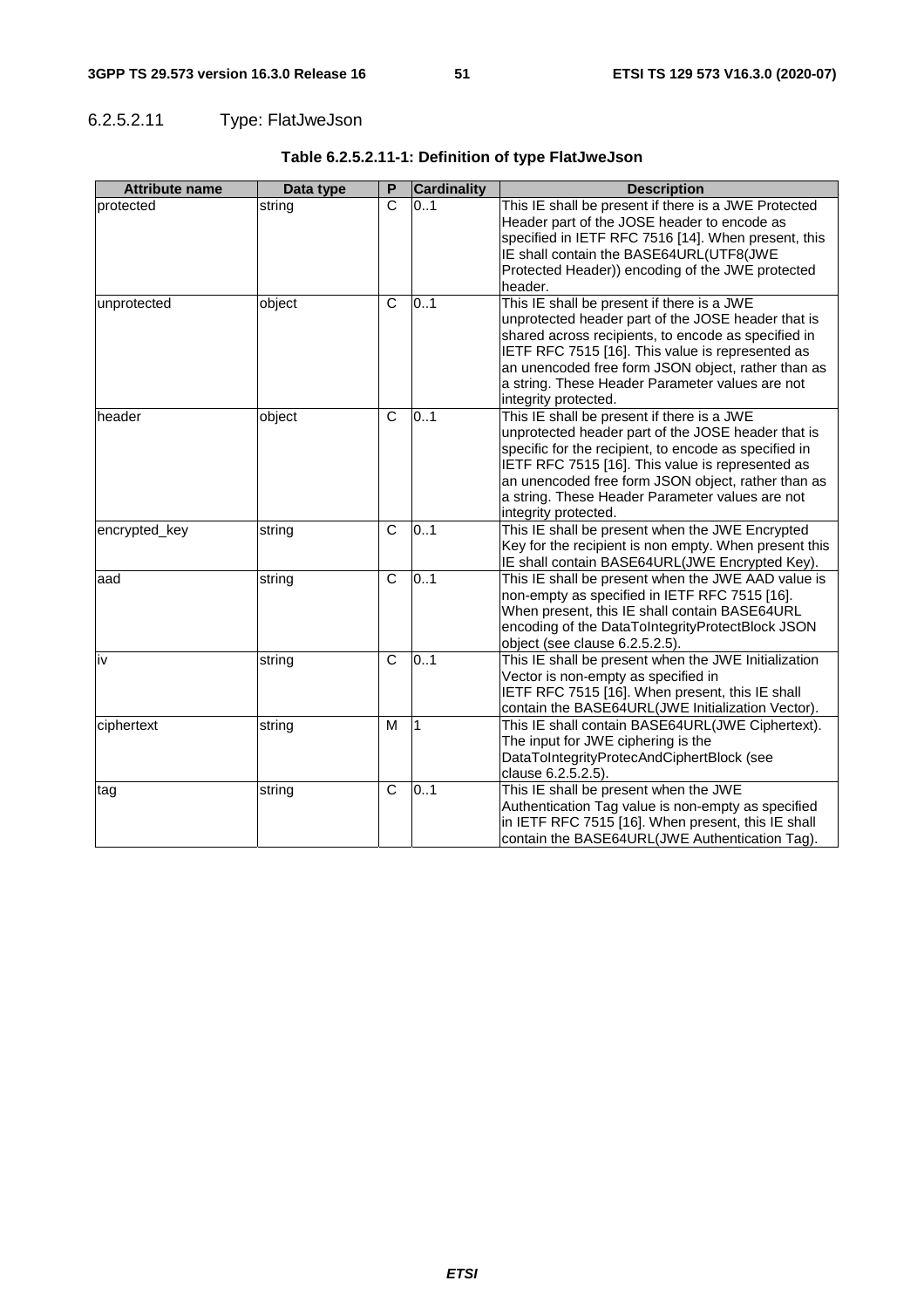#### 6.2.5.2.12 Type: FlatJwsJson

| <b>Attribute name</b> | Data type | P | <b>Cardinality</b> | <b>Description</b>                                                                                                                                                                                                                                                                                         |
|-----------------------|-----------|---|--------------------|------------------------------------------------------------------------------------------------------------------------------------------------------------------------------------------------------------------------------------------------------------------------------------------------------------|
| payload               | string    | м |                    | This IE shall contain the BASE64URL encoding of<br>the Modifications JSON object (see<br>clause 6.2.5.2.10).                                                                                                                                                                                               |
| protected             | string    | C | 101                | This IE shall be present if there is a JWS Protected<br>Header part of the JOSE header to encode as<br>specified in IETF RFC 7515 [16]. When present, this<br>IE shall contain the BASE64URL(UTF8(JWS<br>Protected Header)) encoding of the JWS protected<br>header.                                       |
| header                | object    | C | 0.1                | This IE shall be present if there is a JWS<br>unprotected header part of the JOSE header to<br>encode as specified in IETF RFC 7515 [16]. This<br>value is represented as<br>an unencoded free form JSON object, rather than as<br>a string. These Header Parameter values are not<br>integrity protected. |
| signature             | string    | м |                    | This IE shall contain the BASE64URL encoded value<br>of the calculated JWS signature.                                                                                                                                                                                                                      |

#### **Table 6.2.5.2.12-1: Definition of type FlatJwsJson**

#### 6.2.5.2.13 Type: IndexToEncryptedValue

#### **Table 6.2.5.2.13-1: Definition of type IndexToEncryptedHttpHeader**

| <b>Attribute name</b> | Data type |   | <b>Cardinality</b> | Description                          |
|-----------------------|-----------|---|--------------------|--------------------------------------|
| lencBlockIndex        | Uinteger  | М |                    | IIndex to the value in               |
|                       |           |   |                    | DataToIntegrityProtectAndCipherBlock |

#### 6.2.5.2.14 Type: EncodedHttpHeaderValue

#### **Table 6.2.5.2.14-1: Definition of type EncodedHttpHeaderValue as a list of "mutually exclusive alternatives"**

| Data type             | <b>Cardinality</b> | <b>Description</b>                                                                     | <b>Applicability</b> |
|-----------------------|--------------------|----------------------------------------------------------------------------------------|----------------------|
| Istrina               |                    | <b>IHTTP</b> header value.                                                             |                      |
| IndexToEncryptedValue |                    | Index to encrypted HTTP header in<br>lthe<br> DataToIntegrityProtectAndCipherBI<br>ock |                      |

#### 6.2.5.3 Simple data types and enumerations

#### 6.2.5.3.1 Introduction

This clause defines simple data types and enumerations that can be referenced from data structures defined in the previous clauses.

#### 6.2.5.3.2 Simple data types

The simple data types defined in table 6.1.5.3.2-1 shall be supported.

#### **Table 6.2.5.3.2-1: Simple data types**

| Type Name | <u>ה</u> finition<br>vne: | <b>Daaarima</b><br><b>Description</b> |
|-----------|---------------------------|---------------------------------------|
|           |                           |                                       |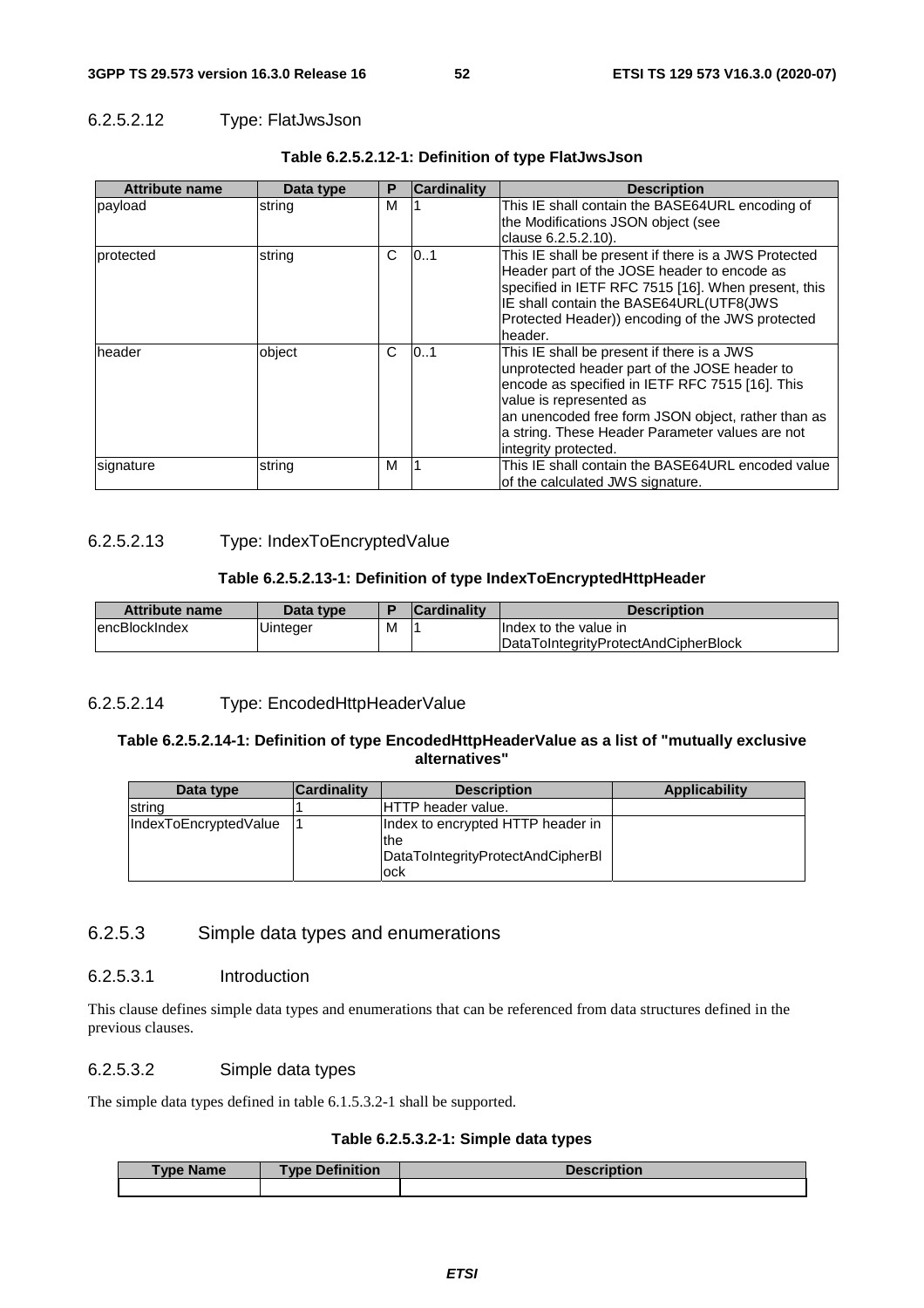6.2.5.3.3 Void

6.2.5.3.4 Void

## 6.2.6 Error Handling

#### 6.2.6.1 General

HTTP error handling shall be supported as specified in clause 5.2.4 of 3GPP TS 29.500 [4].

### 6.2.6.2 Protocol Errors

Protocol Error Handling shall be supported as specified in clause 5.2.7.2 of 3GPP TS 29.500 [4].

### 6.2.6.3 Application Errors

The application errors defined for the JOSE protected message forwarding API on N32-f are listed in Table 6.2.6.3-1.

#### **Table 6.2.6.3-1: Application errors**

| <b>Application Error</b> | <b>HTTP status code</b> | <b>Description</b>                                                                                                                                          |
|--------------------------|-------------------------|-------------------------------------------------------------------------------------------------------------------------------------------------------------|
| PLMNID_MISMATCH          | 403 Forbidden           | IThe PLMN ID in the Bearer token carried in the<br>"Authorization" header of the reconstructed message does<br>Inot match the PLMN ID of the N32-f context. |

# 6.3 Nsepp\_Telescopic\_FQDN\_Mapping API

## 6.3.1 API URI

URIs of this API shall have the following root:

{apiRoot}/{apiName}/{apiVersion}/

where "apiRoot" is defined in clause 4.4.1 of 3GPP TS 29.501 [5], the "apiName" shall be set to "nsepp-telescopic" and the "apiVersion" shall be set to "v1" for the current version of this specification.

## 6.3.2 Usage of HTTP

### 6.3.2.1 General

HTTP/2, as defined in IETF RFC 7540 [7], shall be used as specified in clause 5 of 3GPP TS 29.500 [4].

HTTP/2 shall be transported as specified in clause 5.3 of 3GPP TS 29.500 [4].

HTTP messages and bodies for the Nsepp\_Telescopic\_FQDN\_Mapping service shall comply with the OpenAPI [8] specification contained in Annex A.

### 6.3.2.2 HTTP standard headers

6.3.2.2.1 General

The usage of HTTP standard headers shall be supported as specified in clause 5.2.2 of 3GPP TS 29.500 [4].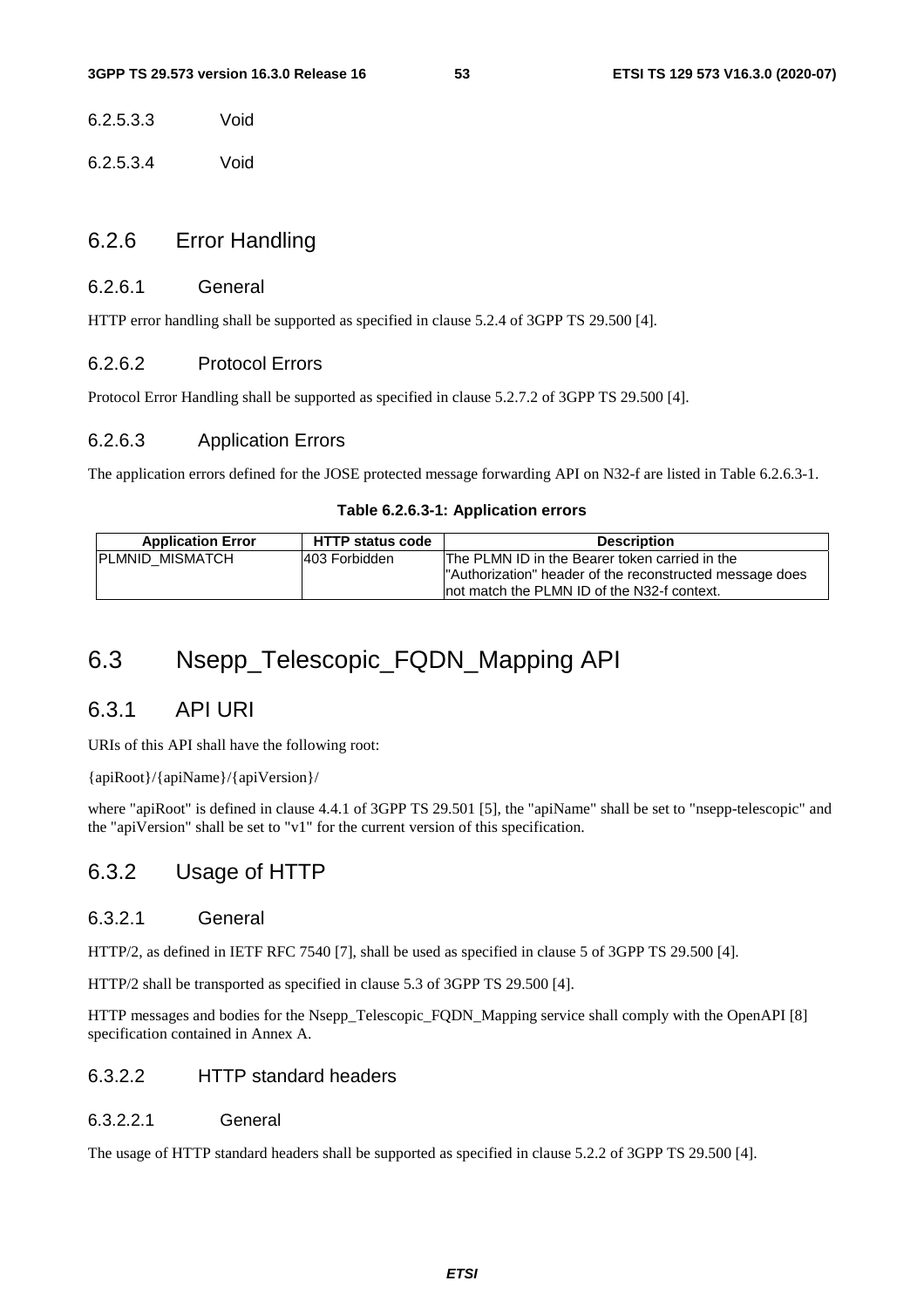#### 6.3.2.2.2 Content type

The following content types shall be supported:

- JSON, as defined in IETF RFC 8259 [9]. The use of the JSON format shall be signalled by the content type "application/json". See also clause 5.4 of 3GPP TS 29.500 [4].
- The Problem Details JSON Object (IETF RFC 7807 [10]. The use of the Problem Details JSON object in a HTTP response body shall be signalled by the content type "application/problem+json".

#### 6.3.2.3 HTTP custom headers

#### 6.3.2.3.1 General

In this release of this specification, no custom headers specific to the Nsepp\_Telescopic\_FQDN\_Mapping service are defined. For 3GPP specific HTTP custom headers used across all service-based interfaces, see clause 5.2.3 of 3GPP TS 29.500 [4].

#### 6.3.3 Resources

6.3.3.1 Overview

#### {apiRoot}/nsepp-telescopic/v1



#### **Figure 6.3.3.1-1: Resource URI structure of the nsepp-telescopic API**

Table 6.3.3.1-1 provides an overview of the resources and applicable HTTP methods.

**Table 6.3.3.1-1: Resources and methods overview** 

| Resource name | <b>Resource URI</b> | <b>HTTP</b><br>method<br>or<br>custom<br>operation | <b>Description</b>                                                                                 |
|---------------|---------------------|----------------------------------------------------|----------------------------------------------------------------------------------------------------|
| Mapping       | /mapping            | <b>IGET</b>                                        | Retrieve the mapping between the<br>FQDN in a foreign PLMN and a<br>telescopic FQDN, or viceversa. |

### 6.3.3.2 Resource: Mapping

#### 6.3.3.2.1 Description

This resource represents the mapping between the FQDN of an NF in a foreign PLMN and a telescopic FQDN.

#### 6.3.3.2.2 Resource Definition

Resource URI: {apiRoot}/nsepp-telescopic/v1/mapping

This resource shall support the resource URI variables defined in table 6.3.3.2.2-1.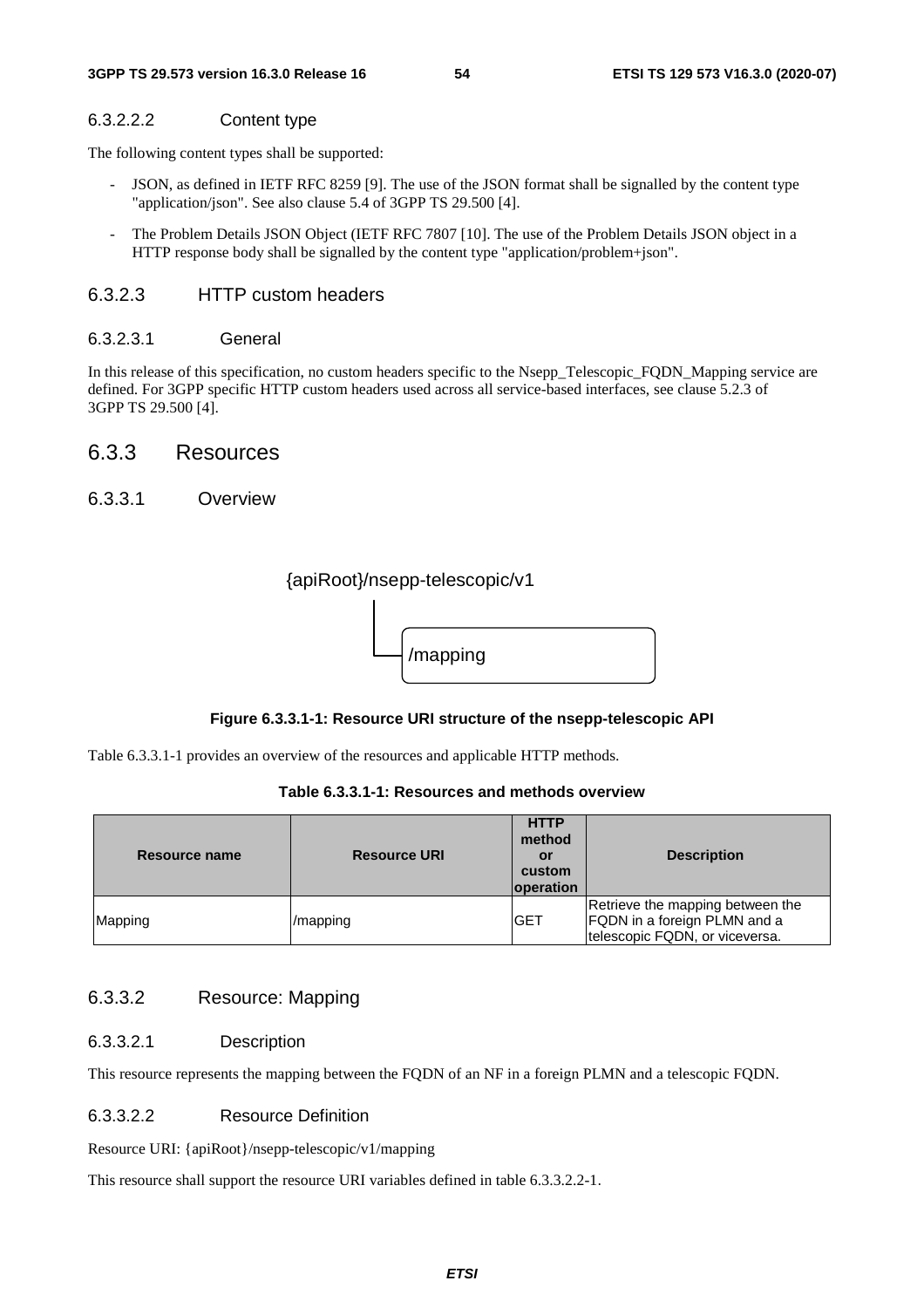| Table 6.3.3.2.2-1: Resource URI variables for this resource |  |  |  |
|-------------------------------------------------------------|--|--|--|
|-------------------------------------------------------------|--|--|--|

| Name                       | )ata type | D <sub>0</sub><br>and an East College<br>-----<br>ншиоп. |
|----------------------------|-----------|----------------------------------------------------------|
| $\cdot$ $\sim$<br>lapiRoot | Istrina   | $\sim$<br>clause<br>ISee<br>0.J.I                        |

#### 6.3.3.2.3 Resource Standard Methods

#### 6.3.3.2.3.1 GET

This method shall support the URI query parameters specified in table 6.3.3.2.3.1-1.

#### **Table 6.3.3.2.3.1-1: URI query parameters supported by the GET method on this resource**

| <b>Name</b>      | Data type                                                                                       | D | <b>Cardinality</b> | <b>Description</b>                                                                                                                                                                                          |
|------------------|-------------------------------------------------------------------------------------------------|---|--------------------|-------------------------------------------------------------------------------------------------------------------------------------------------------------------------------------------------------------|
| foreign-fgdn     | Fadn                                                                                            | Ω | 0.1                | This parameter shall contain the FQDN of the NF in the<br>foreign network, that needs to be flattened to a telescopic<br><b>FQDN</b> in the local network (i.e. an FQDN that points to the<br>llocal SEPP). |
| telescopic-label | string                                                                                          | Ω | 0.1                | This parameter shall contain the first label used in a<br>telescopic FQDN (i.e. an FQDN that points to the local SEPP)<br>that needs to be mapped to an NF in the foreign network.                          |
|                  | NOTE: The parameters "foreign-fgdn" and "telescopic-label" shall not be present simultaneously. |   |                    |                                                                                                                                                                                                             |

This method shall support the request data structures specified in table 6.3.3.2.3.1-2 and the response data structures and response codes specified in table 6.3.3.2.3.1-3.

#### **Table 6.3.3.2.3.1-2: Data structures supported by the GET Request Body on this resource**

| <b>Pata type</b> | Orașe a Berna III de la I<br>$\sim$ | <b>Docorintion</b><br>поп |
|------------------|-------------------------------------|---------------------------|
| n/a              |                                     |                           |

#### **Table 6.3.3.2.3.1-3: Data structures supported by the GET Response Body on this resource**

| Data type              | Р | Cardinality | <b>Response</b><br>codes | <b>Description</b>                                                                       |
|------------------------|---|-------------|--------------------------|------------------------------------------------------------------------------------------|
| TelescopicMappin<br>Ig | м |             | 200 OK                   | Upon success, a response body containing a<br>TelescopicMapping object shall be returned |
| <b>ProblemDetails</b>  |   | 01          | 404 Not<br>Found         | The mapping between a foreign FQDN and a telescopic FQDN<br>could not be found.          |

## 6.3.4 Data Model

#### 6.3.4.1 General

This clause specifies the application data model supported by the API.

Table 6.3.4.1-1 specifies the data types defined for the Nsepp\_Telescopic\_FQDN\_Mapping service-based interface protocol.

|--|--|--|--|--|--|--|--|

| Data<br>type                           | <b>Clause</b><br>defined                                | otion |
|----------------------------------------|---------------------------------------------------------|-------|
| ıт<br>onino<br>nicManr<br>AIAS<br>4500 | $\sim$ $\sim$<br><b>.</b> 6<br>$\sqrt{ }$<br>. <i>.</i> |       |

Table 6.3.4.1-2 specifies data types re-used by the Nsepp\_Telescopic\_Mapping service-based interface protocol from other specifications.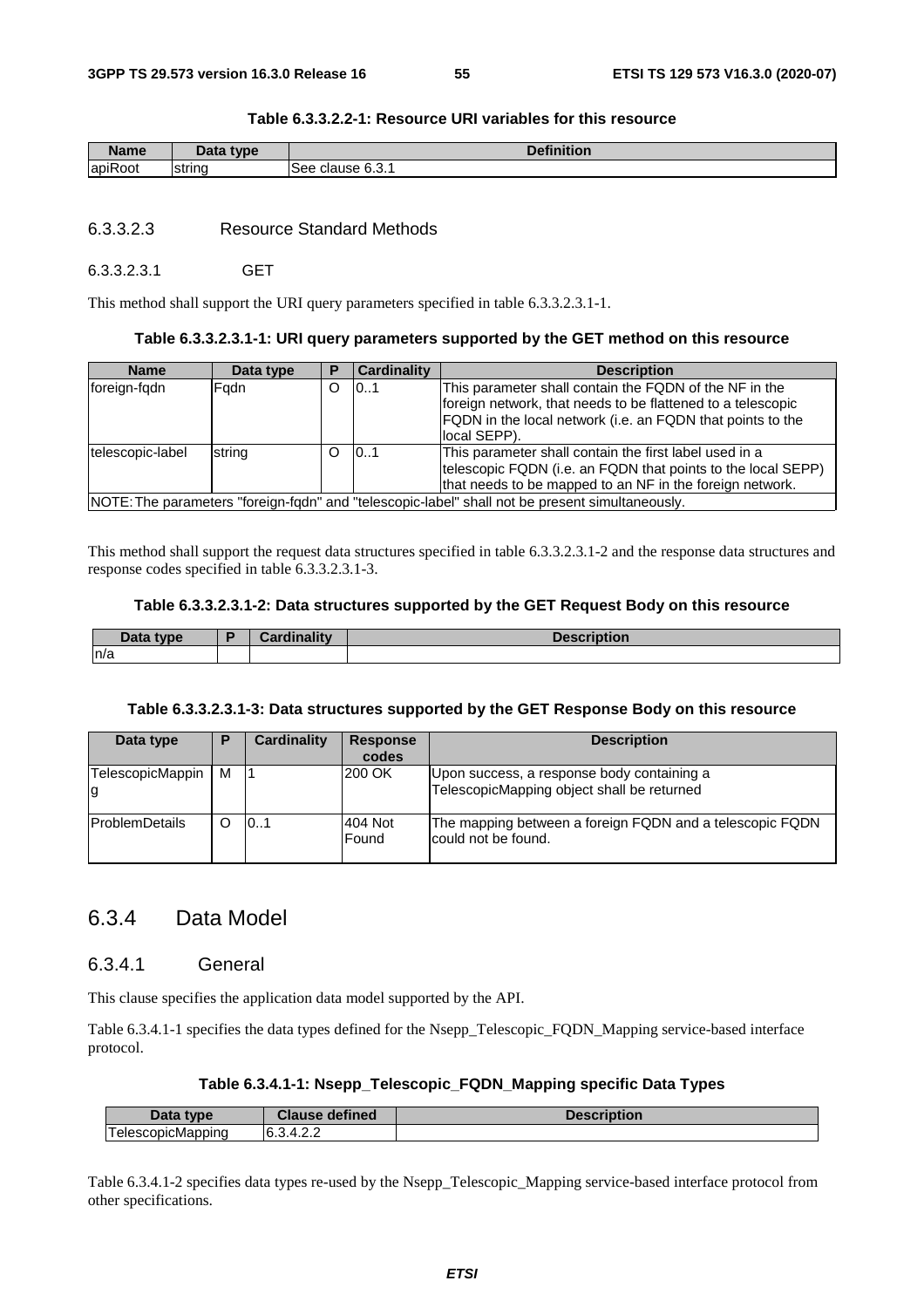| Data type       | <b>Reference</b>     | Comments                                                 |
|-----------------|----------------------|----------------------------------------------------------|
| Fqdn            | I3GPP TS 29.510 [18] |                                                          |
| lProblemDetails |                      | 3GPP TS 29.571 [12] Common data type for error responses |

## 6.3.4.2 Structured data types

#### 6.3.4.2.1 Introduction

This clause defines the structures to be used in resource representations.

#### 6.3.4.2.2 Type: TelescopicMapping

#### **Table 6.3.4.2.2-1: Definition of type TelescopicMapping**

| <b>Attribute name</b> | Data type | Ρ | <b>Cardinality</b> | <b>Description</b>                                                                                                                                                                                                                                                                                                             |
|-----------------------|-----------|---|--------------------|--------------------------------------------------------------------------------------------------------------------------------------------------------------------------------------------------------------------------------------------------------------------------------------------------------------------------------|
| telescopicLabel       | string    | C | 01                 | This parameter shall contain the first label to be used<br>in a telescopic FQDN (i.e. an FQDN that points to<br>the local SEPP) that corresponds to a given NF in<br>the foreign network.<br>In a successful response, this parameter shall be<br>included when the query parameter "foreign-fqdn" is                          |
|                       |           |   |                    | present in the request.                                                                                                                                                                                                                                                                                                        |
| seppDomain            | Fqdn      | C | 101                | This parameter shall contain the FQDN of the<br>domain of the local SEPP that needs to be<br>appended after the "telescopicLabel" to compose the<br>complete flattened telescopic FQDN.<br>In a successful response, this parameter shall be<br>included when the query parameter "foreign-fqdn" is<br>present in the request. |
| foreignFqdn           | Fqdn      | C | 0.1                | This parameter shall contain the FQDN of the NF in<br>the foreign network.<br>In a successful response, this parameter shall be<br>included when the query parameter "telescopic-<br>label" is present in the request.                                                                                                         |

## 6.3.4.3 Simple data types and enumerations

#### 6.3.4.3.1 Introduction

This clause defines simple data types and enumerations that can be referenced from data structures defined in the previous clauses.

#### 6.3.4.3.2 Simple data types

The simple data types defined in table 6.3.4.3.2-1 shall be supported.

## **Table 6.3.4.3.2-1: Simple data types**

| Type Name | <b>Type Definition</b> | <b>Description</b> |
|-----------|------------------------|--------------------|
|           |                        |                    |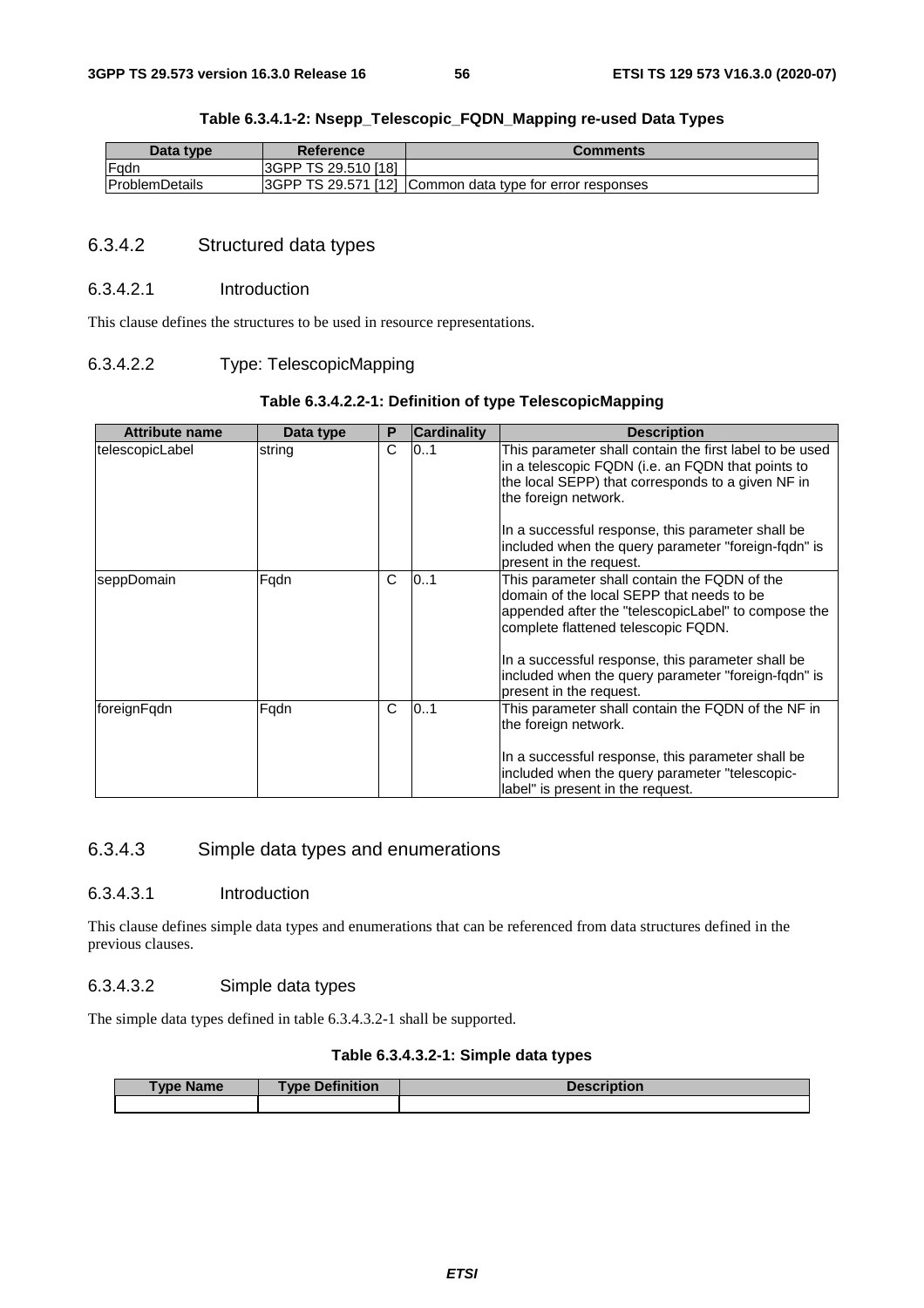## 6.3.5 Error Handling

### 6.3.5.1 General

HTTP error handling shall be supported as specified in clause 5.2.4 of 3GPP TS 29.500 [4].

#### 6.3.5.2 Protocol Errors

Protocol Error Handling shall be supported as specified in clause 5.2.7 of 3GPP TS 29.500 [4].

### 6.3.5.3 Application Errors

The common application errors defined in the Table 5.2.7.2-1 in 3GPP TS 29.500 [4] may also be used for the Nsepp Telescopic Mapping service, and the following application errors listed in Table 6.3.5.3-1 are specific for the Nsepp\_Telescopic\_Mapping service.

#### **Table 6.3.5.3-1: Application errors**

| <b>Application Error</b> | <b>HTTP status code</b> | <b>Description</b> |
|--------------------------|-------------------------|--------------------|
|                          |                         |                    |

## 6.3.6 Feature Negotiation

This API does not currently specify any features.

### 6.3.7 Security

#### 6.3.7.1 General

This API shall be accessed only from NFs in the same PLMN as the SEPP; it shall not be exposed externally to NFs from another PLMN.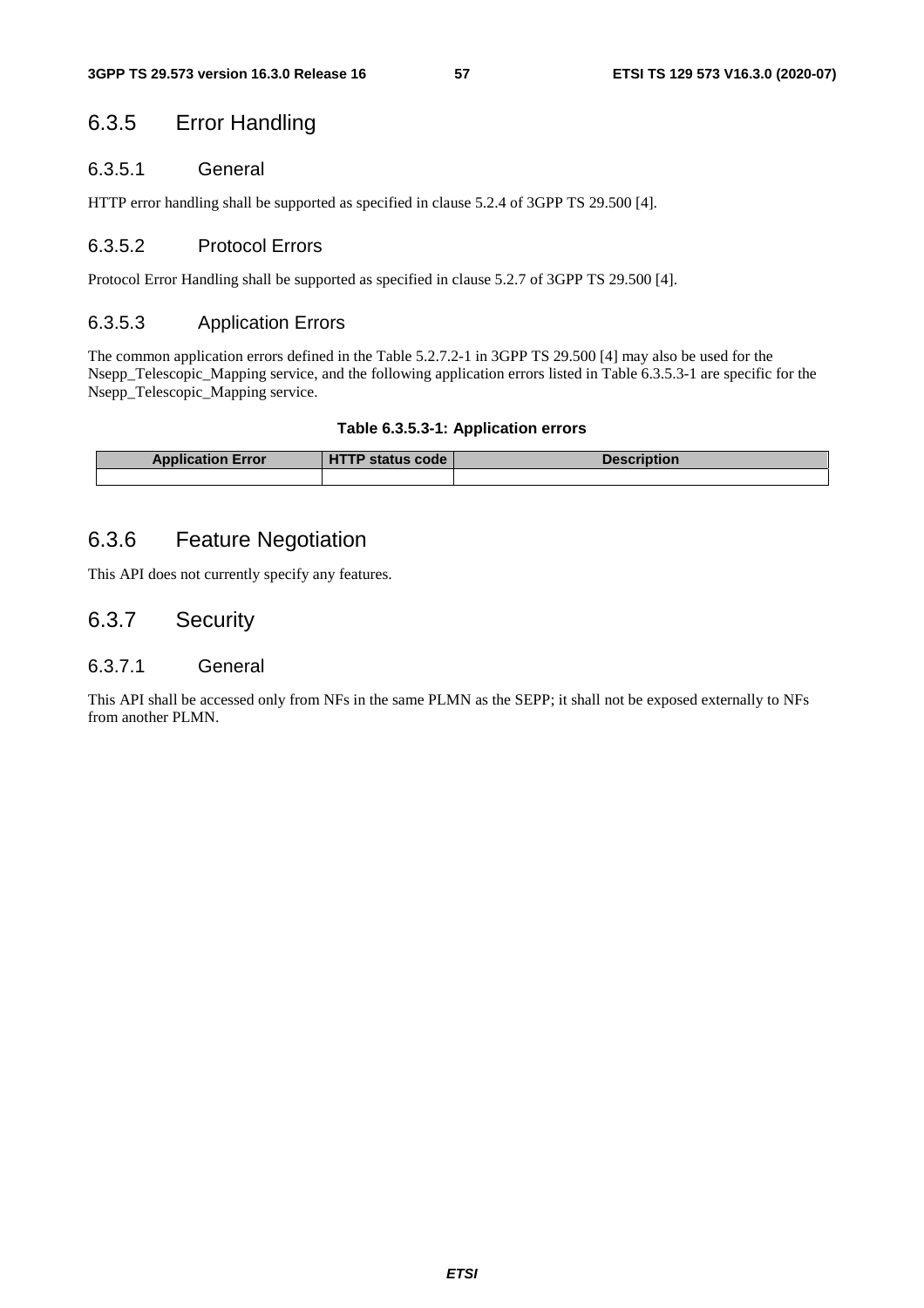# Annex A (normative): OpenAPI Specification

## A.1 General

This Annex specifies the formal definition of the N32 Handshake API(s) on the N32-c interface. It consists of OpenAPI 3.0.0 specifications, in YAML format.

This Annex takes precedence when being discrepant to other parts of the specification with respect to the encoding of information elements and methods within the API(s).

NOTE: The semantics and procedures, as well as conditions, e.g. for the applicability and allowed combinations of attributes or values, not expressed in the OpenAPI definitions but defined in other parts of the specification also apply.

Informative copies of the OpenAPI specification files contained in this 3GPP Technical Specification are available on a Git-based repository hosted in ETSI Forge, that uses the GitLab software version control system (see 3GPP TS 29.501 [5] clause 5.3.1 and 3GPP TR 21.900 [7] clause 5B).

## A.2 N32 Handshake API

```
openapi: 3.0.0 
info: 
   version: '1.1.0' 
   title: 'N32 Handshake API' 
   description: | 
  N32-c Handshake Service. © 2020, 3GPP Organizational Partners (ARIB, ATIS, CCSA, ETSI, TSDSI, TTA, TTC). 
    All rights reserved.
servers: 
   - url: '{apiRoot}/n32c-handshake/v1' 
     variables: 
       apiRoot: 
         default: https://example.com 
         description: apiRoot as defined in clause 4.4 of 3GPP TS 29.501. 
externalDocs: 
   description: 3GPP TS 29.573 V16.3.0; 5G System; Public Land Mobile Network (PLMN) Interconnection; 
Stage 3
   url: http://www.3gpp.org/ftp/Specs/archive/29_series/29.573/ 
paths: 
   /exchange-capability: 
     post: 
       summary: Security Capability Negotiation 
       tags: 
          - Security Capability Negotiation 
       operationId: PostExchangeCapability 
       requestBody: 
         description: Custom operation for security capability negotiation 
         required: true 
         content: 
           application/json: 
              schema: 
                $ref: '#/components/schemas/SecNegotiateReqData' 
       responses: 
          '200': 
           description: OK (Successful negitiation of security capabilities) 
           content: 
              application/json: 
                schema: 
                  $ref: '#/components/schemas/SecNegotiateRspData' 
          '400': 
           $ref: 'TS29571_CommonData.yaml#/components/responses/400' 
          '411': 
           $ref: 'TS29571_CommonData.yaml#/components/responses/411' 
          '413': 
           $ref: 'TS29571_CommonData.yaml#/components/responses/413'
```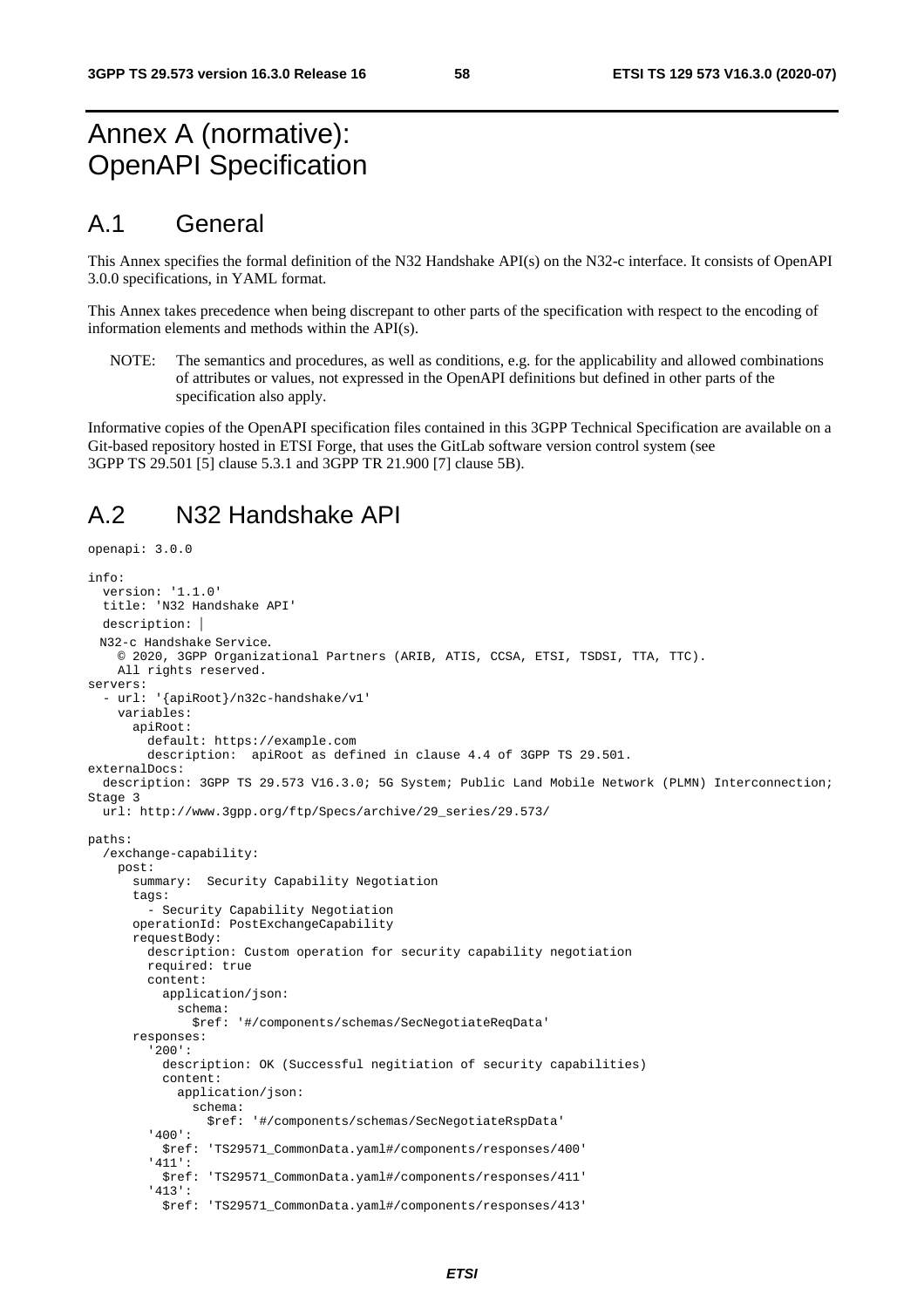'415': \$ref: 'TS29571\_CommonData.yaml#/components/responses/415' '429': \$ref: 'TS29571\_CommonData.yaml#/components/responses/429' '500': \$ref: 'TS29571\_CommonData.yaml#/components/responses/500' '503': \$ref: 'TS29571\_CommonData.yaml#/components/responses/503' default: description: Unexpected error /exchange-params: post: summary: Parameter Exchange tags: - Parameter Exchange operationId: PostExchangeParams requestBody: description: Custom operation for parameter exchange required: true content: application/json: schema: \$ref: '#/components/schemas/SecParamExchReqData' responses: '200': description: OK (Successful exchange of parameters) content: application/json: schema: \$ref: '#/components/schemas/SecParamExchRspData' '400': \$ref: 'TS29571\_CommonData.yaml#/components/responses/400' '411': \$ref: 'TS29571\_CommonData.yaml#/components/responses/411' '413': \$ref: 'TS29571\_CommonData.yaml#/components/responses/413' '415': \$ref: 'TS29571\_CommonData.yaml#/components/responses/415' '429': \$ref: 'TS29571\_CommonData.yaml#/components/responses/429' '500': \$ref: 'TS29571\_CommonData.yaml#/components/responses/500' '503': \$ref: 'TS29571\_CommonData.yaml#/components/responses/503' default: description: Unexpected error /n32f-terminate: post: summary: N32-f Context Terminate tags: - N32-f Context Terminate operationId: PostN32fTerminate requestBody: description: Custom operation for n32-f context termination required: true content: application/json: schema: \$ref: '#/components/schemas/N32fContextInfo' responses: '200': description: OK (Successful exchange of parameters) content: application/json: schema: \$ref: '#/components/schemas/N32fContextInfo' '400': \$ref: 'TS29571\_CommonData.yaml#/components/responses/400' '411': \$ref: 'TS29571\_CommonData.yaml#/components/responses/411' '413': \$ref: 'TS29571\_CommonData.yaml#/components/responses/413' '415': \$ref: 'TS29571\_CommonData.yaml#/components/responses/415' '429': \$ref: 'TS29571\_CommonData.yaml#/components/responses/429' '500': \$ref: 'TS29571\_CommonData.yaml#/components/responses/500'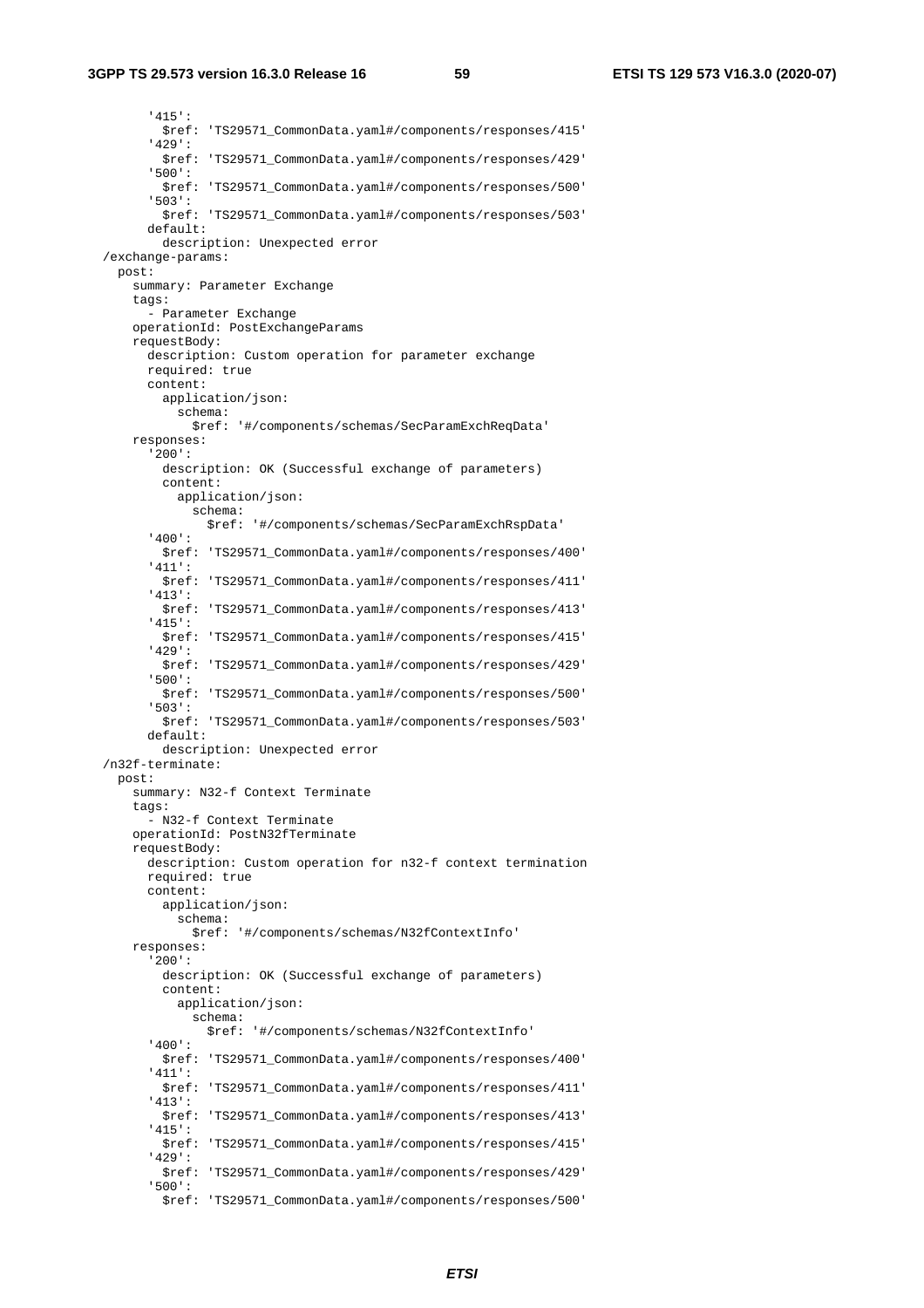'503': \$ref: 'TS29571\_CommonData.yaml#/components/responses/503' default: description: Unexpected error /n32f-error: post: summary: N32-f Error Reporting Procedure tags: - N32-f Error Report operationId: PostN32fError requestBody: description: Custom operation for n32-f error reporting procedure required: true content: application/json: schema: \$ref: '#/components/schemas/N32fErrorInfo' responses: '204': description: successful error reporting '400': \$ref: 'TS29571\_CommonData.yaml#/components/responses/400' '411': \$ref: 'TS29571\_CommonData.yaml#/components/responses/411' '413': \$ref: 'TS29571\_CommonData.yaml#/components/responses/413' '415': \$ref: 'TS29571\_CommonData.yaml#/components/responses/415' '429': \$ref: 'TS29571\_CommonData.yaml#/components/responses/429' '500': \$ref: 'TS29571\_CommonData.yaml#/components/responses/500' '503': \$ref: 'TS29571\_CommonData.yaml#/components/responses/503' default: description: Unexpected error components: schemas: SecurityCapability: anyOf: - type: string enum: - TLS - PRINS - type: string ApiSignature: oneOf: - \$ref: 'TS29571\_CommonData.yaml#/components/schemas/Uri' - \$ref: '#/components/schemas/CallbackName' HttpMethod: anyOf: - type: string enum: - GET - PUT - POST  $-$  DELETE - PATCH - HEAD - OPTIONS - CONNECT - TRACE - type: string IeType: anyOf: - type: string enum: - UEID - LOCATION - KEY\_MATERIAL - AUTHENTICATION\_MATERIAL - AUTHORIZATION\_TOKEN - OTHER - NONSENSITIVE - type: string IeLocation: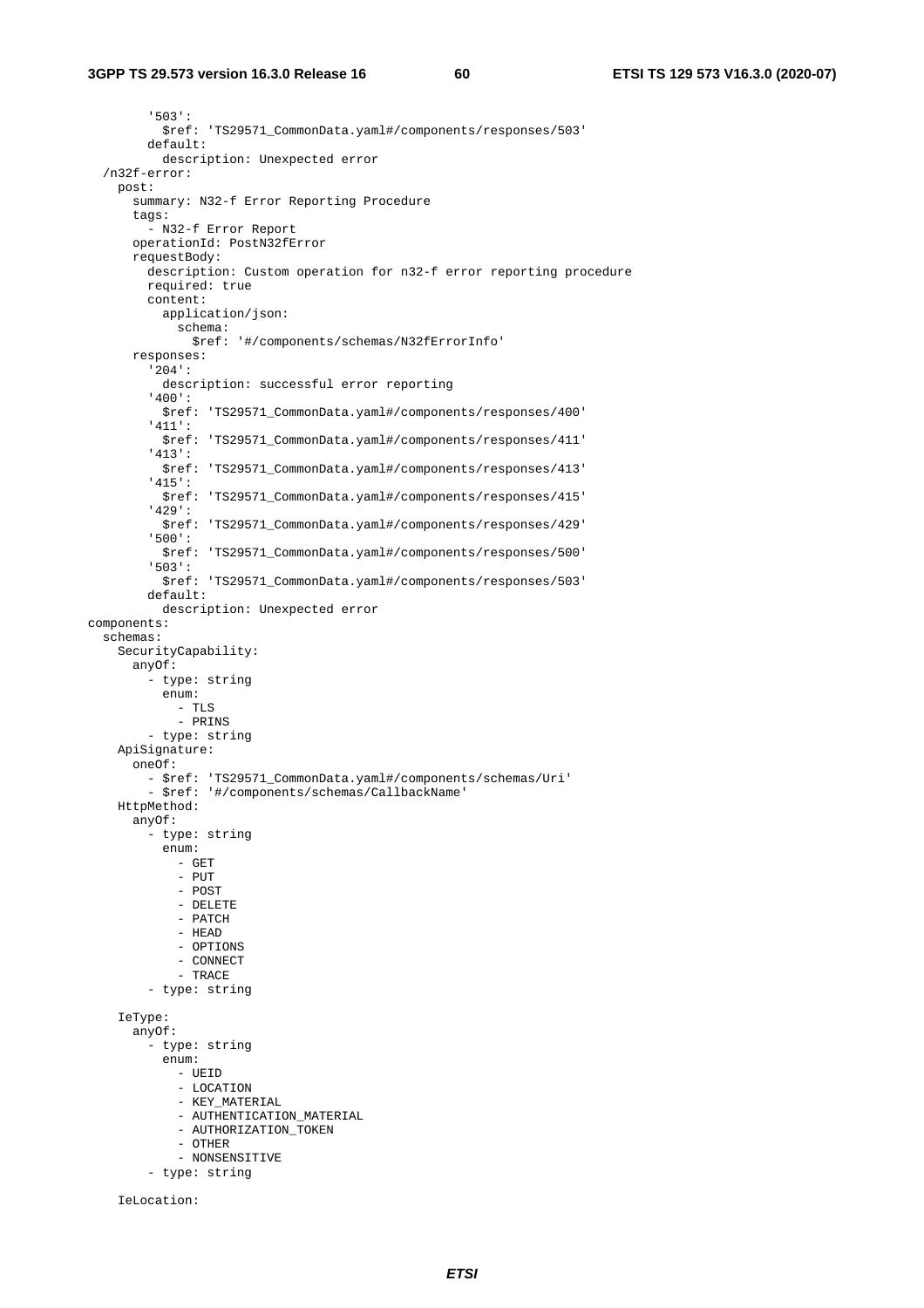anyOf: - type: string enum: - URI\_PARAM - HEADER - BODY - MULTIPART\_BINARY - type: string IeInfo: type: object required: - ieLoc - ieType properties: ieLoc: \$ref: '#/components/schemas/IeLocation' ieType: \$ref: '#/components/schemas/IeType' reqIe: type: string rspIe: type: string isModifiable: type: boolean ApiIeMapping: type: object required: - apiSignature - apiMethod - IeList properties: apiSignature: \$ref: '#/components/schemas/ApiSignature' apiMethod: \$ref: '#/components/schemas/HttpMethod' IeList: type: array items: \$ref: '#/components/schemas/IeInfo' minItems: 1 ProtectionPolicy: type: object required: - apiIeMappingList properties: apiIeMappingList: type: array items: \$ref: '#/components/schemas/ApiIeMapping' minItems: 1 dataTypeEncPolicy: type: array items: \$ref: '#/components/schemas/IeType' minItems: 1 SecNegotiateReqData: type: object required: - sender - supportedSecCapabilityList properties: sender: \$ref: 'TS29510\_Nnrf\_NFManagement.yaml#/components/schemas/Fqdn' supportedSecCapabilityList: type: array items: \$ref: '#/components/schemas/SecurityCapability' minItems: 1 SecNegotiateRspData: type: object required: - sender - selectedSecCapability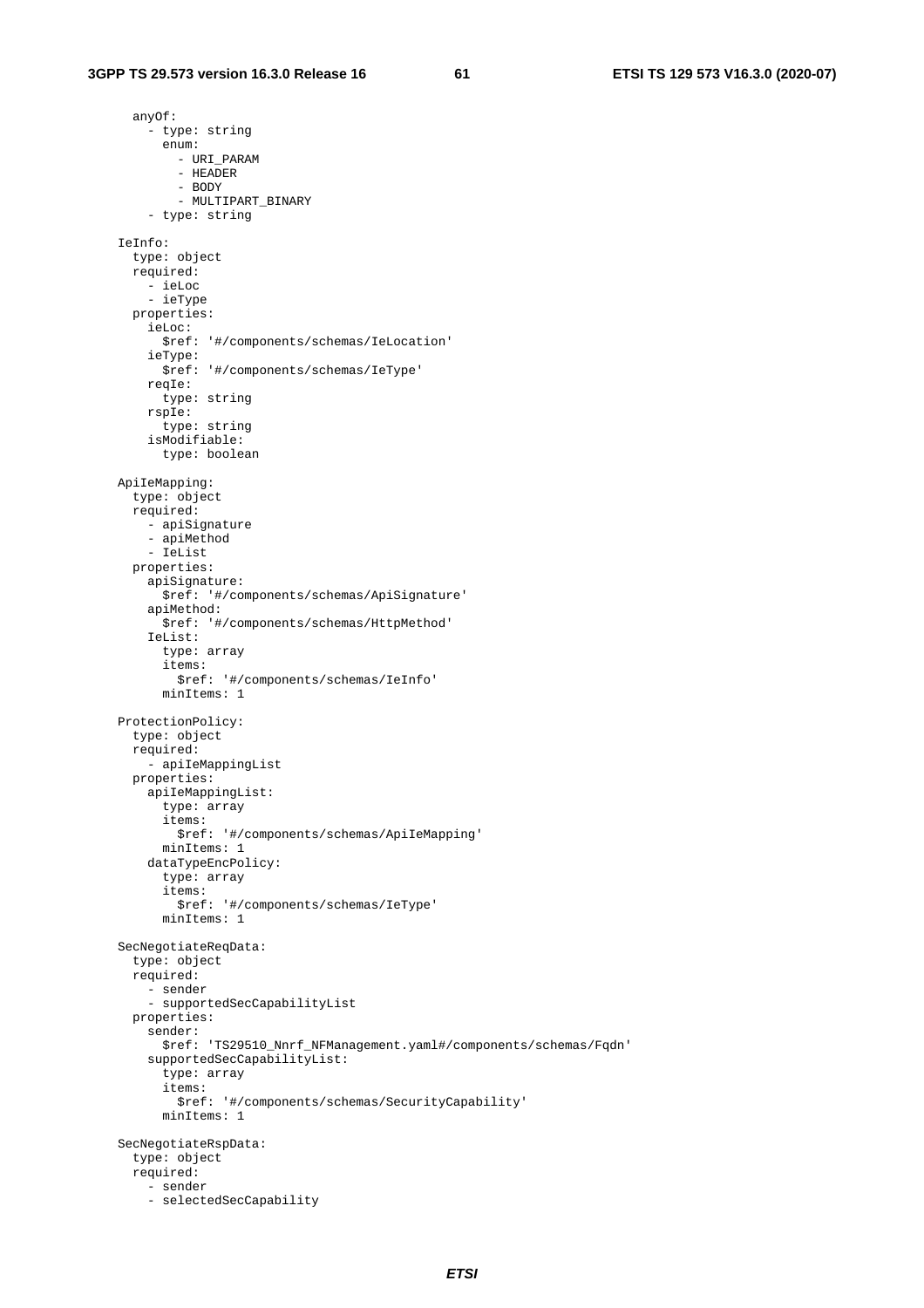properties: sender: \$ref: 'TS29510\_Nnrf\_NFManagement.yaml#/components/schemas/Fqdn' selectedSecCapability: \$ref: '#/components/schemas/SecurityCapability' SecParamExchReqData: type: object required: - n32fContextId properties: n32fContextId: type: string pattern: '^[A-Fa-f0-9]{16}\$' jweCipherSuiteList: type: array items: type: string minItems: 1 jwsCipherSuiteList: type: array items: type: string minItems: 1 protectionPolicyInfo: \$ref: '#/components/schemas/ProtectionPolicy' ipxProviderSecInfoList: type: array items: \$ref: '#/components/schemas/IpxProviderSecInfo' minItems: 1 sender: \$ref: 'TS29510\_Nnrf\_NFManagement.yaml#/components/schemas/Fqdn' SecParamExchRspData: type: object required: - n32fContextId properties: n32fContextId: type: string pattern:  $\sqrt{\text{A-Fa-f0-9}}$ {16}\$' selectedJweCipherSuite: type: string selectedJwsCipherSuite: type: string selProtectionPolicyInfo: \$ref: '#/components/schemas/ProtectionPolicy' ipxProviderSecInfoList: type: array items: \$ref: '#/components/schemas/IpxProviderSecInfo' minItems: 1 sender: \$ref: 'TS29510\_Nnrf\_NFManagement.yaml#/components/schemas/Fqdn' N32fContextInfo: type: object required: - n32fContextId properties: n32fContextId: type: string pattern:  $\sqrt{\text{A-Fa-f0-9}}$ {16}\$' CallbackName: type: object required: - callbackType properties: callbackType: type: string N32fErrorInfo: type: object required: - n32fMessageId - n32fErrorType properties: n32fMessageId: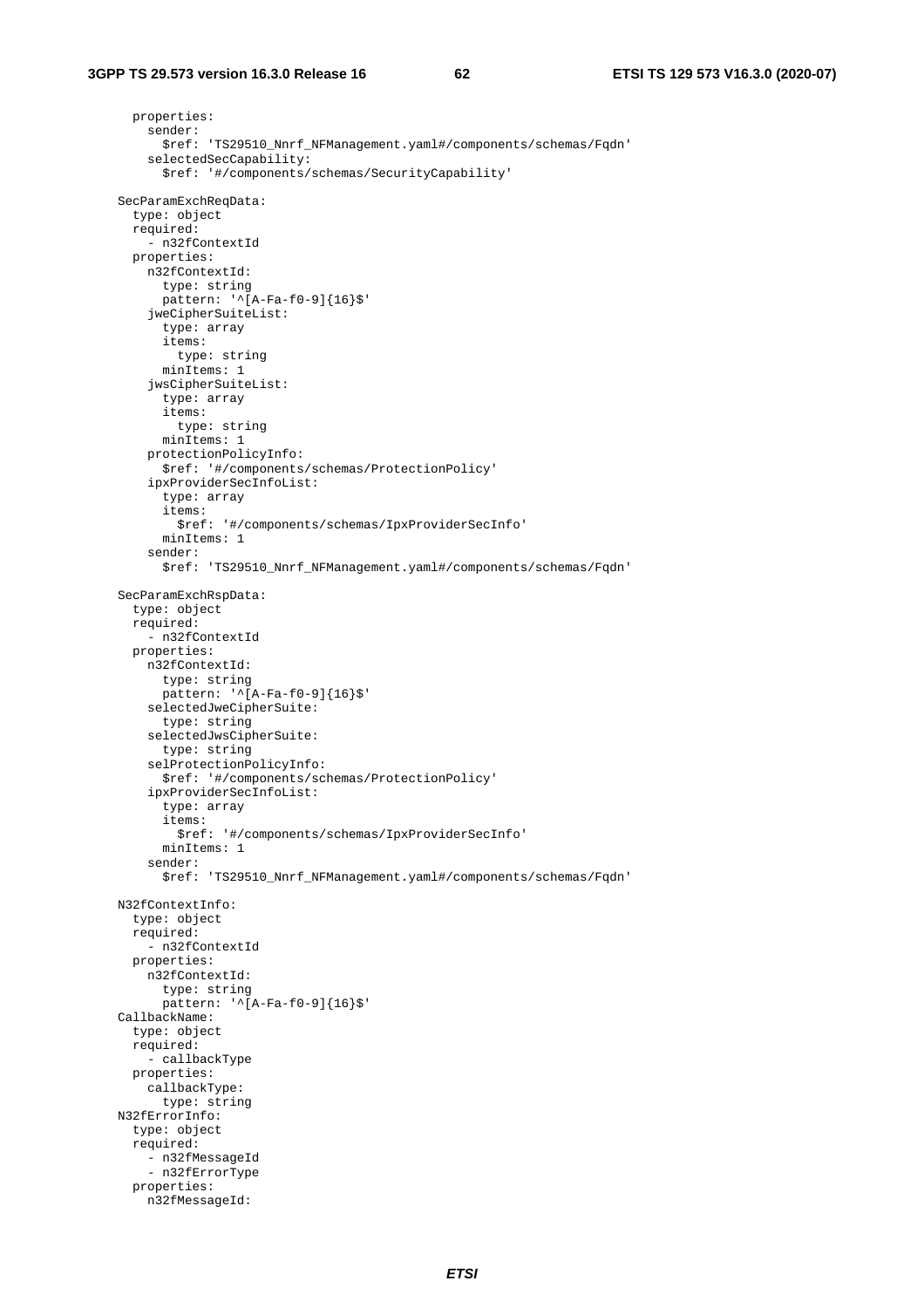type: string n32fErrorType: \$ref: '#/components/schemas/N32fErrorType' failedModificationList: type: array items: \$ref: '#/components/schemas/FailedModificationInfo' minItems: 1 errorDetailsList: type: array items: \$ref: '#/components/schemas/N32fErrorDetail' minItems: 1 FailedModificationInfo: type: object required: - ipxId - n32fErrorType properties: ipxId: .<br>\$ref: 'TS29510\_Nnrf\_NFManagement.yaml#/components/schemas/Fqdn' n32fErrorType: \$ref: '#/components/schemas/N32fErrorType' N32fErrorDetail: type: object required: - attribute - msgReconstructFailReason properties: attribute: type: string msgReconstructFailReason: \$ref: '#/components/schemas/FailureReason' IpxProviderSecInfo: type: object required: - ipxProviderId properties: ipxProviderId: \$ref: 'TS29510\_Nnrf\_NFManagement.yaml#/components/schemas/Fqdn' rawPublicKeyList: type: array items: type: string minItems: 1 certificateList: type: array items: type: string minItems: 1 N32fErrorType: anyOf: - type: string enum: - INTEGRITY\_CHECK\_FAILED - INTEGRITY\_CHECK\_ON\_MODIFICATIONS\_FAILED - MODIFICATIONS\_INSTRUCTIONS\_FAILED - DECIPHERING\_FAILED - MESSAGE\_RECONSTRUCTION\_FAILED - type: string FailureReason: anyOf: - type: string enum: - INVALID\_JSON\_POINTER - INVALID\_INDEX\_TO\_ENCRYPTED\_BLOCK - INVALID\_HTTP\_HEADER - type: string

## A.3 JOSE Protected Message Forwarding API on N32-f

```
openapi: 3.0.0 
info:
```

```
 version: '1.1.0'
```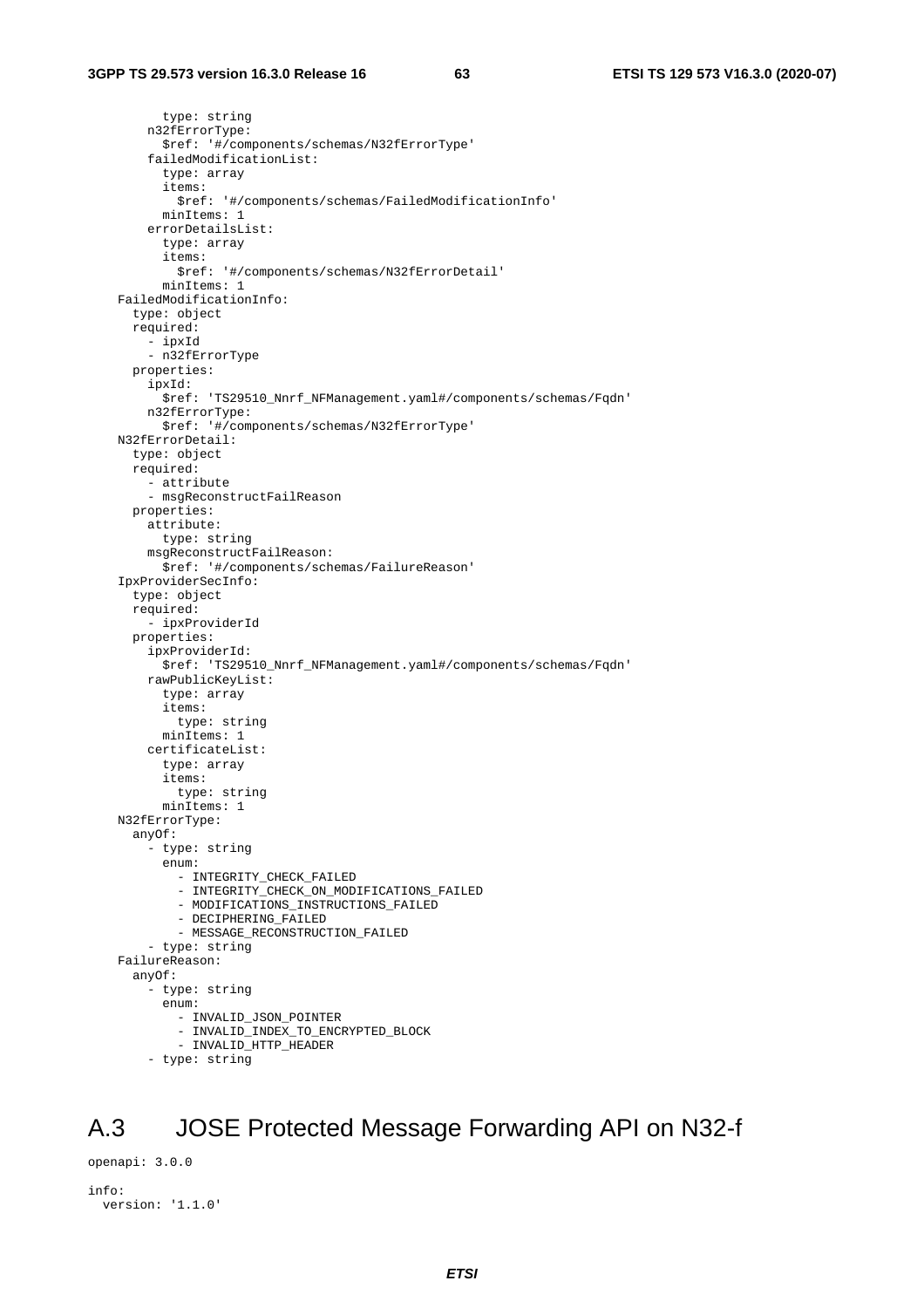**3GPP TS 29.573 version 16.3.0 Release 16 64 ETSI TS 129 573 V16.3.0 (2020-07)**

type: string

 title: 'JOSE Protected Message Forwarding API' description: | N32-f Message Forwarding Service. © 2020, 3GPP Organizational Partners (ARIB, ATIS, CCSA, ETSI, TSDSI, TTA, TTC). All rights reserved. servers: - url: '{apiRoot}/n32f-forward/v1' variables: apiRoot: default: https://example.com description: apiRoot as defined in clause 4.4 of 3GPP TS 29.501. externalDocs: description: 3GPP TS 29.573 V16.3.0; 5G System; Public Land Mobile Network (PLMN) Interconnection; Stage 3 url: http://www.3gpp.org/ftp/Specs/archive/29\_series/29.573/ paths: /n32f-process: post: summary: N32-f Message Forwarding tags: - N32-f Forward operationId: PostN32fProcess requestBody: description: Custom operation N32-f Message Forwarding required: true content: application/json: schema: \$ref: '#/components/schemas/N32fReformattedReqMsg' responses: '200': description: OK (Successful forwarding of reformatted message over N32-f) content: application/json: schema: \$ref: '#/components/schemas/N32fReformattedRspMsg' '400': \$ref: 'TS29571\_CommonData.yaml#/components/responses/400' '403': \$ref: 'TS29571\_CommonData.yaml#/components/responses/403' '411': \$ref: 'TS29571\_CommonData.yaml#/components/responses/411' '413': \$ref: 'TS29571\_CommonData.yaml#/components/responses/413' '415': \$ref: 'TS29571\_CommonData.yaml#/components/responses/415' '429': \$ref: 'TS29571\_CommonData.yaml#/components/responses/429' '500': \$ref: 'TS29571\_CommonData.yaml#/components/responses/500' '503': \$ref: 'TS29571\_CommonData.yaml#/components/responses/503' default: description: Unexpected error components: schemas: FlatJweJson: type: object required: - ciphertext properties: protected: type: string unprotected: type: object header: type: object encrypted\_key: type: string aad: type: string iv: type: string ciphertext: type: string tag: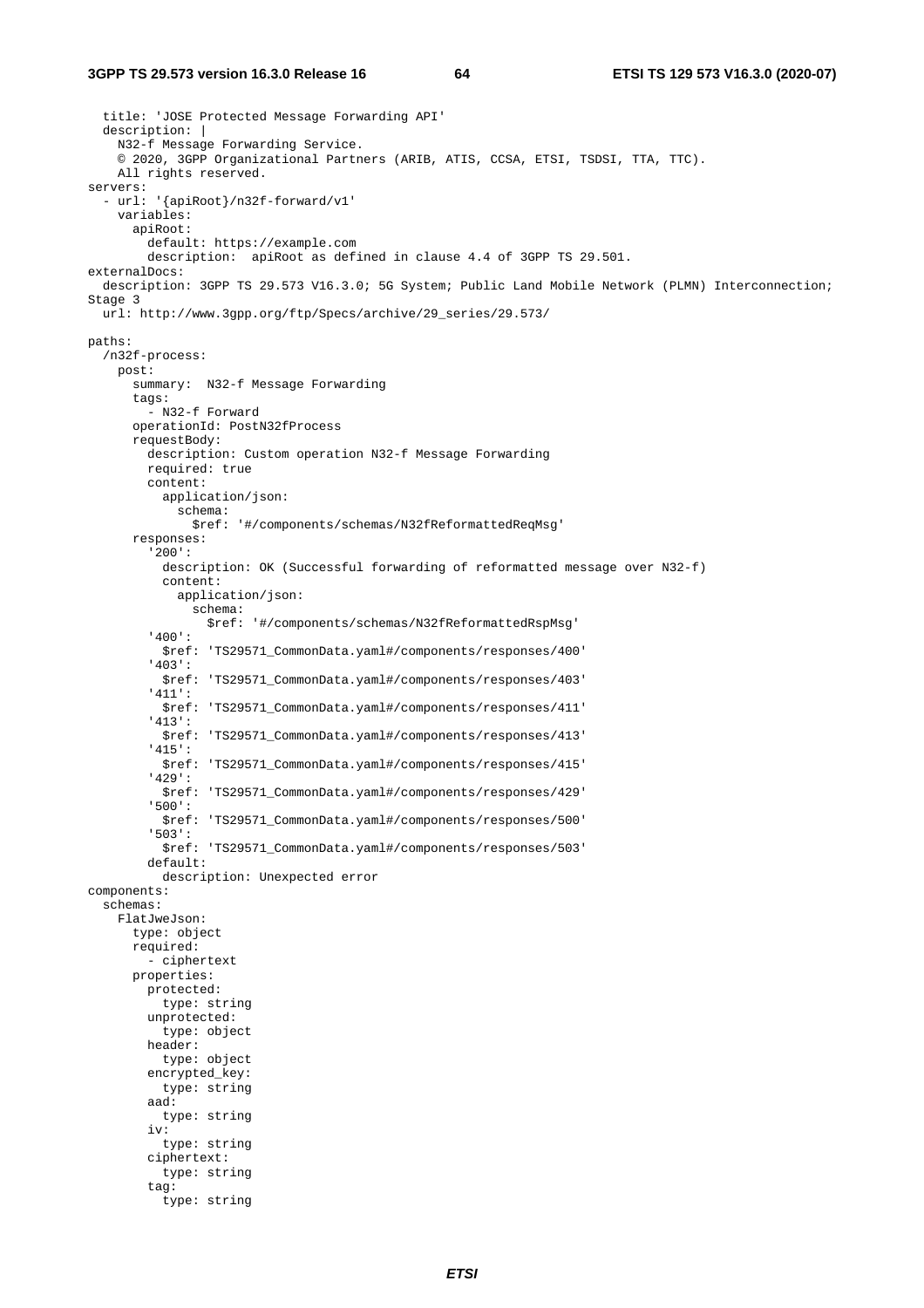FlatJwsJson:

 type: object required: - payload - signature properties: payload: type: string protected: type: string header: type: object signature: type: string N32fReformattedReqMsg: type: object required: - reformattedData properties: reformattedData: \$ref: '#/components/schemas/FlatJweJson' modificationsBlock: type: array items: \$ref: '#/components/schemas/FlatJwsJson' minItems: 1 N32fReformattedRspMsg: type: object required: - reformattedData properties: reformattedData: \$ref: '#/components/schemas/FlatJweJson' modificationsBlock: type: array items: \$ref: '#/components/schemas/FlatJwsJson' minItems: 1 DataToIntegrityProtectAndCipherBlock: type: object required: -<br>- dataToEncrypt properties: dataToEncrypt: type: array items: type: object minItems: 1 DataToIntegrityProtectBlock: type: object properties: metaData: \$ref: '#/components/schemas/MetaData' requestLine: \$ref: '#/components/schemas/RequestLine' statusLine: type: string headers: type: array items: \$ref: '#/components/schemas/HttpHeader' minItems: 1 payload: type: array items: \$ref: '#/components/schemas/HttpPayload' minItems: 1 RequestLine: type: object required: - method - scheme - authority - path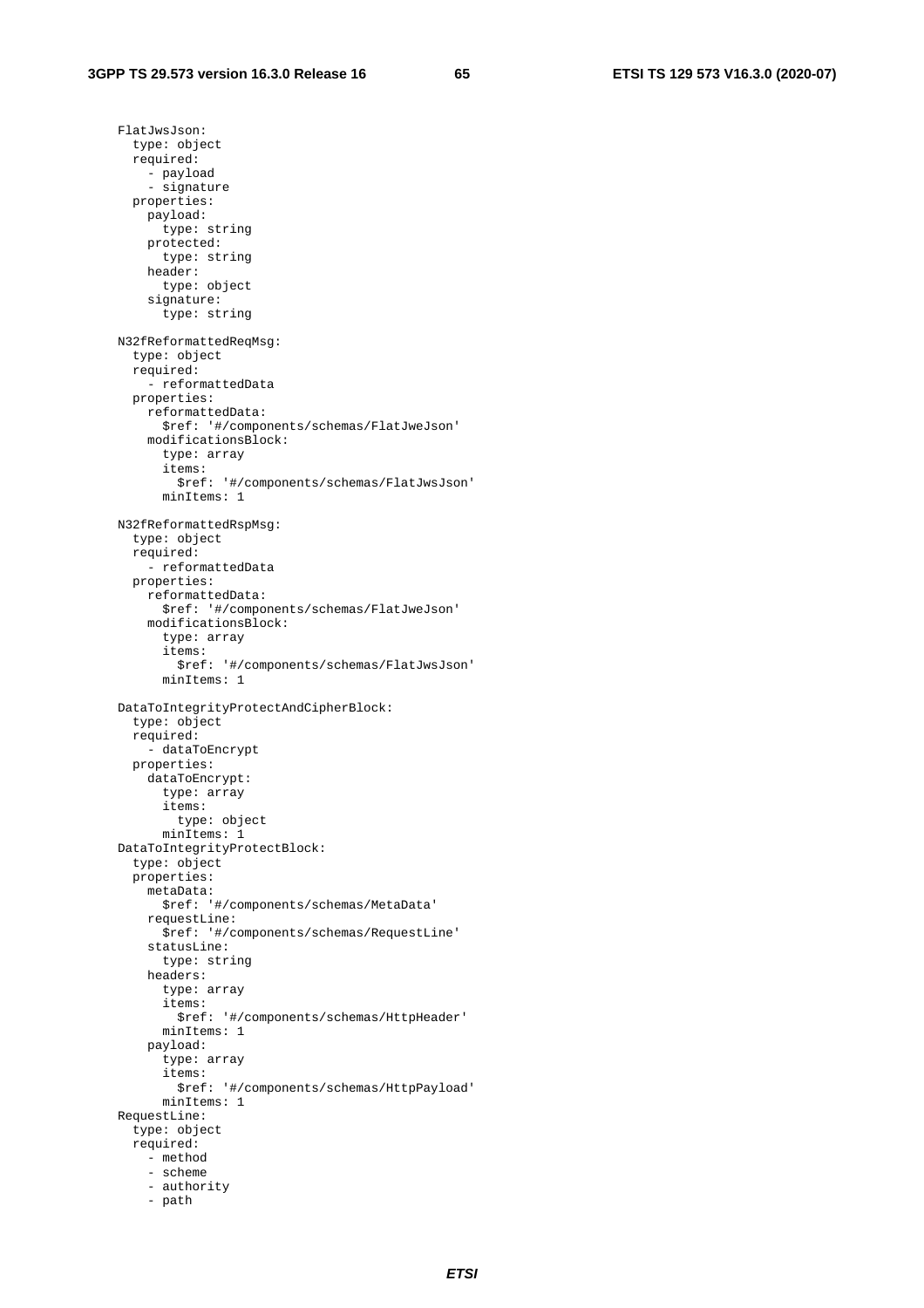- protocolVersion properties: method: \$ref: 'TS29573\_N32\_Handshake.yaml#/components/schemas/HttpMethod' scheme: \$ref: 'TS29571\_CommonData.yaml#/components/schemas/UriScheme' authority: type: string path: type: string protocolVersion: type: string queryFragment: type: string HttpHeader: type: object required: - header - value properties: header: type: string value: \$ref: '#/components/schemas/EncodedHttpHeaderValue' HttpPayload: type: object required: - iePath - ieValueLocation - value properties: iePath: type: string ieValueLocation: \$ref: 'TS29573\_N32\_Handshake.yaml#/components/schemas/IeLocation' value: type: object MetaData: type: object required: - n32fContextId - messageId - authorizedIpxId properties: n32fContextId: type: string  $p$ attern: ' $\sim$ [A-Fa-f0-9]{16}\$' messageId: type: string authorizedIpxId: type: string Modifications: type: object required: - identity properties: identity: \$ref: 'TS29510\_Nnrf\_NFManagement.yaml#/components/schemas/Fqdn' operations: type: array items: \$ref: 'TS29571\_CommonData.yaml#/components/schemas/PatchItem' minItems: 1 IndexToEncryptedValue: type: object required: - encBlockIndex properties: encBlockIndex: \$ref: 'TS29571\_CommonData.yaml#/components/schemas/Uinteger' EncodedHttpHeaderValue: oneOf: - type: string - \$ref: '#/components/schemas/IndexToEncryptedValue'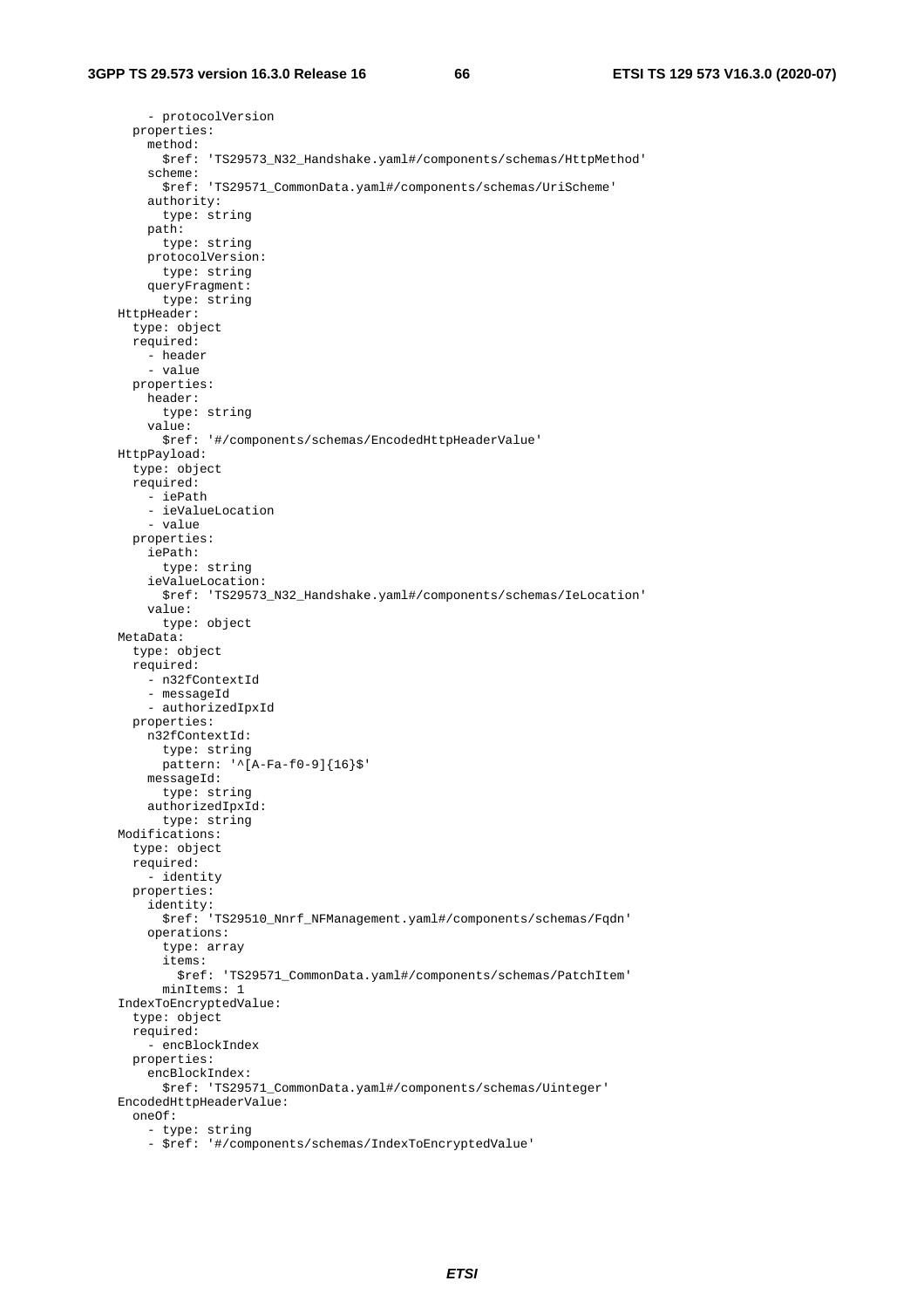# A.4 SEPP Telescopic FQDN Mapping API

```
openapi: 3.0.0 
info: 
   version: '1.0.0' 
   title: 'SEPP Telescopic FQDN Mapping API' 
   description: | 
     SEPP Telescopic FQDN Mapping Service. 
     © 2019, 3GPP Organizational Partners (ARIB, ATIS, CCSA, ETSI, TSDSI, TTA, TTC). 
     All rights reserved. 
servers: 
   - url: '{apiRoot}/nsepp-telescopic/v1' 
    variables: 
       apiRoot: 
         default: https://example.com 
         description: apiRoot as defined in clause 4.4 of 3GPP TS 29.501. 
externalDocs: 
   description: 3GPP TS 29.573 V16.3.0; 5G System; Public Land Mobile Network (PLMN) Interconnection; 
Stage 3
  url: http://www.3qpp.org/ftp/Specs/archive/29_series/29.573/
paths: 
   /mapping: 
     get: 
      summary: Maps an FODN to/from a telescopic FODN
       operationId: GetTelescopicMapping 
       tags: 
         - Telescopic Mapping (Document) 
       parameters: 
         - name: foreign-fqdn 
           in: query 
           description: FQDN of the NF in the foreign PLMN 
           schema: 
              $ref: 'TS29510_Nnrf_NFManagement.yaml#/components/schemas/Fqdn' 
         - name: telescopic-label 
           in: query 
           description: Telescopic Label 
           schema: 
             type: string 
       responses: 
          '200': 
           description: Expected response to a valid request 
           content: 
              application/json: 
                schema: 
                 $ref: '#/components/schemas/TelescopicMapping' 
          '400': 
           $ref: 'TS29571_CommonData.yaml#/components/responses/400' 
          '404': 
           $ref: 'TS29571_CommonData.yaml#/components/responses/404' 
         default: 
           $ref: 'TS29571_CommonData.yaml#/components/responses/default' 
components: 
   schemas: 
     TelescopicMapping: 
       type: object 
       properties: 
         telescopicLabel: 
           type: string 
         seppDomain: 
           $ref: 'TS29510_Nnrf_NFManagement.yaml#/components/schemas/Fqdn' 
         foreignFqdn:
```
\$ref: 'TS29510\_Nnrf\_NFManagement.yaml#/components/schemas/Fqdn'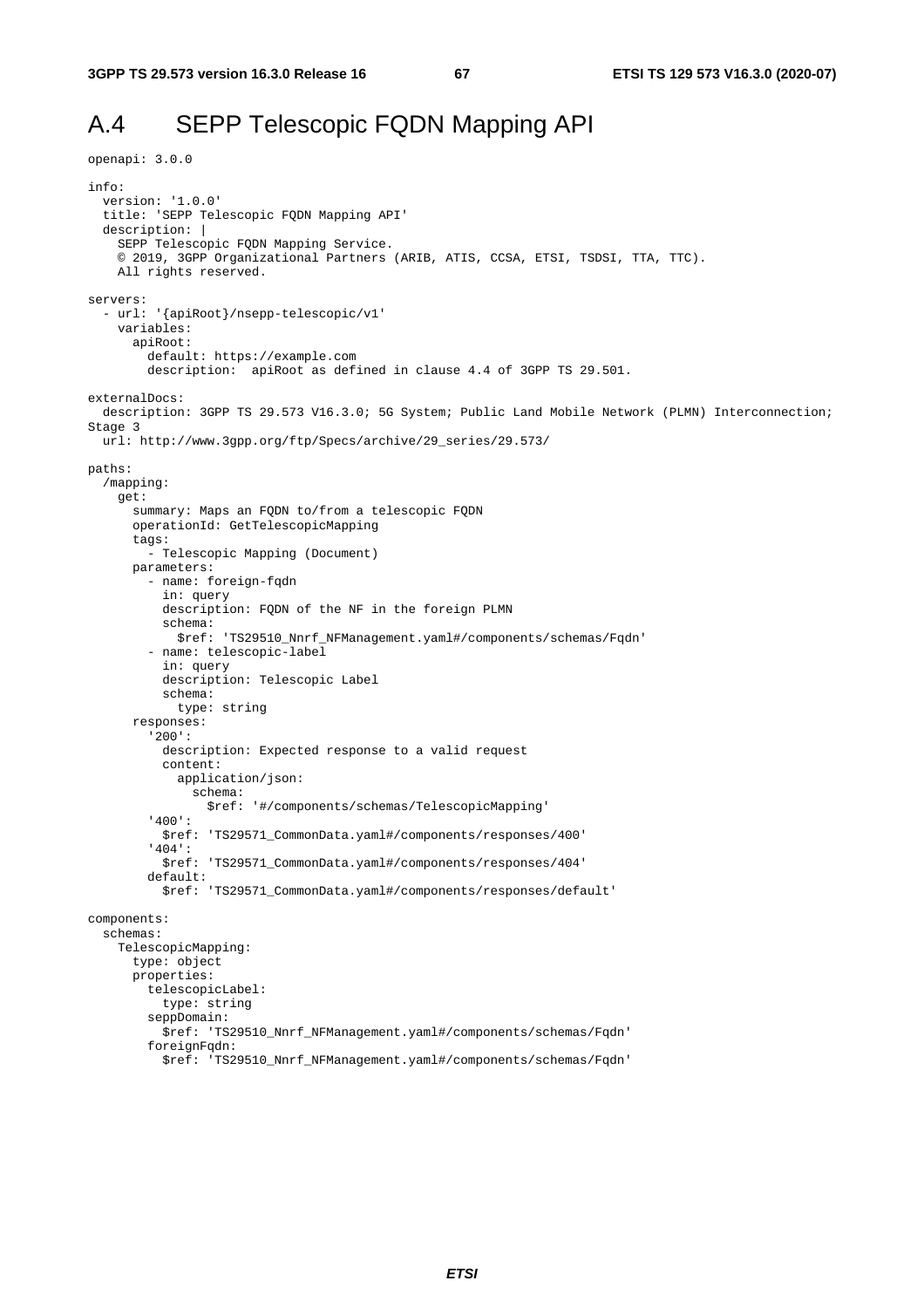# Annex B (informative): Examples of N32-f Encoding

## B.1 General

This Annex provides some example encodings of HTTP/2 request and response messages initiated by NF service consumer / producer when they are reformatted and sent over N32-f

## B.2 Input Message Containing No Binary Part

Consider the following example:

- Some headers of the input HTTP/2 message need to be integrity protected and ciphered.
- Some payload part of the input HTTP/2 message need to be integrity protected and ciphered.
- The input HTTP/2 message has no multipart/related binary content.
- The headers and payload that are not required to be integrity protected and ciphered in the input HTTP/2 message need to be only integrity protected.

The N32fReformattedReqMessage for this example looks like

```
"reformattedData": { 
   "protected": BASE64URL(UTF8(JWE Protected Header), 
  "unprotected": < non integrity protected shared JOSE headers>,
   "header": <non integrity protected recipient specific JOSE headers>, 
   "encrypted_key": BASE64URL(JWE Encrypted Key), 
   "aad": BASE64URL(DataToIntegrityProtectBlock), 
   "iv": BASE64URL(JWE Initialization Vector), 
   "ciphertext": BASE64URL(JWE CipherText(DataToIntegrityProtectAndCipherBlock), 
   "tag": BASE64URL(JWE Authentication Tag) 
} 
The DataToIntegrityProtectBlock for this example looks like 
{ 
   "metaData": {"n32fContextId": <the n32fcontext Id of receiving SEPP>, "nextHopId": <FQDN of IPX>}, 
   "requestLine": 
     { 
       "method": <http method of the NF service API>, 
       "scheme": <http scheme of the NF service API>, 
       "authority": <authority part of the NF service API URI>, 
      "path": <path part of the NF service API URI>,
       "protocolVersion": <HTTP protocol version>, 
       "queryFragment": <query fragment of the NF service API, if available> 
     }, 
   "headers": 
    \Box { 
         "header": < name of HTTP header 1>,
          "value": {"headerval": <string carrying value of the header>} 
       }, 
\left\{\begin{array}{ccc} \end{array}\right\} "header": <name of HTTP header 2>, 
 "value": {"encBlockIndex": 1} 
       } 
     ], 
   "payload": 
    \Gamma { 
          "iePath": <JSON Pointer of IE 1>, 
          "ieValueLocation": "BODY", 
          "value": <value of IE> 
       }, 
\left\{\begin{array}{ccc} \end{array}\right\} "iePath": <JSON Pointer of IE 2>,
```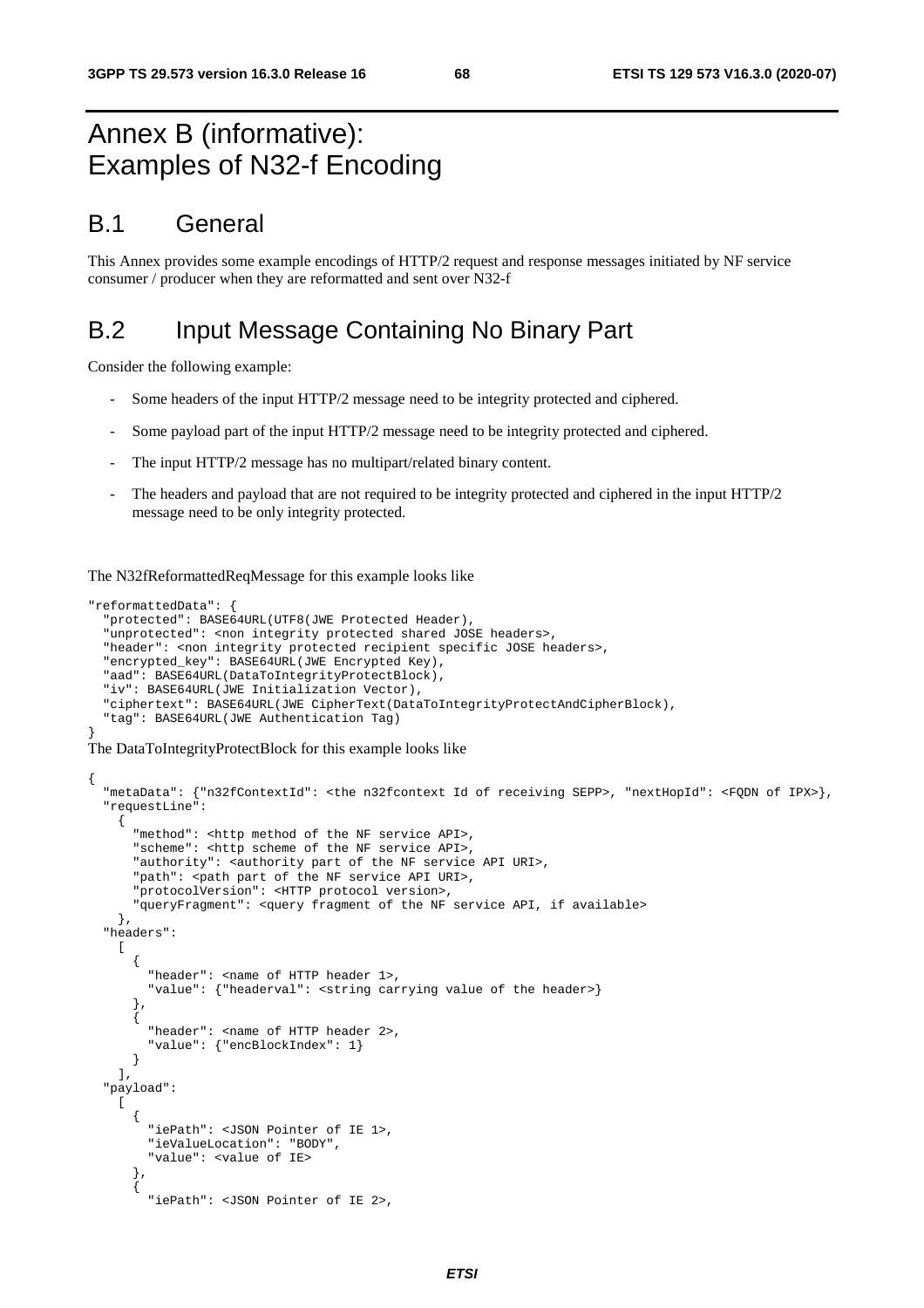```
 "ieValueLocation": "BODY", 
          "value": {"encBlockIndex": 2} 
       } 
     ] 
}
```
The DataToIntegrityProtectAndCipherBlock for this example looks like

```
{ 
   "dataToEncrypt": 
    \Gamma {<value of HTTP header 2>}, 
        {<value of payload 2>} 
     ] 
}
```
## B.3 Input Message Containing Multipart Binary Part

Consider the following example:

- Some headers of the input HTTP/2 message need to be integrity protected and ciphered.
- Some payload part of the input HTTP/2 message need to be integrity protected and ciphered.
- The input HTTP/2 message has two multipart/related binary content out of which one binary content needs to be integrity protected and ciphered while the other is only required to be integrity protected.
- The headers and payload that are not required to be integrity protected and ciphered in the input HTTP/2 message need to be only integrity protected.

The N32fReformattedReqMessage for this example looks like

```
"reformattedData": { 
   "protected": BASE64URL(UTF8(JWE Protected Header), 
   "unprotected": <non integrity protected shared JOSE headers>, 
 "header": <non integrity protected recipient specific JOSE headers>,
   "encrypted_key": BASE64URL(JWE Encrypted Key), 
   "aad": BASE64URL(DataToIntegrityProtectBlock), 
   "iv": BASE64URL(JWE Initialization Vector), 
   "ciphertext": BASE64URL(JWE CipherText(DataToIntegrityProtectAndCipherBlock), 
  "tag": BASE64URL(JWE Authentication Tag) 
}
```
The DataToIntegrityProtectBlock for this example looks like

```
{ 
    "metaData": {"n32fContextId": <the n32fcontext Id of receiving SEPP>, "nextHopId": <FQDN of IPX>}, 
    "requestLine": 
       { 
          "method": <http method of the NF service API>, 
          "scheme": <http scheme of the NF service API>, 
          "authority": <authority part of the NF service API URI>, 
         "path": <path part of the NF service API URI>,
          "protocolVersion": <HTTP protocol version>, 
          "queryFragment": <query fragment of the NF service API, if available> 
       }, 
    "headers": 
      \Gamma { 
            "header": < name of HTTP header 1>,
             "value": {"headerval": <string carrying value of the header>} 
          }, 
\left\{ \begin{array}{ccc} 0 & 0 & 0 \\ 0 & 0 & 0 \\ 0 & 0 & 0 \\ 0 & 0 & 0 \\ 0 & 0 & 0 \\ 0 & 0 & 0 \\ 0 & 0 & 0 \\ 0 & 0 & 0 \\ 0 & 0 & 0 \\ 0 & 0 & 0 \\ 0 & 0 & 0 \\ 0 & 0 & 0 \\ 0 & 0 & 0 \\ 0 & 0 & 0 & 0 \\ 0 & 0 & 0 & 0 \\ 0 & 0 & 0 & 0 \\ 0 & 0 & 0 & 0 \\ 0 & 0 & 0 & 0 & 0 \\ 0 & 0 & 0 & 0 & 0 \\ 0 & 0 & 0 & 0 & 0"header": < name of HTTP header 2>,
             "value": {"encBlockIndex": 1} 
          } 
       ], 
    "payload": 
       [ 
          {
```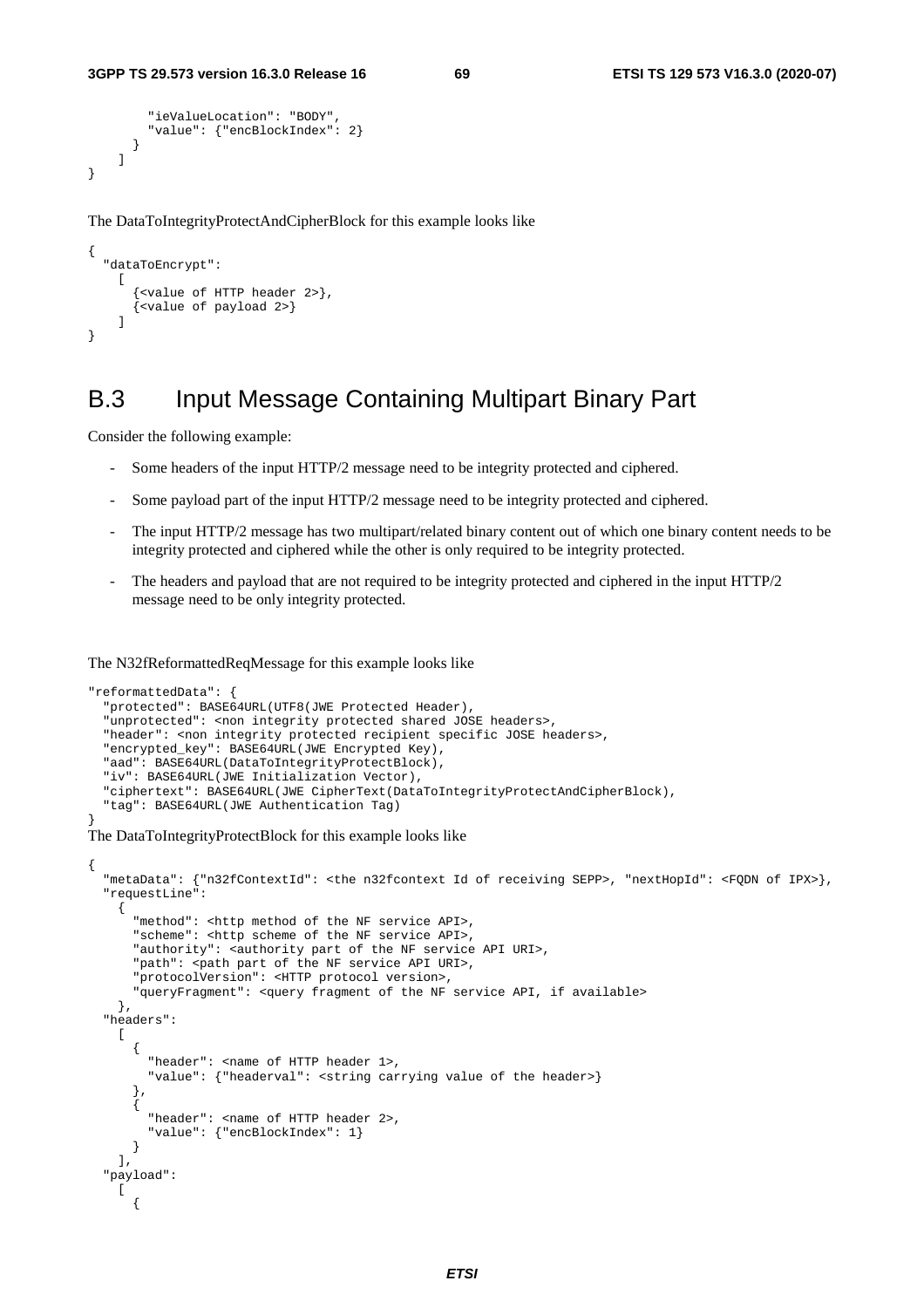```
 "iePath": <JSON Pointer of IE 1>, 
          "ieValueLocation": "BODY", 
          "value": <value of IE> 
        }, 
        { 
          "iePath": <JSON Pointer of IE 2 - which is a RefToBinary type IE>, 
          "ieValueLocation": "BODY", 
          "value": <value of the Content ID> 
        }, 
        { 
          "iePath": <JSON Pointer of IE 2 - which is a RefToBinary type IE>/contenttype, 
          "ieValueLocation": "MULTIPART_BINARY", 
          "value": <value of the Content Type> 
        }, 
\left\{\begin{array}{ccc} \end{array}\right\} "iePath": <JSON Pointer of IE 2 - which is a RefToBinary type IE>/data, 
          "ieValueLocation": "MULTIPART_BINARY", 
          "value": <BASE 64 encoded byte array of the binary part> 
 } 
\left\{\begin{array}{ccc} \end{array}\right\} "iePath": <JSON Pointer of IE 3 - which is a RefToBinary type IE>, 
          "ieValueLocation": "BODY", 
          "value": <value of the Content ID> 
        }, 
\left\{ \begin{array}{ccc} 1 & 1 \\ 1 & 1 \end{array} \right\} "iePath": <JSON Pointer of IE 2 - which is a RefToBinary type IE>/contenttype, 
          "ieValueLocation": "MULTIPART_BINARY", 
          "value": <value of the Content Type> 
        }, 
\left\{ \begin{array}{ccc} 1 & 1 \\ 1 & 1 \end{array} \right\} "iePath": <JSON Pointer of IE 3 - which is a RefToBinary type IE>/data, 
          "ieValueLocation": "MULTIPART_BINARY", 
          "value": {"encBlockIndex": 2} 
       } 
     ]
```
The DataToIntegrityProtectAndCipherBlock for this example looks like

}

```
{ 
   "dataToEncrypt": 
    \lceil {<value of HTTP header 2>}, 
       \cos \theta <br/>the array containing BASE 64 encoding of the binary part>}
      ] 
}
```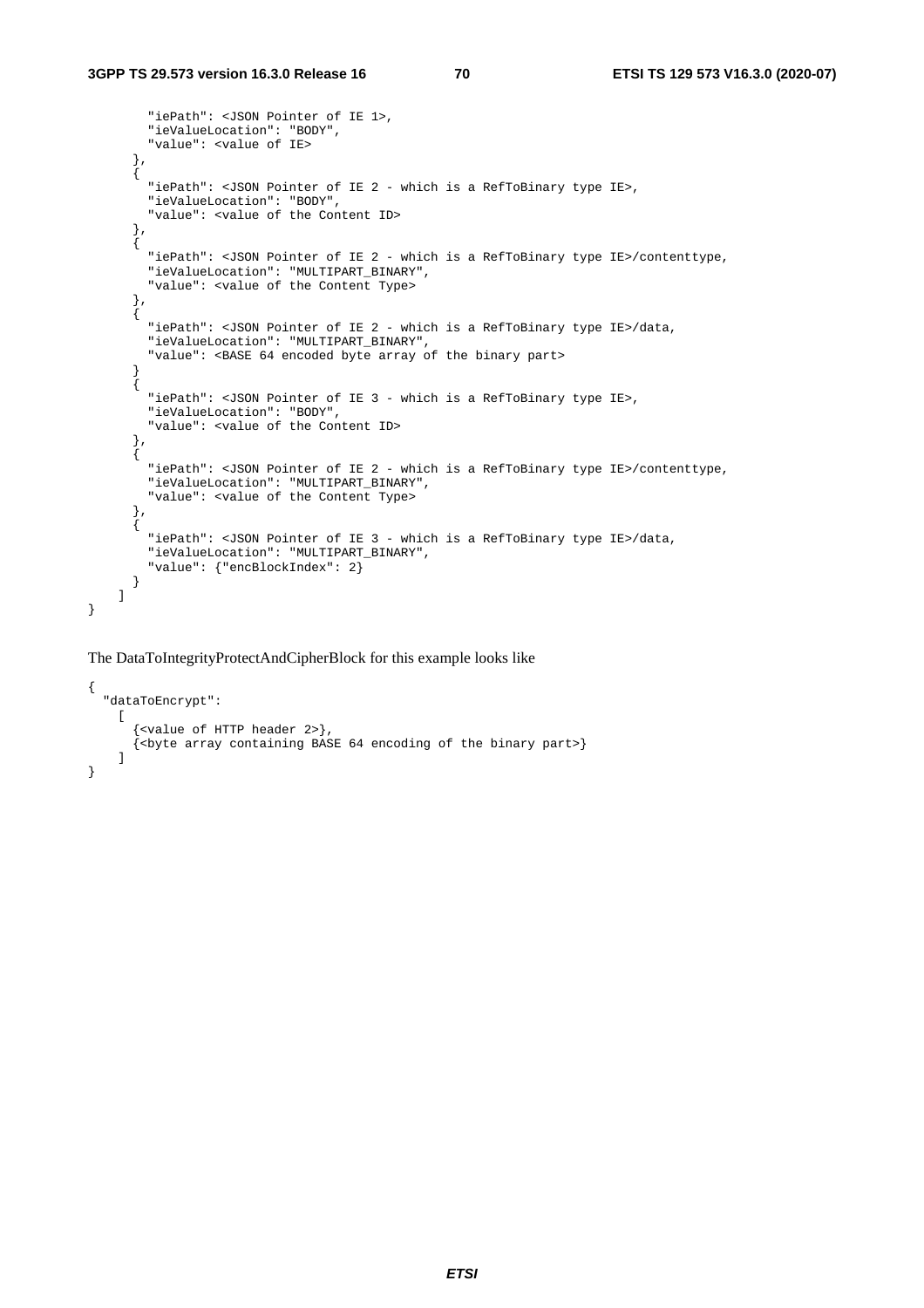# Annex C (informative): End to end call flows when SEPP is on path

## C.1 General

This Annex provides an informative reference for how the end to end call flow works when the NF service consumer and the NF service producer are in different PLMNs and SEPP is involved on path.

The following clauses explain how the HTTP messages are forwarded between NF services in two PLMNs via the SEPP. In these clauses, the following aspects are not shown to avoid cluttering of the figures and procedure:

Resolution of FQDN into an IP address using DNS. TCP / TLS connection for sending the HTTP/2 messages is initiated towards the IP address obtained from DNS resolution.

When https URI scheme is used, TLS protection between the Network Function and the SEPP may rely on using telescopic FQDN or 3gpp-Sbi-Target-apiRoot header. See clause 6.1.4.3 of 3GPP TS 29.500 [4].

## C.2 TLS security between SEPPs

## C.2.1 When http URI scheme is used

The following figure shows the end to end call flow between an NF service consumer and a NF service producer in different PLMNs when:

- the SEPP in each PLMN acts as a security proxy;
- the negotiated security policy between the SEPPs is TLS;
- "http" scheme URI is used between the NF service consumer and NF service producer; and
- "http" scheme URI is used for accessing NRF's NF discovery service.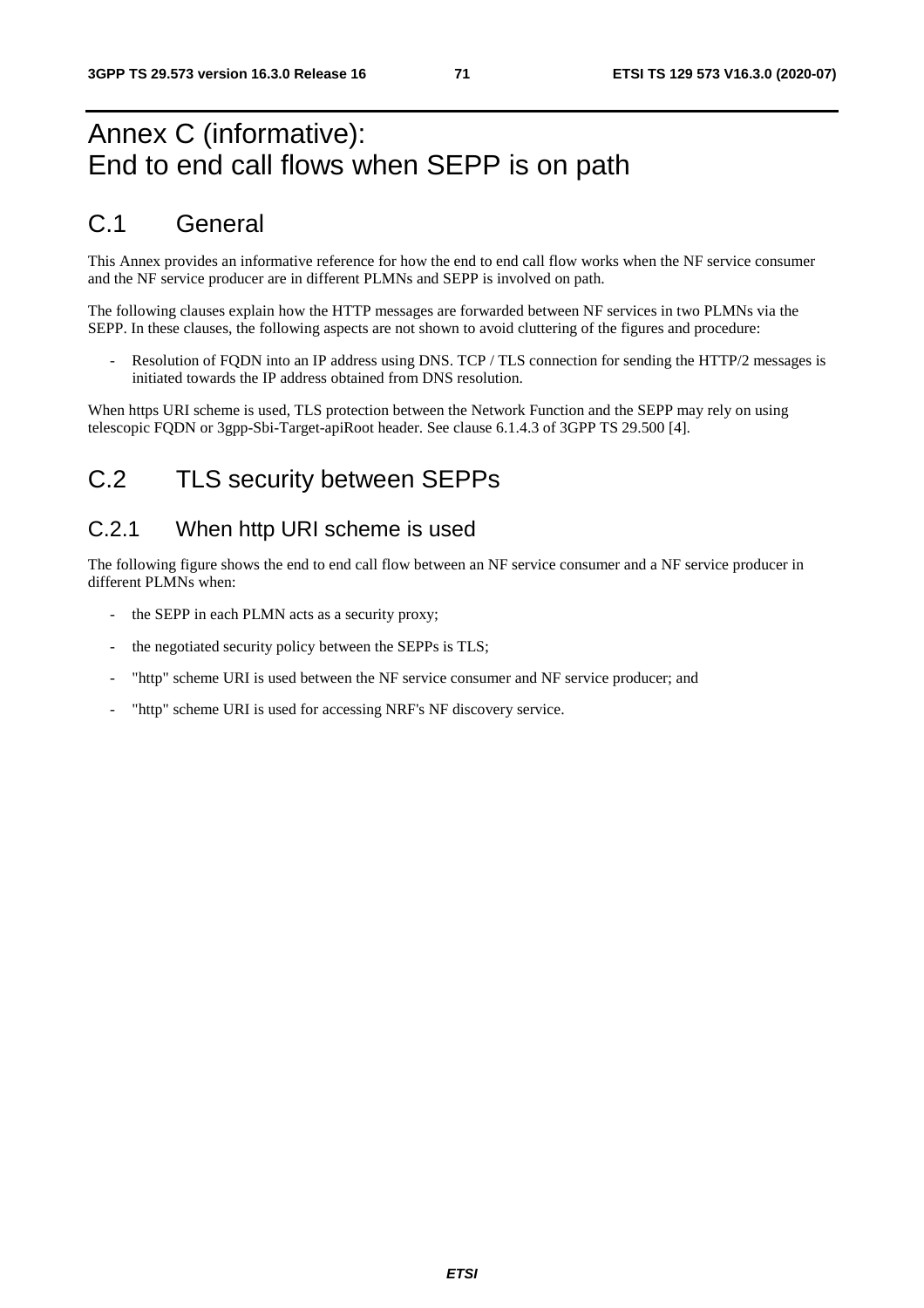

#### **Figure C.2.1-1 End to end call flow when http scheme URI is used and TLS security is used between SEPPs**

- 1. The SEPP on the NF service consumer side (c-SEPP) and the SEPP on the NF service producer side (p-SEPP) negotiate the security capabilities using the procedure specified in clause 5.2.2. The SEPPs mutually negotiate to use TLS as the security policy.
- 2. A TLS connection is setup between the c-SEPP and the p-SEPP for N32-f forwarding.
- 3. Before the NF service consumer starts using the API of the NF service producer it needs to discover the NF service profile of the producer by querying the NRF. The NF service consumer uses "http" scheme URI to access the Nnrf\_NFDiscovery service.
- 4. The NRF on the NF service consumer side (c-NRF) needs to further initiate a discovery request to the NRF on the NF service producer side (p-NRF). The c-NRF is configured to route all HTTP messages with inter PLMN FQDN as the "authority" part of the URI via the c-SEPP. The c-SEPP acts as a HTTP proxy.
- 5. The c-SEPP forwards the NF discovery request within the N32-f TLS tunnel established in step 2.
- 6. The p-SEPP forwards the NF discovery request to the p-NRF.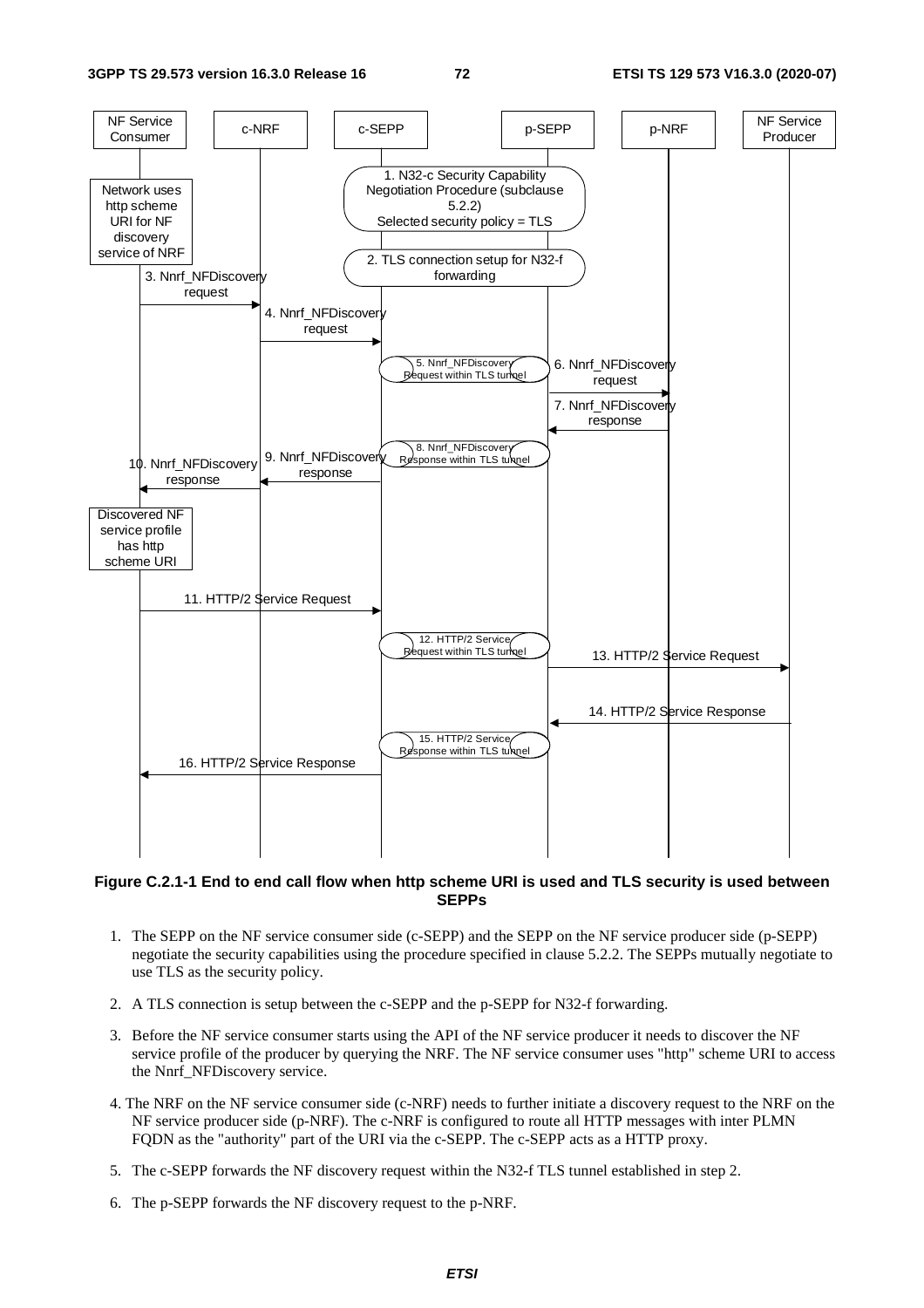- 7. The p-NRF sends the NF discovery response. The NF service profile contains service URI with "http" scheme. The FQDN of the NF service is an inter PLMN FQDN.
- 8. The p-SEPP forwards the NF discovery response within TLS tunnel to the c-SEPP.
- 9. The c-SEPP forwards the NF discovery response to c-NRF.
- 10. The c-NRF sends the NF discovery response to NF service consumer.
- 11. The NF service profile received at the NF service consumer contains service URI with "http" scheme. The NF service consumer initiates a HTTP message (as supported by the NF service producer API) using "http" scheme URI. The NF service consumer is configured to route all HTTP messages with inter PLMN FQDN as the "authority" part of the URI via the c-SEPP. The c-SEPP acts as a HTTP proxy.
- 12. The c-SEPP forwards the HTTP service request within the N32-f TLS tunnel established in step 2.
- 13. The p-SEPP forwards the HTTP service request to the NF service producer.
- 14. The NF service producer sends the HTTP service response.
- 15. The p-SEPP forwards the HTTP service response within TLS tunnel to the c-SEPP.
- 16. The c-SEPP forwards the HTTP service response to the NF service consumer.

## C.2.2 When https URI scheme is used

### C.2.2.1 General

The following figures show the end to end call flow between an NF service consumer and a NF service producer in different PLMNs when:

- the SEPP in each PLMN acts as a security proxy;
- the negotiated security policy between the SEPPs is TLS;
- "https" scheme URI is used between the NF service consumer and NF service producer;
- "https" scheme URI is used for accessing NRF's NF discovery service; and
- TLS protection between NF and SEPP relies on using telescopic FQDN or 3gpp-Sbi-Target-apiRoot header.

### C.2.2.2 With TLS protection between NF and SEPP relying on telescopic FQDN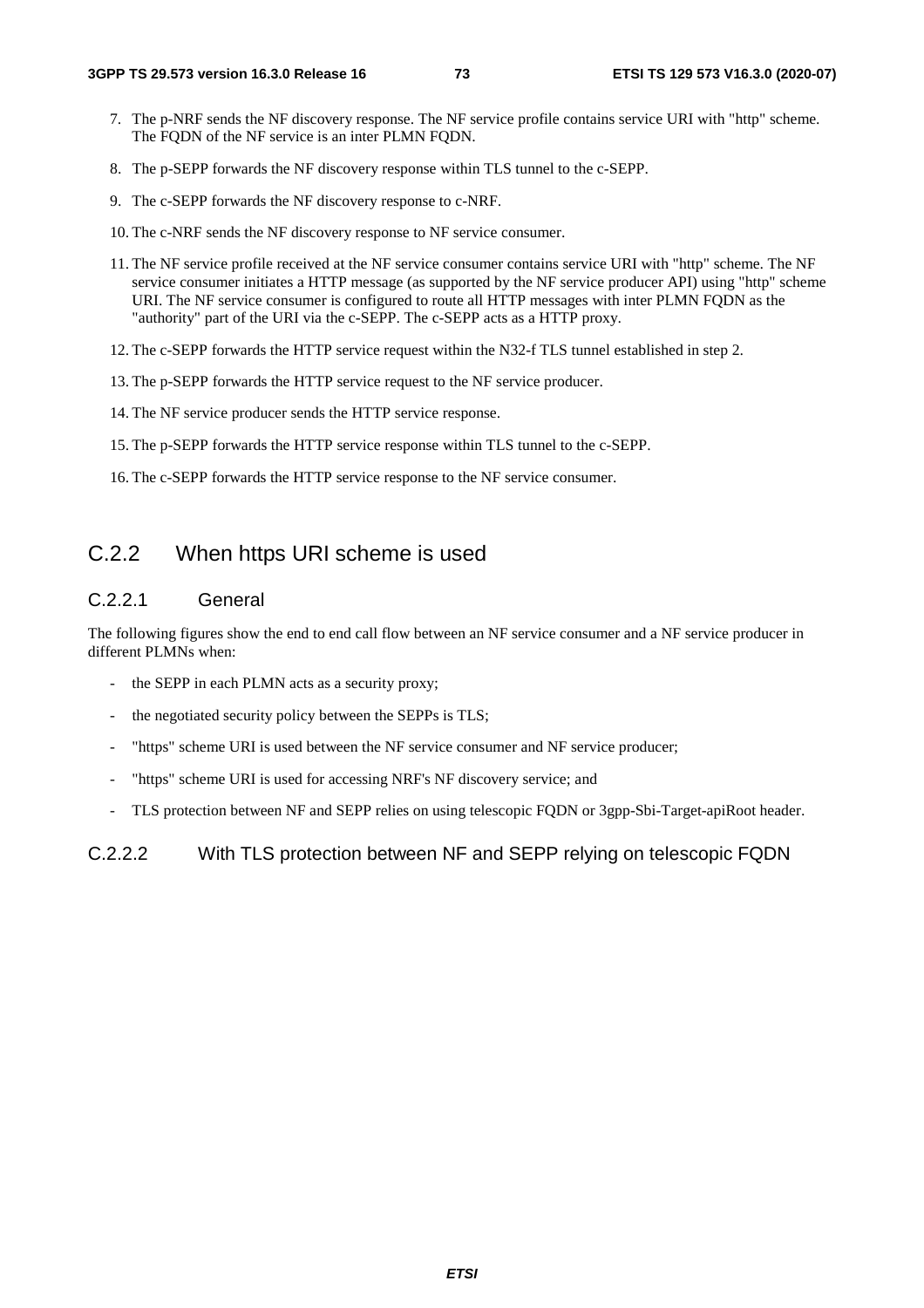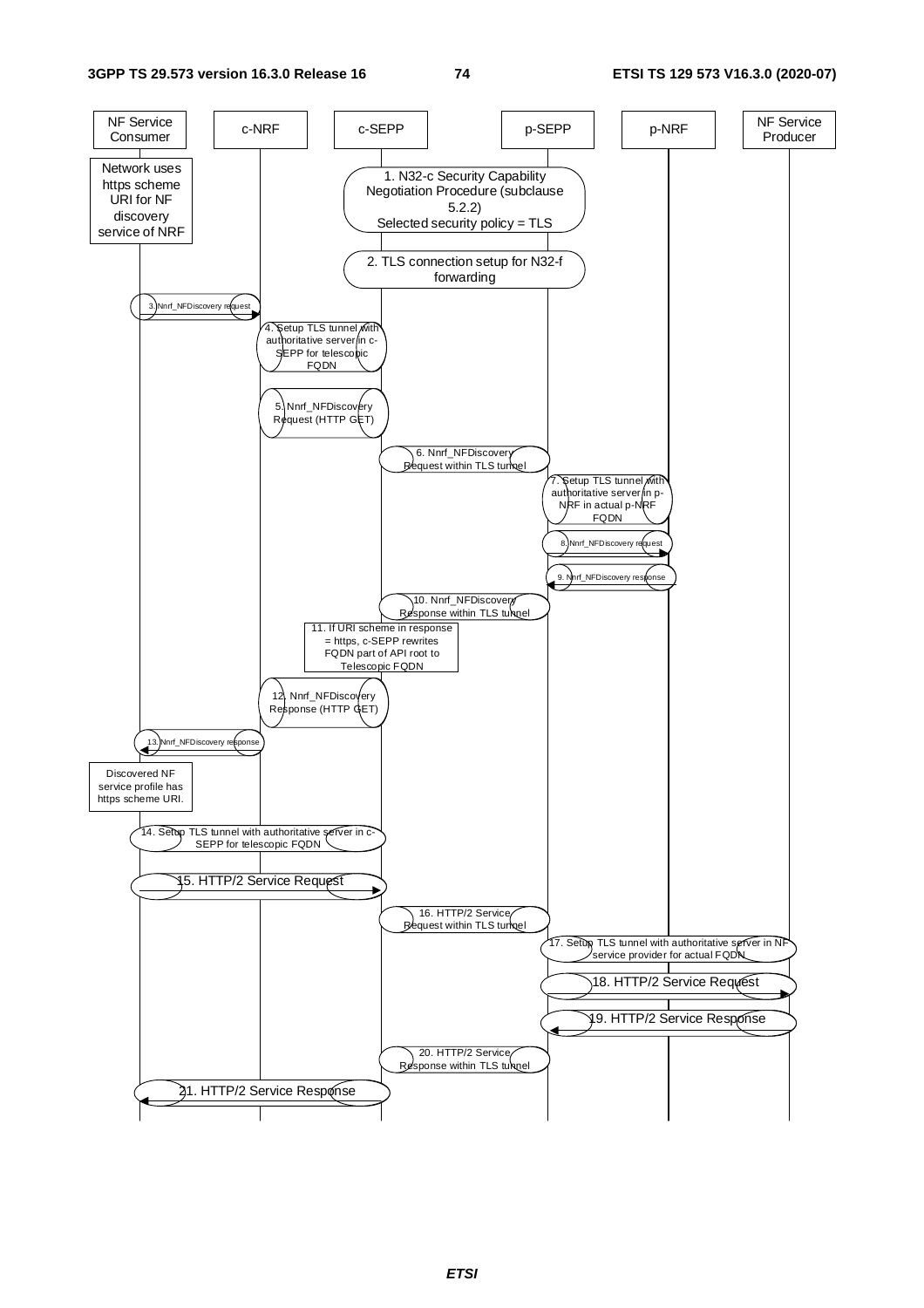#### **Figure C.2.2.2-1 End to end call flow when https scheme URI is used, telescopic FQDNs are used between NF and SEPP and TLS security is used between SEPPs**

- 1. The SEPP on the NF service consumer side (c-SEPP) and the SEPP on the NF service producer side (p-SEPP) negotiate the security capabilities using the procedure specified in clause 5.2.2. The SEPPs mutually negotiate to use TLS as the security policy.
- 2. A TLS connection is setup between the c-SEPP and the p-SEPP for N32-f forwarding.
- 3. Before the NF service consumer starts using the API of the NF service producer it needs to discover the NF service profile of the producer by querying the NRF. The NF service consumer uses "https" scheme URI to access the Nnrf\_NFDiscovery service. This implies that the NF service consumer sets up a TLS connection to the c-NRF and then sends the HTTP request over the TLS connection to the c-NRF.
- 4. The NRF on the NF service consumer side (c-NRF) needs to further initiate a discovery request to the NRF on the NF service producer side (p-NRF). The c-NRF uses "https" scheme URI to access the NF discovery service of the p-NRF. Since "https" requires setup of TLS connection with the p-NRF and it requires that c-NRF has to verify that the certificate presented by the endpoint of the TLS connection belongs to the authoritative server of the p-NRF, a telescopic FQDN with wildcarded certificate scheme mechanism is specified in 3GPP TS 33.501 [6]. The c-NRF is configured with the telescopic FQDN of the p-NRF with the telescopic FQDN having the FQDN of the c-SEPP as the trailing part. The c-NRF sets up a TLS connection with the authoritative server for the telescopic FQDN (i.e. the c-SEPP).
- 5. The c-NRF forwards the NF discovery request in this TLS connection.
- 6. The c-SEPP extracts the NF discovery request from the TLS connection, replaces the label part of the telescopic FQDN in the request URI with a corresponding label of the p-SEPP (if the label part of the telescopic FQDN contains a label of c-SEPP's local significance) and sends the request towards p-SEPP in the TLS tunnel setup in step 2. The c-SEPP and the p-SEPP act as a man in the middle proxy in this case.
- 7. The p-SEPP extracts the HTTP message received on the TLS connection, replaces the label part of the the telescopic FQDN in the request URI to the URI of the p-NRF's NF discovery service and then seeing that the URI scheme of the NF discovery service of the p-NRF is "https", the p-SEPP sets up a TLS connection with the p-NRF.
- 8. The p-SEPP forwards the NF discovery request to the p-NRF.
- 9. The p-NRF sends the NF discovery response within the TLS connection. The NF service profile contains service URI with "https" scheme. The FQDN of the NF service is an inter PLMN FQDN.
- 10. The p-SEPP forwards the NF discovery response within TLS tunnel setup in step 2 to the c-SEPP. The p-SEPP may replace the inter PLMN FQDN of the NF service producer's API endpoint with a label representing that FQDN. The p-SEPP re-maps the label with the NF service producer's API endpoint in step 17.
- 11. The c-SEPP upon receiving the HTTP response message for NF discovery response, within the TLS tunnel in step 2, replaces the trailing part of the inter PLMN FQDN of the NF service producer's API endpoint in the NF service profile with the FQDN of the c-SEPP, to form a telescopic FQDN as specified in clause 28.5.2 of 3GPP TS 23.003 [19]. The c-SEPP may replace the label part of the telescopic FQDN with a label of it's own significance. The p-SEPP re-maps the label in step 16.
- 12. The c-SEPP then forwards the NF discovery response to c-NRF, with the NF service profile containing the telescopic FQDN.
- 13. The c-NRF sends the NF discovery response to NF service consumer.
- 14. The NF service profile received at the NF service consumer contains service URI with "https" scheme. The NF service consumer sets up a TLS connection with the authoritative server for the telescopic FQDN (i.e. c-SEPP) received in step 13.
- 15. The NF service consumer sends the HTTP service request within the TLS connection to the c-SEPP.
- 16. The c-SEPP extracts the HTTP request from the TLS connection, replaces the label part of the telescopic FQDN in the request URI with a corresponding label of the p-SEPP and sends the request towards p-SEPP in the TLS tunnel setup in step 2. The c-SEPP and the p-SEPP act as a man in the middle proxy in this case.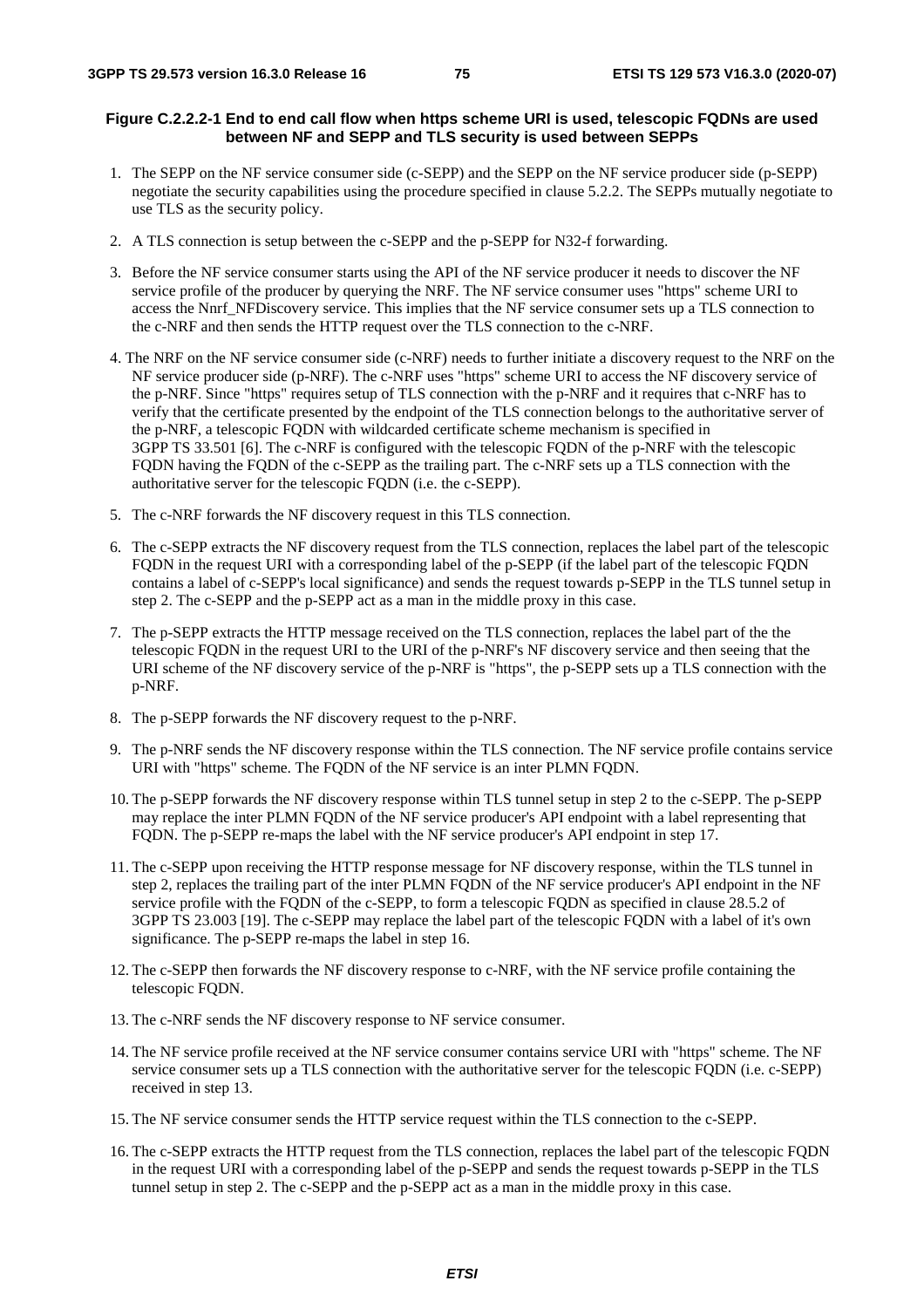- 17. The p-SEPP extracts the HTTP message received on the TLS connection, replaces the label part of the the telescopic FQDN in the request URI to the URI of the NF service producer and then seeing that the URI scheme of the NF service producer is "https", the p-SEPP sets up a TLS connection with the NF service producer. The p-SEPP also replaces callback URI and link relations within the extracted HTTP message with a telescopic FQDN containing the FQDN of the p-SEPP as the trailing part, as specified in clause 6.1.4.3 of 3GPP TS 29.500 [4].
- 18. The p-SEPP forwards the HTTP request to the NF service producer.
- 19. The NF service producer sends the HTTP response within the TLS connection.
- 20. The p-SEPP forwards the HTTP response within TLS tunnel setup in step 2 to the c-SEPP.
- 21. The c-SEPP upon receiving the HTTP response message within the TLS tunnel setup in step 2, forwards the response to the NF service consumer. The c-SEPP replaces callback URI and link relations within the extracted HTTP response message with a telescopic FQDN containing the FQDN of the c-SEPP as the trailing part, as specified in clause 6.1.4.3 of 3GPP TS 29.500 [4].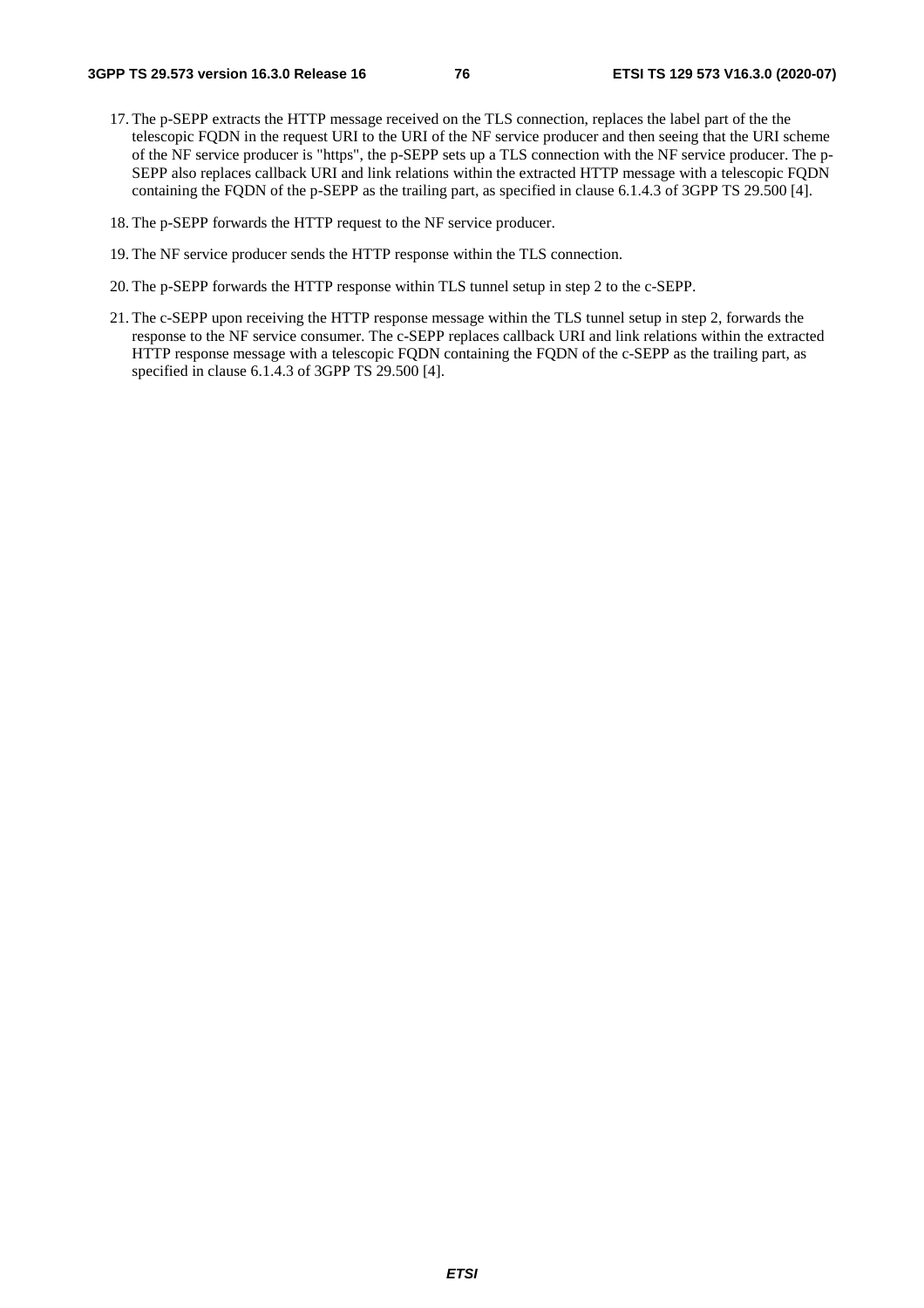C.2.2.3 With TLS protection between NF and SEPP relying on 3gpp-Sbi-TargetapiRoot header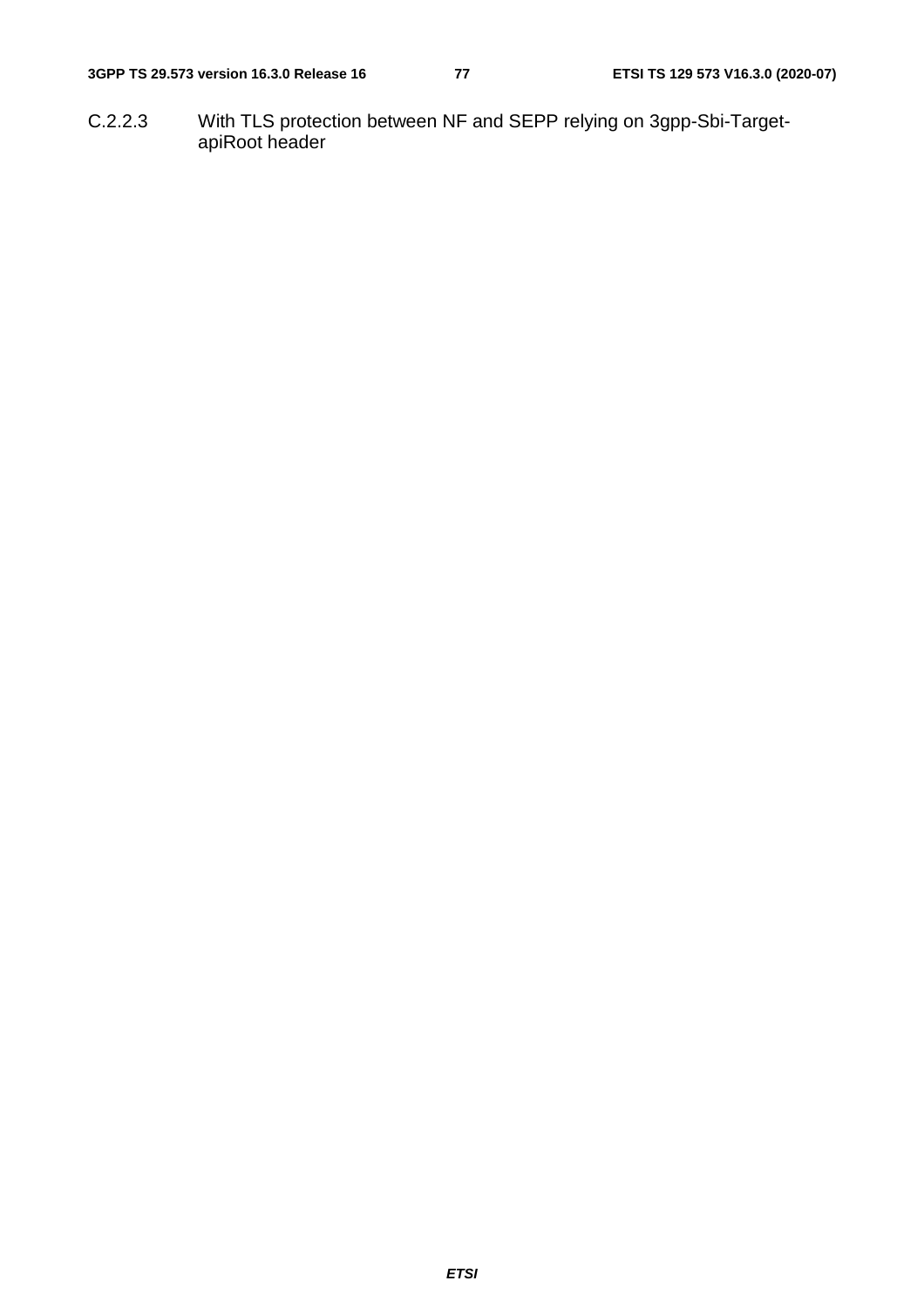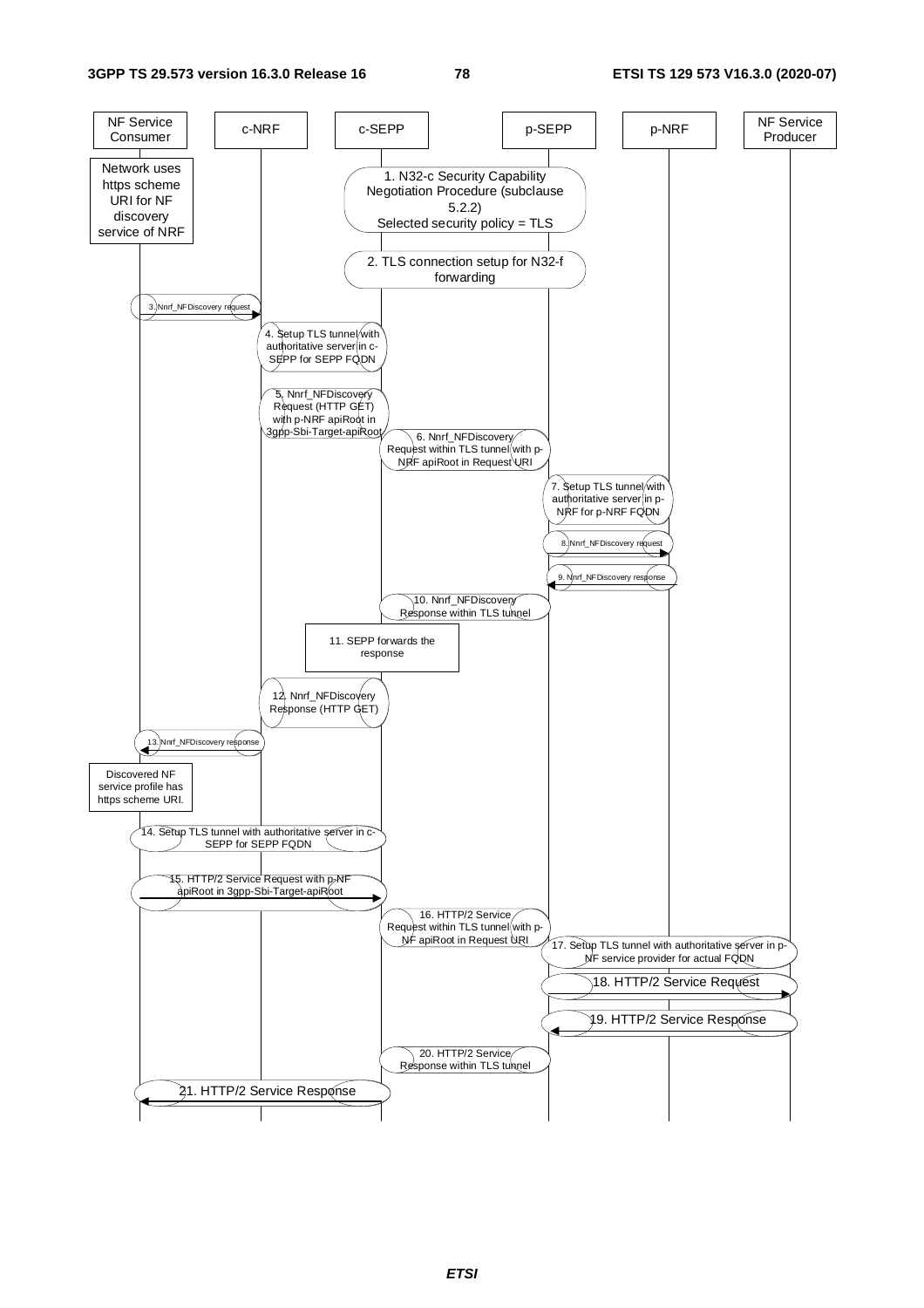#### **Figure C.2.2.3-1 End to end call flow when https scheme URI is used, 3gpp-Sbi-Target-apiRoot header is used between NF and SEPP and TLS security is used between SEPPs**

- 1. Same as step 1 of Figure C.2.2.2-1.
- 2. Same as step 2 of Figure C.2.2.2-1.
- 3. Same as step 3 of Figure C.2.2.2-1
- 4. The NRF on the NF service consumer side (c-NRF) needs to further initiate a discovery request to the NRF on the NF service producer side (p-NRF). The c-NRF uses "https" scheme URI to access the NF discovery service of the p-NRF. The c-NRF setups a TLS connection with the authoritative server for the SEPP FQDN (in the apiRoot of the Request URI) and verifies that the certificate presented by the endpoint of the TLS connection belongs to the authoritative server of the c-SEPP. The c-NRF is configured with the c-SEPP FQDN.
- 5. The c-NRF forwards the NF discovery request in this TLS connection, including an 3gpp-Sbi-Target-apiRoot header set to the apiRoot of the p-NRF.
- 6. The c-SEPP extracts the NF discovery request from the TLS connection, replaces the apiRoot of the SEPP FQDN in the request URI with the apiRoot of the p-NRF received in the 3gpp-Sbi-Target-apiRoot header and sends the request towards p-SEPP in the TLS tunnel setup in step 2. The c-SEPP and the p-SEPP act as a man in the middle proxy in this case.
- 7. The p-SEPP extracts the HTTP message received on the TLS connection, and then seeing that the URI scheme of the NF discovery service of the p-NRF is "https", the p-SEPP sets up a TLS connection with the p-NRF.
- 8. Same as step 8 of Figure C.2.2.2-1
- 9. Same as step 9 of Figure C.2.2.2-1
- 10. Same as step 10 of Figure C.2.2.2-1
- 11, 12. The c-SEPP forwards the NF discovery response to c-NRF.
- 13. Same as step 13 of Figure C.2.2.2-1
- 14. The NF service profile received at the NF service consumer contains service URI with "https" scheme. Since the URI of the p-NF contains an authority of a remote PLMN, the NF service consumer sets up a TLS connection with the authoritative server for the SEPP FQDN (i.e. c-SEPP). The c-NF is configured with the c-SEPP FQDN.
- 15. The NF service consumer sends the HTTP service request within the TLS connection to the c-SEPP, including a 3pp-Sbi-Target-apiRoot header set to the apiRoot of the p-NF.
- 16. The c-SEPP extracts the HTTP request from the TLS connection, replaces the apiRoot of the SEPP FQDN in the request URI with the apiRoot of the p-NRF received in the 3gpp-Sbi-Target-apiRoot header and sends the request towards p-SEPP in the TLS tunnel setup in step 2. The c-SEPP and the p-SEPP act as a man in the middle proxy in this case.
- 17. The p-SEPP extracts the HTTP message received on the TLS connection and then seeing that the URI scheme of the NF service producer is "https", the p-SEPP sets up a TLS connection with the NF service producer.
- 18. Same as step 18 of Figure C.2.2.2-1
- 19. Same as step 19 of Figure C.2.2.2-1
- 20. Same as step 20 of Figure C.2.2.2-1
- 21. The c-SEPP upon receiving the HTTP response message within the TLS tunnel setup in step 2, forwards the response to the NF service consumer.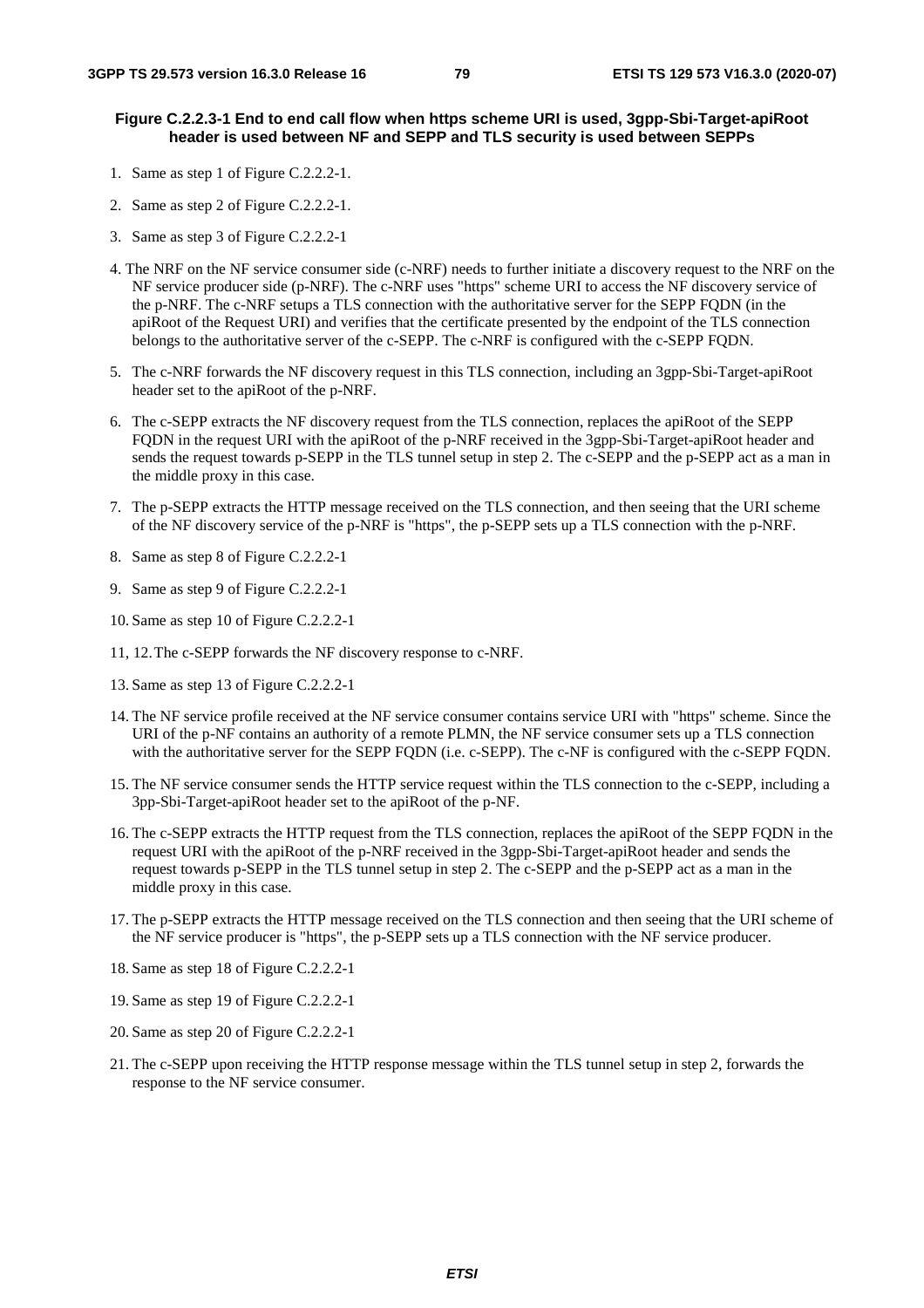# C.3 Application Layer Security between SEPPs

## C.3.1 When http URI scheme is used

The following figure shows the end to end call flow between an NF service consumer and a NF service producer in different PLMNs when:

- the SEPP in each PLMN acts as a security proxy;
- the negotiated security policy between the SEPPs is "PRINS";
- "http" scheme URI is used between the NF service consumer and NF service producer; and
- "http" scheme URI is used for accessing NRF's NF discovery service.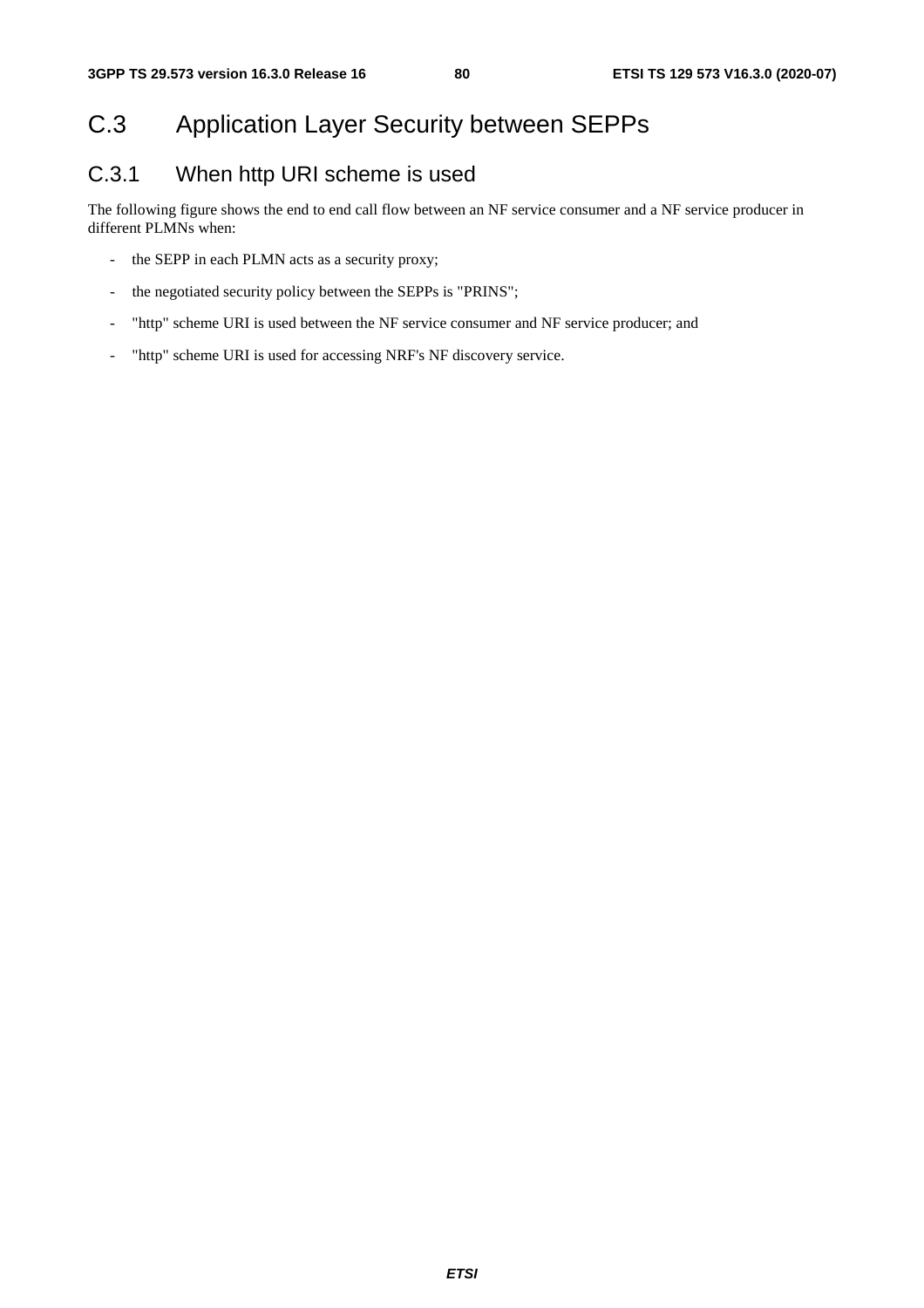

#### **Figure C.3.1-1 End to end call flow when http scheme URI is used and "PRINS" security is used between SEPPs**

- 1. The SEPP on the NF service consumer side (c-SEPP) and the SEPP on the NF service producer side (p-SEPP) negotiate the security capabilities using the procedure specified in clause 5.2.2. The SEPPs mutually negotiate to use "PRINS" as the security policy.
- 2. A TLS connection is setup between the c-SEPP and the p-SEPP for N32-f forwarding. If IPX-es are deployed between the c-SEPP and p-SEPP, the TLS connection is hop by hop.
- 3. Before the NF service consumer starts using the API of the NF service producer it needs to discover the NF service profile of the producer by querying the NRF. The NF service consumer uses "http" scheme URI to access the Nnrf\_NFDiscovery service.
- 4. The NRF on the NF service consumer side (c-NRF) needs to further initiate a discovery request to the NRF on the NF service producer side (p-NRF). The c-NRF is configured to route all HTTP messages with inter PLMN FQDN as the "authority" part of the URI via the c-SEPP. The c-SEPP acts as a HTTP proxy.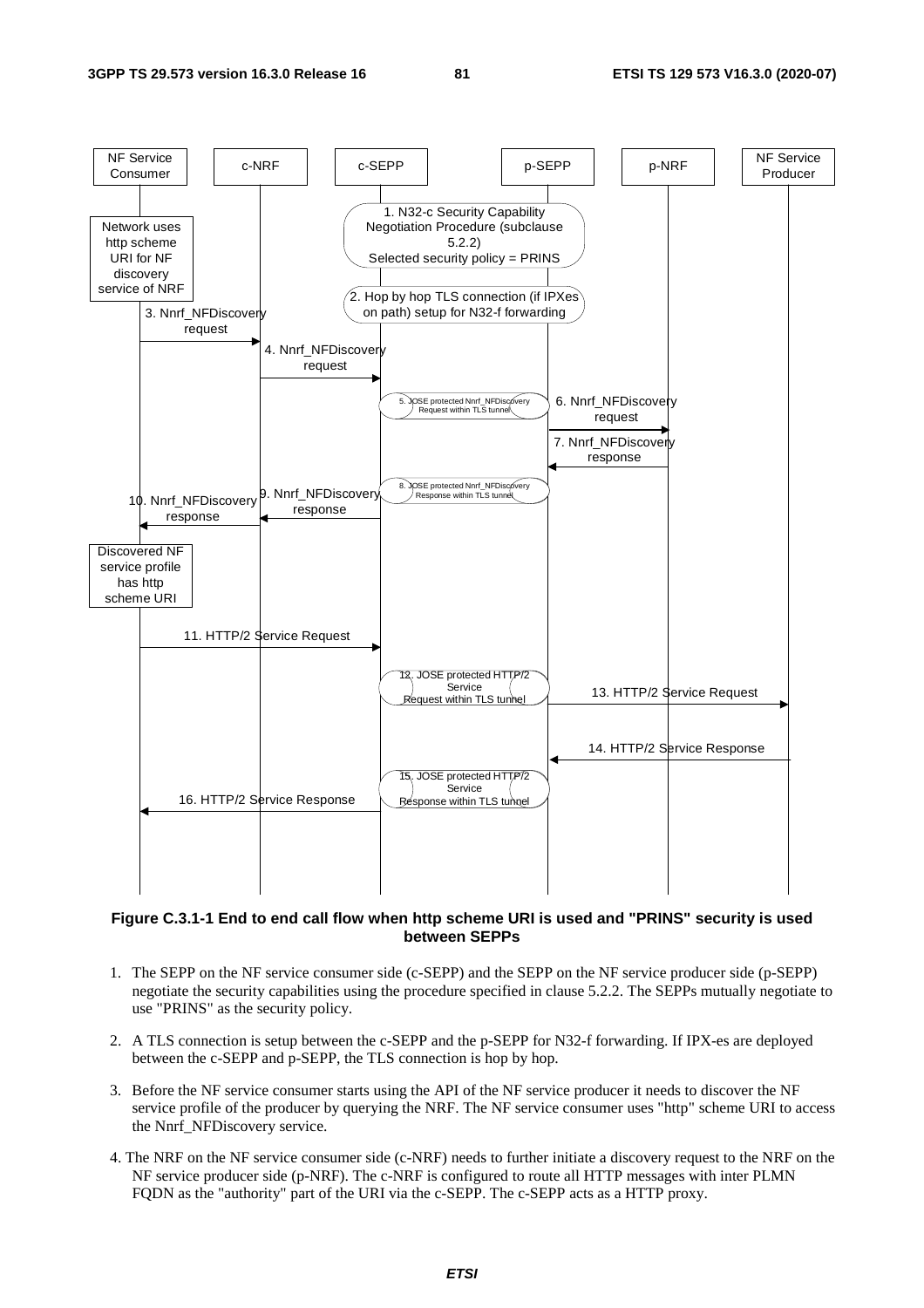- 5. The c-SEPP forwards the NF discovery request within the N32-f TLS tunnel established in step 2 and using the JOSE protected message forwarding procedure and API specified in clauses 5.3 and 6.2 respectively.
- 6. The p-SEPP forwards the NF discovery request to the p-NRF.
- 7. The p-NRF sends the NF discovery response. The NF service profile contains service URI with "http" scheme. The FQDN of the NF service is an inter PLMN FQDN.
- 8. The p-SEPP forwards the NF discovery response within TLS tunnel to the c-SEPP using the JOSE protected message forwarding procedure and API specified in clauses 5.3 and 6.2 respectively.
- 9. The c-SEPP forwards the NF discovery response to c-NRF.
- 10. The c-NRF sends the NF discovery response to NF service consumer.
- 11. The NF service profile received at the NF service consumer contains service URI with "http" scheme. The NF service consumer initiates a HTTP message (as supported by the NF service producer API) using "http" scheme URI. The NF service consumer is configured to route all HTTP messages with inter PLMN FQDN as the "authority" part of the URI via the c-SEPP. The c-SEPP acts as a HTTP proxy.
- 12. The c-SEPP forwards the HTTP service request within the N32-f TLS tunnel established in step 2 and using the JOSE protected message forwarding procedure and API specified in clauses 5.3 and 6.2 respectively.
- 13. The p-SEPP forwards the HTTP service request to the NF service producer.
- 14. The NF service producer sends the HTTP service response.
- 15. The p-SEPP forwards the HTTP service response within TLS tunnel to the c-SEPP using the JOSE protected message forwarding procedure and API specified in clauses 5.3 and 6.2 respectively.
- 16. The c-SEPP forwards the HTTP service response to the NF service consumer.

## C.3.2 When https URI scheme is used

### C.3.2.1 General

The following figure shows the end to end call flow between an NF service consumer and a NF service producer in different PLMNs when:

- the SEPP in each PLMN acts as a security proxy;
- the negotiated security policy between the SEPPs is "PRINS";
- "https" scheme URI is used between the NF service consumer and NF service producer; and
- "https" scheme URI is used for accessing NRF's NF discovery service; and
- TLS protection between NF and SEPP relies on using telescopic FQDN or 3gpp-Sbi-Target-apiRoot header.

When https URI scheme is used, TLS protection between the Network Function and the SEPP may rely on using telescopic FQDN or 3gpp-Sbi-Target-apiRoot header. See clause 6.1.4.3 of 3GPP TS 29.500 [4].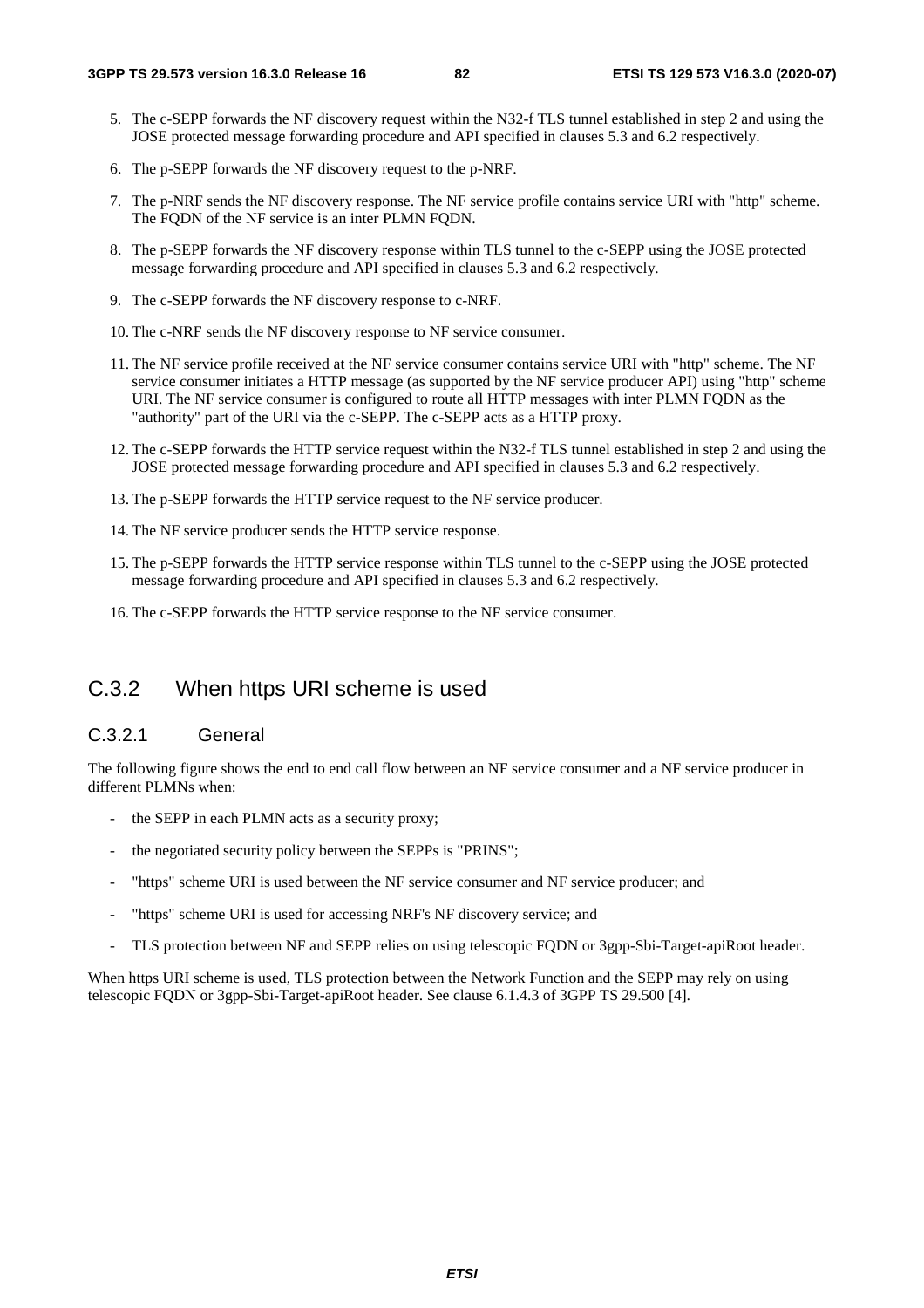C.3.2.2 With TLS protection between NF and SEPP relying on telescopic FQDN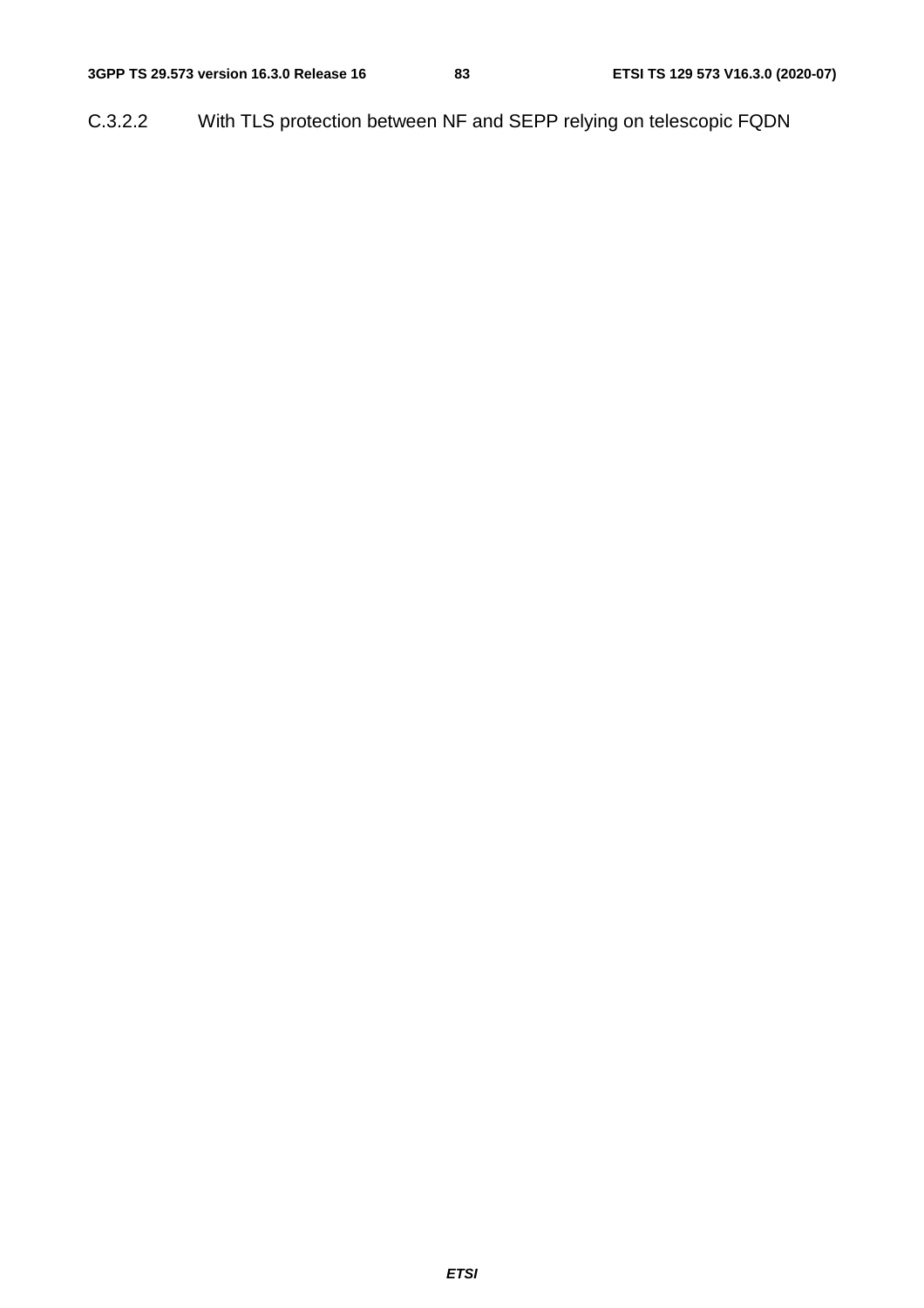**3GPP TS 29.573 version 16.3.0 Release 16 84 ETSI TS 129 573 V16.3.0 (2020-07)**

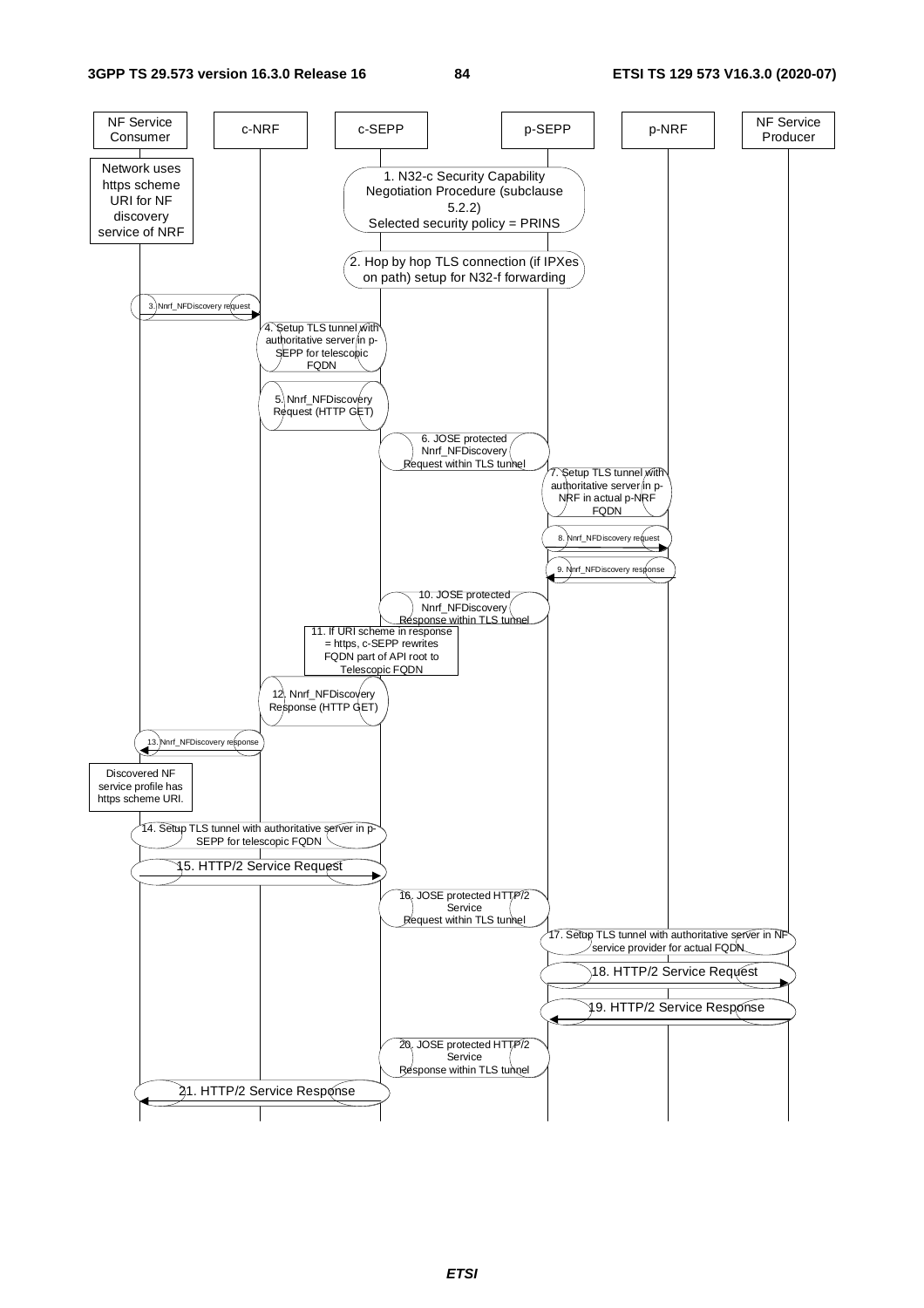#### **Figure C.3.2.2-1 End to end call flow when https scheme URI is used, telescopic FQDNs are used between NF and SEPP and "PRINS" security is used between SEPPs**

- 1. The SEPP on the NF service consumer side (c-SEPP) and the SEPP on the NF service producer side (p-SEPP) negotiate the security capabilities using the procedure specified in clause 5.2.2. The SEPPs mutually negotiate to use "PRINS" as the security policy.
- 2. A TLS connection is setup between the c-SEPP and the p-SEPP for N32-f forwarding. If IPX-es are deployed between the c-SEPP and p-SEPP, the TLS connection is hop by hop.
- 3. Before the NF service consumer starts using the API of the NF service producer it needs to discover the NF service profile of the producer by querying the NRF. The NF service consumer uses "https" scheme URI to access the Nnrf\_NFDiscovery service. This implies that the NF service consumer sets up a TLS connection to the c-NRF and then sends the HTTP request over the TLS connection to the c-NRF.
- 4. The NRF on the NF service consumer side (c-NRF) needs to further initiate a discovery request to the NRF on the NF service producer side (p-NRF). The c-NRF uses "https" scheme URI to access the NF discovery service of the p-NRF. Since "https" requires setup of TLS connection with the p-NRF and it requires that c-NRF has to verify that the certificate presented by the endpoint of the TLS connection belngs to the authoritative server of the p-NRF, a telescopic FQDN with wildcarded certificate scheme mechanism is specified in 3GPP TS 33.501 [6]. The c-NRF is configured with the telescopic FQDN of the p-NRF with the telescopic FQDN having the FQDN of the c-SEPP as the trailing part. The c-NRF sets up a TLS connection with the authoritative server for the telescopic FQDN (i.e. the c-SEPP).
- 5. The c-NRF forwards the NF discovery request in this TLS connection.
- 6. The c-SEPP extracts the NF discovery request from the TLS connection, replaces the label part of the telescopic FQDN in the request URI with a corresponding label of the p-SEPP (if the label part of the telescopic FQDN contains a label of c-SEPP's local significance) and sends the request towards p-SEPP in the TLS tunnel setup in step 2 and using the JOSE protected message forwarding procedure and API specified in clauses 5.3 and 6.2 respectively. The c-SEPP and the p-SEPP act as a man in the middle proxy in this case.
- 7. The p-SEPP extracts the HTTP message received on the TLS connection, replaces the label part of the the telescopic FQDN in the request URI to the URI of the p-NRF's NF discovery service and then seeing that the URI scheme of the NF discovery service of the p-NRF is "https", the p-SEPP sets up a TLS connection with the p-NRF.
- 8. The p-SEPP forwards the NF discovery request to the p-NRF.
- 9. The p-NRF sends the NF discovery response within the TLS connection. The NF service profile contains service URI with "https" scheme. The FQDN of the NF service is an inter PLMN FODN.
- 10. The p-SEPP forwards the NF discovery response within TLS tunnel setup in step 2 using the JOSE protected message forwarding procedure and API specified in clauses 5.3 and 6.2 respectively, to the c-SEPP. The p-SEPP may replace the inter PLMN FQDN of the NF service producer's API endpoint with a label representing that FQDN. The p-SEPP re-maps the label with the NF service producer's API endpoint in step 17.
- 11. The c-SEPP upon receiving the HTTP response message for NF discovery response, within the TLS tunnel in step 2, replaces the trailing part of the inter PLMN FQDN of the NF service producer's API endpoint in the NF service profile with the FQDN of the c-SEPP, to form a telescopic FQDN as specified in clause 28.5.2 of 3GPP TS 23.003 [19]. The c-SEPP may replace the label part of the telescopic FQDN with a label of it's own significance. The p-SEPP re-maps the label in step 16.
- 12. The c-SEPP then forwards the NF discovery response to c-NRF, with the NF service profile containing the telescopic FQDN.
- 13. The c-NRF sends the NF discovery response to NF service consumer.
- 14. The NF service profile received at the NF service consumer contains service URI with "https" scheme. The NF service consumer sets up a TLS connection with the authoritative server for the telescopic FQDN (i.e. the c-SEPP).
- 15. The NF service consumer sends the HTTP service request within the TLS connection to the c-SEPP.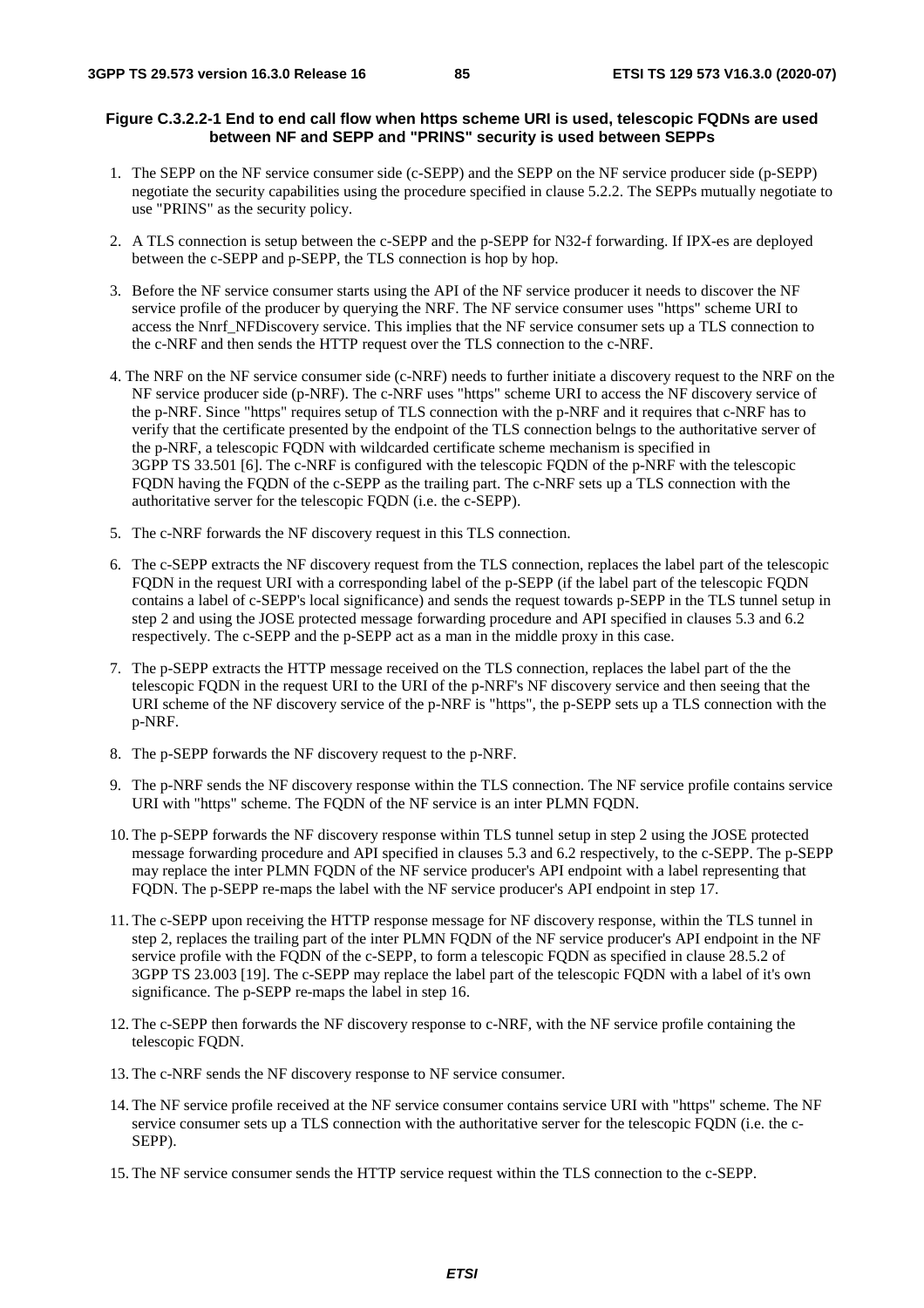- 16. The c-SEPP extracts the HTTP request from the TLS connection, replaces the label part of the telescopic FQDN in the request URI with a corresponding label of the p-SEPP and sends the request towards p-SEPP in the TLS tunnel setup in step 2 using the JOSE protected message forwarding procedure and API specified in clauses 5.3 and 6.2 respectively. The c-SEPP and the p-SEPP act as a man in the middle proxy in this case.
- 17. The p-SEPP extracts the HTTP message received on the TLS connection, replaces the label part of the telescopic FODN in the request URI to the URI of the NF service producer and then seeing that the URI scheme of the NF service producer is "https", the p-SEPP sets up a TLS connection with the NF service producer. The p-SEPP also replaces callback URI and link relations within the extracted HTTP message with a telescopic FQDN containing the FQDN of the p-SEPP as the trailing part, as specified in clause 6.1.4.3 of 3GPP TS 29.500 [4].
- 18. The p-SEPP forwards the HTTP request to the NF service producer.
- 19. The NF service producer sends the HTTP response within the TLS connection.
- 20. The p-SEPP forwards the HTTP response within TLS tunnel setup in step 2 to the c-SEPP using the JOSE protected message forwarding procedure and API specified in clauses 5.3 and 6.2 respectively.
- 21. The c-SEPP upon receiving the HTTP response message within the TLS tunnel setup in step 2, forwards the response to the NF service consumer. The c-SEPP replaces callback URI and link relations within the extracted HTTP response message with a telescopic FQDN containing the FQDN of the c-SEPP as the trailing part, as specified in clause 6.1.4.3 of 3GPP TS 29.500 [4].

### C.3.2.3 With TLS protection between NF and SEPP relying on 3gpp-Sbi-TargetapiRoot header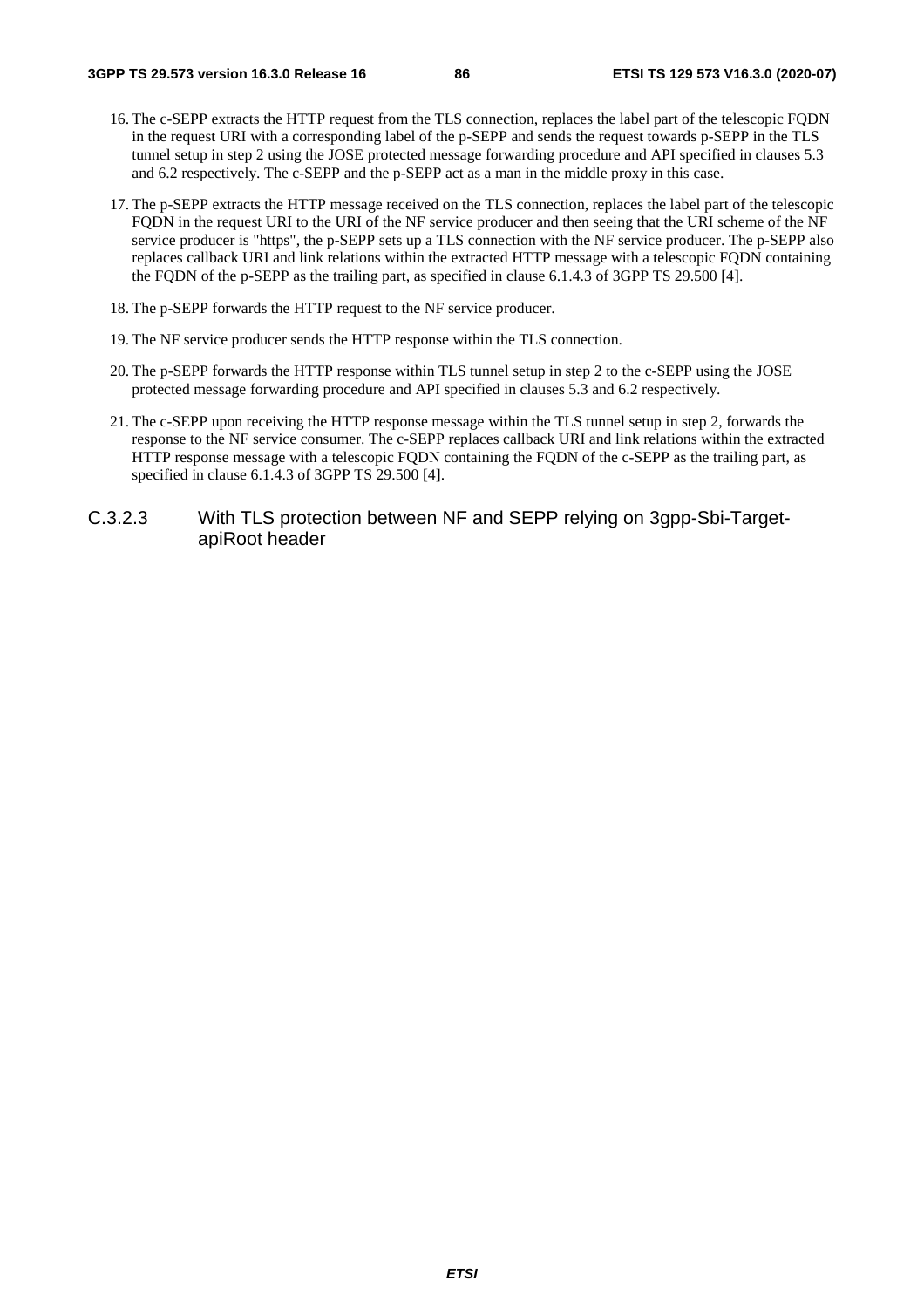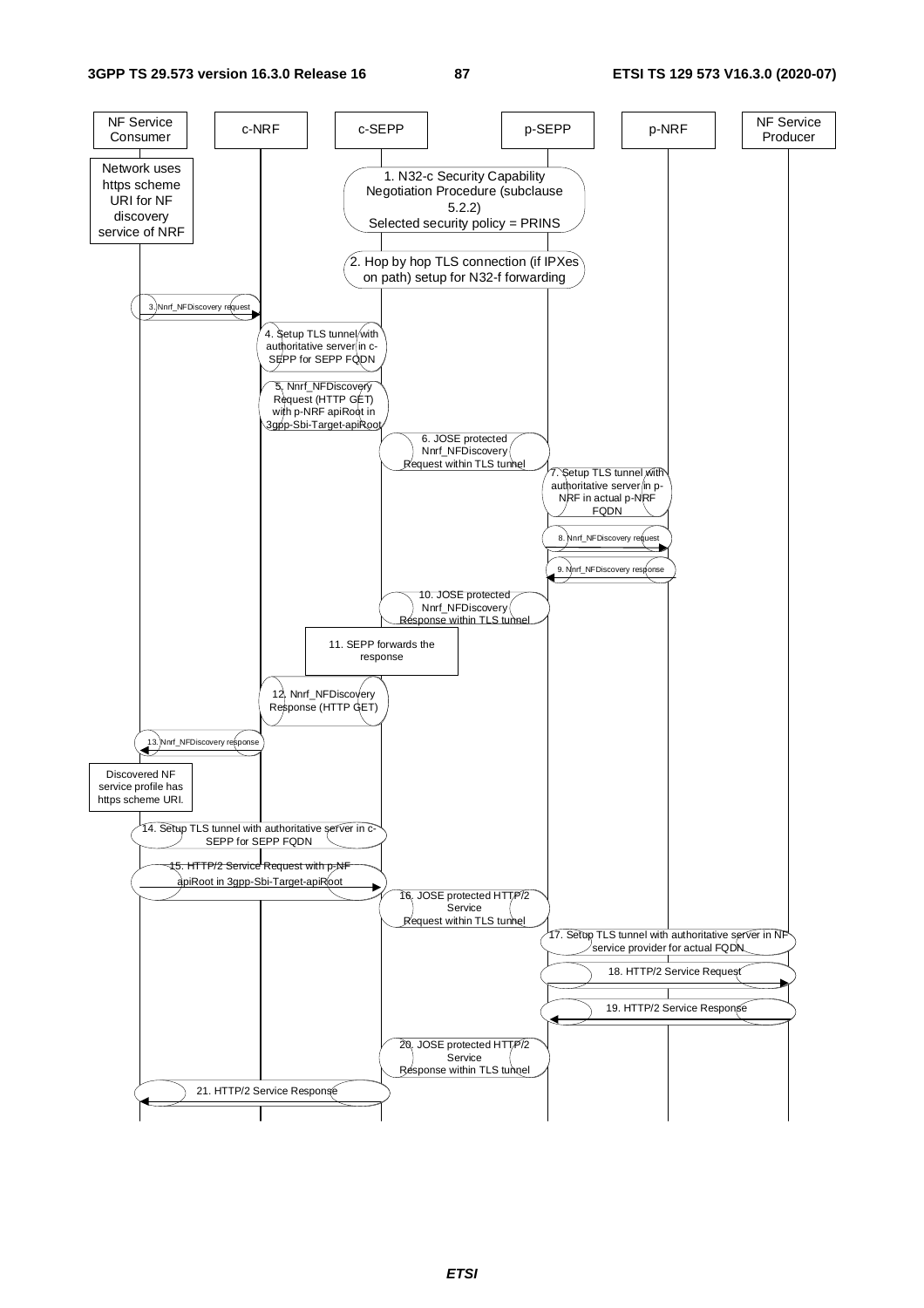#### **Figure C.3.2.3-1 End to end call flow when https scheme URI is used, 3gpp-Sbi-Target-apiRoot header is used between NF and SEPP and "PRINS" security is used between SEPPs**

- 1. Same as step 1 of Figure C.3.2.2-1.
- 2. Same as step 2 of Figure C.3.2.2-1.
- 3. Same as step 3 of Figure C.3.2.2-1.
- 4. The NRF on the NF service consumer side (c-NRF) needs to further initiate a discovery request to the NRF on the NF service producer side (p-NRF). The c-NRF uses "https" scheme URI to access the NF discovery service of the p-NRF. The c-NRF uses "https" scheme URI to access the NF discovery service of the p-NRF. The c-NRF setups a TLS connection with the authoritative server for the SEPP FODN (in the apiRoot of the Request URI) and verifies that the certificate presented by the endpoint of the TLS connection belongs to the authoritative server of the c-SEPP. The c-NRF is configured with the c-SEPP FQDN.
- 5. The c-NRF forwards the NF discovery request in this TLS connection, including an 3gpp-Sbi-Target-apiRoot header set to the apiRoot of the p-NRF.
- 6. The c-SEPP extracts the NF discovery request from the TLS connection, replaces the apiRoot of the SEPP FQDN in the request URI with the apiRoot of the p-NRF received in the 3gpp-Sbi-Target-apiRoot header and sends the request towards p-SEPP in the TLS tunnel setup in step 2 and using the JOSE protected message forwarding procedure and API specified in clauses 5.3 and 6.2 respectively. The c-SEPP and the p-SEPP act as a man in the middle proxy in this case.
- 7. The p-SEPP extracts the HTTP message received on the TLS connection, and then seeing that the URI scheme of the NF discovery service of the p-NRF is "https", the p-SEPP sets up a TLS connection with the p-NRF.
- 8. Same as step 8 of Figure C.3.2.2-1.
- 9. Same as step 9 of Figure C.3.2.2-1.
- 10. Same as step 10 of Figure C.3.2.2-1.
- 11, 12. The c-SEPP forwards the NF discovery response to c-NRF.
- 13. Same as step 13 of Figure C.3.2.2-1.
- 14. The NF service profile received at the NF service consumer contains service URI with "https" scheme. Since the URI of the p-NF contains an authority of a remote PLMN, the NF service consumer sets up a TLS connection with the authoritative server for the SEPP FQDN (i.e. c-SEPP). The c-NF is configured with the c-SEPP FQDN.
- 15. The NF service consumer sends the HTTP service request within the TLS connection to the c-SEPP, including a 3pp-Sbi-Target-apiRoot header set to the apiRoot of the p-NF.
- 16. The c-SEPP extracts the HTTP request from the TLS connection, replaces the apiRoot of the SEPP FQDN in the request URI with the apiRoot of the p-NF received in the 3gpp-Sbi-Target-apiRoot header and sends the request towards p-SEPP in the TLS tunnel setup in step 2 using the JOSE protected message forwarding procedure and API specified in clauses 5.3 and 6.2 respectively. The c-SEPP and the p-SEPP act as a man in the middle proxy in this case.
- 17. The p-SEPP extracts the HTTP message received on the TLS connection, and then seeing that the URI scheme of the NF service producer is "https", the p-SEPP sets up a TLS connection with the NF service producer.
- 18. Same as step 18 of Figure C.3.2.2-1.
- 19. Same as step 19 of Figure C.3.2.2-1.
- 20. Same as step 20 of Figure C.3.2.2-1.
- 21. The c-SEPP upon receiving the HTTP response message within the TLS tunnel setup in step 2, forwards the response to the NF service consumer.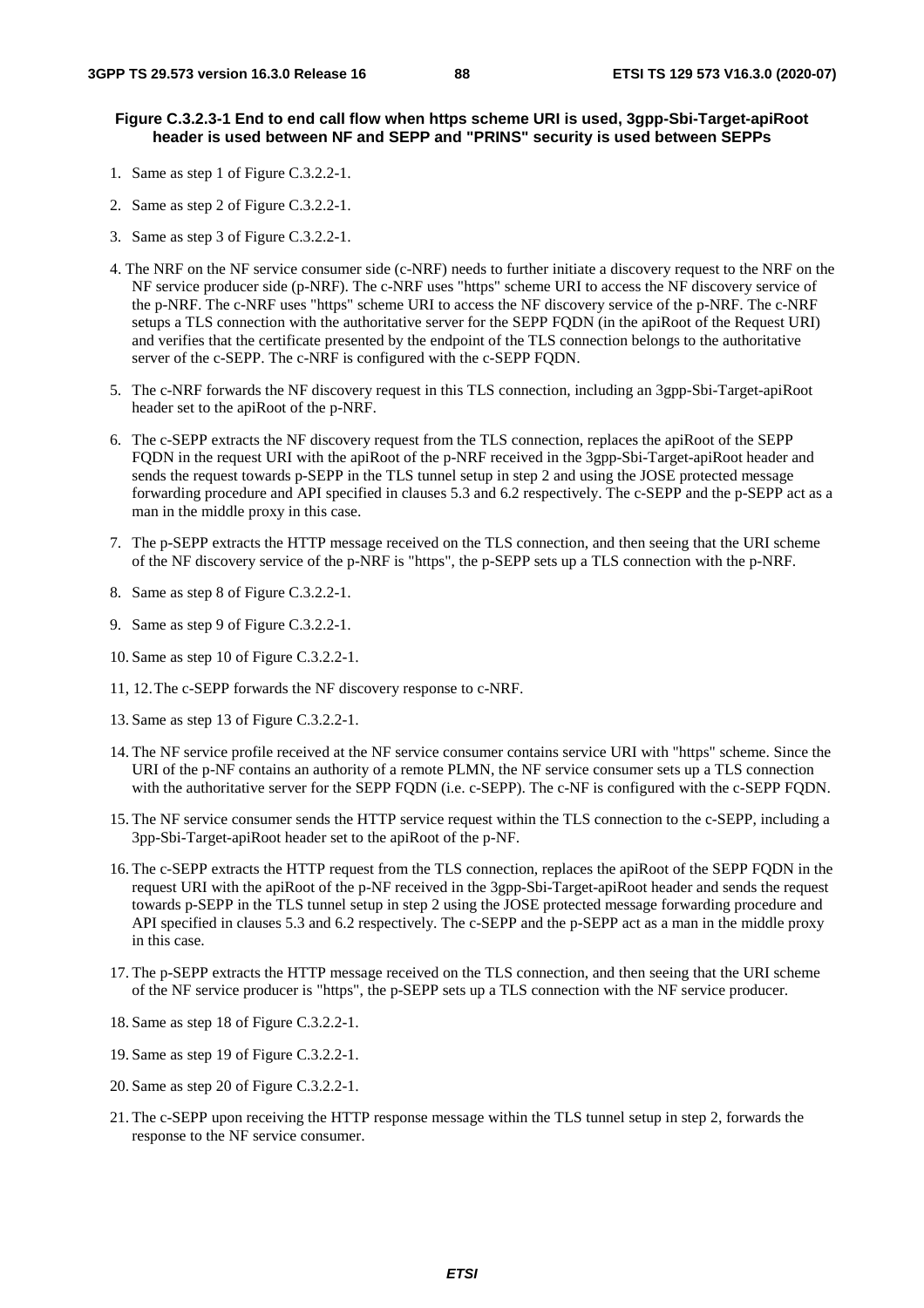*ETSI*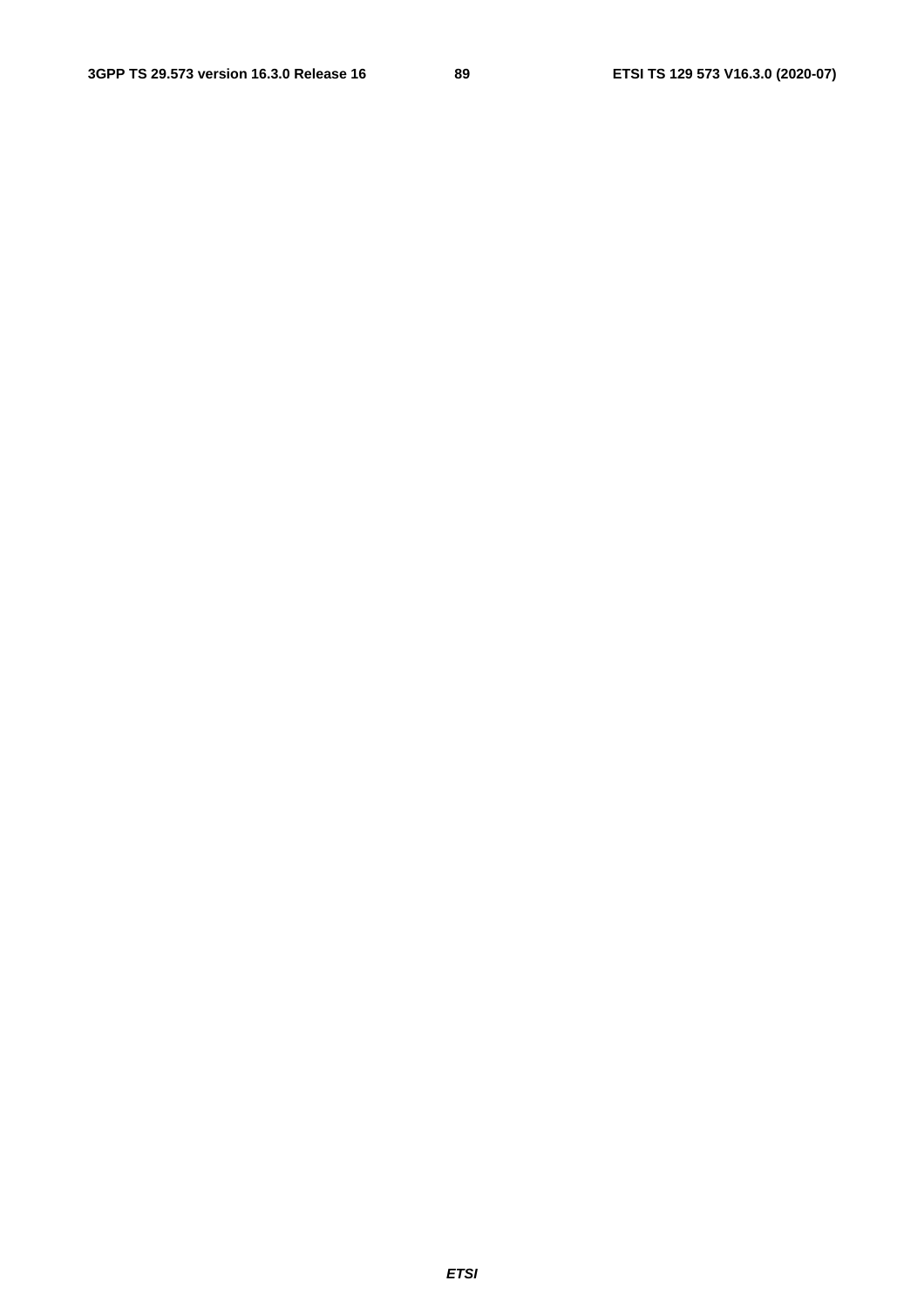# Annex D (informative): Withdrawn API versions

# D.1 General

This Annex lists withdrawn API versions of the APIs defined in the present specification. 3GPP TS 29.501 [5] clause 4.3.1.6 describes the withdrawal of API versions.

# D.2 N32 Handshake API

The API versions listed in table D.2-1 are withdrawn for the N32 Handshake API.

### **Table D.2-1: Withdrawn API versions of the N32 Handshake API service**

| <b>API version number</b> | <b>Reason for withdrawal</b>                                                             |
|---------------------------|------------------------------------------------------------------------------------------|
| 1.0.0                     | A backward incompatible change has been introduced in v1.0.1 to align with related stage |
|                           | 2 specifications. Indeed, the term "ALS" has been replaced by "PRINS" during the         |
|                           | handshake procedure. As a consequence, the v1.0.0 must not be used in the field in order |
|                           | to avoid interoperability problem between roaming partners.                              |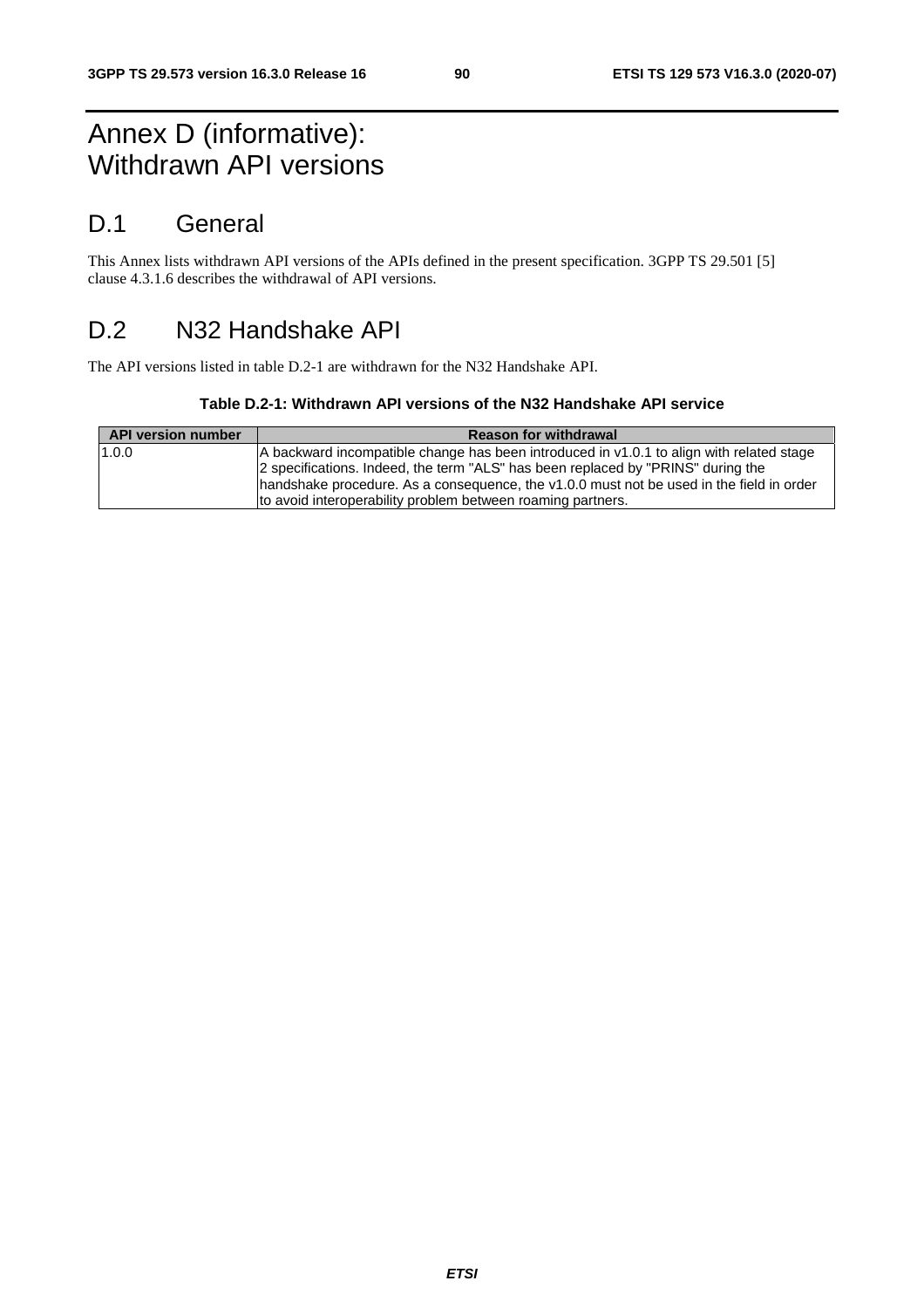# Annex E (informative): Change history

| Subject/Comment<br><b>CR</b><br><b>New</b><br>Date<br><b>Meeting</b><br><b>TDoc</b><br><b>Rev</b><br> Cat<br>version<br>TS Skeleton, Scope, General Description and N32 Procedures.<br>CT4#85bi<br>2018-07<br>C4-185523<br>0.1.0<br>Implementation of C4-185531, C4-185353, C4-185352, C4-185469<br>s<br>Implementations of PCRs agreed in CT4#86 - C4-186157, C4-<br>2018-08<br>CT4#86<br>C4-186630<br>0.2.0<br>186421, C4-186422, C4-186423, C4-186425 and C4-186599<br>CT#81<br>CP-182082<br>Presented for information and approval<br>2018-09<br>1.0.0<br>CT#81<br>CP-182233<br>15.0.0<br>2018-09<br>Approved in CT#81<br>Resolve the editor's note on HTTP/2 connection management<br>2018-12<br>CT#82<br>CP-183026<br>F<br>15.1.0<br>0001<br>1<br>CT#82<br>CP-183026<br>F<br>2018-12<br>0002<br>$\mathbf{1}$<br>Clarification to N32-f Forwarding Procedure<br>15.1.0<br>$\overline{2}$<br>2018-12<br>CT#82<br>CP-183026<br>F<br>N32-f Error Reporting<br>0003<br>15.1.0<br>$\overline{2}$<br>F<br>CT#82<br>CP-183026<br>0004<br>Resolve editor's notes on identification of notifications<br>15.1.0<br>2018-12<br>$\overline{c}$<br>CT#82<br>CP-183026<br>F<br>2018-12<br>0005<br>Resolve Editor's Notes on RequestId and NextHopId<br>15.1.0<br>$\overline{2}$<br>CT#82<br>CP-183026<br>F<br>2018-12<br>0006<br>General Cleanup<br>15.1.0<br>F<br>CT#82<br>CP-183026<br>0007<br>$\mathbf{1}$<br>OpenAPI for N32 Handshake API<br>15.1.0<br>2018-12<br>$\overline{2}$<br>F<br>CP-183196<br>2018-12<br>CT#82<br>0008<br>OpenAPI for JOSE Protected Message Forwarding API on N32-f<br>15.1.0<br>Cardinality<br>CT#82<br>CP-183026<br>0009<br>1<br>F<br>15.1.0<br>2018-12<br>F<br><b>Error Handling Clauses</b><br>2018-12<br>CT#82<br>CP-183026<br>0010<br>15.1.0<br><b>CT#84</b><br>CP-191043<br>4<br>F<br>PLMN ID verification at receiving SEPP<br>15.2.0<br>2019-06<br>0011<br>CP-191043<br>F<br>Informative Annex on End to End Call Flow via SEPP<br>CT#84<br>0012<br>$\mathbf{1}$<br>15.2.0<br>2019-06<br>$\overline{2}$<br>CP-191043<br>F<br>Storage of OpenAPI specification files<br>2019-06<br>CT#84<br>0013<br>15.2.0<br>CT#84<br>F<br>15.2.0<br>2019-06<br>CP-191043<br>0014<br>New name for Application Layer Security protocol<br>F<br>CT#84<br>CP-191043<br>15.2.0<br>2019-06<br>0015<br>Copyright Note in YAML file<br>1<br>F<br>CT#84<br>CP-191043<br>0016<br>2019-06<br>3GPP TS 29.573 API version update<br>15.2.0<br>2019-09<br>CT#85<br>CP-192114<br>0017<br>F<br>ALS renaming to PRINS<br>15.3.0<br>F<br>Add an Annex to Withdrawn N32 Handshake API v1.0.0<br>2019-09<br>CT#85<br>CP-192114<br>0019<br>15.3.0<br>$\mathbf{1}$<br>CT#85<br>CP-192123<br>$\mathbf{1}$<br>B<br><b>Telescopic FQDN Mapping Service</b><br>2019-09<br>0018<br>16.0.0<br>$\overline{2}$<br>Exchange IPX security information lists<br>2019-09<br>CT#85<br>CP-192080<br>0020<br>B<br>16.0.0<br>F<br>CT#85<br>CP-192123<br>0021<br>SecurityNegotiateReqData in the Security Capability Negotiation<br>2019-09<br>16.0.0<br>F<br>2019-09<br>CT#85<br>CP-192120<br>3GPP TS 29.573 API Version Update<br>0023<br>16.0.0<br>2019-10<br>Corrupted references fixed<br>16.0.1<br>2019-12<br><b>CT#86</b><br>CP-193063<br>0024<br>F<br>Certificate and Public key Encoding<br>16.1.0<br><b>CT#86</b><br>CP-193044<br>F<br>3GPP TS 29.573 API version update<br>2019-12<br>0026<br>16.1.0<br>2020-03<br>CT#87<br>CP-200039<br>0027<br>F<br>Add Corresponding API descriptions in clause 5.1<br>16.2.0<br>$\overline{2}$<br>$\overline{3}$<br>F<br>2020-03<br>$\overline{CT#87}$<br>CP-200016<br>0028<br>Inter-PLMN communication using 3gpp-Sbi-Target-apiRoot<br>16.2.0<br>$\overline{2}$<br>2020-03<br><b>CT#87</b><br>CP-200047<br>F<br>Corrections to N32 procedures for PRINS (PRotocol for N32<br>16.2.0<br>0030<br>INterconnect Security)<br>CT#87<br>$\overline{\mathbf{c}}$<br>D<br>Editorial corrections<br>$2020 - 03$<br>CP-200039<br>0031<br>16.2.0<br>2020-03<br>CT#87<br>CP-200039<br>0032<br>1<br>F<br>Correction - formatting consistency<br>16.2.0<br>3<br>CT#87<br>CP-200140<br>0033<br>B<br>29573 CR optionality of ProblemDetails<br>16.2.0<br>2020-03<br>F<br>3GPP TS 29.573 Rel16 API External doc update<br>2020-03<br>CT#87<br>CP-200052<br>0035<br>16.2.0<br>CT#88<br>CP-201061<br>0036<br>F<br>Storage of YAML files in ETSI Forge<br>2020-07<br>16.3.0<br>F<br>CP-201061<br>0037<br>Data type column in Resource URI variables Table<br>16.3.0<br>2020-07<br>CT#88<br>1<br>F<br>CT#88<br>$\mathbf{1}$<br>16.3.0<br>2020-07<br>CP-201061<br>0038<br>Add custom operation Name<br>$\overline{1}$<br>E | <b>Change history</b> |       |           |      |  |  |                                                   |        |
|-------------------------------------------------------------------------------------------------------------------------------------------------------------------------------------------------------------------------------------------------------------------------------------------------------------------------------------------------------------------------------------------------------------------------------------------------------------------------------------------------------------------------------------------------------------------------------------------------------------------------------------------------------------------------------------------------------------------------------------------------------------------------------------------------------------------------------------------------------------------------------------------------------------------------------------------------------------------------------------------------------------------------------------------------------------------------------------------------------------------------------------------------------------------------------------------------------------------------------------------------------------------------------------------------------------------------------------------------------------------------------------------------------------------------------------------------------------------------------------------------------------------------------------------------------------------------------------------------------------------------------------------------------------------------------------------------------------------------------------------------------------------------------------------------------------------------------------------------------------------------------------------------------------------------------------------------------------------------------------------------------------------------------------------------------------------------------------------------------------------------------------------------------------------------------------------------------------------------------------------------------------------------------------------------------------------------------------------------------------------------------------------------------------------------------------------------------------------------------------------------------------------------------------------------------------------------------------------------------------------------------------------------------------------------------------------------------------------------------------------------------------------------------------------------------------------------------------------------------------------------------------------------------------------------------------------------------------------------------------------------------------------------------------------------------------------------------------------------------------------------------------------------------------------------------------------------------------------------------------------------------------------------------------------------------------------------------------------------------------------------------------------------------------------------------------------------------------------------------------------------------------------------------------------------------------------------------------------------------------------------------------------------------------------------------------------------------------------------------------------------------------------------------------------------------------------------------------------------------------------------------------------------------------------------------------------------------------------------------------------------------------------------------------------------------------------------------------------------------------------------------------------------------------------------------------------------------------------------------------------------------------------------------------------------------------------------------------------------------------------------------------------------------------------------------------------------------------------------------------------------------------------------------------------------------------------------------------------------------------------------------|-----------------------|-------|-----------|------|--|--|---------------------------------------------------|--------|
|                                                                                                                                                                                                                                                                                                                                                                                                                                                                                                                                                                                                                                                                                                                                                                                                                                                                                                                                                                                                                                                                                                                                                                                                                                                                                                                                                                                                                                                                                                                                                                                                                                                                                                                                                                                                                                                                                                                                                                                                                                                                                                                                                                                                                                                                                                                                                                                                                                                                                                                                                                                                                                                                                                                                                                                                                                                                                                                                                                                                                                                                                                                                                                                                                                                                                                                                                                                                                                                                                                                                                                                                                                                                                                                                                                                                                                                                                                                                                                                                                                                                                                                                                                                                                                                                                                                                                                                                                                                                                                                                                                                                                               |                       |       |           |      |  |  |                                                   |        |
|                                                                                                                                                                                                                                                                                                                                                                                                                                                                                                                                                                                                                                                                                                                                                                                                                                                                                                                                                                                                                                                                                                                                                                                                                                                                                                                                                                                                                                                                                                                                                                                                                                                                                                                                                                                                                                                                                                                                                                                                                                                                                                                                                                                                                                                                                                                                                                                                                                                                                                                                                                                                                                                                                                                                                                                                                                                                                                                                                                                                                                                                                                                                                                                                                                                                                                                                                                                                                                                                                                                                                                                                                                                                                                                                                                                                                                                                                                                                                                                                                                                                                                                                                                                                                                                                                                                                                                                                                                                                                                                                                                                                                               |                       |       |           |      |  |  |                                                   |        |
|                                                                                                                                                                                                                                                                                                                                                                                                                                                                                                                                                                                                                                                                                                                                                                                                                                                                                                                                                                                                                                                                                                                                                                                                                                                                                                                                                                                                                                                                                                                                                                                                                                                                                                                                                                                                                                                                                                                                                                                                                                                                                                                                                                                                                                                                                                                                                                                                                                                                                                                                                                                                                                                                                                                                                                                                                                                                                                                                                                                                                                                                                                                                                                                                                                                                                                                                                                                                                                                                                                                                                                                                                                                                                                                                                                                                                                                                                                                                                                                                                                                                                                                                                                                                                                                                                                                                                                                                                                                                                                                                                                                                                               |                       |       |           |      |  |  |                                                   |        |
|                                                                                                                                                                                                                                                                                                                                                                                                                                                                                                                                                                                                                                                                                                                                                                                                                                                                                                                                                                                                                                                                                                                                                                                                                                                                                                                                                                                                                                                                                                                                                                                                                                                                                                                                                                                                                                                                                                                                                                                                                                                                                                                                                                                                                                                                                                                                                                                                                                                                                                                                                                                                                                                                                                                                                                                                                                                                                                                                                                                                                                                                                                                                                                                                                                                                                                                                                                                                                                                                                                                                                                                                                                                                                                                                                                                                                                                                                                                                                                                                                                                                                                                                                                                                                                                                                                                                                                                                                                                                                                                                                                                                                               |                       |       |           |      |  |  |                                                   |        |
|                                                                                                                                                                                                                                                                                                                                                                                                                                                                                                                                                                                                                                                                                                                                                                                                                                                                                                                                                                                                                                                                                                                                                                                                                                                                                                                                                                                                                                                                                                                                                                                                                                                                                                                                                                                                                                                                                                                                                                                                                                                                                                                                                                                                                                                                                                                                                                                                                                                                                                                                                                                                                                                                                                                                                                                                                                                                                                                                                                                                                                                                                                                                                                                                                                                                                                                                                                                                                                                                                                                                                                                                                                                                                                                                                                                                                                                                                                                                                                                                                                                                                                                                                                                                                                                                                                                                                                                                                                                                                                                                                                                                                               |                       |       |           |      |  |  |                                                   |        |
|                                                                                                                                                                                                                                                                                                                                                                                                                                                                                                                                                                                                                                                                                                                                                                                                                                                                                                                                                                                                                                                                                                                                                                                                                                                                                                                                                                                                                                                                                                                                                                                                                                                                                                                                                                                                                                                                                                                                                                                                                                                                                                                                                                                                                                                                                                                                                                                                                                                                                                                                                                                                                                                                                                                                                                                                                                                                                                                                                                                                                                                                                                                                                                                                                                                                                                                                                                                                                                                                                                                                                                                                                                                                                                                                                                                                                                                                                                                                                                                                                                                                                                                                                                                                                                                                                                                                                                                                                                                                                                                                                                                                                               |                       |       |           |      |  |  |                                                   |        |
|                                                                                                                                                                                                                                                                                                                                                                                                                                                                                                                                                                                                                                                                                                                                                                                                                                                                                                                                                                                                                                                                                                                                                                                                                                                                                                                                                                                                                                                                                                                                                                                                                                                                                                                                                                                                                                                                                                                                                                                                                                                                                                                                                                                                                                                                                                                                                                                                                                                                                                                                                                                                                                                                                                                                                                                                                                                                                                                                                                                                                                                                                                                                                                                                                                                                                                                                                                                                                                                                                                                                                                                                                                                                                                                                                                                                                                                                                                                                                                                                                                                                                                                                                                                                                                                                                                                                                                                                                                                                                                                                                                                                                               |                       |       |           |      |  |  |                                                   |        |
|                                                                                                                                                                                                                                                                                                                                                                                                                                                                                                                                                                                                                                                                                                                                                                                                                                                                                                                                                                                                                                                                                                                                                                                                                                                                                                                                                                                                                                                                                                                                                                                                                                                                                                                                                                                                                                                                                                                                                                                                                                                                                                                                                                                                                                                                                                                                                                                                                                                                                                                                                                                                                                                                                                                                                                                                                                                                                                                                                                                                                                                                                                                                                                                                                                                                                                                                                                                                                                                                                                                                                                                                                                                                                                                                                                                                                                                                                                                                                                                                                                                                                                                                                                                                                                                                                                                                                                                                                                                                                                                                                                                                                               |                       |       |           |      |  |  |                                                   |        |
|                                                                                                                                                                                                                                                                                                                                                                                                                                                                                                                                                                                                                                                                                                                                                                                                                                                                                                                                                                                                                                                                                                                                                                                                                                                                                                                                                                                                                                                                                                                                                                                                                                                                                                                                                                                                                                                                                                                                                                                                                                                                                                                                                                                                                                                                                                                                                                                                                                                                                                                                                                                                                                                                                                                                                                                                                                                                                                                                                                                                                                                                                                                                                                                                                                                                                                                                                                                                                                                                                                                                                                                                                                                                                                                                                                                                                                                                                                                                                                                                                                                                                                                                                                                                                                                                                                                                                                                                                                                                                                                                                                                                                               |                       |       |           |      |  |  |                                                   |        |
|                                                                                                                                                                                                                                                                                                                                                                                                                                                                                                                                                                                                                                                                                                                                                                                                                                                                                                                                                                                                                                                                                                                                                                                                                                                                                                                                                                                                                                                                                                                                                                                                                                                                                                                                                                                                                                                                                                                                                                                                                                                                                                                                                                                                                                                                                                                                                                                                                                                                                                                                                                                                                                                                                                                                                                                                                                                                                                                                                                                                                                                                                                                                                                                                                                                                                                                                                                                                                                                                                                                                                                                                                                                                                                                                                                                                                                                                                                                                                                                                                                                                                                                                                                                                                                                                                                                                                                                                                                                                                                                                                                                                                               |                       |       |           |      |  |  |                                                   |        |
|                                                                                                                                                                                                                                                                                                                                                                                                                                                                                                                                                                                                                                                                                                                                                                                                                                                                                                                                                                                                                                                                                                                                                                                                                                                                                                                                                                                                                                                                                                                                                                                                                                                                                                                                                                                                                                                                                                                                                                                                                                                                                                                                                                                                                                                                                                                                                                                                                                                                                                                                                                                                                                                                                                                                                                                                                                                                                                                                                                                                                                                                                                                                                                                                                                                                                                                                                                                                                                                                                                                                                                                                                                                                                                                                                                                                                                                                                                                                                                                                                                                                                                                                                                                                                                                                                                                                                                                                                                                                                                                                                                                                                               |                       |       |           |      |  |  |                                                   |        |
|                                                                                                                                                                                                                                                                                                                                                                                                                                                                                                                                                                                                                                                                                                                                                                                                                                                                                                                                                                                                                                                                                                                                                                                                                                                                                                                                                                                                                                                                                                                                                                                                                                                                                                                                                                                                                                                                                                                                                                                                                                                                                                                                                                                                                                                                                                                                                                                                                                                                                                                                                                                                                                                                                                                                                                                                                                                                                                                                                                                                                                                                                                                                                                                                                                                                                                                                                                                                                                                                                                                                                                                                                                                                                                                                                                                                                                                                                                                                                                                                                                                                                                                                                                                                                                                                                                                                                                                                                                                                                                                                                                                                                               |                       |       |           |      |  |  |                                                   |        |
|                                                                                                                                                                                                                                                                                                                                                                                                                                                                                                                                                                                                                                                                                                                                                                                                                                                                                                                                                                                                                                                                                                                                                                                                                                                                                                                                                                                                                                                                                                                                                                                                                                                                                                                                                                                                                                                                                                                                                                                                                                                                                                                                                                                                                                                                                                                                                                                                                                                                                                                                                                                                                                                                                                                                                                                                                                                                                                                                                                                                                                                                                                                                                                                                                                                                                                                                                                                                                                                                                                                                                                                                                                                                                                                                                                                                                                                                                                                                                                                                                                                                                                                                                                                                                                                                                                                                                                                                                                                                                                                                                                                                                               |                       |       |           |      |  |  |                                                   |        |
|                                                                                                                                                                                                                                                                                                                                                                                                                                                                                                                                                                                                                                                                                                                                                                                                                                                                                                                                                                                                                                                                                                                                                                                                                                                                                                                                                                                                                                                                                                                                                                                                                                                                                                                                                                                                                                                                                                                                                                                                                                                                                                                                                                                                                                                                                                                                                                                                                                                                                                                                                                                                                                                                                                                                                                                                                                                                                                                                                                                                                                                                                                                                                                                                                                                                                                                                                                                                                                                                                                                                                                                                                                                                                                                                                                                                                                                                                                                                                                                                                                                                                                                                                                                                                                                                                                                                                                                                                                                                                                                                                                                                                               |                       |       |           |      |  |  |                                                   |        |
|                                                                                                                                                                                                                                                                                                                                                                                                                                                                                                                                                                                                                                                                                                                                                                                                                                                                                                                                                                                                                                                                                                                                                                                                                                                                                                                                                                                                                                                                                                                                                                                                                                                                                                                                                                                                                                                                                                                                                                                                                                                                                                                                                                                                                                                                                                                                                                                                                                                                                                                                                                                                                                                                                                                                                                                                                                                                                                                                                                                                                                                                                                                                                                                                                                                                                                                                                                                                                                                                                                                                                                                                                                                                                                                                                                                                                                                                                                                                                                                                                                                                                                                                                                                                                                                                                                                                                                                                                                                                                                                                                                                                                               |                       |       |           |      |  |  |                                                   |        |
|                                                                                                                                                                                                                                                                                                                                                                                                                                                                                                                                                                                                                                                                                                                                                                                                                                                                                                                                                                                                                                                                                                                                                                                                                                                                                                                                                                                                                                                                                                                                                                                                                                                                                                                                                                                                                                                                                                                                                                                                                                                                                                                                                                                                                                                                                                                                                                                                                                                                                                                                                                                                                                                                                                                                                                                                                                                                                                                                                                                                                                                                                                                                                                                                                                                                                                                                                                                                                                                                                                                                                                                                                                                                                                                                                                                                                                                                                                                                                                                                                                                                                                                                                                                                                                                                                                                                                                                                                                                                                                                                                                                                                               |                       |       |           |      |  |  |                                                   |        |
|                                                                                                                                                                                                                                                                                                                                                                                                                                                                                                                                                                                                                                                                                                                                                                                                                                                                                                                                                                                                                                                                                                                                                                                                                                                                                                                                                                                                                                                                                                                                                                                                                                                                                                                                                                                                                                                                                                                                                                                                                                                                                                                                                                                                                                                                                                                                                                                                                                                                                                                                                                                                                                                                                                                                                                                                                                                                                                                                                                                                                                                                                                                                                                                                                                                                                                                                                                                                                                                                                                                                                                                                                                                                                                                                                                                                                                                                                                                                                                                                                                                                                                                                                                                                                                                                                                                                                                                                                                                                                                                                                                                                                               |                       |       |           |      |  |  |                                                   |        |
|                                                                                                                                                                                                                                                                                                                                                                                                                                                                                                                                                                                                                                                                                                                                                                                                                                                                                                                                                                                                                                                                                                                                                                                                                                                                                                                                                                                                                                                                                                                                                                                                                                                                                                                                                                                                                                                                                                                                                                                                                                                                                                                                                                                                                                                                                                                                                                                                                                                                                                                                                                                                                                                                                                                                                                                                                                                                                                                                                                                                                                                                                                                                                                                                                                                                                                                                                                                                                                                                                                                                                                                                                                                                                                                                                                                                                                                                                                                                                                                                                                                                                                                                                                                                                                                                                                                                                                                                                                                                                                                                                                                                                               |                       |       |           |      |  |  |                                                   |        |
|                                                                                                                                                                                                                                                                                                                                                                                                                                                                                                                                                                                                                                                                                                                                                                                                                                                                                                                                                                                                                                                                                                                                                                                                                                                                                                                                                                                                                                                                                                                                                                                                                                                                                                                                                                                                                                                                                                                                                                                                                                                                                                                                                                                                                                                                                                                                                                                                                                                                                                                                                                                                                                                                                                                                                                                                                                                                                                                                                                                                                                                                                                                                                                                                                                                                                                                                                                                                                                                                                                                                                                                                                                                                                                                                                                                                                                                                                                                                                                                                                                                                                                                                                                                                                                                                                                                                                                                                                                                                                                                                                                                                                               |                       |       |           |      |  |  |                                                   |        |
|                                                                                                                                                                                                                                                                                                                                                                                                                                                                                                                                                                                                                                                                                                                                                                                                                                                                                                                                                                                                                                                                                                                                                                                                                                                                                                                                                                                                                                                                                                                                                                                                                                                                                                                                                                                                                                                                                                                                                                                                                                                                                                                                                                                                                                                                                                                                                                                                                                                                                                                                                                                                                                                                                                                                                                                                                                                                                                                                                                                                                                                                                                                                                                                                                                                                                                                                                                                                                                                                                                                                                                                                                                                                                                                                                                                                                                                                                                                                                                                                                                                                                                                                                                                                                                                                                                                                                                                                                                                                                                                                                                                                                               |                       |       |           |      |  |  |                                                   |        |
|                                                                                                                                                                                                                                                                                                                                                                                                                                                                                                                                                                                                                                                                                                                                                                                                                                                                                                                                                                                                                                                                                                                                                                                                                                                                                                                                                                                                                                                                                                                                                                                                                                                                                                                                                                                                                                                                                                                                                                                                                                                                                                                                                                                                                                                                                                                                                                                                                                                                                                                                                                                                                                                                                                                                                                                                                                                                                                                                                                                                                                                                                                                                                                                                                                                                                                                                                                                                                                                                                                                                                                                                                                                                                                                                                                                                                                                                                                                                                                                                                                                                                                                                                                                                                                                                                                                                                                                                                                                                                                                                                                                                                               |                       |       |           |      |  |  |                                                   |        |
|                                                                                                                                                                                                                                                                                                                                                                                                                                                                                                                                                                                                                                                                                                                                                                                                                                                                                                                                                                                                                                                                                                                                                                                                                                                                                                                                                                                                                                                                                                                                                                                                                                                                                                                                                                                                                                                                                                                                                                                                                                                                                                                                                                                                                                                                                                                                                                                                                                                                                                                                                                                                                                                                                                                                                                                                                                                                                                                                                                                                                                                                                                                                                                                                                                                                                                                                                                                                                                                                                                                                                                                                                                                                                                                                                                                                                                                                                                                                                                                                                                                                                                                                                                                                                                                                                                                                                                                                                                                                                                                                                                                                                               |                       |       |           |      |  |  |                                                   |        |
|                                                                                                                                                                                                                                                                                                                                                                                                                                                                                                                                                                                                                                                                                                                                                                                                                                                                                                                                                                                                                                                                                                                                                                                                                                                                                                                                                                                                                                                                                                                                                                                                                                                                                                                                                                                                                                                                                                                                                                                                                                                                                                                                                                                                                                                                                                                                                                                                                                                                                                                                                                                                                                                                                                                                                                                                                                                                                                                                                                                                                                                                                                                                                                                                                                                                                                                                                                                                                                                                                                                                                                                                                                                                                                                                                                                                                                                                                                                                                                                                                                                                                                                                                                                                                                                                                                                                                                                                                                                                                                                                                                                                                               |                       |       |           |      |  |  |                                                   |        |
|                                                                                                                                                                                                                                                                                                                                                                                                                                                                                                                                                                                                                                                                                                                                                                                                                                                                                                                                                                                                                                                                                                                                                                                                                                                                                                                                                                                                                                                                                                                                                                                                                                                                                                                                                                                                                                                                                                                                                                                                                                                                                                                                                                                                                                                                                                                                                                                                                                                                                                                                                                                                                                                                                                                                                                                                                                                                                                                                                                                                                                                                                                                                                                                                                                                                                                                                                                                                                                                                                                                                                                                                                                                                                                                                                                                                                                                                                                                                                                                                                                                                                                                                                                                                                                                                                                                                                                                                                                                                                                                                                                                                                               |                       |       |           |      |  |  |                                                   |        |
|                                                                                                                                                                                                                                                                                                                                                                                                                                                                                                                                                                                                                                                                                                                                                                                                                                                                                                                                                                                                                                                                                                                                                                                                                                                                                                                                                                                                                                                                                                                                                                                                                                                                                                                                                                                                                                                                                                                                                                                                                                                                                                                                                                                                                                                                                                                                                                                                                                                                                                                                                                                                                                                                                                                                                                                                                                                                                                                                                                                                                                                                                                                                                                                                                                                                                                                                                                                                                                                                                                                                                                                                                                                                                                                                                                                                                                                                                                                                                                                                                                                                                                                                                                                                                                                                                                                                                                                                                                                                                                                                                                                                                               |                       |       |           |      |  |  |                                                   |        |
|                                                                                                                                                                                                                                                                                                                                                                                                                                                                                                                                                                                                                                                                                                                                                                                                                                                                                                                                                                                                                                                                                                                                                                                                                                                                                                                                                                                                                                                                                                                                                                                                                                                                                                                                                                                                                                                                                                                                                                                                                                                                                                                                                                                                                                                                                                                                                                                                                                                                                                                                                                                                                                                                                                                                                                                                                                                                                                                                                                                                                                                                                                                                                                                                                                                                                                                                                                                                                                                                                                                                                                                                                                                                                                                                                                                                                                                                                                                                                                                                                                                                                                                                                                                                                                                                                                                                                                                                                                                                                                                                                                                                                               |                       |       |           |      |  |  |                                                   |        |
|                                                                                                                                                                                                                                                                                                                                                                                                                                                                                                                                                                                                                                                                                                                                                                                                                                                                                                                                                                                                                                                                                                                                                                                                                                                                                                                                                                                                                                                                                                                                                                                                                                                                                                                                                                                                                                                                                                                                                                                                                                                                                                                                                                                                                                                                                                                                                                                                                                                                                                                                                                                                                                                                                                                                                                                                                                                                                                                                                                                                                                                                                                                                                                                                                                                                                                                                                                                                                                                                                                                                                                                                                                                                                                                                                                                                                                                                                                                                                                                                                                                                                                                                                                                                                                                                                                                                                                                                                                                                                                                                                                                                                               |                       |       |           |      |  |  |                                                   |        |
|                                                                                                                                                                                                                                                                                                                                                                                                                                                                                                                                                                                                                                                                                                                                                                                                                                                                                                                                                                                                                                                                                                                                                                                                                                                                                                                                                                                                                                                                                                                                                                                                                                                                                                                                                                                                                                                                                                                                                                                                                                                                                                                                                                                                                                                                                                                                                                                                                                                                                                                                                                                                                                                                                                                                                                                                                                                                                                                                                                                                                                                                                                                                                                                                                                                                                                                                                                                                                                                                                                                                                                                                                                                                                                                                                                                                                                                                                                                                                                                                                                                                                                                                                                                                                                                                                                                                                                                                                                                                                                                                                                                                                               |                       |       |           |      |  |  |                                                   |        |
|                                                                                                                                                                                                                                                                                                                                                                                                                                                                                                                                                                                                                                                                                                                                                                                                                                                                                                                                                                                                                                                                                                                                                                                                                                                                                                                                                                                                                                                                                                                                                                                                                                                                                                                                                                                                                                                                                                                                                                                                                                                                                                                                                                                                                                                                                                                                                                                                                                                                                                                                                                                                                                                                                                                                                                                                                                                                                                                                                                                                                                                                                                                                                                                                                                                                                                                                                                                                                                                                                                                                                                                                                                                                                                                                                                                                                                                                                                                                                                                                                                                                                                                                                                                                                                                                                                                                                                                                                                                                                                                                                                                                                               |                       |       |           |      |  |  |                                                   |        |
|                                                                                                                                                                                                                                                                                                                                                                                                                                                                                                                                                                                                                                                                                                                                                                                                                                                                                                                                                                                                                                                                                                                                                                                                                                                                                                                                                                                                                                                                                                                                                                                                                                                                                                                                                                                                                                                                                                                                                                                                                                                                                                                                                                                                                                                                                                                                                                                                                                                                                                                                                                                                                                                                                                                                                                                                                                                                                                                                                                                                                                                                                                                                                                                                                                                                                                                                                                                                                                                                                                                                                                                                                                                                                                                                                                                                                                                                                                                                                                                                                                                                                                                                                                                                                                                                                                                                                                                                                                                                                                                                                                                                                               |                       |       |           |      |  |  |                                                   |        |
|                                                                                                                                                                                                                                                                                                                                                                                                                                                                                                                                                                                                                                                                                                                                                                                                                                                                                                                                                                                                                                                                                                                                                                                                                                                                                                                                                                                                                                                                                                                                                                                                                                                                                                                                                                                                                                                                                                                                                                                                                                                                                                                                                                                                                                                                                                                                                                                                                                                                                                                                                                                                                                                                                                                                                                                                                                                                                                                                                                                                                                                                                                                                                                                                                                                                                                                                                                                                                                                                                                                                                                                                                                                                                                                                                                                                                                                                                                                                                                                                                                                                                                                                                                                                                                                                                                                                                                                                                                                                                                                                                                                                                               |                       |       |           |      |  |  |                                                   |        |
|                                                                                                                                                                                                                                                                                                                                                                                                                                                                                                                                                                                                                                                                                                                                                                                                                                                                                                                                                                                                                                                                                                                                                                                                                                                                                                                                                                                                                                                                                                                                                                                                                                                                                                                                                                                                                                                                                                                                                                                                                                                                                                                                                                                                                                                                                                                                                                                                                                                                                                                                                                                                                                                                                                                                                                                                                                                                                                                                                                                                                                                                                                                                                                                                                                                                                                                                                                                                                                                                                                                                                                                                                                                                                                                                                                                                                                                                                                                                                                                                                                                                                                                                                                                                                                                                                                                                                                                                                                                                                                                                                                                                                               |                       |       |           |      |  |  |                                                   |        |
|                                                                                                                                                                                                                                                                                                                                                                                                                                                                                                                                                                                                                                                                                                                                                                                                                                                                                                                                                                                                                                                                                                                                                                                                                                                                                                                                                                                                                                                                                                                                                                                                                                                                                                                                                                                                                                                                                                                                                                                                                                                                                                                                                                                                                                                                                                                                                                                                                                                                                                                                                                                                                                                                                                                                                                                                                                                                                                                                                                                                                                                                                                                                                                                                                                                                                                                                                                                                                                                                                                                                                                                                                                                                                                                                                                                                                                                                                                                                                                                                                                                                                                                                                                                                                                                                                                                                                                                                                                                                                                                                                                                                                               |                       |       |           |      |  |  |                                                   |        |
|                                                                                                                                                                                                                                                                                                                                                                                                                                                                                                                                                                                                                                                                                                                                                                                                                                                                                                                                                                                                                                                                                                                                                                                                                                                                                                                                                                                                                                                                                                                                                                                                                                                                                                                                                                                                                                                                                                                                                                                                                                                                                                                                                                                                                                                                                                                                                                                                                                                                                                                                                                                                                                                                                                                                                                                                                                                                                                                                                                                                                                                                                                                                                                                                                                                                                                                                                                                                                                                                                                                                                                                                                                                                                                                                                                                                                                                                                                                                                                                                                                                                                                                                                                                                                                                                                                                                                                                                                                                                                                                                                                                                                               |                       |       |           |      |  |  |                                                   |        |
|                                                                                                                                                                                                                                                                                                                                                                                                                                                                                                                                                                                                                                                                                                                                                                                                                                                                                                                                                                                                                                                                                                                                                                                                                                                                                                                                                                                                                                                                                                                                                                                                                                                                                                                                                                                                                                                                                                                                                                                                                                                                                                                                                                                                                                                                                                                                                                                                                                                                                                                                                                                                                                                                                                                                                                                                                                                                                                                                                                                                                                                                                                                                                                                                                                                                                                                                                                                                                                                                                                                                                                                                                                                                                                                                                                                                                                                                                                                                                                                                                                                                                                                                                                                                                                                                                                                                                                                                                                                                                                                                                                                                                               |                       |       |           |      |  |  |                                                   |        |
|                                                                                                                                                                                                                                                                                                                                                                                                                                                                                                                                                                                                                                                                                                                                                                                                                                                                                                                                                                                                                                                                                                                                                                                                                                                                                                                                                                                                                                                                                                                                                                                                                                                                                                                                                                                                                                                                                                                                                                                                                                                                                                                                                                                                                                                                                                                                                                                                                                                                                                                                                                                                                                                                                                                                                                                                                                                                                                                                                                                                                                                                                                                                                                                                                                                                                                                                                                                                                                                                                                                                                                                                                                                                                                                                                                                                                                                                                                                                                                                                                                                                                                                                                                                                                                                                                                                                                                                                                                                                                                                                                                                                                               |                       |       |           |      |  |  |                                                   |        |
|                                                                                                                                                                                                                                                                                                                                                                                                                                                                                                                                                                                                                                                                                                                                                                                                                                                                                                                                                                                                                                                                                                                                                                                                                                                                                                                                                                                                                                                                                                                                                                                                                                                                                                                                                                                                                                                                                                                                                                                                                                                                                                                                                                                                                                                                                                                                                                                                                                                                                                                                                                                                                                                                                                                                                                                                                                                                                                                                                                                                                                                                                                                                                                                                                                                                                                                                                                                                                                                                                                                                                                                                                                                                                                                                                                                                                                                                                                                                                                                                                                                                                                                                                                                                                                                                                                                                                                                                                                                                                                                                                                                                                               |                       |       |           |      |  |  |                                                   |        |
|                                                                                                                                                                                                                                                                                                                                                                                                                                                                                                                                                                                                                                                                                                                                                                                                                                                                                                                                                                                                                                                                                                                                                                                                                                                                                                                                                                                                                                                                                                                                                                                                                                                                                                                                                                                                                                                                                                                                                                                                                                                                                                                                                                                                                                                                                                                                                                                                                                                                                                                                                                                                                                                                                                                                                                                                                                                                                                                                                                                                                                                                                                                                                                                                                                                                                                                                                                                                                                                                                                                                                                                                                                                                                                                                                                                                                                                                                                                                                                                                                                                                                                                                                                                                                                                                                                                                                                                                                                                                                                                                                                                                                               |                       |       |           |      |  |  |                                                   |        |
|                                                                                                                                                                                                                                                                                                                                                                                                                                                                                                                                                                                                                                                                                                                                                                                                                                                                                                                                                                                                                                                                                                                                                                                                                                                                                                                                                                                                                                                                                                                                                                                                                                                                                                                                                                                                                                                                                                                                                                                                                                                                                                                                                                                                                                                                                                                                                                                                                                                                                                                                                                                                                                                                                                                                                                                                                                                                                                                                                                                                                                                                                                                                                                                                                                                                                                                                                                                                                                                                                                                                                                                                                                                                                                                                                                                                                                                                                                                                                                                                                                                                                                                                                                                                                                                                                                                                                                                                                                                                                                                                                                                                                               |                       |       |           |      |  |  |                                                   |        |
|                                                                                                                                                                                                                                                                                                                                                                                                                                                                                                                                                                                                                                                                                                                                                                                                                                                                                                                                                                                                                                                                                                                                                                                                                                                                                                                                                                                                                                                                                                                                                                                                                                                                                                                                                                                                                                                                                                                                                                                                                                                                                                                                                                                                                                                                                                                                                                                                                                                                                                                                                                                                                                                                                                                                                                                                                                                                                                                                                                                                                                                                                                                                                                                                                                                                                                                                                                                                                                                                                                                                                                                                                                                                                                                                                                                                                                                                                                                                                                                                                                                                                                                                                                                                                                                                                                                                                                                                                                                                                                                                                                                                                               |                       |       |           |      |  |  |                                                   |        |
|                                                                                                                                                                                                                                                                                                                                                                                                                                                                                                                                                                                                                                                                                                                                                                                                                                                                                                                                                                                                                                                                                                                                                                                                                                                                                                                                                                                                                                                                                                                                                                                                                                                                                                                                                                                                                                                                                                                                                                                                                                                                                                                                                                                                                                                                                                                                                                                                                                                                                                                                                                                                                                                                                                                                                                                                                                                                                                                                                                                                                                                                                                                                                                                                                                                                                                                                                                                                                                                                                                                                                                                                                                                                                                                                                                                                                                                                                                                                                                                                                                                                                                                                                                                                                                                                                                                                                                                                                                                                                                                                                                                                                               |                       |       |           |      |  |  |                                                   |        |
|                                                                                                                                                                                                                                                                                                                                                                                                                                                                                                                                                                                                                                                                                                                                                                                                                                                                                                                                                                                                                                                                                                                                                                                                                                                                                                                                                                                                                                                                                                                                                                                                                                                                                                                                                                                                                                                                                                                                                                                                                                                                                                                                                                                                                                                                                                                                                                                                                                                                                                                                                                                                                                                                                                                                                                                                                                                                                                                                                                                                                                                                                                                                                                                                                                                                                                                                                                                                                                                                                                                                                                                                                                                                                                                                                                                                                                                                                                                                                                                                                                                                                                                                                                                                                                                                                                                                                                                                                                                                                                                                                                                                                               |                       |       |           |      |  |  |                                                   |        |
|                                                                                                                                                                                                                                                                                                                                                                                                                                                                                                                                                                                                                                                                                                                                                                                                                                                                                                                                                                                                                                                                                                                                                                                                                                                                                                                                                                                                                                                                                                                                                                                                                                                                                                                                                                                                                                                                                                                                                                                                                                                                                                                                                                                                                                                                                                                                                                                                                                                                                                                                                                                                                                                                                                                                                                                                                                                                                                                                                                                                                                                                                                                                                                                                                                                                                                                                                                                                                                                                                                                                                                                                                                                                                                                                                                                                                                                                                                                                                                                                                                                                                                                                                                                                                                                                                                                                                                                                                                                                                                                                                                                                                               |                       |       |           |      |  |  |                                                   |        |
|                                                                                                                                                                                                                                                                                                                                                                                                                                                                                                                                                                                                                                                                                                                                                                                                                                                                                                                                                                                                                                                                                                                                                                                                                                                                                                                                                                                                                                                                                                                                                                                                                                                                                                                                                                                                                                                                                                                                                                                                                                                                                                                                                                                                                                                                                                                                                                                                                                                                                                                                                                                                                                                                                                                                                                                                                                                                                                                                                                                                                                                                                                                                                                                                                                                                                                                                                                                                                                                                                                                                                                                                                                                                                                                                                                                                                                                                                                                                                                                                                                                                                                                                                                                                                                                                                                                                                                                                                                                                                                                                                                                                                               |                       |       |           |      |  |  |                                                   |        |
|                                                                                                                                                                                                                                                                                                                                                                                                                                                                                                                                                                                                                                                                                                                                                                                                                                                                                                                                                                                                                                                                                                                                                                                                                                                                                                                                                                                                                                                                                                                                                                                                                                                                                                                                                                                                                                                                                                                                                                                                                                                                                                                                                                                                                                                                                                                                                                                                                                                                                                                                                                                                                                                                                                                                                                                                                                                                                                                                                                                                                                                                                                                                                                                                                                                                                                                                                                                                                                                                                                                                                                                                                                                                                                                                                                                                                                                                                                                                                                                                                                                                                                                                                                                                                                                                                                                                                                                                                                                                                                                                                                                                                               | 2020-07               | CT#88 | CP-201327 | 0039 |  |  | 29.573 Rel-16 API version and External doc update | 16.3.0 |